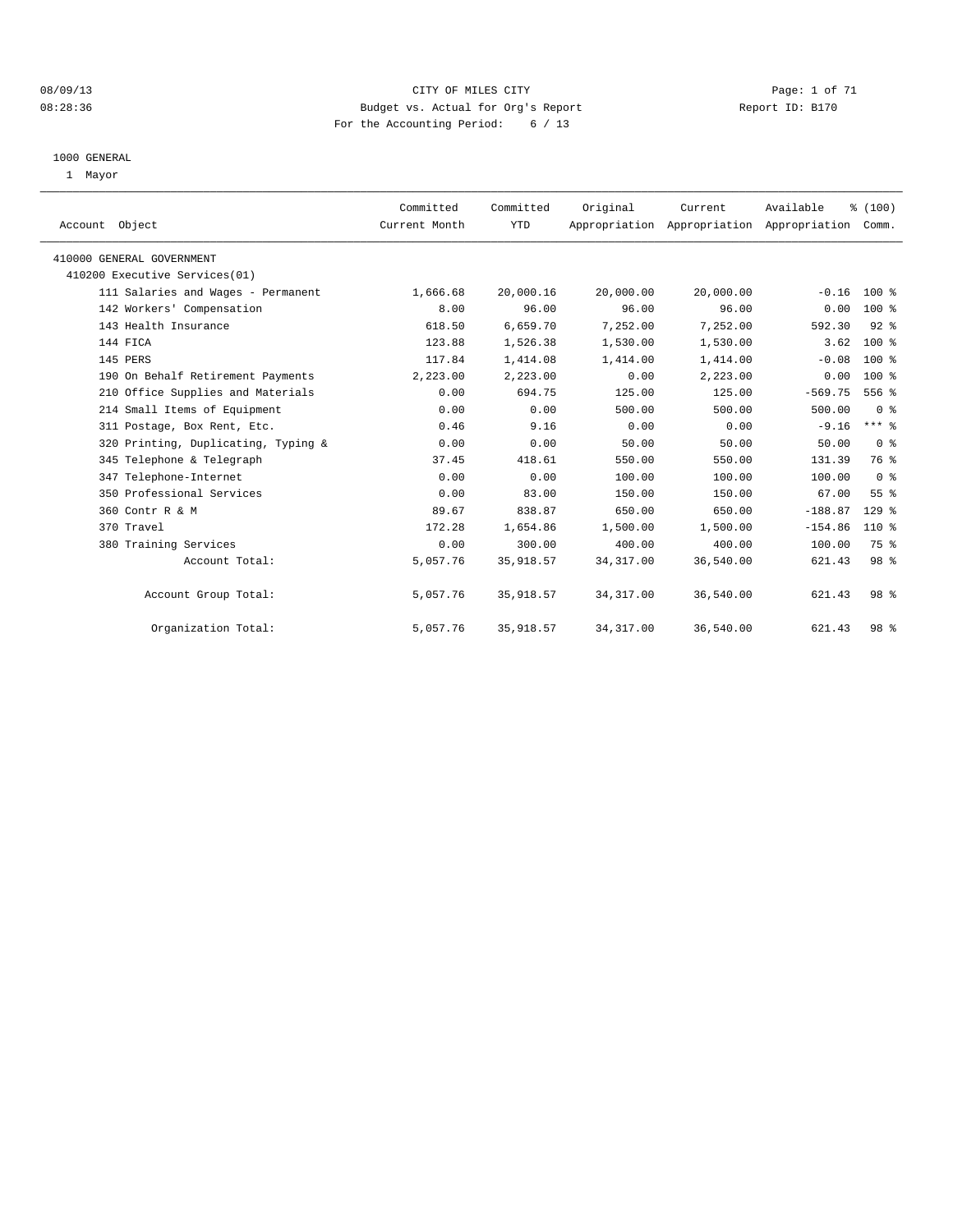#### 08/09/13 CITY OF MILES CITY Page: 2 of 71 08:28:36 Budget vs. Actual for Org's Report Changer Report ID: B170 For the Accounting Period: 6 / 13

#### 1000 GENERAL

2 City Council

| Account Object                           | Committed<br>Current Month | Committed<br><b>YTD</b> | Original  | Current<br>Appropriation Appropriation Appropriation | Available | % (100)<br>Comm. |  |
|------------------------------------------|----------------------------|-------------------------|-----------|------------------------------------------------------|-----------|------------------|--|
| 410000 GENERAL GOVERNMENT                |                            |                         |           |                                                      |           |                  |  |
| 410100 Legislative Services(02)          |                            |                         |           |                                                      |           |                  |  |
| 111 Salaries and Wages - Permanent       | 2,000.00                   | 24,000.00               | 24,000.00 | 24,000.00                                            | 0.00      | $100*$           |  |
| 142 Workers' Compensation                | 9.60                       | 115.20                  | 115.00    | 115.00                                               | $-0.20$   | 100 %            |  |
| 144 FICA                                 | 152.96                     | 1,835.52                | 1,836.00  | 1,836.00                                             | 0.48      | $100*$           |  |
| 145 PERS                                 | 53.04                      | 636.48                  | 636.00    | 636.00                                               | $-0.48$   | $100*$           |  |
| 220 Operating Expenses                   | 0.00                       | 486.64                  | 0.00      | 0.00                                                 | $-486.64$ | $***$ $-$        |  |
| 370 Travel                               | 0.00                       | 0.00                    | 500.00    | 500.00                                               | 500.00    | 0 <sup>8</sup>   |  |
| 380 Training Services                    | 0.00                       | 165.00                  | 500.00    | 500.00                                               | 335.00    | 33 <sup>8</sup>  |  |
| Account Total:                           | 2,215.60                   | 27, 238.84              | 27,587.00 | 27,587.00                                            | 348.16    | 99 %             |  |
| 410105 Safety Culture-Supplies           |                            |                         |           |                                                      |           |                  |  |
| 230 Repair and Maintenance Supplies      | 0.00                       | 0.00                    | 1,000.00  | 1,000.00                                             | 1,000.00  | 0 <sup>8</sup>   |  |
| Account Total:                           | 0.00                       | 0.00                    | 1,000.00  | 1,000.00                                             | 1,000.00  | 0 <sup>8</sup>   |  |
| Account Group Total:                     | 2,215.60                   | 27, 238.84              | 28,587.00 | 28,587.00                                            | 1,348.16  | 95%              |  |
| 470000 Housing and Community Development |                            |                         |           |                                                      |           |                  |  |
| 470300 Ecomonic Development              |                            |                         |           |                                                      |           |                  |  |
| 350 Professional Services                | 0.00                       | 13,438.00               | 13,438.00 | 13,438.00                                            | 0.00      | $100*$           |  |
| Account Total:                           | 0.00                       | 13,438.00               | 13,438.00 | 13,438.00                                            | 0.00      | 100 %            |  |
| Account Group Total:                     | 0.00                       | 13,438.00               | 13,438.00 | 13,438.00                                            | 0.00      | $100*$           |  |
| Organization Total:                      | 2,215.60                   | 40,676.84               | 42,025.00 | 42,025.00                                            | 1,348.16  | 97 <sub>8</sub>  |  |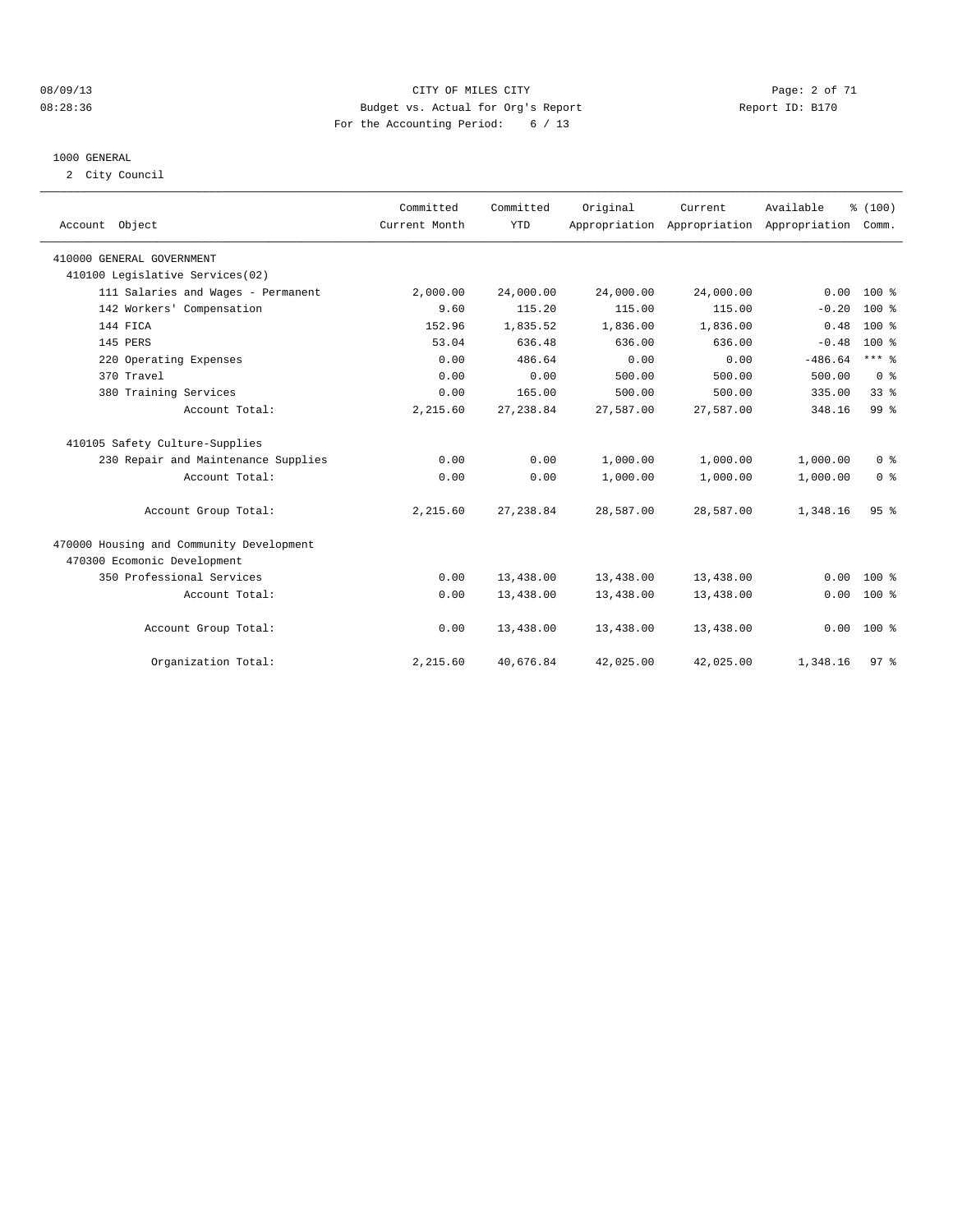#### 08/09/13 CITY OF MILES CITY Page: 3 of 71 08:28:36 Budget vs. Actual for Org's Report Changer Report ID: B170 For the Accounting Period: 6 / 13

#### 1000 GENERAL

3 City Clerk

| Account Object                             | Committed<br>Current Month | Committed<br><b>YTD</b> | Original    | Current     | Available<br>Appropriation Appropriation Appropriation Comm. | % (100)          |
|--------------------------------------------|----------------------------|-------------------------|-------------|-------------|--------------------------------------------------------------|------------------|
|                                            |                            |                         |             |             |                                                              |                  |
| 410000 GENERAL GOVERNMENT                  |                            |                         |             |             |                                                              |                  |
| 410500 Financial Services (03)             |                            |                         |             |             |                                                              |                  |
| 111 Salaries and Wages - Permanent         | 13,072.75                  | 108,964.21              | 124,074.00  | 124,074.00  | 15,109.79                                                    | 88 %             |
| 121 OVERTIME-PERMANENT                     | 0.00                       | 352.59                  | 3,573.00    | 3,573.00    | 3,220.41                                                     | $10*$            |
| 131 VACATION                               | 2,901.74                   | 10,144.12               | 6,173.00    | 6,173.00    | $-3,971.12$                                                  | 164 %            |
| 132 SICK LEAVE                             | 574.20                     | 6,845.00                | 2,692.00    | 2,692.00    | $-4, 153.00$                                                 | $254$ $%$        |
| 133 OTHER LEAVE PAY                        | 67.74                      | 1,242.82                | 7,212.00    | 7,212.00    | 5,969.18                                                     | $17*$            |
| 141 Unemployment Insurance                 | 58.16                      | 467.94                  | 503.00      | 503.00      | 35.06                                                        | 93 <sup>°</sup>  |
| 142 Workers' Compensation                  | 163.68                     | 1,119.71                | 1,322.00    | 1,322.00    | 202.29                                                       | 85%              |
| 143 Health Insurance                       | 2,459.29                   | 18,706.35               | 23,931.00   | 23,931.00   | 5,224.65                                                     | 78 %             |
| 144 FICA                                   | 1,270.73                   | 10,187.86               | 10,995.00   | 10,995.00   | 807.14                                                       | $93*$            |
| 145 PERS                                   | 661.68                     | 7,316.40                | 10,079.00   | 10,079.00   | 2,762.60                                                     | 73.8             |
| 196 CLOTHING ALLOTMENT                     | 0.00                       | 495.00                  | 450.00      | 450.00      | $-45.00$                                                     | $110*$           |
| 210 Office Supplies and Materials          | 335.99                     | 2,898.91                | 1,000.00    | 1,000.00    | $-1,898.91$                                                  | 290%             |
| 214 Small Items of Equipment               | 2,305.66                   | 2,471.97                | 4,000.00    | 4,000.00    | 1,528.03                                                     | 62 %             |
| Operating Expenses<br>220                  | 802.00                     | 3,534.85                | 2.000.00    | 2.000.00    | $-1,534.85$                                                  | $177$ $%$        |
| 230 Repair and Maintenance Supplies        | 0.00                       | 0.00                    | 200.00      | 200.00      | 200.00                                                       | 0 <sup>8</sup>   |
| 311 Postage, Box Rent, Etc.                | $-602.84$                  | 1,960.40                | 1,000.00    | 1,000.00    | $-960.40$                                                    | $196$ %          |
| 320 Printing, Duplicating, Typing &        | 0.00                       | 450.57                  | 2,000.00    | 2,000.00    | 1,549.43                                                     | 23%              |
| Publicity, Subscriptions & Dues<br>330     | 145.50                     | 680.95                  | 1,700.00    | 1,700.00    | 1,019.05                                                     | 40 %             |
| 334 Memberships, Registrations & Dues      | 0.00                       | 2,838.00                | 2,700.00    | 2,700.00    | $-138.00$                                                    | 105 <sub>8</sub> |
| 345 Telephone & Telegraph                  | 84.60                      | 693.04                  | 1,200.00    | 1,200.00    | 506.96                                                       | 58 %             |
| 347 Telephone-Internet                     | 21.87                      | 221.77                  | 250.00      | 250.00      | 28.23                                                        | 89 <sup>°</sup>  |
| 350 Professional Services                  | 0.00                       | 21, 433.66              | 30,000.00   | 30,000.00   | 8,566.34                                                     | 71.8             |
| 360 Contr R & M                            | 505.08                     | 4,589.92                | 8,000.00    | 8,000.00    | 3,410.08                                                     | 57%              |
| 370 Travel                                 | 77.00                      | 921.09                  | 1,200.00    | 1,200.00    | 278.91                                                       | 77.8             |
| 380 Training Services                      | 0.00                       | 273.67                  | 1,000.00    | 1,000.00    | 726.33                                                       | $27$ $%$         |
| 382 Books                                  | 0.00                       | 305.99                  | 100.00      | 100.00      | $-205.99$                                                    | $306$ $%$        |
| 521 Surety Bonds for Officials & Employees | 0.00                       | 923.00                  | 923.00      | 923.00      | 0.00                                                         | 100 %            |
| Account Total:                             | 24,904.83                  | 210,039.79              | 248, 277.00 | 248, 277.00 | 38, 237. 21                                                  | 85 %             |
|                                            |                            |                         |             |             |                                                              |                  |
| 411101 Labor Negotiations                  |                            |                         |             |             |                                                              |                  |
| 350 Professional Services                  | 0.00                       | 12,677.48               | 15,000.00   | 15,000.00   | 2,322.52                                                     | 85%              |
| Account Total:                             | 0.00                       | 12,677.48               | 15,000.00   | 15,000.00   | 2,322.52                                                     | 85%              |
|                                            |                            |                         |             |             |                                                              |                  |
| Account Group Total:                       | 24,904.83                  | 222, 717.27             | 263, 277.00 | 263, 277.00 | 40,559.73                                                    | $85*$            |
| 510000 MISCELLANEOUS                       |                            |                         |             |             |                                                              |                  |
| 510330 Comprehensive Liability Insurance   |                            |                         |             |             |                                                              |                  |
| 513 Liability                              | 0.00                       | 67,923.15               | 67,952.00   | 67,952.00   |                                                              | 28.85 100 %      |
| Account Total:                             | 0.00                       | 67,923.15               | 67,952.00   | 67,952.00   |                                                              | 28.85 100 %      |
| Account Group Total:                       | 0.00                       | 67,923.15               | 67,952.00   | 67,952.00   |                                                              | 28.85 100 %      |
| Organization Total:                        | 24,904.83                  | 290,640.42              | 331,229.00  | 331,229.00  | 40,588.58                                                    | 88 %             |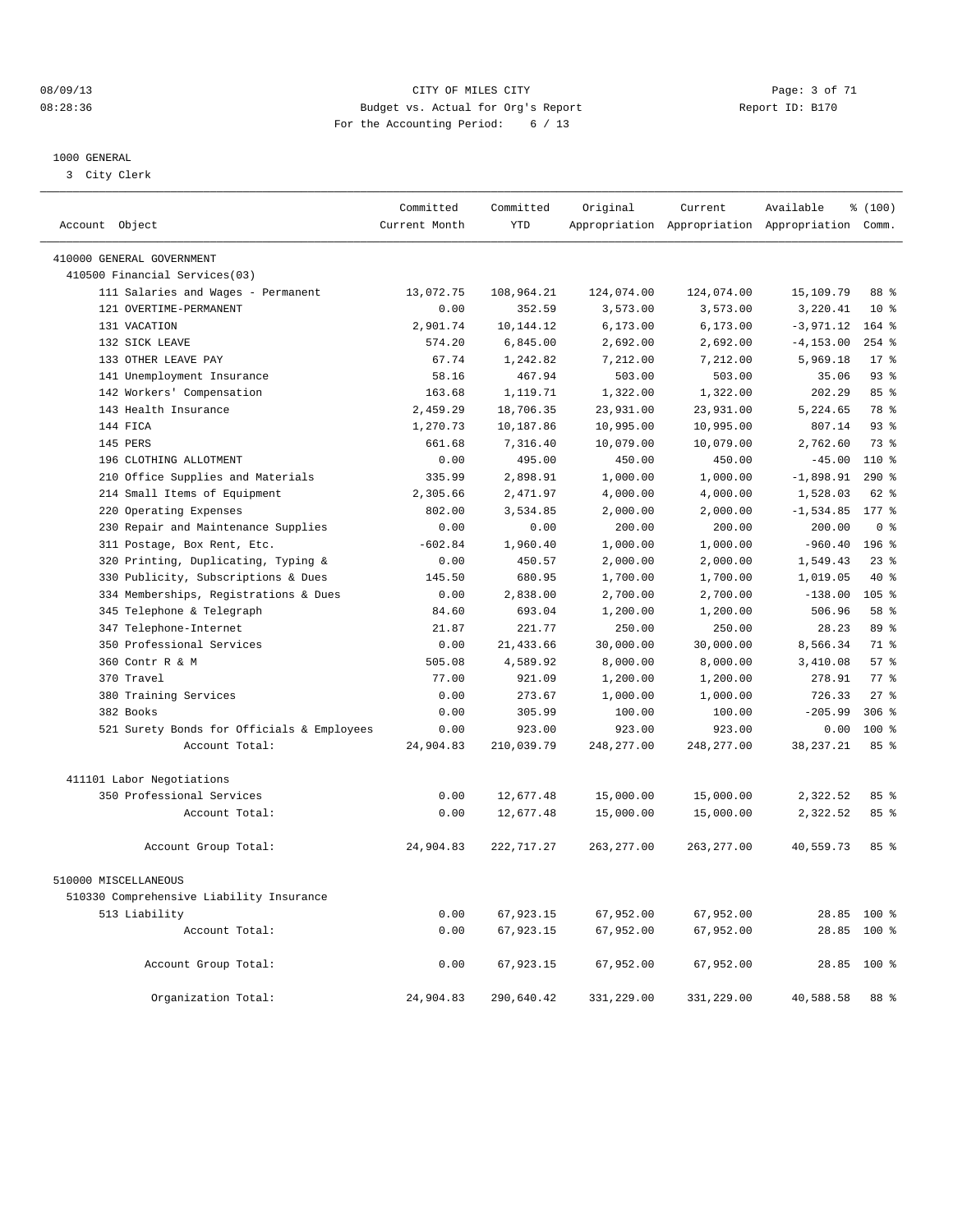#### 08/09/13 CITY OF MILES CITY Page: 4 of 71 08:28:36 Budget vs. Actual for Org's Report Changer Report ID: B170 For the Accounting Period: 6 / 13

## 1000 GENERAL

4 Attorney

| Account Object                     | Committed<br>Current Month | Committed<br><b>YTD</b> | Original  | Current<br>Appropriation Appropriation Appropriation | Available          | % (100)<br>Comm. |  |
|------------------------------------|----------------------------|-------------------------|-----------|------------------------------------------------------|--------------------|------------------|--|
| 410000 GENERAL GOVERNMENT          |                            |                         |           |                                                      |                    |                  |  |
| 411100 Legal Services(04)          |                            |                         |           |                                                      |                    |                  |  |
| 111 Salaries and Wages - Permanent | 9,217.06                   | 104,756.90              | 72,942.00 | 72,942.00                                            | $-31,814.90$ 144 % |                  |  |
| 141 Unemployment Insurance         | 32.27                      | 366.89                  | 256.00    | 256.00                                               | $-110.89$ 143 %    |                  |  |
| 142 Workers' Compensation          | 368.12                     | 2,366.25                | 375.00    | 375.00                                               | $-1,991.25$        | 631 %            |  |
| 144 FICA                           | 705.11                     | 8,016.70                | 5,580.00  | 5,580.00                                             | $-2,436.70$ 144 %  |                  |  |
| 145 PERS                           | 651.64                     | 6,994.44                | 5,157.00  | 5,157.00                                             | $-1,837.44$ 136 %  |                  |  |
| 196 CLOTHING ALLOTMENT             | 0.00                       | 37.50                   | 0.00      | 0.00                                                 | $-37.50$           | $***$ $%$        |  |
| 210 Office Supplies and Materials  | 0.00                       | 1,065.87                | 0.00      | 0.00                                                 | $-1,065.87$        | $***$ $%$        |  |
| 220 Operating Expenses             | 130.47                     | 602.61                  | 300.00    | 300.00                                               | $-302.61$          | $201$ %          |  |
| 311 Postage, Box Rent, Etc.        | 36.18                      | 299.54                  | 300.00    | 300.00                                               | 0.46               | $100*$           |  |
| 345 Telephone & Telegraph          | 11.09                      | 128.52                  | 120.00    | 120.00                                               | $-8.52$            | 107 %            |  |
| 347 Telephone-Internet             | 0.00                       | 0.00                    | 120.00    | 120.00                                               | 120.00             | 0 <sup>8</sup>   |  |
| 350 Professional Services          | 100.00                     | 1,733.12                | 1,200.00  | 1,200.00                                             | $-533.12$          | 144 %            |  |
| 360 Contr R & M                    | 0.00                       | 100.00                  | 200.00    | 200.00                                               | 100.00             | $50*$            |  |
| 370 Travel                         | 0.00                       | 345.56                  | 550.00    | 550.00                                               | 204.44             | 63%              |  |
| Account Total:                     | 11,251.94                  | 126,813.90              | 87,100.00 | 87,100.00                                            | $-39,713.90$       | $146$ %          |  |
| Account Group Total:               | 11,251.94                  | 126,813.90              | 87,100.00 | 87,100.00                                            | $-39,713.90$ 146 % |                  |  |
| Organization Total:                | 11,251.94                  | 126,813.90              | 87,100.00 | 87,100.00                                            | $-39,713.90$ 146 % |                  |  |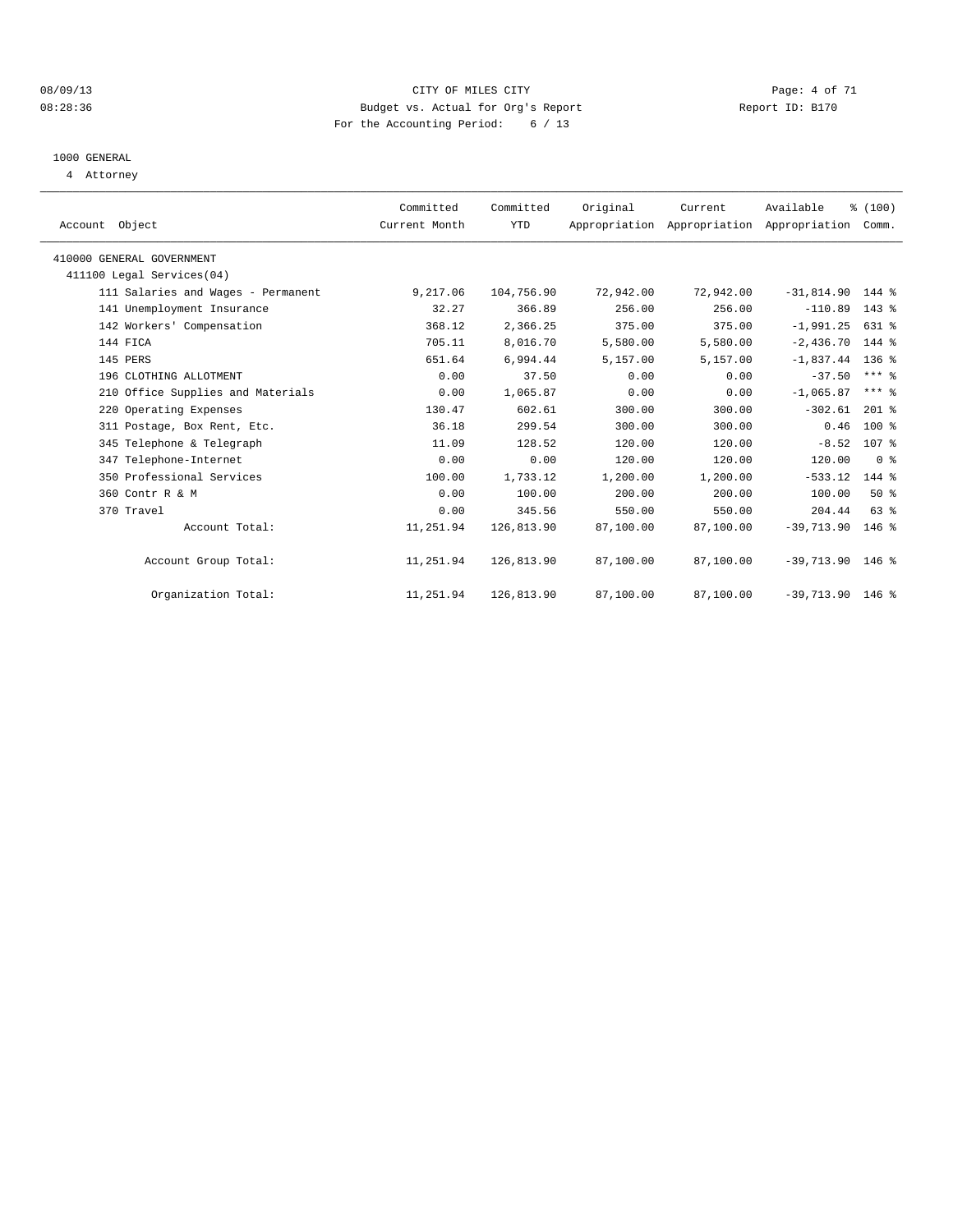#### 08/09/13 CITY OF MILES CITY Page: 5 of 71 08:28:36 Budget vs. Actual for Org's Report Changer Report ID: B170 For the Accounting Period: 6 / 13

————————————————————————————————————————————————————————————————————————————————————————————————————————————————————————————————————

#### 1000 GENERAL

5 Police

|                                            | Committed     | Committed                  | Original     | Current      | Available                                       | % (100)        |  |
|--------------------------------------------|---------------|----------------------------|--------------|--------------|-------------------------------------------------|----------------|--|
| Account Object                             | Current Month | <b>YTD</b>                 |              |              | Appropriation Appropriation Appropriation Comm. |                |  |
| 420000 PUBLIC SAFETY                       |               |                            |              |              |                                                 |                |  |
| 420140 Crime Control and Investigation(05) |               |                            |              |              |                                                 |                |  |
| 111 Salaries and Wages - Permanent         | 61,702.72     | 606,855.80                 | 674,824.00   | 674,824.00   | 67,968.20                                       | 90%            |  |
| 121 OVERTIME-PERMANENT                     | 2,109.36      | 38,507.44                  | 21,500.00    | 21,500.00    | $-17,007.44$                                    | 179 %          |  |
| 131 VACATION                               | 5,446.01      | 32,553.71                  | 30,000.00    | 30,000.00    | $-2,553.71$                                     | 109 %          |  |
| 132 SICK LEAVE                             | 3,116.32      | 15,537.25                  | 7,500.00     | 7,500.00     | $-8,037.25$                                     | $207$ %        |  |
| 133 OTHER LEAVE PAY                        | 942.50        | 8,948.21                   | 8,000.00     | 8,000.00     | $-948.21$                                       | 112 %          |  |
| 134 HOLIDAY PAY                            | 3,522.50      | 30,667.29                  | 21,500.00    | 21,500.00    | $-9, 167.29$                                    | 143 %          |  |
| 141 Unemployment Insurance                 | 269.54        | 2,607.81                   | 2,762.00     | 2,762.00     | 154.19                                          | 94 %           |  |
| 142 Workers' Compensation                  | 3,228.60      | 30,865.77                  | 34, 412.00   | 34, 412.00   | 3,546.23                                        | $90*$          |  |
| 143 Health Insurance                       | 8,097.18      | 98, 153. 46                | 116,154.00   | 116,154.00   |                                                 | 85%            |  |
| 144 FICA                                   | 1,171.87      | 11,332.05                  | 15,554.00    | 15,554.00    | 18,000.54<br>4,221.95                           | 73 %           |  |
| 146 Police Pension                         | 7,199.62      | 86,470.60                  | 104,372.00   | 104,372.00   | 17,901.40                                       | 83%            |  |
| 190 On Behalf Retirement Payments          | 181,459.00    | 181,459.00                 | 0.00         | 181,459.00   | 0.00                                            | $100*$         |  |
| 196 CLOTHING ALLOTMENT                     | 156.86        | 12, 122.86                 | 12,960.00    | 12,960.00    | 837.14                                          | $94$ %         |  |
| 210 Office Supplies and Materials          | 761.50        | 5,889.90                   | 4,000.00     | 4,000.00     | $-1,889.90$                                     | 147 %          |  |
| 214 Small Items of Equipment               | 99.99         | 10,342.05                  | 30,000.00    | 30,000.00    | 19,657.95                                       | $34$ $%$       |  |
| 220 Operating Expenses                     | 536.52        | 9,699.93                   | 6,500.00     | 6,500.00     | $-3, 199.93$ 149 %                              |                |  |
| 226 Clothing and Uniforms                  | 245.00        | 579.83                     | 1,000.00     | 1,000.00     | 420.17                                          | 58 %           |  |
| 227 Firearm Supplies                       |               |                            |              |              |                                                 | $100*$         |  |
| 230 Repair and Maintenance Supplies        | 0.00          | 4,822.96<br>8,349.56       | 4,800.00     | 4,800.00     | $-22.96$<br>$-2, 349.56$                        |                |  |
| 231 Gas, Oil, Diesel Fuel, Grease, etc.    | 566.78        |                            | 6,000.00     | 6,000.00     |                                                 | 139 %          |  |
|                                            | 3,148.63      | 38, 345.36                 | 32,000.00    | 32,000.00    | $-6, 345.36$                                    | 120 %          |  |
| 311 Postage, Box Rent, Etc.                | 259.23        | 919.69                     | 600.00       | 600.00       | $-319.69$                                       | 153 %          |  |
| 330 Publicity, Subscriptions & Dues        | 0.00          | 110.00                     | 300.00       | 300.00       | 190.00                                          | 37%            |  |
| 334 Memberships, Registrations & Dues      | 0.00          | 1,800.00                   | 1,800.00     | 1,800.00     | 0.00                                            | $100*$         |  |
| 345 Telephone & Telegraph                  | 339.56        | 3,555.33                   | 6,000.00     | 6,000.00     | 2,444.67                                        | 59 %           |  |
| 346 Garbage Service                        | 0.00          | 516.00                     | 500.00       | 500.00       | $-16.00$                                        | $103$ %        |  |
| 347 Telephone-Internet                     | 65.60         | 721.60                     | 800.00       | 800.00       | 78.40                                           | $90*$          |  |
| 350 Professional Services                  | 3,390.00      | 15,032.03                  | 12,000.00    | 12,000.00    | $-3,032.03$                                     | $125$ %        |  |
| 360 Contr R & M                            | 16.06         | 475.21                     | 1,000.00     | 1,000.00     | 524.79                                          | 48 %           |  |
| 366 R&M Vehicles - Police/Animal Control   | 2,501.89      | 16,299.49                  | 20,000.00    | 20,000.00    | 3,700.51                                        | 81 %           |  |
| 370 Travel                                 | 0.00          | 6,356.28                   | 6,500.00     | 6,500.00     | 143.72                                          | 98 %           |  |
| 380 Training Services                      | 0.00          | 7,867.88                   | 10,000.00    | 10,000.00    | 2,132.12                                        | 79 %           |  |
| 381 BOOKS(POP&MILES) (correct)             | 0.00          | 0.00                       | 500.00       | 500.00       | 500.00                                          | 0 <sup>8</sup> |  |
| 512 Insurance on Vehicles & Equipment      | 0.00          | 1,031.65                   | 1,032.00     | 1,032.00     | 0.35                                            | $100*$         |  |
| 513 Liability                              | 0.00          | 1,413.45                   | 0.00         | 0.00         | $-1, 413.45$                                    | $***$ $_{8}$   |  |
| 700 Grants, Contributions & Indemnities    | 0.00          | 15,970.00                  | 15,970.00    | 15,970.00    | 0.00                                            | $100*$         |  |
| Account Total:                             |               | 290, 352.84 1, 306, 179.45 | 1,210,840.00 | 1,392,299.00 | 86, 119.55                                      | $94$ %         |  |
| 420142 Drug Enforcement                    |               |                            |              |              |                                                 |                |  |
| 111 Salaries and Wages - Permanent         | 6,072.02      | 37, 250.37                 | 32,280.00    | 32,280.00    | $-4,970.37$ 115 %                               |                |  |
| 121 OVERTIME-PERMANENT                     | 58.80         | 2,644.21                   | 1,274.00     | 1,274.00     | $-1,370.21$                                     | $208$ %        |  |
| 131 VACATION                               | 697.28        | 1,300.60                   | 1,070.00     | 1,070.00     | $-230.60$ 122 %                                 |                |  |
| 132 SICK LEAVE                             | 0.00          | 2,150.75                   | 700.00       | 700.00       | $-1,450.75$                                     | $307$ $%$      |  |
| 133 OTHER LEAVE PAY                        | 0.00          | 214.50                     | 530.00       | 530.00       | 315.50                                          | 40 %           |  |
| 134 HOLIDAY PAY                            | 0.00          | 0.00                       | 212.00       | 212.00       | 212.00                                          | 0 <sup>8</sup> |  |
| 141 Unemployment Insurance                 | 23.90         | 152.47                     | 65.00        | 65.00        | $-87.47$ 235 %                                  |                |  |
| 142 Workers' Compensation                  | 300.26        | 1,882.17                   | 1,803.00     | 1,803.00     | $-79.17$                                        | 104 %          |  |
| 143 Health Insurance                       | 2,442.38      | 7,882.88                   | 7,252.00     | 7,252.00     | $-630.88$                                       | 109 %          |  |
| 144 FICA                                   | 99.00         | 631.61                     | 593.00       | 593.00       | $-38.61$ 107 %                                  |                |  |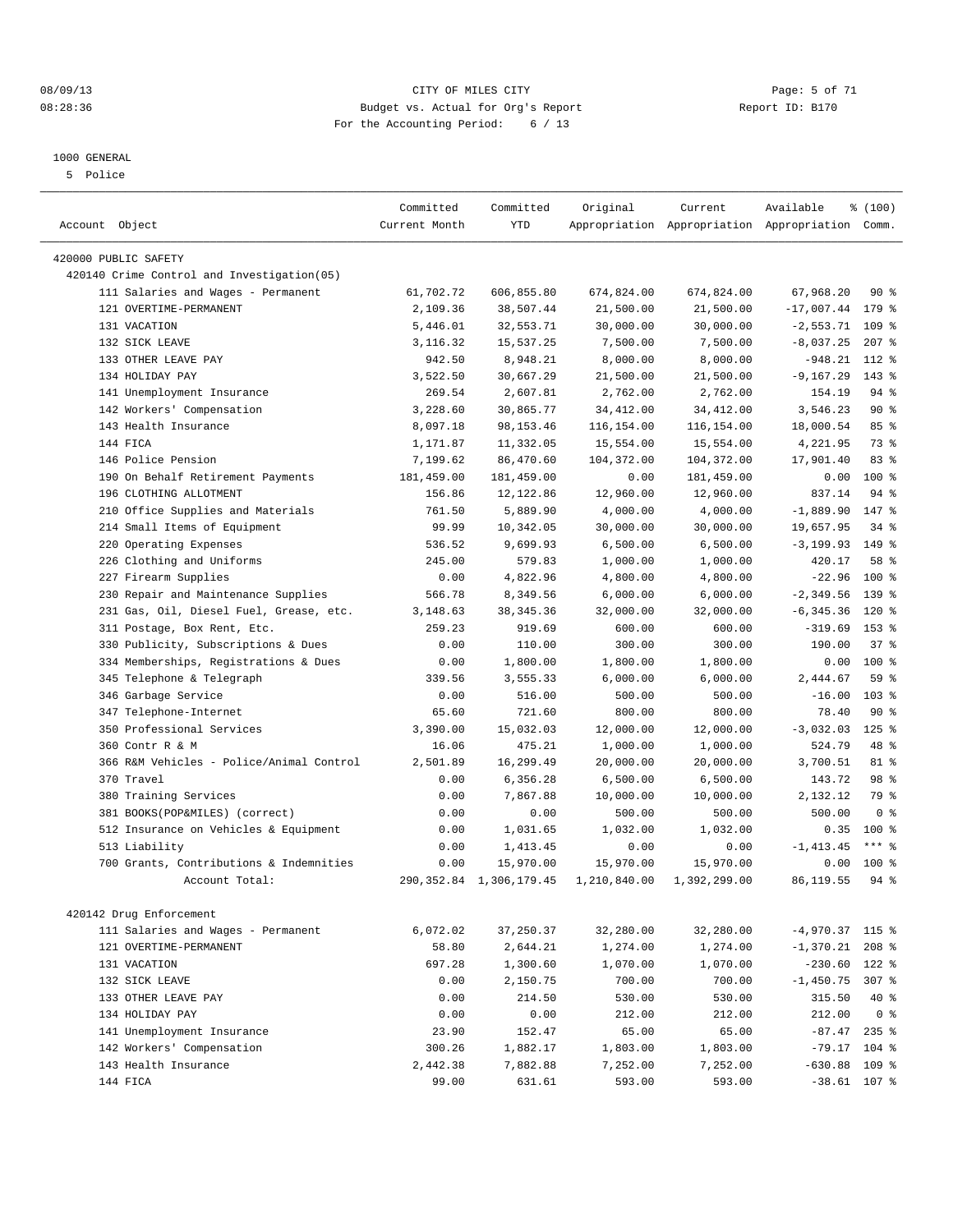#### 08/09/13 CITY OF MILES CITY Page: 6 of 71 08:28:36 Budget vs. Actual for Org's Report Changer Report ID: B170 For the Accounting Period: 6 / 13

#### 1000 GENERAL

5 Police

| Account Object                           | Committed<br>Current Month | Committed<br><b>YTD</b> | Original     | Current      | Available<br>Appropriation Appropriation Appropriation Comm. | % (100)          |  |
|------------------------------------------|----------------------------|-------------------------|--------------|--------------|--------------------------------------------------------------|------------------|--|
| 146 Police Pension                       | 961.05                     | 5,784.08                | 5,602.00     | 5,602.00     | $-182.08$ 103 %                                              |                  |  |
| 196 CLOTHING ALLOTMENT                   | 0.00                       | 0.00                    | 720.00       | 720.00       | 720.00                                                       | 0 <sup>8</sup>   |  |
| Account Total:                           | 10,654.69                  | 59,893.64               | 52,101.00    | 52,101.00    | $-7,792.64$ 115 %                                            |                  |  |
| 420160 Communications-Dispatch           |                            |                         |              |              |                                                              |                  |  |
| 111 Salaries and Wages - Permanent       | 23,696.69                  | 208, 197. 24            | 210,876.00   | 210,876.00   | 2,678.76                                                     | 99 <sub>8</sub>  |  |
| 121 OVERTIME-PERMANENT                   | 278.81                     | 2,517.00                | 6,996.00     | 6,996.00     | 4,479.00                                                     | 36%              |  |
| 131 VACATION                             | 1,245.35                   | 13,297.21               | 15,000.00    | 15,000.00    | 1,702.79                                                     | 89 %             |  |
| 132 SICK LEAVE                           | 128.88                     | 9,393.20                | 9,000.00     | 9,000.00     | $-393.20$                                                    | $104$ %          |  |
| 133 OTHER LEAVE PAY                      | 1,212.16                   | 3,868.02                | 3,504.00     | 3,504.00     | $-364.02$                                                    | 110 %            |  |
| 134 HOLIDAY PAY                          | 1,488.80                   | 12,208.60               | 12,624.00    | 12,624.00    | 415.40                                                       | 97%              |  |
| 141 Unemployment Insurance               | 98.20                      | 879.98                  | 903.00       | 903.00       | 23.02                                                        | 97 <sub>8</sub>  |  |
| 142 Workers' Compensation                | 1,194.06                   | 10,727.33               | 11,378.00    | 11,378.00    | 650.67                                                       | $94$ $%$         |  |
| 143 Health Insurance                     | 3,096.30                   | 39,993.64               | 36,259.00    | 36,259.00    | $-3,734.64$                                                  | 110 %            |  |
| 144 FICA                                 | 2,134.33                   | 19,056.35               | 19,737.00    | 19,737.00    | 680.65                                                       | 97%              |  |
| 145 PERS                                 | 1,601.79                   | 17,034.47               | 16,465.00    | 16,465.00    | $-569.47$                                                    | 103 <sub>8</sub> |  |
| 196 CLOTHING ALLOTMENT                   | 0.00                       | 1,933.75                | 2,400.00     | 2,400.00     | 466.25                                                       | $81*$            |  |
| 210 Office Supplies and Materials        | 74.16                      | 1,750.01                | 3,500.00     | 3,500.00     | 1,749.99                                                     | 50%              |  |
| 214 Small Items of Equipment             | 0.00                       | 203.10                  | 200.00       | 200.00       | $-3.10$                                                      | $102$ %          |  |
| Operating Expenses<br>220                | 59.00                      | 1,045.47                | 1,000.00     | 1,000.00     | $-45.47$                                                     | $105$ %          |  |
| Clothing and Uniforms<br>226             | 0.00                       | 0.00                    | 150.00       | 150.00       | 150.00                                                       | 0 <sup>8</sup>   |  |
| 230 Repair and Maintenance Supplies      | 0.00                       | 49.99                   | 0.00         | 0.00         | $-49.99$                                                     | $***$ $-$        |  |
| 231 Gas, Oil, Diesel Fuel, Grease, etc.  | 139.41                     | 516.99                  | 700.00       | 700.00       | 183.01                                                       | 74 %             |  |
| 311 Postage, Box Rent, Etc.              | 0.00                       | 74.54                   | 100.00       | 100.00       | 25.46                                                        | 75 %             |  |
| Printing, Duplicating, Typing &<br>320   | 21.58                      | 139.58                  | 100.00       | 100.00       | $-39.58$                                                     | 140 %            |  |
| Publicity, Subscriptions & Dues<br>330   | 130.00                     | 130.00                  | 150.00       | 150.00       | 20.00                                                        | 87%              |  |
| 334 Memberships, Registrations & Dues    | 0.00                       | 368.00                  | 400.00       | 400.00       | 32.00                                                        | $92$ $%$         |  |
| 345 Telephone & Telegraph                | 640.12                     | 4,190.63                | 4,000.00     | 4,000.00     | $-190.63$                                                    | $105$ %          |  |
| 347 Telephone-Internet                   | 0.00                       | 0.00                    | 100.00       | 100.00       | 100.00                                                       | 0 <sup>8</sup>   |  |
| 350<br>Professional Services             | 0.00                       | 1,058.00                | 400.00       | 400.00       | $-658.00$                                                    | $265$ %          |  |
| Contr R & M<br>360                       | 0.00                       | 0.00                    | 50.00        | 50.00        | 50.00                                                        | 0 <sup>8</sup>   |  |
| 366 R&M Vehicles - Police/Animal Control | 0.00                       | 0.00                    | 200.00       | 200.00       | 200.00                                                       | 0 <sup>8</sup>   |  |
| 370 Travel                               | 0.00                       | 894.45                  | 1,000.00     | 1,000.00     | 105.55                                                       | 89 %             |  |
| 380 Training Services                    | 660.00                     | 1,424.00                | 1,000.00     | 1,000.00     | $-424.00$                                                    | 142 %            |  |
| 400 BUILDING MATERIALS                   | 0.00                       | 108.36                  | 0.00         | 0.00         | $-108.36$                                                    | $***$ $_{8}$     |  |
| Account Total:                           | 37,899.64                  | 351,059.91              | 358,192.00   | 358,192.00   | 7,132.09                                                     | 98 %             |  |
| Account Group Total:                     |                            | 338,907.17 1,717,133.00 | 1,621,133.00 | 1,802,592.00 | 85,459.00                                                    | 95 <sub>8</sub>  |  |
| 490000 DEBT SERVICE                      |                            |                         |              |              |                                                              |                  |  |
| 490500 Other Debt Service Payments       |                            |                         |              |              |                                                              |                  |  |
| 610 Principal-Police Cars                | 0.00                       | 17,659.33               | 17,659.00    | 17,659.00    |                                                              | $-0.33$ 100 %    |  |
| 620 Interest-Police Cars                 | 0.00                       | 504.80                  | 505.00       | 505.00       | 0.20                                                         | $100$ %          |  |
| Account Total:                           | 0.00                       | 18, 164. 13             | 18,164.00    | 18,164.00    |                                                              | $-0.13$ 100 %    |  |
| Account Group Total:                     | 0.00                       | 18, 164. 13             | 18,164.00    | 18,164.00    |                                                              | $-0.13$ 100 %    |  |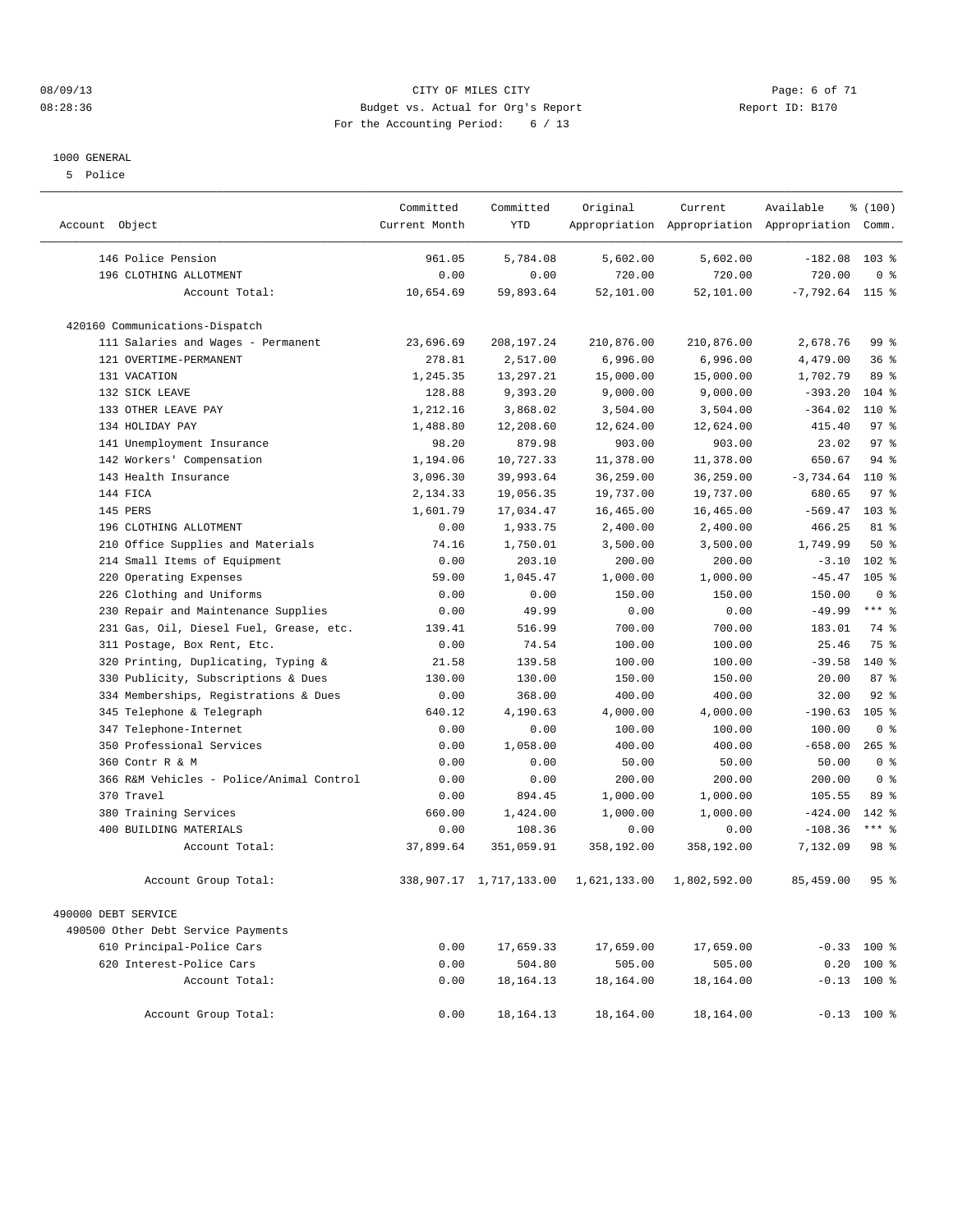#### 08/09/13 CITY OF MILES CITY Page: 7 of 71 08:28:36 Budget vs. Actual for Org's Report Changer Report ID: B170 For the Accounting Period: 6 / 13

#### 1000 GENERAL

5 Police

| Account Object      | Committed<br>Current Month | Committed<br><b>YTD</b> | Original                                          | Current<br>Appropriation Appropriation Appropriation Comm. | Available      | $\frac{100}{2}$ |
|---------------------|----------------------------|-------------------------|---------------------------------------------------|------------------------------------------------------------|----------------|-----------------|
| Organization Total: |                            |                         | 338,907.17 1,735,297.13 1,639,297.00 1,820,756.00 |                                                            | 85,458.87 95 % |                 |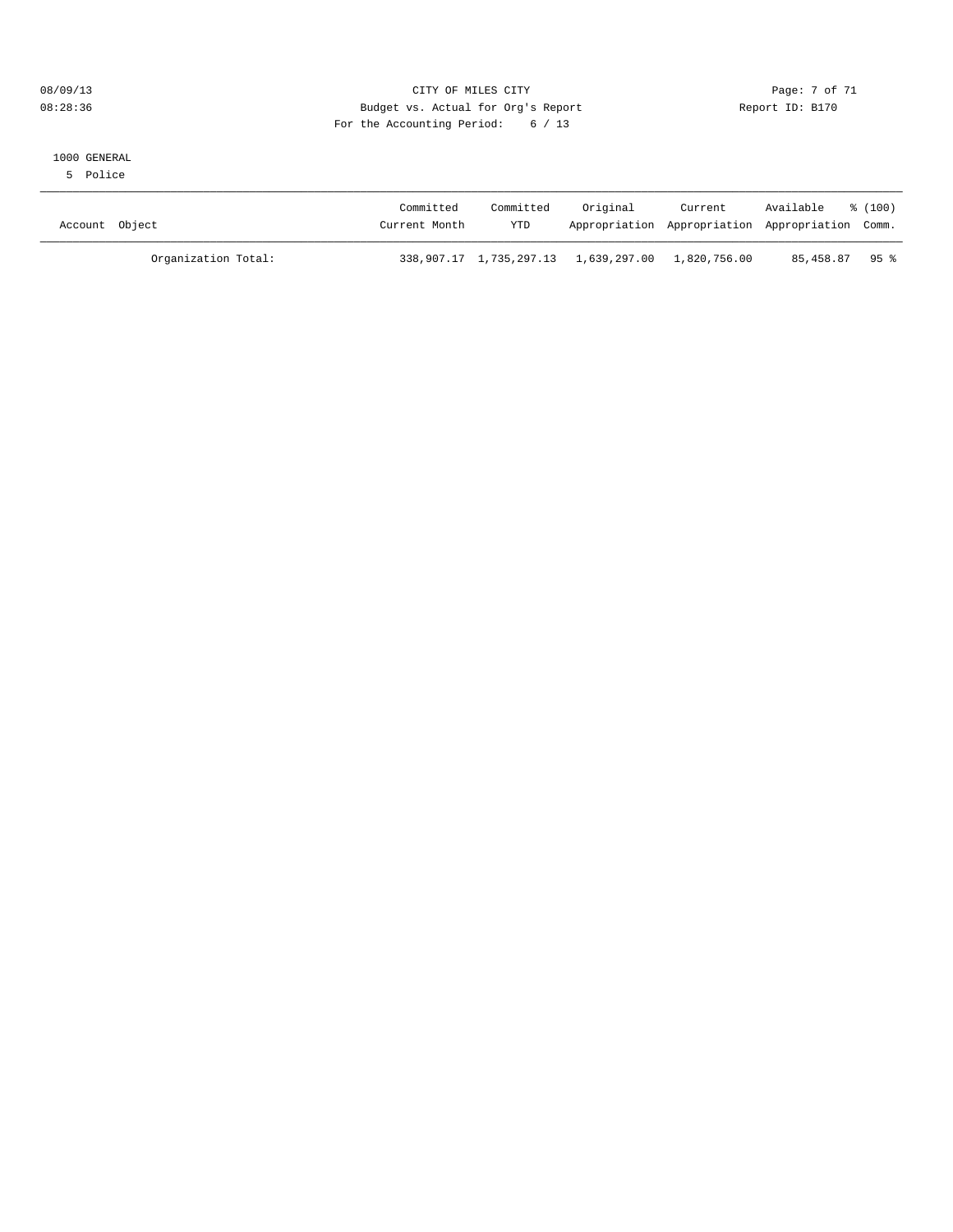#### 08/09/13 CITY OF MILES CITY Page: 8 of 71 08:28:36 Budget vs. Actual for Org's Report Changer Report ID: B170 For the Accounting Period: 6 / 13

#### 1000 GENERAL

6 Police Judge

| Account Object                        | Committed<br>Current Month | Committed<br><b>YTD</b> | Original   | Current    | Available<br>Appropriation Appropriation Appropriation Comm. | % (100)        |  |
|---------------------------------------|----------------------------|-------------------------|------------|------------|--------------------------------------------------------------|----------------|--|
| 410000 GENERAL GOVERNMENT             |                            |                         |            |            |                                                              |                |  |
| 410300 Judicial Services(06)          |                            |                         |            |            |                                                              |                |  |
| 111 Salaries and Wages - Permanent    | 6,685.08                   | 79,660.19               | 87,827.00  | 87,827.00  | 8,166.81                                                     | $91*$          |  |
| 121 OVERTIME-PERMANENT                | 0.00                       | 52.92                   | 0.00       | 0.00       | $-52.92$                                                     | $***$ 8        |  |
| 131 VACATION                          | 269.28                     | 3,825.49                | 0.00       | 0.00       | $-3,825.49$                                                  | $***$ $%$      |  |
| 132 SICK LEAVE                        | 0.00                       | 1,366.34                | 0.00       | 0.00       | $-1, 366.34$                                                 | $***$ $%$      |  |
| 141 Unemployment Insurance            | 19.79                      | 243.61                  | 260.00     | 260.00     | 16.39                                                        | $94$ $%$       |  |
| 142 Workers' Compensation             | 82.56                      | 889.56                  | 884.00     | 884.00     | $-5.56$                                                      | $101$ %        |  |
| 143 Health Insurance                  | 1,236.30                   | 14,527.68               | 14,504.00  | 14,504.00  | $-23.68$                                                     | $100*$         |  |
| 144 FICA                              | 527.13                     | 6,459.67                | 6,719.00   | 6,719.00   | 259.33                                                       | 96%            |  |
| 145 PERS                              | 399.80                     | 4,900.34                | 6, 209.00  | 6, 209.00  | 1,308.66                                                     | 79 %           |  |
| 196 CLOTHING ALLOTMENT                | 0.00                       | 300.00                  | 300.00     | 300.00     | 0.00                                                         | 100 %          |  |
| 210 Office Supplies and Materials     | 73.59                      | 1,472.70                | 1,800.00   | 1,800.00   | 327.30                                                       | 82 %           |  |
| 214 Small Items of Equipment          | 0.00                       | 1,427.00                | 1,000.00   | 1,000.00   | $-427.00$                                                    | $143*$         |  |
| 220 Operating Expenses                | $-22.30$                   | $-324.15$               | 350.00     | 350.00     | 674.15                                                       | $-93$ $%$      |  |
| 230 Repair and Maintenance Supplies   | 0.00                       | 0.00                    | 125.00     | 125.00     | 125.00                                                       | 0 <sup>8</sup> |  |
| 311 Postage, Box Rent, Etc.           | 323.54                     | 1,274.65                | 1,200.00   | 1,200.00   | $-74.65$ 106 %                                               |                |  |
| 330 Publicity, Subscriptions & Dues   | 0.00                       | 0.00                    | 1,000.00   | 1,000.00   | 1,000.00                                                     | 0 <sup>8</sup> |  |
| 334 Memberships, Registrations & Dues | 90.00                      | 1,485.00                | 1,300.00   | 1,300.00   | $-185.00$                                                    | $114$ %        |  |
| 345 Telephone & Telegraph             | 166.28                     | 1,679.37                | 1,300.00   | 1,300.00   | $-379.37$                                                    | $129$ $%$      |  |
| 346 Garbage Service                   | 0.00                       | 177.52                  | 0.00       | 0.00       | $-177.52$                                                    | $***$ $-$      |  |
| 347 Telephone-Internet                | 0.00                       | 0.00                    | 400.00     | 400.00     | 400.00                                                       | 0 <sup>8</sup> |  |
| 350 Professional Services             | 0.00                       | 550.00                  | 500.00     | 500.00     | $-50.00$                                                     | 110 %          |  |
| 360 Contr R & M                       | 0.00                       | 0.00                    | 1,500.00   | 1,500.00   | 1,500.00                                                     | 0 <sup>8</sup> |  |
| 370 Travel                            | 0.00                       | 2,533.72                | 3,500.00   | 3,500.00   | 966.28                                                       | 72 %           |  |
| 380 Training Services                 | 0.00                       | 58.00                   | 500.00     | 500.00     | 442.00                                                       | $12*$          |  |
| 382 Books                             | 0.00                       | 354.00                  | 400.00     | 400.00     | 46.00                                                        | 89%            |  |
| 394 Jury and Witness Fees             | 0.00                       | $-826.50$               | 0.00       | 0.00       | 826.50                                                       | $***$ 8        |  |
| 533 Machinery and Equipment Rental    | 36.05                      | $-929.04$               | 2,000.00   | 2,000.00   | 2,929.04                                                     | $-46$ %        |  |
| Account Total:                        | 9,887.10                   | 121, 158.07             | 133,578.00 | 133,578.00 | 12,419.93                                                    | 91 %           |  |
| Account Group Total:                  | 9,887.10                   | 121,158.07              | 133,578.00 | 133,578.00 | 12,419.93                                                    | 91 %           |  |
| Organization Total:                   | 9,887.10                   | 121,158.07              | 133,578.00 | 133,578.00 | 12,419.93                                                    | 91 %           |  |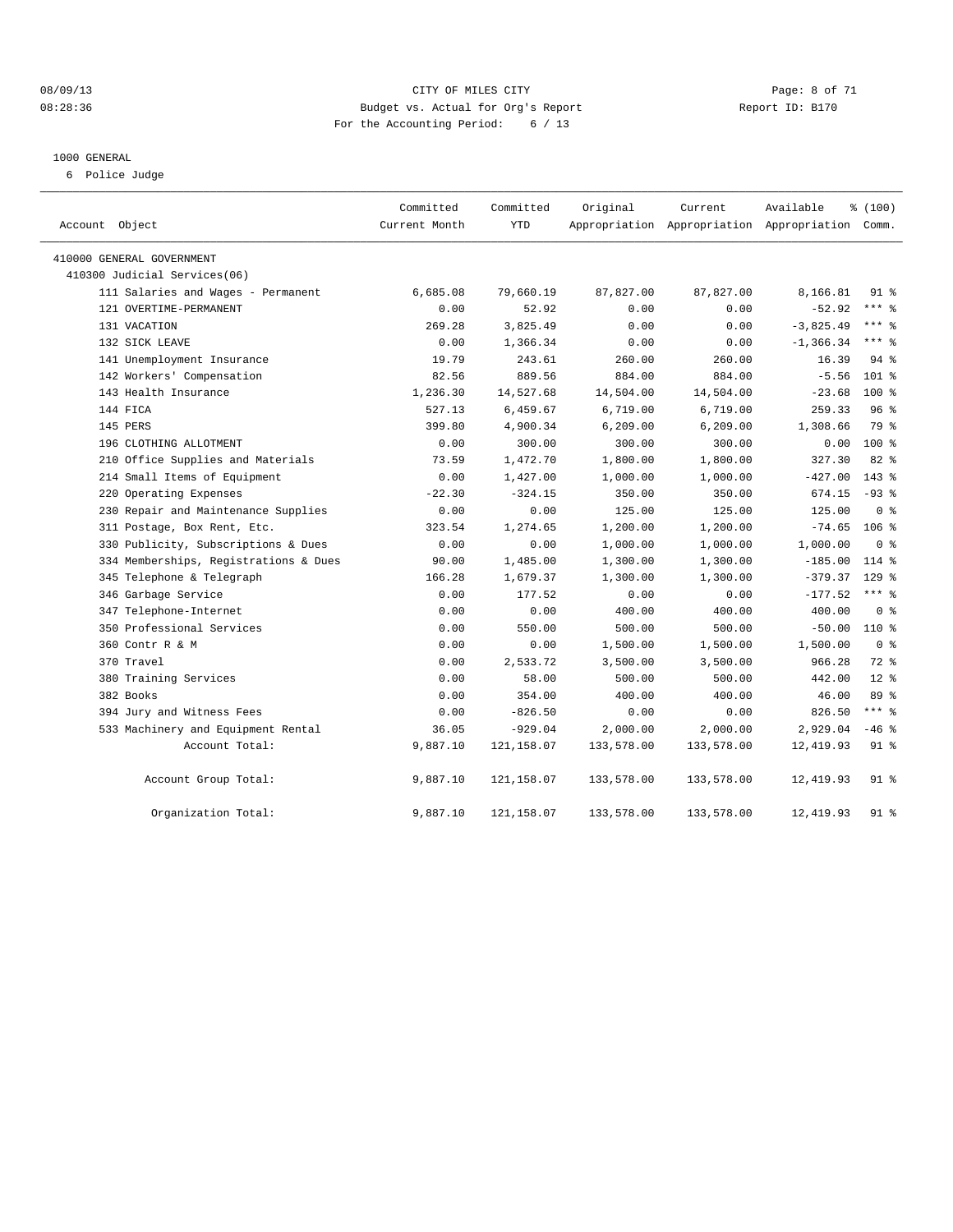#### 08/09/13 CITY OF MILES CITY Page: 9 of 71 08:28:36 Budget vs. Actual for Org's Report Changer Report ID: B170 For the Accounting Period: 6 / 13

————————————————————————————————————————————————————————————————————————————————————————————————————————————————————————————————————

#### 1000 GENERAL

7 Fire

|                                         | Committed     | Committed  | Original   | Current    | Available                                       | % (100)         |  |
|-----------------------------------------|---------------|------------|------------|------------|-------------------------------------------------|-----------------|--|
| Account Object                          | Current Month | YTD        |            |            | Appropriation Appropriation Appropriation Comm. |                 |  |
| 420000 PUBLIC SAFETY                    |               |            |            |            |                                                 |                 |  |
| 420460 Fire Suppression(07)             |               |            |            |            |                                                 |                 |  |
| 111 Salaries and Wages - Permanent      | 26,801.39     | 320,894.86 | 347,643.00 | 347,643.00 | 26,748.14                                       | $92$ $%$        |  |
| 112 SALARIES AND WAGES - PART PAID      | 569.35        | 4,237.69   | 5,500.00   | 5,500.00   | 1,262.31                                        | $77$ $%$        |  |
| 121 OVERTIME-PERMANENT                  | 1,264.70      | 22,902.27  | 21,000.00  | 21,000.00  | $-1,902.27$                                     | 109 %           |  |
| 131 VACATION                            | 276.56        | 12,712.59  | 15,240.00  | 15,240.00  | 2,527.41                                        | 83%             |  |
| 132 SICK LEAVE                          | 203.41        | 7,168.34   | 19,000.00  | 19,000.00  | 11,831.66                                       | 38 <sup>8</sup> |  |
| 133 OTHER LEAVE PAY                     | 1,632.38      | 2,055.00   | 2,900.00   | 2,900.00   | 845.00                                          | 71 %            |  |
| 134 HOLIDAY PAY                         | 788.61        | 8,128.33   | 8,500.00   | 8,500.00   | 371.67                                          | 96 <sup>8</sup> |  |
| 141 Unemployment Insurance              | 110.35        | 1,326.86   | 556.00     | 556.00     | $-770.86$                                       | $239$ $%$       |  |
| 142 Workers' Compensation               | 1,171.34      | 13,786.03  | 12,341.00  | 12,341.00  | $-1,445.03$                                     | 112 %           |  |
| 143 Health Insurance                    | 4,932.40      | 57,908.44  | 57,870.00  | 57,870.00  | $-38.44$                                        | 100 %           |  |
| 144 FICA                                | 491.40        | 5,733.38   | 5,041.00   | 5,041.00   | $-692.38$                                       | 114 %           |  |
| 147 Firemen's Pension                   | 4,083.04      | 48,249.81  | 49,922.00  | 49,922.00  | 1,672.19                                        | 97%             |  |
| 190 On Behalf Retirement Payments       | 193,705.00    | 193,705.00 | 0.00       | 193,705.00 | 0.00                                            | 100 %           |  |
| 210 Office Supplies and Materials       | 0.00          | 378.91     | 900.00     | 900.00     | 521.09                                          | $42*$           |  |
| 211 Clothing Allotment                  | 1,993.00      | 7,972.74   | 7,900.00   | 7,900.00   | $-72.74$ 101 %                                  |                 |  |
| 214 Small Items of Equipment            | 191.54        | 3,561.91   | 4,500.00   | 4,500.00   | 938.09                                          | 79 %            |  |
| 220 Operating Expenses                  | 39.28         | 3,264.99   | 3,000.00   | 3,000.00   | $-264.99$                                       | 109 %           |  |
| 226 Clothing and Uniforms               | 0.00          | 4,614.21   | 4,500.00   | 4,500.00   | $-114.21$                                       | $103$ %         |  |
| 230 Repair and Maintenance Supplies     | 694.21        | 5,596.52   | 5,000.00   | 5,000.00   | $-596.52$                                       | 112 %           |  |
| 231 Gas, Oil, Diesel Fuel, Grease, etc. | 638.16        | 7,238.26   | 6,000.00   | 6,000.00   | $-1, 238.26$                                    | 121 %           |  |
| 241 Consumable Tools                    | 0.00          | 399.85     | 350.00     | 350.00     | $-49.85$ 114 %                                  |                 |  |
| 311 Postage, Box Rent, Etc.             | 0.00          | 15.05      | 175.00     | 175.00     | 159.95                                          | 9%              |  |
| 320 Printing, Duplicating, Typing &     | 0.00          | 70.84      | 200.00     | 200.00     | 129.16                                          | 35 <sup>8</sup> |  |
| 330 Publicity, Subscriptions & Dues     | 0.00          | 235.42     | 700.00     | 700.00     | 464.58                                          | $34$ $%$        |  |
| 334 Memberships, Registrations & Dues   | 165.00        | 1,945.00   | 2,000.00   | 2,000.00   | 55.00                                           | 97%             |  |
| 341 Electric Utility Services           | 0.00          | 3,258.20   | 3,300.00   | 3,300.00   | 41.80                                           | 99 <sup>°</sup> |  |
| 342 Water Utility Services              | 33.26         | 429.79     | 450.00     | 450.00     | 20.21                                           | 96%             |  |
| 343 Sewer Utility Services              | 18.52         | 234.70     | 300.00     | 300.00     | 65.30                                           | 78 %            |  |
| 344 Gas Utility Service                 | 0.00          | 1,185.77   | 2,000.00   | 2,000.00   | 814.23                                          | 59 %            |  |
| 345 Telephone & Telegraph               | 466.02        | 2,816.93   | 3,000.00   | 3,000.00   | 183.07                                          | 94 %            |  |
| 346 Garbage Service                     | 47.42         | 689.68     | 800.00     | 800.00     | 110.32                                          | 86 %            |  |
| 347 Telephone-Internet                  | 42.36         | 838.92     | 400.00     | 400.00     | $-438.92$                                       | $210*$          |  |
| 350 Professional Services               | 0.00          | 5,733.97   | 5,000.00   | 5,000.00   | $-733.97$                                       | 115 %           |  |
| 360 Contr R & M                         | 2,101.80      | 3,675.08   | 2,000.00   | 2,000.00   | $-1,675.08$                                     | 184 %           |  |
| 364 R&M Vehicles - Fire/Amb             | 0.00          | 7,316.43   | 4,000.00   | 4,000.00   | $-3,316.43$ 183 %                               |                 |  |
| 370 Travel                              | 346.44        | 1,983.79   | 2,500.00   | 2,500.00   | 516.21                                          | 79 %            |  |
| 380 Training Services                   | 485.98        | 555.98     | 2,500.00   | 2,500.00   | 1,944.02 22 %                                   |                 |  |
| 382 Books                               | 0.00          | 461.44     | 1,600.00   | 1,600.00   | 1,138.56                                        | 29%             |  |
| 400 BUILDING MATERIALS                  | 30.00         | 1,728.75   | 1,800.00   | 1,800.00   | 71.25                                           | 96%             |  |
| 511 Insurance on Buildings              | 0.00          | 2,033.22   | 2,034.00   | 2,034.00   | 0.78                                            | 100 %           |  |
| 512 Insurance on Vehicles & Equipment   | 0.00          | 5,265.93   | 5,266.00   | 5,266.00   |                                                 | $0.07$ 100 %    |  |
| Account Total:                          | 243, 322.92   | 772,310.88 | 617,688.00 | 811,393.00 | 39,082.12                                       | 95%             |  |
| Account Group Total:                    | 243, 322.92   | 772,310.88 | 617,688.00 | 811,393.00 | 39,082.12                                       | 95%             |  |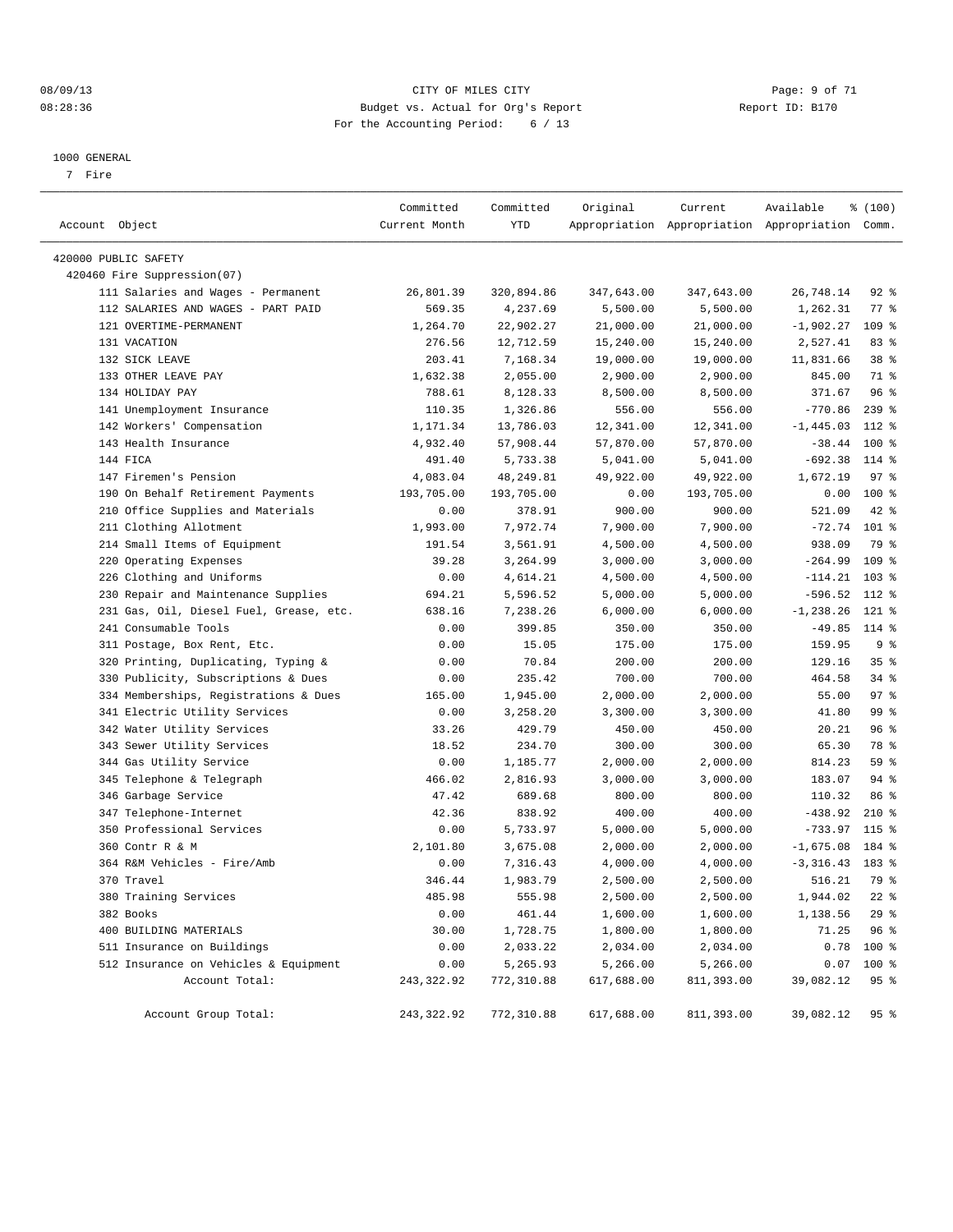#### 08/09/13 Page: 10 of 71 08:28:36 Budget vs. Actual for Org's Report Report ID: B170 For the Accounting Period: 6 / 13

#### 1000 GENERAL

7 Fire

| Account Object      | Committed<br>Current Month | Committed<br>YTD | Original   | Current    | Available<br>Appropriation Appropriation Appropriation Comm. | $\frac{100}{2}$ |
|---------------------|----------------------------|------------------|------------|------------|--------------------------------------------------------------|-----------------|
| Organization Total: | 243,322.92                 | 772,310.88       | 617,688.00 | 811,393.00 | 39,082.12 95 %                                               |                 |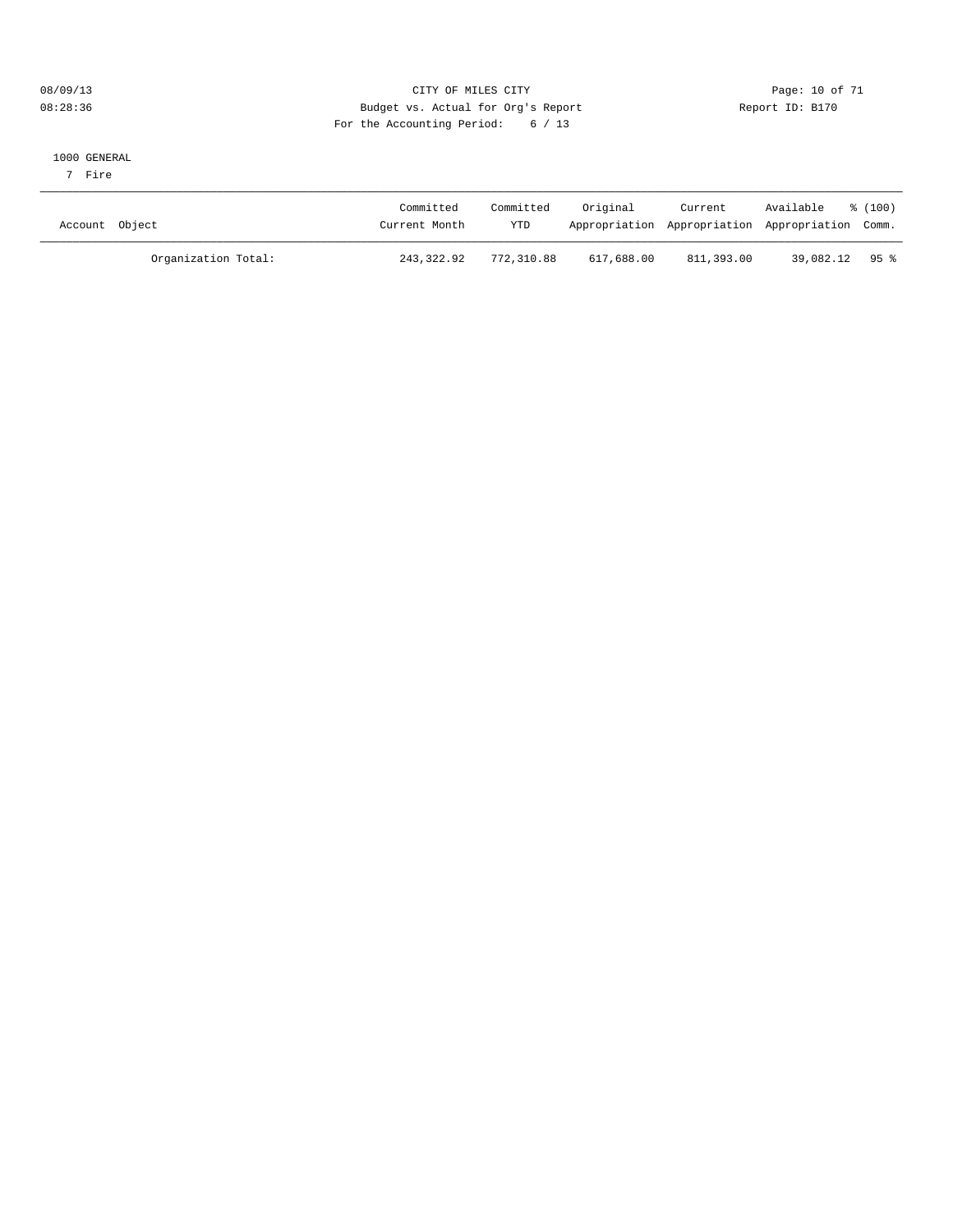#### 08/09/13 Page: 11 of 71 08:28:36 Budget vs. Actual for Org's Report Changer Report ID: B170 For the Accounting Period: 6 / 13

#### 1000 GENERAL

8 City Hall Maintenance

| Account Object                      | Committed<br>Current Month | Committed<br>YTD | Original  | Current<br>Appropriation Appropriation Appropriation Comm. | Available | % (100)        |  |
|-------------------------------------|----------------------------|------------------|-----------|------------------------------------------------------------|-----------|----------------|--|
| 410000 GENERAL GOVERNMENT           |                            |                  |           |                                                            |           |                |  |
| 411230 City Hall                    |                            |                  |           |                                                            |           |                |  |
| 214 Small Items of Equipment        | 0.00                       | 0.00             | 400.00    | 400.00                                                     | 400.00    | 0 <sup>8</sup> |  |
| 220 Operating Expenses              | 460.17                     | 2,487.41         | 2,500.00  | 2,500.00                                                   | 12.59     | 99 %           |  |
| 230 Repair and Maintenance Supplies | 44.99                      | 637.11           | 1,000.00  | 1,000.00                                                   | 362.89    | 64 %           |  |
| 341 Electric Utility Services       | 301.68                     | 4,889.93         | 5,500.00  | 5,500.00                                                   | 610.07    | 89 %           |  |
| 342 Water Utility Services          | 54.74                      | 676.03           | 750.00    | 750.00                                                     | 73.97     | $90*$          |  |
| 343 Sewer Utility Services          | 32.50                      | 381.00           | 500.00    | 500.00                                                     | 119.00    | 76 %           |  |
| 344 Gas Utility Service             | 39.95                      | 2,529.21         | 6,000.00  | 6,000.00                                                   | 3,470.79  | 42 %           |  |
| 346 Garbage Service                 | 47.41                      | 189.64           | 200.00    | 200.00                                                     | 10.36     | 95%            |  |
| 360 Contr R & M                     | 550.00                     | 6,709.00         | 20,000.00 | 20,000.00                                                  | 13,291.00 | 34.8           |  |
| 400 BUILDING MATERIALS              | 0.00                       | 0.00             | 300.00    | 300.00                                                     | 300.00    | 0 <sup>8</sup> |  |
| 511 Insurance on Buildings          | 0.00                       | 2,648.89         | 2,649.00  | 2,649.00                                                   | 0.11      | $100*$         |  |
| Account Total:                      | 1,531.44                   | 21, 148. 22      | 39,799.00 | 39,799.00                                                  | 18,650.78 | $53*$          |  |
| Account Group Total:                | 1,531.44                   | 21, 148. 22      | 39,799.00 | 39,799.00                                                  | 18,650.78 | $53$ $%$       |  |
| Organization Total:                 | 1,531.44                   | 21, 148. 22      | 39,799.00 | 39,799.00                                                  | 18,650.78 | 53%            |  |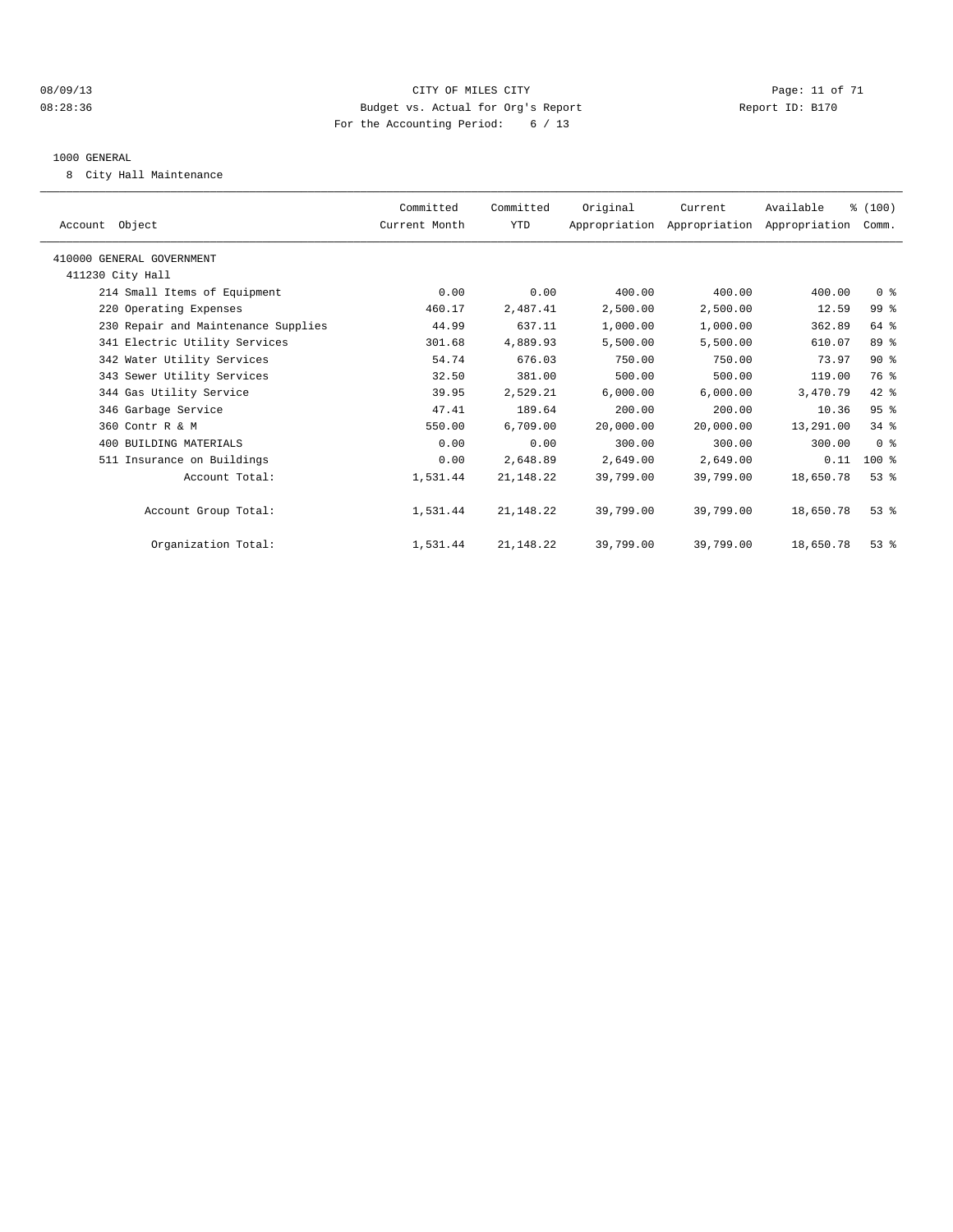#### 08/09/13 CITY OF MILES CITY Page: 12 of 71 08:28:36 Budget vs. Actual for Org's Report Changer Report ID: B170 For the Accounting Period: 6 / 13

#### 1000 GENERAL

9 Treasurer

| Account Object                     | Committed<br>Current Month | Committed<br>YTD | Original  | Current<br>Appropriation Appropriation | Available<br>Appropriation | % (100)<br>Comm.    |  |
|------------------------------------|----------------------------|------------------|-----------|----------------------------------------|----------------------------|---------------------|--|
|                                    |                            |                  |           |                                        |                            |                     |  |
| 410000 GENERAL GOVERNMENT          |                            |                  |           |                                        |                            |                     |  |
| 410540 City Treasurer(09)          |                            |                  |           |                                        |                            |                     |  |
| 111 Salaries and Wages - Permanent | 1,666.66                   | 19,999.92        | 20,000.00 | 20,000.00                              | 0.08                       | $100$ %             |  |
| 142 Workers' Compensation          | 8.00                       | 96.00            | 96.00     | 96.00                                  | 0.00                       | $100$ %             |  |
| 144 FICA                           | 127.50                     | 1,530.00         | 1,530.00  | 1,530.00                               | 0.00                       | $100$ %             |  |
| 145 PERS                           | 117.84                     | 1,414.08         | 1,414.00  | 1,414.00                               | $-0.08$                    | $100$ %             |  |
| 345 Telephone & Telegraph          | 11.09                      | 118.53           | 100.00    | 100.00                                 | $-18.53$                   | $119$ %             |  |
| 350 Professional Services          | 0.00                       | 83.00            | 0.00      | 0.00                                   | $-83.00$                   | $***$ $\frac{6}{5}$ |  |
| 360 Contr R & M                    | 100.88                     | 943.78           | 840.00    | 840.00                                 | $-103.78$                  | $112*$              |  |
| 369 Other Repair and Maintenance   | 0.00                       | 0.00             | 450.00    | 450.00                                 | 450.00                     | 0 <sup>8</sup>      |  |
| Account Total:                     | 2,031.97                   | 24, 185. 31      | 24,430.00 | 24,430.00                              | 244.69                     | 99 <sub>8</sub>     |  |
|                                    |                            |                  |           |                                        |                            |                     |  |
| Account Group Total:               | 2,031.97                   | 24, 185. 31      | 24,430.00 | 24,430.00                              | 244.69                     | 99 <sub>8</sub>     |  |
|                                    |                            |                  |           |                                        |                            |                     |  |
| Organization Total:                | 2,031.97                   | 24, 185. 31      | 24,430.00 | 24,430.00                              | 244.69                     | 99 <sub>8</sub>     |  |
|                                    |                            |                  |           |                                        |                            |                     |  |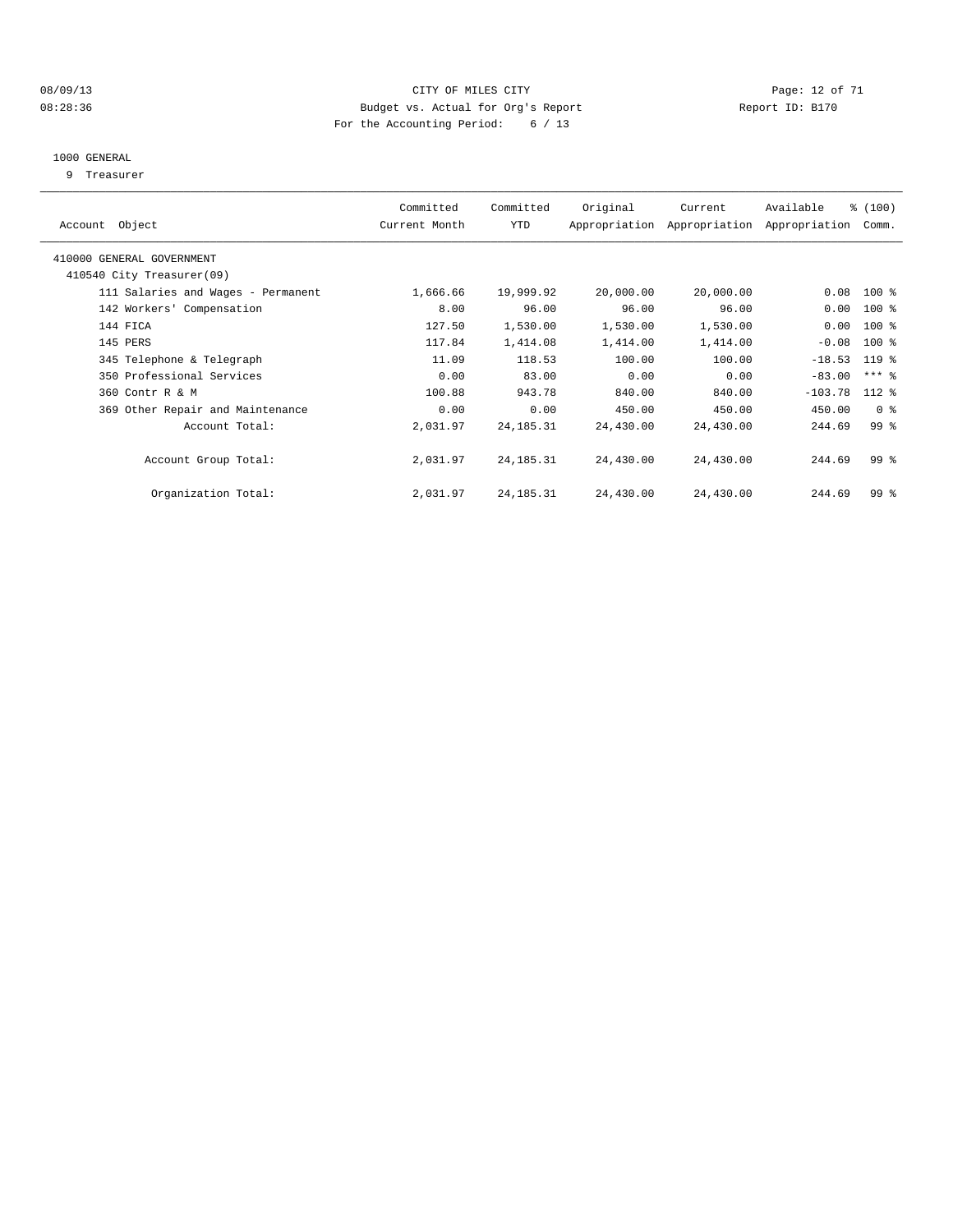#### 08/09/13 Page: 13 of 71 08:28:36 Budget vs. Actual for Org's Report Changer Report ID: B170 For the Accounting Period: 6 / 13

#### 1000 GENERAL

11 Historic Preservation

| Object<br>Account                                                                                       | Committed<br>Current Month | Committed<br>YTD | Original<br>Appropriation | Current<br>Appropriation | Available<br>Appropriation | % (100)<br>Comm. |
|---------------------------------------------------------------------------------------------------------|----------------------------|------------------|---------------------------|--------------------------|----------------------------|------------------|
| 520000 OTHER FINANCING USES<br>521000 Interfund Operating Transfers Out<br>820 Transfers to Other Funds | 0.00                       | 6.000.00         | 6,000.00                  | 6,000.00                 | 0.00                       | $100*$           |
| Account Total:                                                                                          | 0.00                       | 6.000.00         | 6.000.00                  | 6.000.00                 | 0.00                       | $100*$           |
| Account Group Total:                                                                                    | 0.00                       | 6.000.00         | 6.000.00                  | 6.000.00                 |                            | $0.00$ 100 %     |
| Organization Total:                                                                                     | 0.00                       | 6.000.00         | 6.000.00                  | 6.000.00                 | 0.00                       | $100*$           |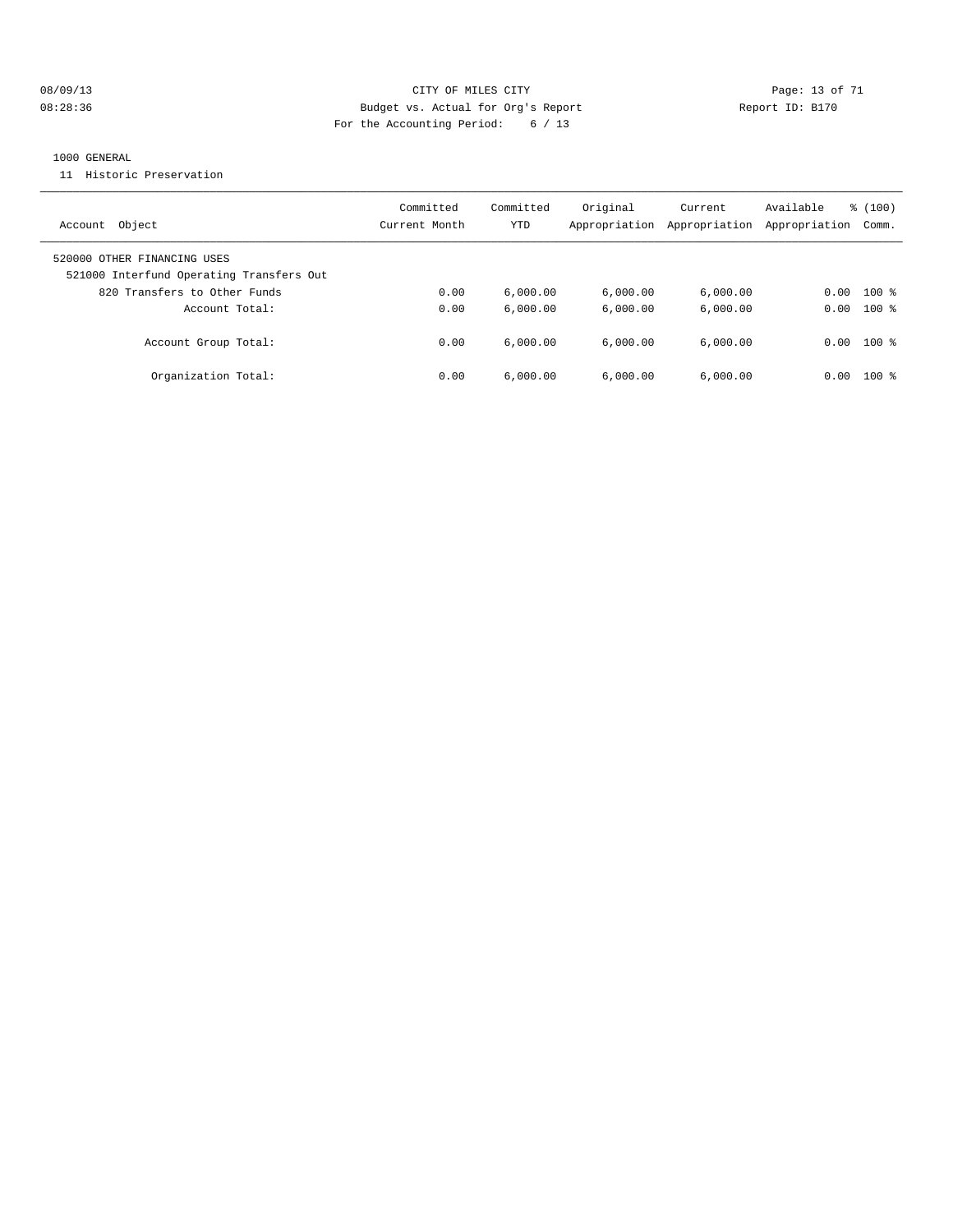#### 08/09/13 CITY OF MILES CITY Page: 14 of 71 08:28:36 Budget vs. Actual for Org's Report Changer Report ID: B170 For the Accounting Period: 6 / 13

#### 1000 GENERAL

13 Park

| Account Object                                | Committed<br>Current Month | Committed<br>YTD     | Original   | Current             | Available<br>Appropriation Appropriation Appropriation Comm. | \$(100)        |  |
|-----------------------------------------------|----------------------------|----------------------|------------|---------------------|--------------------------------------------------------------|----------------|--|
|                                               |                            |                      |            |                     |                                                              |                |  |
| 430000 Public Works<br>430263 STREET LIGHTING |                            |                      |            |                     |                                                              |                |  |
|                                               |                            |                      |            |                     |                                                              |                |  |
| 341 Electric Utility Services                 | 0.00                       | 1,276.30             | 850.00     | 850.00              | $-426.30$ 150 %                                              |                |  |
| Account Total:                                | 0.00                       | 1,276.30             | 850.00     | 850.00              | $-426.30$                                                    | 150 %          |  |
| Account Group Total:                          | 0.00                       | 1,276.30             | 850.00     | 850.00              | $-426.30$ 150 %                                              |                |  |
| 460000 CULTURE AND RECREATION                 |                            |                      |            |                     |                                                              |                |  |
| 460433 Park Operations(13)                    |                            |                      |            |                     |                                                              |                |  |
| 111 Salaries and Wages - Permanent            | 11,626.32                  | 118,678.19           | 118,179.00 | 118,179.00          | $-499.19$                                                    | $100*$         |  |
| 121 OVERTIME-PERMANENT                        | 1,665.51                   | 6,614.18             | 6,000.00   | 6,000.00            | $-614.18$                                                    | $110*$         |  |
| 131 VACATION                                  | 747.39                     | 8,427.17             | 10,500.00  | 10,500.00           | 2,072.83                                                     | $80*$          |  |
| 132 SICK LEAVE                                | 225.23                     | 3,533.58             | 5,000.00   | 5,000.00            | 1,466.42                                                     | 71 %           |  |
| 134 HOLIDAY PAY                               | 998.88                     | 4,314.44             | 3,000.00   | 3,000.00            | $-1, 314.44$                                                 | 144 %          |  |
| 141 Unemployment Insurance                    | 53.38                      | 497.09               | 500.00     | 500.00              | 2.91                                                         | 99 %           |  |
| 142 Workers' Compensation                     | 797.47                     | 7,500.80             | 7,715.00   | 7,715.00            | 214.20                                                       | 97%            |  |
| 143 Health Insurance                          | 1,917.07                   | 22,300.11            | 22,771.00  | 22,771.00           | 470.89                                                       | 98 %           |  |
| 144 FICA                                      | 1,125.75                   | 10,396.29            | 10,915.00  | 10,915.00           | 518.71                                                       | 95%            |  |
| 145 PERS                                      | 851.80                     | 9,147.90             | 9,424.00   | 9,424.00            | 276.10                                                       | 97%            |  |
| 196 CLOTHING ALLOTMENT                        | 0.00                       | 450.00               | 473.00     | 473.00              | 23.00                                                        | 95%            |  |
| 210 Office Supplies and Materials             | 0.00                       | 184.15               | 150.00     | 150.00              | $-34.15$                                                     | $123$ $%$      |  |
| 214 Small Items of Equipment                  | 871.00                     | 3,292.64             | 10,300.00  | 10,300.00           | 7,007.36                                                     | $32$ $%$       |  |
| 220 Operating Expenses                        | 766.38                     | 2,243.97             | 2,500.00   | 2,500.00            | 256.03                                                       | $90*$          |  |
| 222 Chemicals, Lab & Med Supplies             | 1,884.32                   | 6,879.43             | 8,920.00   | 8,920.00            | 2,040.57                                                     | $77*$          |  |
| 226 Clothing and Uniforms                     | 0.00                       | 470.76               | 500.00     | 500.00              | 29.24                                                        | 94 %           |  |
| 230 Repair and Maintenance Supplies           | 1,452.74                   | 12,401.84            | 10,000.00  | 10,000.00           | $-2,401.84$                                                  | $124$ %        |  |
| 231 Gas, Oil, Diesel Fuel, Grease, etc.       | 1,079.34                   | 8,662.48             | 8,000.00   | 8,000.00            | $-662.48$                                                    | 108 %          |  |
| 334 Memberships, Registrations & Dues         | 0.00                       | 320.00               | 650.00     | 650.00              | 330.00                                                       | 49 %           |  |
| 341 Electric Utility Services                 | 414.92                     | 5,904.16             | 7,500.00   | 7,500.00            | 1,595.84                                                     | 79 %           |  |
| 342 Water Utility Services                    | 37.79                      | 29,729.08            | 19,000.00  | 19,000.00           | $-10,729.08$                                                 | $156$ %        |  |
| 343 Sewer Utility Services                    | 21.33                      | 827.26               | 1,000.00   | 1,000.00            | 172.74                                                       | 83%            |  |
| 344 Gas Utility Service                       | 45.80                      | 2,932.58             | 2,300.00   | 2,300.00            | $-632.58$                                                    | $128$ %        |  |
| 345 Telephone & Telegraph                     | 43.84                      | 486.98               | 900.00     | 900.00              | 413.02                                                       | 54 %           |  |
| 346 Garbage Service                           | 237.06                     | 948.24               | 850.00     | 850.00              | $-98.24$ 112 %                                               |                |  |
| 347 Telephone-Internet                        | 37.60                      | 413.60               | 450.00     |                     | 36.40                                                        | $92$ $%$       |  |
|                                               |                            |                      |            | 450.00<br>15,000.00 |                                                              | 46 %           |  |
| 350 Professional Services<br>360 Contr R & M  | 5,584.74                   | 6,930.50<br>1,439.30 | 15,000.00  |                     | 8,069.50                                                     | $24$ %         |  |
| 363 R&M Vehicles/Equip/Labor-PW               | 0.00                       |                      | 6,000.00   | 6,000.00            | 4,560.70                                                     | 98 %           |  |
|                                               | 2,354.41                   | 17,189.93            | 17,500.00  | 17,500.00           | 310.07                                                       |                |  |
| 370 Travel                                    | 0.00                       | 0.00                 | 600.00     | 600.00              | 600.00                                                       | 0 <sup>8</sup> |  |
| 380 Training Services                         | 0.00                       | 618.44               | 1,200.00   | 1,200.00            | 581.56                                                       | $52$ $%$       |  |
| 511 Insurance on Buildings                    | 0.00                       | 2,799.49             | 2,800.00   | 2,800.00            | 0.51                                                         | 100 %          |  |
| 512 Insurance on Vehicles & Equipment         | 0.00                       | 475.51               | 476.00     | 476.00              | 0.49                                                         | $100$ %        |  |
| 514 Other Insurance (Boilers)                 | 0.00                       | 0.00                 | 852.00     | 852.00              | 852.00                                                       | 0 <sup>8</sup> |  |
| 533 Machinery and Equipment Rental            | 0.00                       | 192.50               | 0.00       | 0.00                | $-192.50$                                                    | $***$ $_{8}$   |  |
| 936 Parks and Recreation Facilities           | 80,051.70                  | 317,512.31           | 312,221.00 | 312,221.00          | $-5, 291.31$                                                 | $102$ %        |  |
| Account Total:                                | 114,891.77                 | 614,714.90           | 624,146.00 | 624,146.00          | 9,431.10                                                     | 98 %           |  |
| 460434 Fish, Wildlife Trailways               |                            |                      |            |                     |                                                              |                |  |
| 740 Awards and Indemnities                    | 0.00                       | 14,810.00            | 0.00       | 0.00                | $-14,810.00$ *** %                                           |                |  |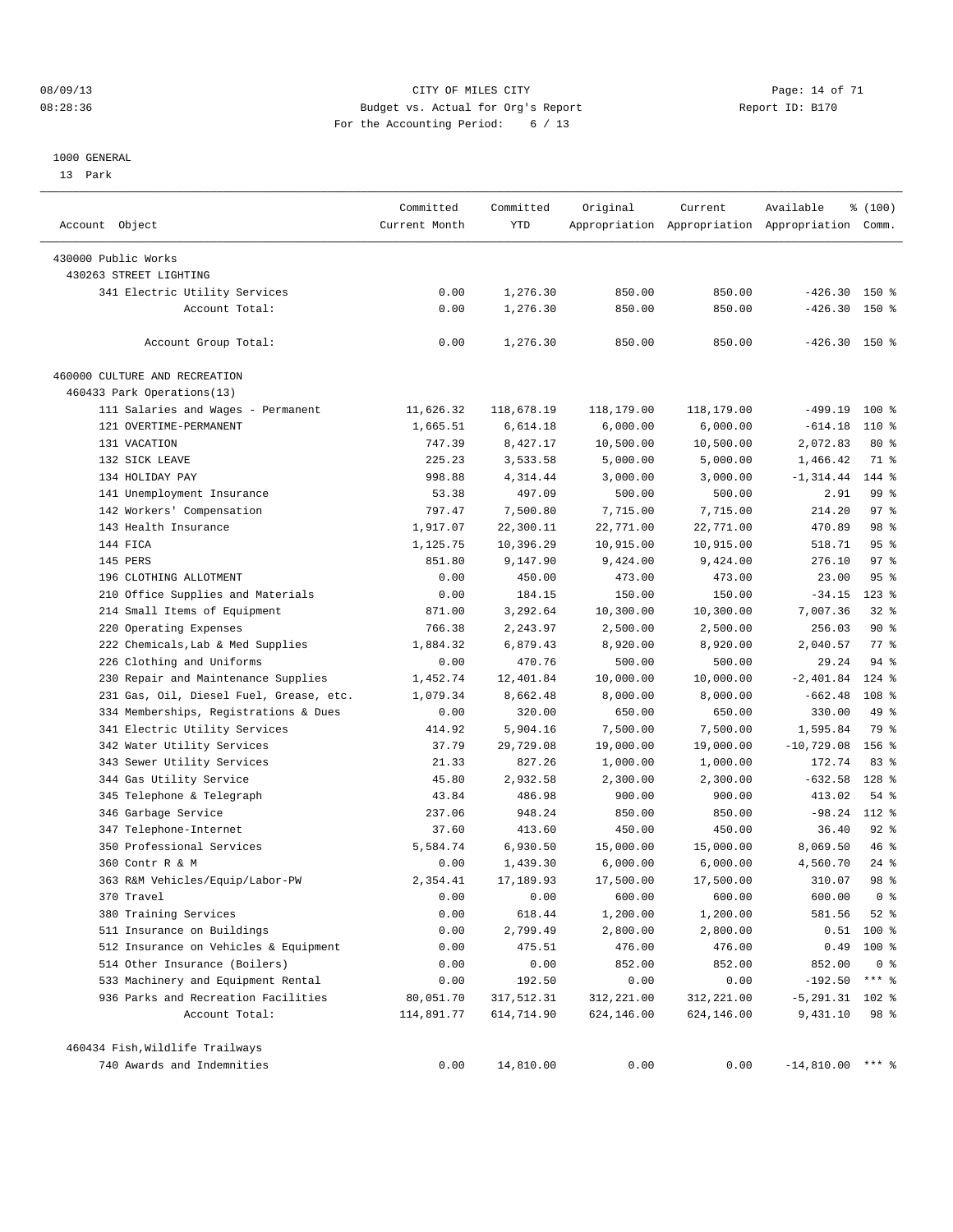#### 08/09/13 Page: 15 of 71 08:28:36 Budget vs. Actual for Org's Report Changer Report ID: B170 For the Accounting Period: 6 / 13

#### 1000 GENERAL

13 Park

| Object<br>Account                          | Committed<br>Current Month | Committed<br>YTD | Original<br>Appropriation | Current<br>Appropriation | Available<br>Appropriation | % (100)<br>Comm. |
|--------------------------------------------|----------------------------|------------------|---------------------------|--------------------------|----------------------------|------------------|
| Account Total:                             | 0.00                       | 14,810.00        | 0.00                      | 0.00                     | $-14,810.00$               | $***$ 2          |
| 460439 Riverside Park Tennis Court Project |                            |                  |                           |                          |                            |                  |
| 350 Professional Services                  | 0.00                       | 0.00             | 1,100.00                  | 1,100.00                 | 1,100.00                   | 0 <sup>8</sup>   |
| Account Total:                             | 0.00                       | 0.00             | 1,100.00                  | 1,100.00                 | 1,100.00                   | 0 <sup>8</sup>   |
| Account Group Total:                       | 114,891.77                 | 629,524.90       | 625, 246, 00              | 625, 246, 00             | $-4,278.90$ 101 %          |                  |
| Organization Total:                        | 114,891.77                 | 630,801.20       | 626,096.00                | 626,096.00               | $-4.705.20$ 101 %          |                  |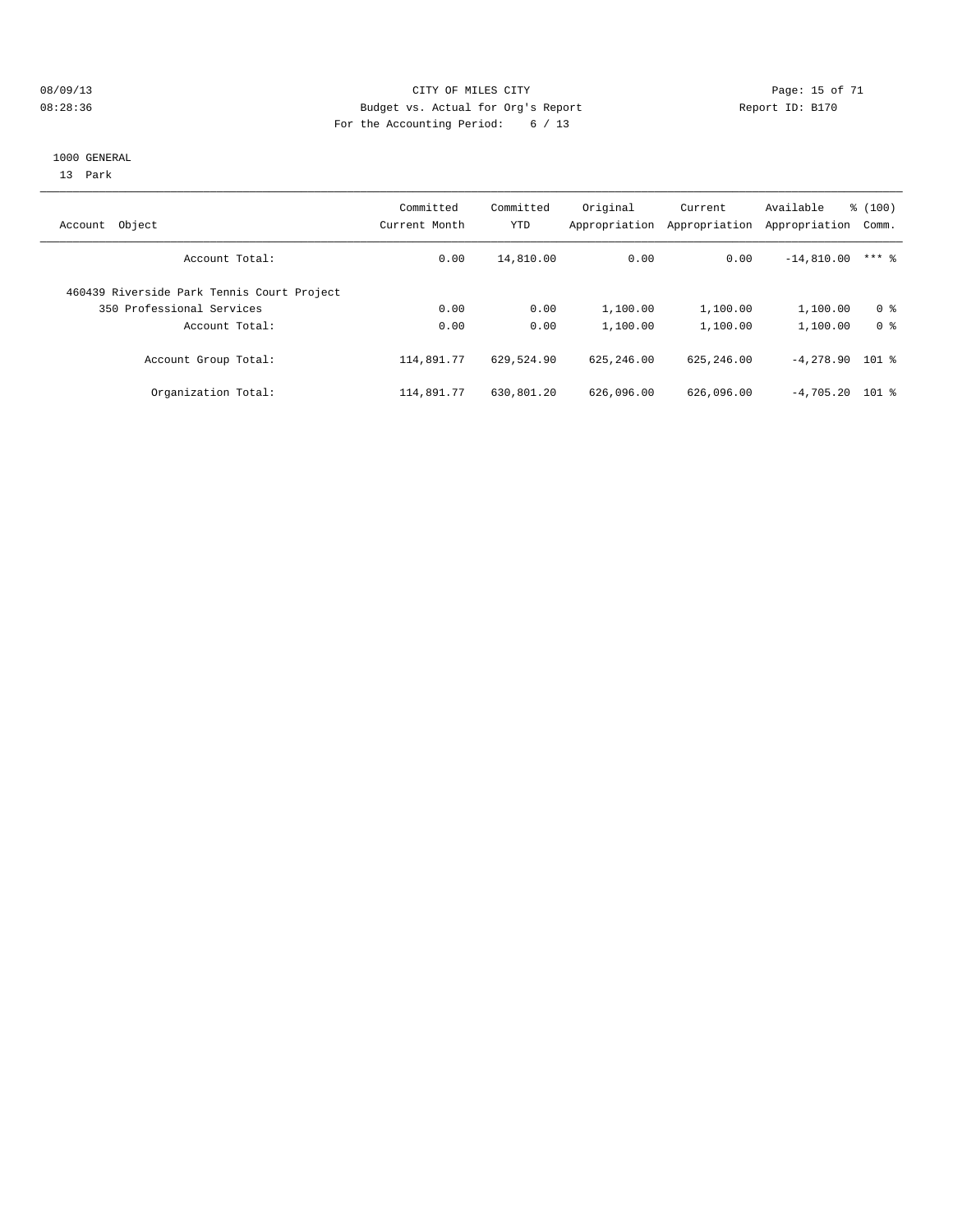#### 08/09/13 CITY OF MILES CITY Page: 16 of 71 08:28:36 Budget vs. Actual for Org's Report Changer Report ID: B170 For the Accounting Period: 6 / 13

#### 1000 GENERAL

14 Swim Pool

| Account Object                      | Committed<br>Current Month | Committed<br><b>YTD</b> | Original  | Current   | Available<br>Appropriation Appropriation Appropriation Comm. | % (100)          |  |
|-------------------------------------|----------------------------|-------------------------|-----------|-----------|--------------------------------------------------------------|------------------|--|
| 460000 CULTURE AND RECREATION       |                            |                         |           |           |                                                              |                  |  |
| 460445 Swimming Pool                |                            |                         |           |           |                                                              |                  |  |
| 111 Salaries and Wages - Permanent  | 11,553.36                  | 37,541.41               | 48,191.00 | 48,191.00 | 10,649.59                                                    | 78 %             |  |
| 141 Unemployment Insurance          | 40.44                      | 131.42                  | 77.00     | 77.00     | $-54.42$                                                     | 171 %            |  |
| 142 Workers' Compensation           | 629.66                     | 2,046.01                | 2,626.00  | 2,626.00  | 579.99                                                       | 78 %             |  |
| 144 FICA                            | 883.85                     | 2,871.93                | 3,687.00  | 3,687.00  | 815.07                                                       | 78 %             |  |
| 145 PERS                            | 129.38                     | 458.96                  | 382.00    | 382.00    | $-76.96$                                                     | $120*$           |  |
| 214 Small Items of Equipment        | 0.00                       | 0.00                    | 200.00    | 200.00    | 200.00                                                       | 0 <sup>8</sup>   |  |
| 220 Operating Expenses              | 399.47                     | 497.90                  | 1,200.00  | 1,200.00  | 702.10                                                       | $41*$            |  |
| 222 Chemicals, Lab & Med Supplies   | 2,612.52                   | 2,612.52                | 3,000.00  | 3,000.00  | 387.48                                                       | 87%              |  |
| 230 Repair and Maintenance Supplies | 8,272.00                   | 8,272.00                | 1,000.00  | 1,000.00  | $-7, 272, 00$                                                | 827 %            |  |
| 341 Electric Utility Services       | 529.53                     | 1,455.68                | 1,000.00  | 1,000.00  | $-455.68$                                                    | $146$ $%$        |  |
| 342 Water Utility Services          | 0.00                       | 322.38                  | 300.00    | 300.00    | $-22.38$                                                     | 107 %            |  |
| 343 Sewer Utility Services          | 0.00                       | 76.32                   | 75.00     | 75.00     | $-1.32$                                                      | $102$ %          |  |
| 344 Gas Utility Service             | 0.00                       | 39.34                   | 0.00      | 0.00      | $-39.34$                                                     | $***$ $_{8}$     |  |
| 345 Telephone & Telegraph           | 71.26                      | 192.49                  | 130.00    | 130.00    | $-62.49$                                                     | 148 %            |  |
| 350 Professional Services           | 495.00                     | 395.00                  | 250.00    | 250.00    | $-145.00$                                                    | 158 %            |  |
| 360 Contr R & M                     | 0.00                       | 21, 242. 24             | 21,100.00 | 21,100.00 | $-142.24$                                                    | $101$ %          |  |
| 363 R&M Vehicles/Equip/Labor-PW     | 90.00                      | 495.00                  | 1,000.00  | 1,000.00  | 505.00                                                       | 50%              |  |
| 380 Training Services               | 0.00                       | 0.00                    | 1,200.00  | 1,200.00  | 1,200.00                                                     | 0 <sup>8</sup>   |  |
| 540 Special Assessments             | 0.00                       | 637.50                  | 588.00    | 588.00    | $-49.50$                                                     | 108 <sup>8</sup> |  |
| Account Total:                      | 25,706.47                  | 79,288.10               | 86,006.00 | 86,006.00 | 6,717.90                                                     | $92$ $%$         |  |
| Account Group Total:                | 25,706.47                  | 79,288.10               | 86,006.00 | 86,006.00 | 6,717.90                                                     | $92$ $%$         |  |
| Organization Total:                 | 25,706.47                  | 79,288.10               | 86,006.00 | 86,006.00 | 6,717.90                                                     | $92$ $%$         |  |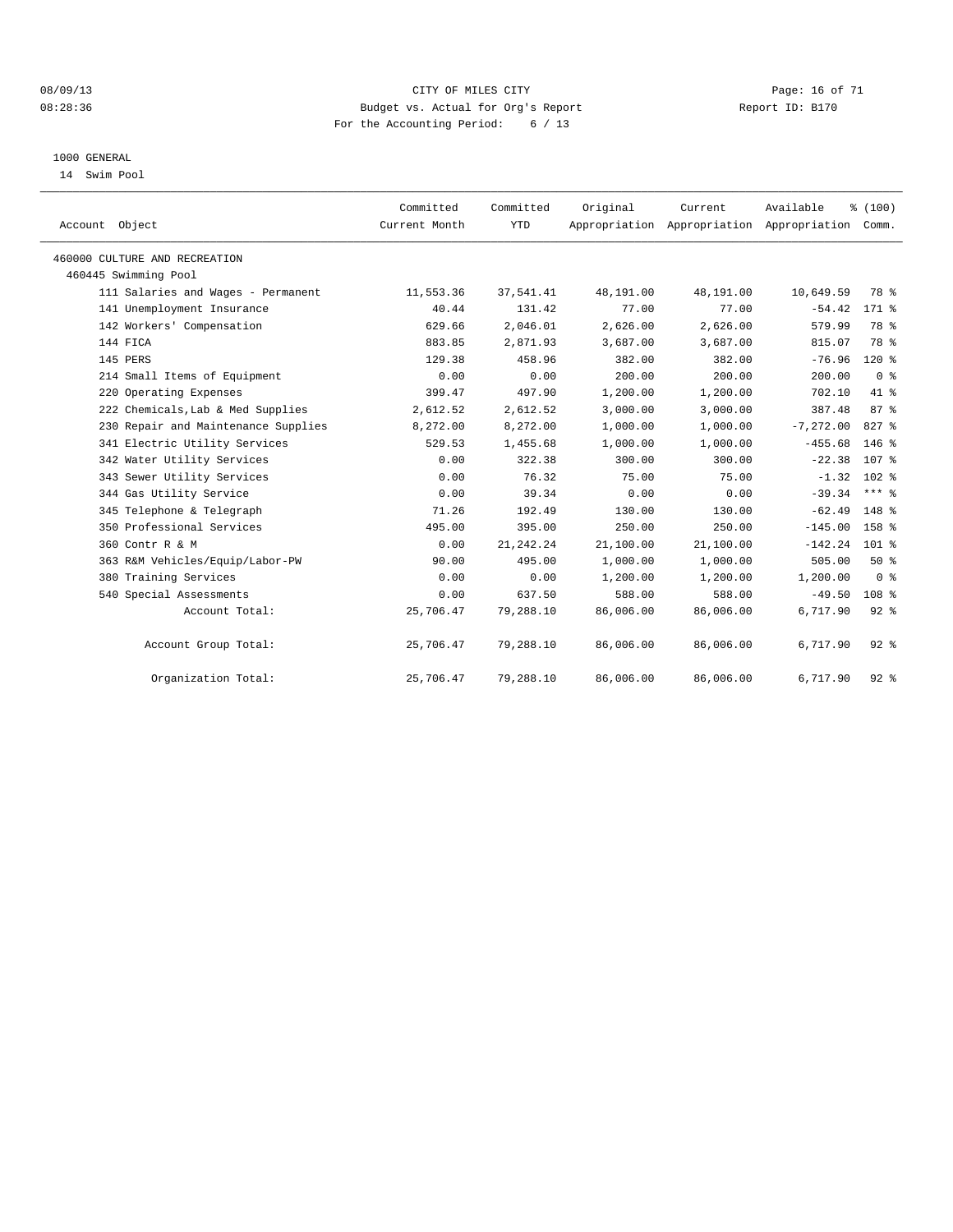#### 08/09/13 Page: 17 of 71 CHTY OF MILES CITY 08:28:36 Budget vs. Actual for Org's Report Report ID: B170 For the Accounting Period: 6 / 13

#### 1000 GENERAL 16 Library

| Object<br>Account                                                       | Committed<br>Current Month | Committed<br>YTD | Original<br>Appropriation | Current<br>Appropriation | Available<br>Appropriation | $\frac{100}{3}$<br>Comm. |
|-------------------------------------------------------------------------|----------------------------|------------------|---------------------------|--------------------------|----------------------------|--------------------------|
| 520000 OTHER FINANCING USES<br>521000 Interfund Operating Transfers Out |                            |                  |                           |                          |                            |                          |
| 820 Transfers to Other Funds                                            | 23,160.66                  | 277.927.92       | 277,928.00                | 277,928.00               | 0.08                       | $100*$                   |
| Account Total:                                                          | 23,160.66                  | 277,927,92       | 277,928,00                | 277,928,00               | 0.08                       | $100*$                   |
| Account Group Total:                                                    | 23,160.66                  | 277,927,92       | 277,928,00                | 277,928,00               | 0.08                       | $100*$                   |
| Organization Total:                                                     | 23,160.66                  | 277.927.92       | 277,928,00                | 277,928,00               | 0.08                       | $100*$                   |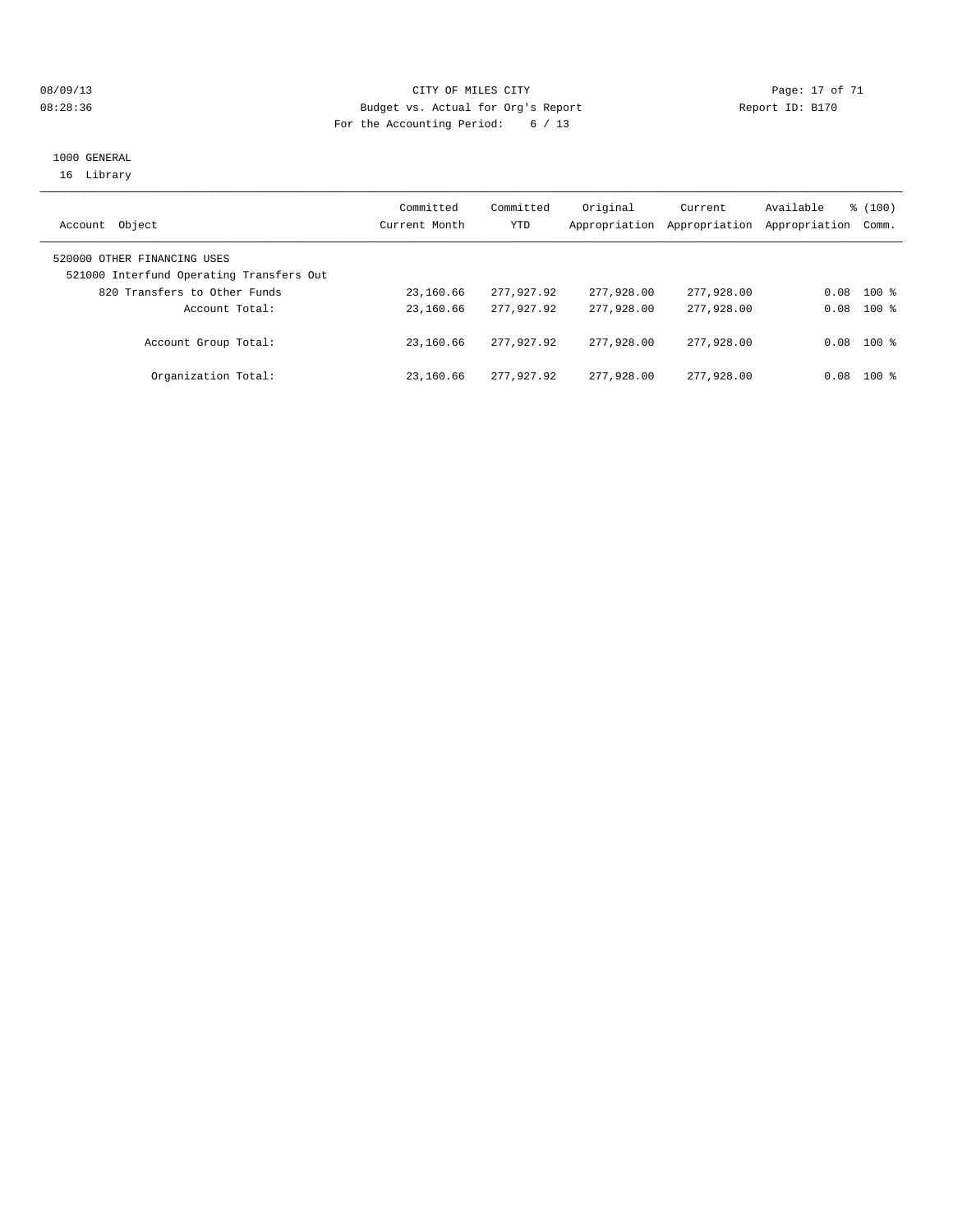#### 08/09/13 CITY OF MILES CITY Page: 18 of 71 08:28:36 Budget vs. Actual for Org's Report Changer Report ID: B170 For the Accounting Period: 6 / 13

#### 1000 GENERAL

21 Animal Control

| Account Object                           | Committed<br>Current Month | Committed<br><b>YTD</b> | Original  | Current   | Available<br>Appropriation Appropriation Appropriation Comm. | % (100)          |  |
|------------------------------------------|----------------------------|-------------------------|-----------|-----------|--------------------------------------------------------------|------------------|--|
| 440000 PUBLIC HEALTH                     |                            |                         |           |           |                                                              |                  |  |
| 440600 Animal Control Services (21)      |                            |                         |           |           |                                                              |                  |  |
| 111 Salaries and Wages - Permanent       | 4,584.84                   | 36,985.05               | 41,456.00 | 41,456.00 | 4,470.95                                                     | 89 %             |  |
| 131 VACATION                             | 452.64                     | 4,513.29                | 0.00      | 0.00      | $-4, 513.29$                                                 | $***$ 8          |  |
| 132 SICK LEAVE                           | 0.00                       | 1,014.24                | 0.00      | 0.00      | $-1,014.24$                                                  | $***$ $_{8}$     |  |
| 134 HOLIDAY PAY                          | 39.00                      | 231.78                  | 0.00      | 0.00      | $-231.78$                                                    | $***$ 8          |  |
| 141 Unemployment Insurance               | 17.76                      | 150.84                  | 145.00    | 145.00    | $-5.84$                                                      | $104$ %          |  |
| 142 Workers' Compensation                | 275.39                     | 2,339.64                | 2,259.00  | 2,259.00  | $-80.64$                                                     | $104$ %          |  |
| 143 Health Insurance                     | 618.50                     | 7,268.04                | 7,252.00  | 7,252.00  | $-16.04$                                                     | $100*$           |  |
| 144 FICA                                 | 388.36                     | 3,297.56                | 3,172.00  | 3,172.00  | $-125.56$                                                    | $104$ %          |  |
| 145 PERS                                 | 224.01                     | 2,764.31                | 2,784.00  | 2,784.00  | 19.69                                                        | 99 <sub>8</sub>  |  |
| 196 CLOTHING ALLOTMENT                   | 0.00                       | 360.00                  | 720.00    | 720.00    | 360.00                                                       | $50*$            |  |
| 210 Office Supplies and Materials        | 0.00                       | 0.00                    | 150.00    | 150.00    | 150.00                                                       | 0 <sup>8</sup>   |  |
| 211 Clothing Allotment                   | 0.00                       | 0.00                    | 250.00    | 250.00    | 250.00                                                       | 0 <sup>8</sup>   |  |
| 214 Small Items of Equipment             | 0.00                       | 322.14                  | 400.00    | 400.00    | 77.86                                                        | 81 %             |  |
| 220 Operating Expenses                   | 1.00                       | 780.09                  | 1,200.00  | 1,200.00  | 419.91                                                       | 65 %             |  |
| 230 Repair and Maintenance Supplies      | 0.00                       | 3.42                    | 250.00    | 250.00    | 246.58                                                       | 1 <sup>°</sup>   |  |
| 231 Gas, Oil, Diesel Fuel, Grease, etc.  | 137.87                     | 1,440.86                | 1,400.00  | 1,400.00  | $-40.86$                                                     | 103 <sub>8</sub> |  |
| 311 Postage, Box Rent, Etc.              | 0.00                       | 0.00                    | 20.00     | 20.00     | 20.00                                                        | 0 <sup>8</sup>   |  |
| Printing, Duplicating, Typing &<br>320   | 0.00                       | 0.00                    | 25.00     | 25.00     | 25.00                                                        | 0 <sup>8</sup>   |  |
| 330 Publicity, Subscriptions & Dues      | 0.00                       | 0.00                    | 25.00     | 25.00     | 25.00                                                        | 0 <sup>8</sup>   |  |
| 341 Electric Utility Services            | 0.00                       | 489.87                  | 350.00    | 350.00    | $-139.87$                                                    | 140 %            |  |
| 342 Water Utility Services               | 22.22                      | 275.39                  | 350.00    | 350.00    | 74.61                                                        | 79 %             |  |
| 343 Sewer Utility Services               | 12.95                      | 146.40                  | 150.00    | 150.00    | 3.60                                                         | 98 %             |  |
| 344 Gas Utility Service                  | 0.00                       | 400.91                  | 600.00    | 600.00    | 199.09                                                       | 67 %             |  |
| 345 Telephone & Telegraph                | 40.66                      | 444.66                  | 500.00    | 500.00    | 55.34                                                        | 89 %             |  |
| 347 Telephone-Internet                   | 0.00                       | 0.00                    | 20.00     | 20.00     | 20.00                                                        | 0 <sup>8</sup>   |  |
| 350 Professional Services                | 172.00                     | 2,738.00                | 3,000.00  | 3,000.00  | 262.00                                                       | 91 %             |  |
| 360 Contr R & M                          | 0.00                       | 0.00                    | 100.00    | 100.00    | 100.00                                                       | 0 <sup>8</sup>   |  |
| 366 R&M Vehicles - Police/Animal Control | 0.00                       | 0.00                    | 100.00    | 100.00    | 100.00                                                       | 0 <sup>8</sup>   |  |
| 370 Travel                               | 0.00                       | 0.00                    | 200.00    | 200.00    | 200.00                                                       | 0 <sup>8</sup>   |  |
| 380 Training Services                    | 0.00                       | 0.00                    | 100.00    | 100.00    | 100.00                                                       | 0 <sup>8</sup>   |  |
| 511 Insurance on Buildings               | 0.00                       | 80.67                   | 110.00    | 110.00    | 29.33                                                        | 73 %             |  |
| Account Total:                           | 6,987.20                   | 66,047.16               | 67,088.00 | 67,088.00 | 1,040.84                                                     | 98 %             |  |
| Account Group Total:                     | 6,987.20                   | 66,047.16               | 67,088.00 | 67,088.00 | 1,040.84                                                     | 98 %             |  |
| Organization Total:                      | 6,987.20                   | 66,047.16               | 67,088.00 | 67,088.00 | 1,040.84                                                     | 98 %             |  |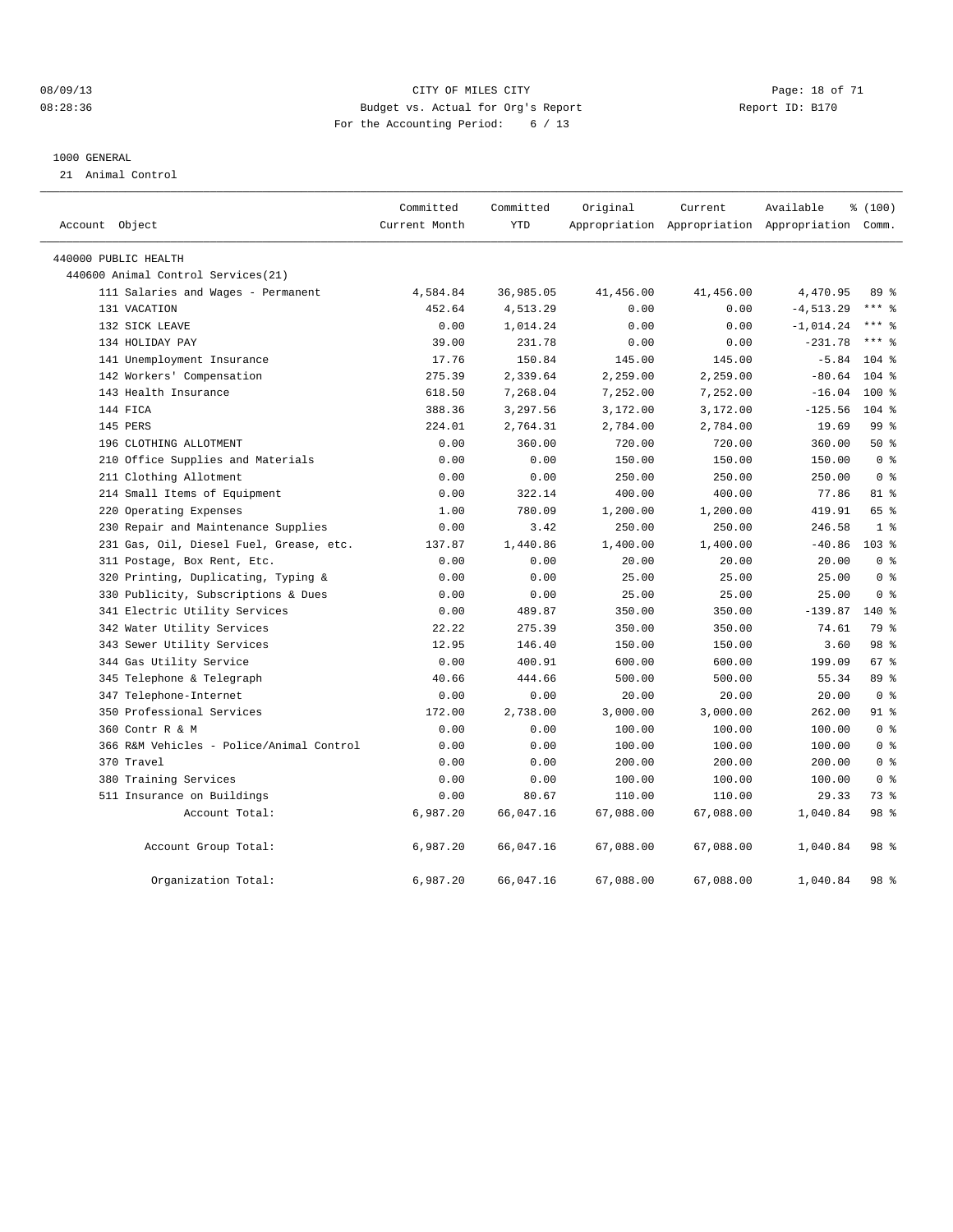#### 08/09/13 Page: 19 of 71 CITY OF MILES CITY CHEMIC CITY PAGE: 19 of 71 08:28:36 Budget vs. Actual for Org's Report Changer Report ID: B170 For the Accounting Period: 6 / 13

#### 1000 GENERAL

36 Planning & Community Services

| Account Object                            | Committed<br>Current Month | Committed<br><b>YTD</b> | Original   | Current    | Available<br>Appropriation Appropriation Appropriation Comm. | % (100)          |  |
|-------------------------------------------|----------------------------|-------------------------|------------|------------|--------------------------------------------------------------|------------------|--|
| 410000 GENERAL GOVERNMENT                 |                            |                         |            |            |                                                              |                  |  |
| 411020 Community Services & Planning      |                            |                         |            |            |                                                              |                  |  |
| 111 Salaries and Wages - Permanent        | 7,054.74                   | 75, 255.52              | 76,363.00  | 76,363.00  | 1,107.48                                                     | $99*$            |  |
| 121 OVERTIME-PERMANENT                    | 4.91                       | 53.74                   | 0.00       | 0.00       | $-53.74$                                                     | $***$ $%$        |  |
| 131 VACATION                              | 156.90                     | 5,239.27                | 4,400.00   | 4,400.00   | $-839.27$                                                    | $119*$           |  |
| 132 SICK LEAVE                            | 249.21                     | 1,220.43                | 2,200.00   | 2,200.00   | 979.57                                                       | 55 <sup>8</sup>  |  |
| 133 OTHER LEAVE PAY                       | 173.36                     | 1,738.90                | 4,630.00   | 4,630.00   | 2,891.10                                                     | 38 %             |  |
| 141 Unemployment Insurance                | 26.75                      | 293.39                  | 306.00     | 306.00     | 12.61                                                        | 96 <sup>8</sup>  |  |
| 142 Workers' Compensation                 | 38.44                      | 424.39                  | 2,327.00   | 2,327.00   | 1,902.61                                                     | 18 <sup>8</sup>  |  |
| 143 Health Insurance                      | 1,292.32                   | 15, 186. 25             | 15,156.00  | 15,156.00  | $-30.25$                                                     | $100*$           |  |
| 144 FICA                                  | 580.09                     | 6,361.83                | 6,701.00   | 6,701.00   | 339.17                                                       | 95 <sup>8</sup>  |  |
| 145 PERS                                  | 487.42                     | 5,851.18                | 6, 193.00  | 6, 193.00  | 341.82                                                       | 94 %             |  |
| 196 CLOTHING ALLOTMENT                    | 0.00                       | 313.50                  | 314.00     | 314.00     | 0.50                                                         | 100 %            |  |
| 210 Office Supplies and Materials         | 29.80                      | 634.56                  | 850.00     | 850.00     | 215.44                                                       | 75 %             |  |
| 214 Small Items of Equipment              | 0.00                       | 4,983.89                | 1,200.00   | 1,200.00   | $-3,783.89$                                                  | $415$ %          |  |
| 220 Operating Expenses                    | 0.00                       | 124.41                  | 0.00       | 0.00       | $-124.41$                                                    | $***$ $-$        |  |
| 311 Postage, Box Rent, Etc.               | 91.36                      | 263.20                  | 200.00     | 200.00     | $-63.20$                                                     | 132 %            |  |
| 320 Printing, Duplicating, Typing &       | 0.00                       | 27.00                   | 600.00     | 600.00     | 573.00                                                       | 5 <sup>8</sup>   |  |
| 327 Map Printing                          | 0.00                       | 28.31                   | 300.00     | 300.00     | 271.69                                                       | 9 <sup>8</sup>   |  |
| 330 Publicity, Subscriptions & Dues       | 0.00                       | 33.00                   | 0.00       | 0.00       | $-33.00$                                                     | $***$ $%$        |  |
| 331 Publication of Formal & Legal Notices | 22.00                      | 474.00                  | 250.00     | 250.00     | $-224.00$                                                    | $190*$           |  |
| 334 Memberships, Registrations & Dues     | 0.00                       | 275.00                  | 0.00       | 0.00       | $-275.00$                                                    | $***$ $%$        |  |
| 345 Telephone & Telegraph                 | 74.90                      | 887.32                  | 900.00     | 900.00     | 12.68                                                        | 99 <sup>8</sup>  |  |
| 347 Telephone-Internet                    | 0.00                       | 39.89                   | 100.00     | 100.00     | 60.11                                                        | $40*$            |  |
| 350 Professional Services                 | 0.00                       | 10,599.00               | 300.00     | 300.00     | $-10, 299.00$                                                | $***$ $%$        |  |
| 360 Contr R & M                           | 208.92                     | 1,954.54                | 2,000.00   | 2,000.00   | 45.46                                                        | 98 %             |  |
| 370 Travel                                | 279.27                     | 2,277.68                | 1,100.00   | 1,100.00   | $-1, 177.68$                                                 | $207$ %          |  |
| 380 Training Services                     | $-50.00$                   | 280.00                  | 1,100.00   | 1,100.00   | 820.00                                                       | 25%              |  |
| 382 Books                                 | 0.00                       | 0.00                    | 500.00     | 500.00     | 500.00                                                       | 0 <sup>8</sup>   |  |
| Account Total:                            | 10,720.39                  | 134,820.20              | 127,990.00 | 127,990.00 | $-6,830.20$                                                  | 105 <sub>8</sub> |  |
| Account Group Total:                      | 10,720.39                  | 134,820.20              | 127,990.00 | 127,990.00 | $-6,830.20$                                                  | $105$ %          |  |
| Organization Total:                       | 10,720.39                  | 134,820.20              | 127,990.00 | 127,990.00 | $-6,830.20$                                                  | $105$ %          |  |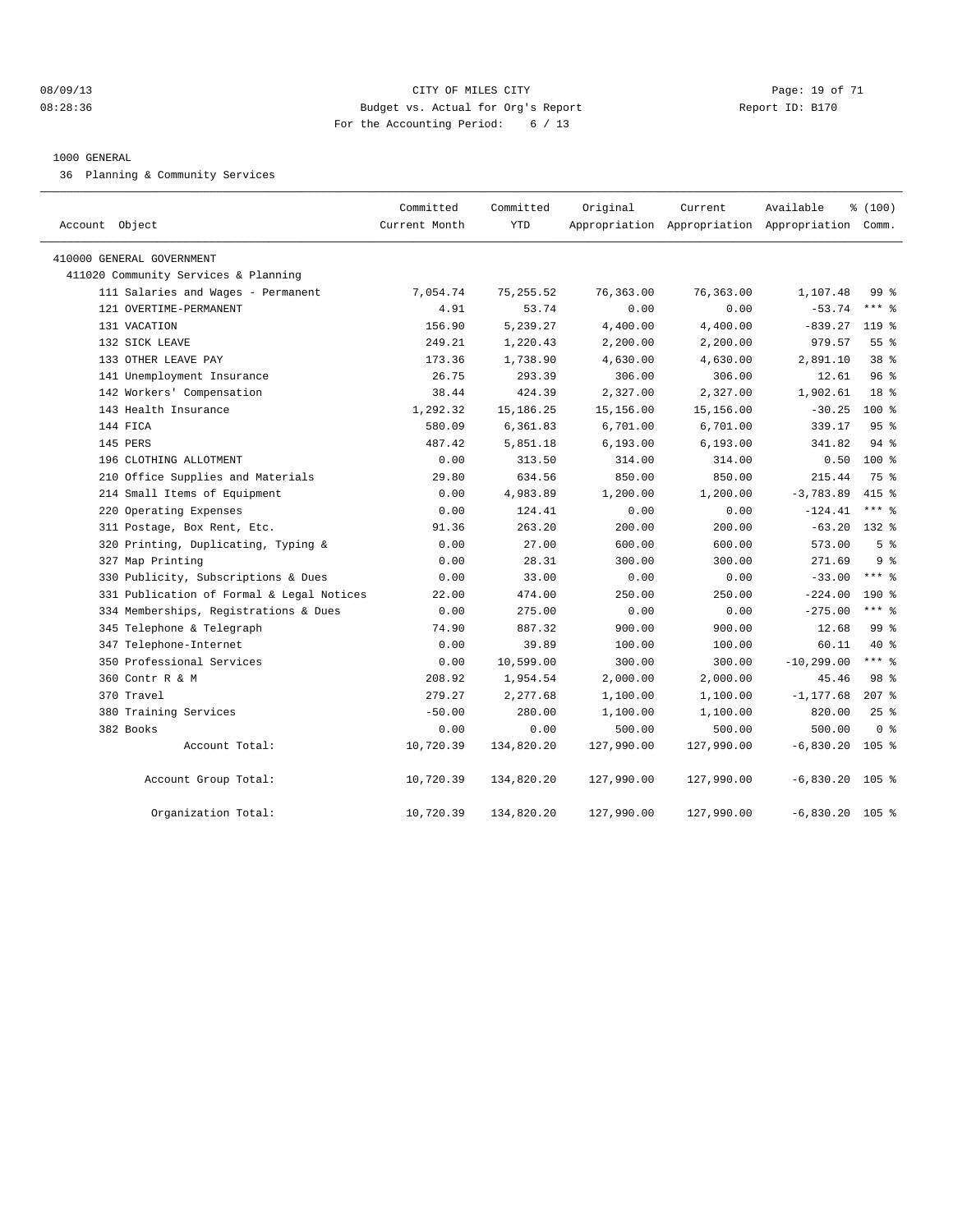#### 08/09/13 Page: 20 of 71 08:28:36 Budget vs. Actual for Org's Report Changer Report ID: B170 For the Accounting Period: 6 / 13

#### 1000 GENERAL

37 CITY HEALTH

| Object<br>Account                                                       | Committed<br>Current Month | Committed<br><b>YTD</b> | Original<br>Appropriation | Current<br>Appropriation | Available<br>Appropriation | % (100)<br>Comm. |
|-------------------------------------------------------------------------|----------------------------|-------------------------|---------------------------|--------------------------|----------------------------|------------------|
| 520000 OTHER FINANCING USES<br>521000 Interfund Operating Transfers Out |                            |                         |                           |                          |                            |                  |
| 820 Transfers to Other Funds                                            | 0.00                       | 30,000.00               | 30,000.00                 | 30,000.00                | 0.00                       | $100*$           |
| Account Total:                                                          | 0.00                       | 30,000.00               | 30,000.00                 | 30,000.00                | 0.00                       | $100*$           |
| Account Group Total:                                                    | 0.00                       | 30,000.00               | 30,000.00                 | 30,000.00                |                            | $0.00$ 100 %     |
| Organization Total:                                                     | 0.00                       | 30,000.00               | 30,000.00                 | 30,000.00                | 0.00                       | $100*$           |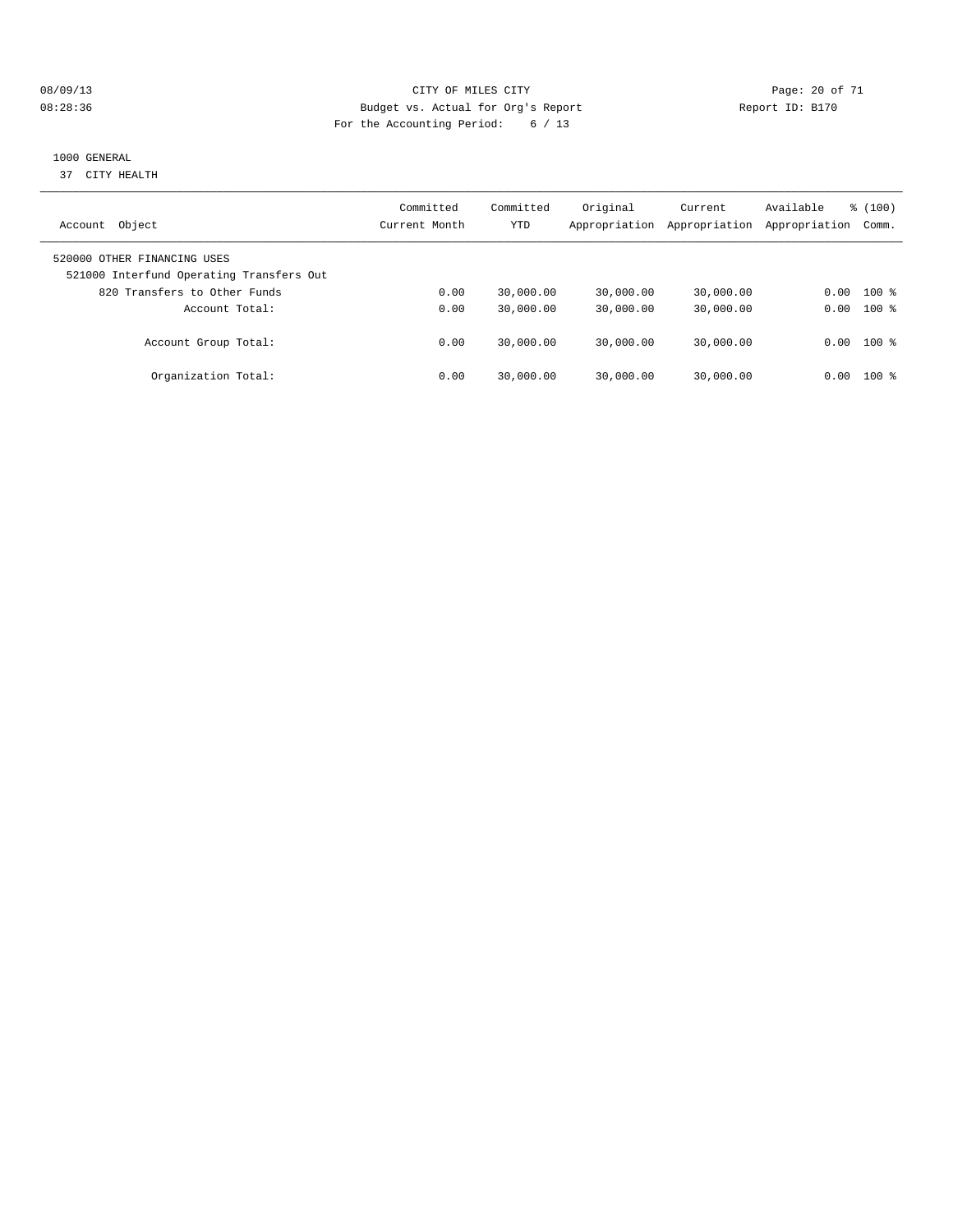#### 08/09/13 Page: 21 of 71 CITY OF MILES CITY CHANGES CONSTRUCTED And the Page: 21 of 71 08:28:36 Budget vs. Actual for Org's Report Report ID: B170 For the Accounting Period: 6 / 13

#### 1000 GENERAL

201 Flood Prevention

| Account Object                            | Committed<br>Current Month | Committed<br><b>YTD</b> | Original  | Current<br>Appropriation Appropriation Appropriation Comm. | Available    | % (100)          |  |
|-------------------------------------------|----------------------------|-------------------------|-----------|------------------------------------------------------------|--------------|------------------|--|
| 430000 Public Works                       |                            |                         |           |                                                            |              |                  |  |
| 431200 Flood Control                      |                            |                         |           |                                                            |              |                  |  |
| 111 Salaries and Wages - Permanent        | 697.12                     | 11,017.84               | 12,262.00 | 12,262.00                                                  | 1,244.16     | 90%              |  |
| 131 VACATION                              | 72.62                      | 896.52                  | 400.00    | 400.00                                                     | $-496.52$    | $224$ $%$        |  |
| 132 SICK LEAVE                            | 0.00                       | 320.71                  | 400.00    | 400.00                                                     | 79.29        | $80*$            |  |
| 133 OTHER LEAVE PAY                       | 0.00                       | 0.00                    | 832.00    | 832.00                                                     | 832.00       | 0 <sup>8</sup>   |  |
| 141 Unemployment Insurance                | 2.48                       | 42.56                   | 22.00     | 22.00                                                      | $-20.56$     | $193$ $%$        |  |
| 142 Workers' Compensation                 | 7.87                       | 139.67                  | 757.00    | 757.00                                                     | 617.33       | 18 <sup>8</sup>  |  |
| 143 Health Insurance                      | 123.70                     | 2,300.87                | 2,901.00  | 2,901.00                                                   | 600.13       | 79 %             |  |
| 144 FICA                                  | 58.89                      | 935.97                  | 1,063.00  | 1,063.00                                                   | 127.03       | 88 %             |  |
| 145 PERS                                  | 88.26                      | 898.81                  | 982.00    | 982.00                                                     | 83.19        | $92$ $%$         |  |
| 196 CLOTHING ALLOTMENT                    | 0.00                       | 60.00                   | 60.00     | 60.00                                                      | 0.00         | $100*$           |  |
| 210 Office Supplies and Materials         | 46.79                      | 284.02                  | 300.00    | 300.00                                                     | 15.98        | 95 <sup>8</sup>  |  |
| 214 Small Items of Equipment              | 0.00                       | 5,003.64                | 3,700.00  | 3,700.00                                                   | $-1, 303.64$ | $135$ %          |  |
| 220 Operating Expenses                    | 0.00                       | 0.00                    | 200.00    | 200.00                                                     | 200.00       | 0 <sup>8</sup>   |  |
| 231 Gas, Oil, Diesel Fuel, Grease, etc.   | 0.00                       | 118.13                  | 0.00      | 0.00                                                       | $-118.13$    | $***$ 8          |  |
| 311 Postage, Box Rent, Etc.               | 24.80                      | 137.27                  | 200.00    | 200.00                                                     | 62.73        | 69 %             |  |
| 327 Map Printing                          | 0.00                       | 32.60                   | 200.00    | 200.00                                                     | 167.40       | 16 <sup>8</sup>  |  |
| 331 Publication of Formal & Legal Notices | 49.50                      | 1,587.35                | 1,000.00  | 1,000.00                                                   | $-587.35$    | 159 <sub>8</sub> |  |
| 334 Memberships, Registrations & Dues     | 0.00                       | 110.00                  | 250.00    | 250.00                                                     | 140.00       | 44 %             |  |
| 345 Telephone & Telegraph                 | 0.00                       | 0.00                    | 100.00    | 100.00                                                     | 100.00       | 0 <sup>8</sup>   |  |
| 350 Professional Services                 | 0.00                       | 0.00                    | 770.00    | 770.00                                                     | 770.00       | 0 <sup>8</sup>   |  |
| 370 Travel                                | 0.00                       | 229.48                  | 1,300.00  | 1,300.00                                                   | 1,070.52     | 18 <sup>°</sup>  |  |
| 380 Training Services                     | 582.13                     | 632.13                  | 900.00    | 900.00                                                     | 267.87       | 70 %             |  |
| 382 Books                                 | 0.00                       | 0.00                    | 100.00    | 100.00                                                     | 100.00       | 0 <sup>8</sup>   |  |
| 533 Machinery and Equipment Rental        | 0.00                       | 0.00                    | 500.00    | 500.00                                                     | 500.00       | 0 <sup>8</sup>   |  |
| 540 Special Assessments                   | 0.00                       | 0.00                    | 250.00    | 250.00                                                     | 250.00       | 0 <sup>8</sup>   |  |
| Account Total:                            | 1,754.16                   | 24,747.57               | 29,449.00 | 29,449.00                                                  | 4,701.43     | 84 %             |  |
| Account Group Total:                      | 1,754.16                   | 24,747.57               | 29,449.00 | 29,449.00                                                  | 4,701.43     | 84 %             |  |
| Organization Total:                       | 1,754.16                   | 24,747.57               | 29,449.00 | 29,449.00                                                  | 4,701.43     | 84 %             |  |

Fund Total: 822,331.38 4,417,781.49 4,200,020.00 4,577,407.00 159,625.51 97 %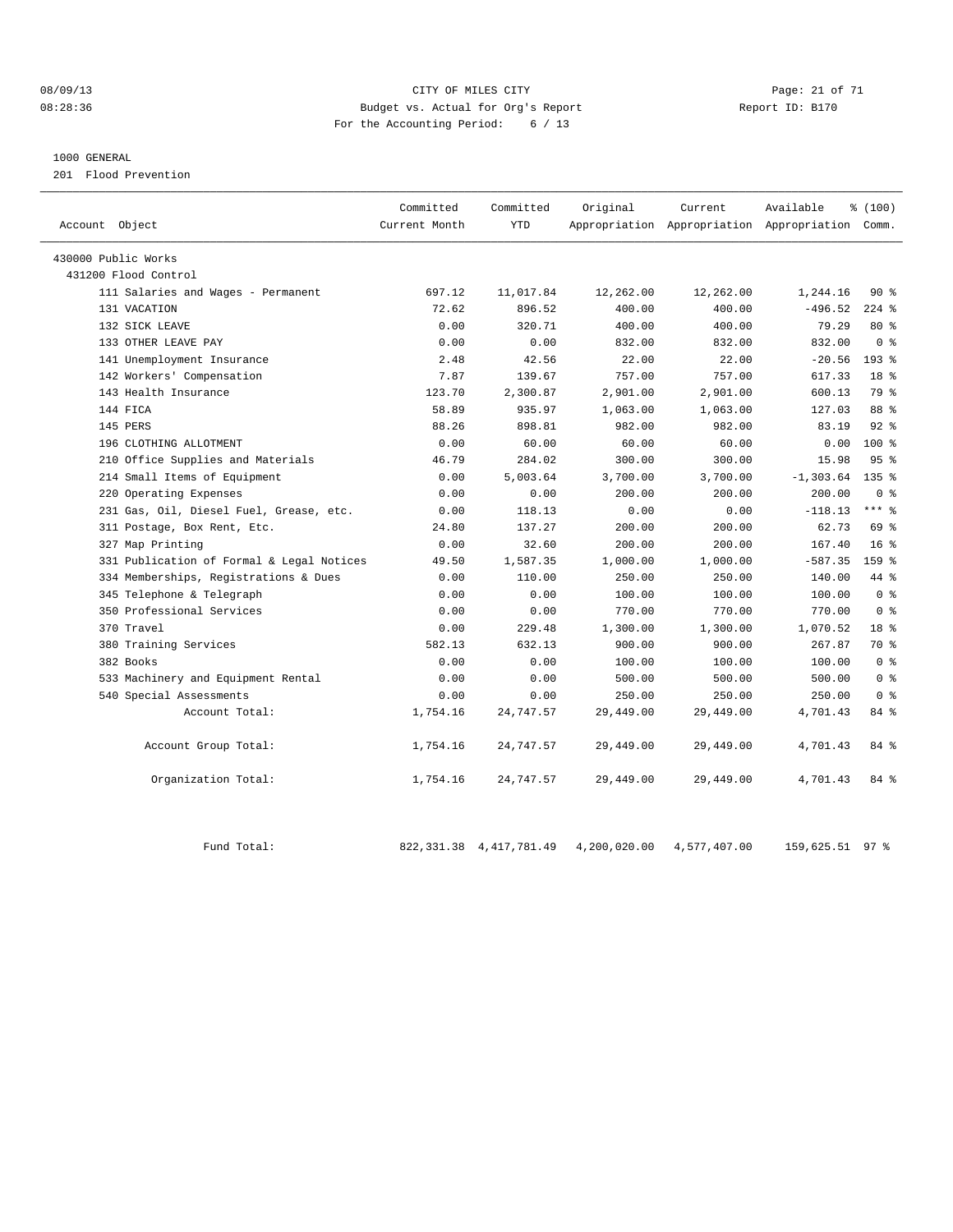#### 08/09/13 Page: 22 of 71 08:28:36 Budget vs. Actual for Org's Report Changer Report ID: B170 For the Accounting Period: 6 / 13

————————————————————————————————————————————————————————————————————————————————————————————————————————————————————————————————————

# 2220 LIBRARY

16 Library

|                                          | Committed     | Committed  | Original   | Current    | Available                                       | % (100)         |  |
|------------------------------------------|---------------|------------|------------|------------|-------------------------------------------------|-----------------|--|
| Account Object                           | Current Month | <b>YTD</b> |            |            | Appropriation Appropriation Appropriation Comm. |                 |  |
|                                          |               |            |            |            |                                                 |                 |  |
| 460000 CULTURE AND RECREATION            |               |            |            |            |                                                 |                 |  |
| 460100 Library Services(16)              |               |            |            |            |                                                 |                 |  |
| 111 Salaries and Wages - Permanent       | 14,568.25     | 168,874.28 | 191,430.00 | 191,430.00 | 22,555.72                                       | 88 %            |  |
| 131 VACATION                             | 838.48        | 14,521.76  | 0.00       | 0.00       | $-14,521.76$                                    | $***$ $=$       |  |
| 132 SICK LEAVE                           | 42.33         | 5,530.13   | 0.00       | 0.00       | $-5,530.13$                                     | $***$ 2         |  |
| 133 OTHER LEAVE PAY                      | 0.00          | 590.27     | 0.00       | 0.00       | $-590.27$                                       | $***$ $_{8}$    |  |
| 141 Unemployment Insurance               | 54.05         | 665.91     | 670.00     | 670.00     | 4.09                                            | 99 <sup>°</sup> |  |
| 142 Workers' Compensation                | 74.15         | 913.39     | 919.00     | 919.00     | 5.61                                            | 99 <sup>°</sup> |  |
| 143 Health Insurance                     | 3,091.80      | 36, 331.55 | 36,270.00  | 36,270.00  | $-61.55$                                        | 100 %           |  |
| 144 FICA                                 | 1,128.19      | 13,969.00  | 14,644.00  | 14,644.00  | 675.00                                          | 95%             |  |
| 145 PERS                                 | 1,092.23      | 13,398.75  | 13,534.00  | 13,534.00  | 135.25                                          | 99 <sub>8</sub> |  |
| 196 CLOTHING ALLOTMENT                   | 0.00          | 750.00     | 750.00     | 750.00     | 0.00                                            | $100*$          |  |
| 210 Office Supplies and Materials        | 548.71        | 1,407.77   | 1,500.00   | 1,500.00   | 92.23                                           | 94 %            |  |
| 214 Small Items of Equipment             | 2,732.52      | 3,116.11   | 500.00     | 500.00     | $-2,616.11$                                     | 623 %           |  |
| 220 Operating Expenses                   | 0.00          | 0.00       | 1,000.00   | 1,000.00   | 1,000.00                                        | 0 <sup>8</sup>  |  |
| 224 Janitorial Supplies                  | 66.79         | 592.29     | 500.00     | 500.00     | $-92.29$                                        | 118 %           |  |
| 311 Postage, Box Rent, Etc.              | 230.93        | 1,412.23   | 2,000.00   | 2,000.00   | 587.77                                          | 71 %            |  |
| 320 Printing, Duplicating, Typing &      | 0.00          | 963.18     | 1,445.00   | 1,445.00   | 481.82                                          | 67 %            |  |
| 330 Publicity, Subscriptions & Dues      | 0.00          | 0.00       | 500.00     | 500.00     | 500.00                                          | 0 <sup>8</sup>  |  |
| 334 Memberships, Registrations & Dues    | 0.00          | 0.00       | 300.00     | 300.00     | 300.00                                          | 0 <sup>8</sup>  |  |
| 341 Electric Utility Services            | 517.25        | 6,081.24   | 6,000.00   | 6,000.00   | $-81.24$                                        | $101$ %         |  |
| 342 Water Utility Services               | 25.54         | 291.45     | 700.00     | 700.00     | 408.55                                          | 42.8            |  |
| 343 Sewer Utility Services               | 12.95         | 284.67     | 300.00     | 300.00     | 15.33                                           | 95%             |  |
| 344 Gas Utility Service                  | 32.14         | 1,621.33   | 4,000.00   | 4,000.00   | 2,378.67                                        | 41 %            |  |
| 345 Telephone & Telegraph                | 59.63         | 921.50     | 1,500.00   | 1,500.00   | 578.50                                          | $61$ %          |  |
| 346 Garbage Service                      | 0.00          | 209.00     | 500.00     | 500.00     | 291.00                                          | 42.8            |  |
| 347 Telephone-Internet                   | 66.06         | 503.65     | 1,500.00   | 1,500.00   | 996.35                                          | $34$ $%$        |  |
| 350 Professional Services                | 1,241.00      | 4,742.24   | 7,000.00   | 7,000.00   | 2,257.76                                        | 68 %            |  |
| 360 Contr R & M                          | 958.88        | 5,130.14   | 8,000.00   | 8,000.00   | 2,869.86                                        | 64 %            |  |
| 370 Travel                               | 0.00          | 1,709.74   | 2,000.00   | 2,000.00   | 290.26                                          | 85%             |  |
| 380 Training Services                    | 0.00          | 202.00     | 1,500.00   | 1,500.00   | 1,298.00                                        | $13*$           |  |
| 382 Books                                | 858.81        | 7,082.61   | 15,000.00  | 15,000.00  | 7,917.39                                        | 47.8            |  |
| 511 Insurance on Buildings               | 0.00          | 3,605.09   | 3,606.00   | 3,606.00   | 0.91                                            | 100 %           |  |
| 920 Buildings                            | 0.00          | 59, 311.00 | 55,000.00  | 55,000.00  | $-4, 311.00$                                    | 108 %           |  |
| Account Total:                           | 28, 240.69    | 354,732.28 | 372,568.00 | 372,568.00 | 17,835.72                                       | 95 <sup>8</sup> |  |
| Account Group Total:                     | 28, 240.69    | 354,732.28 | 372,568.00 | 372,568.00 | 17,835.72                                       | 95 <sub>8</sub> |  |
| 510000 MISCELLANEOUS                     |               |            |            |            |                                                 |                 |  |
|                                          |               |            |            |            |                                                 |                 |  |
| 510330 Comprehensive Liability Insurance |               |            |            |            |                                                 |                 |  |
| 513 Liability<br>Account Total:          | 0.00          | 4,754.03   | 4,754.00   | 4,754.00   | $-0.03$ 100 %<br>$-0.03$ 100 %                  |                 |  |
|                                          | 0.00          | 4,754.03   | 4,754.00   | 4,754.00   |                                                 |                 |  |
| Account Group Total:                     | 0.00          | 4,754.03   | 4,754.00   | 4,754.00   |                                                 | $-0.03$ 100 %   |  |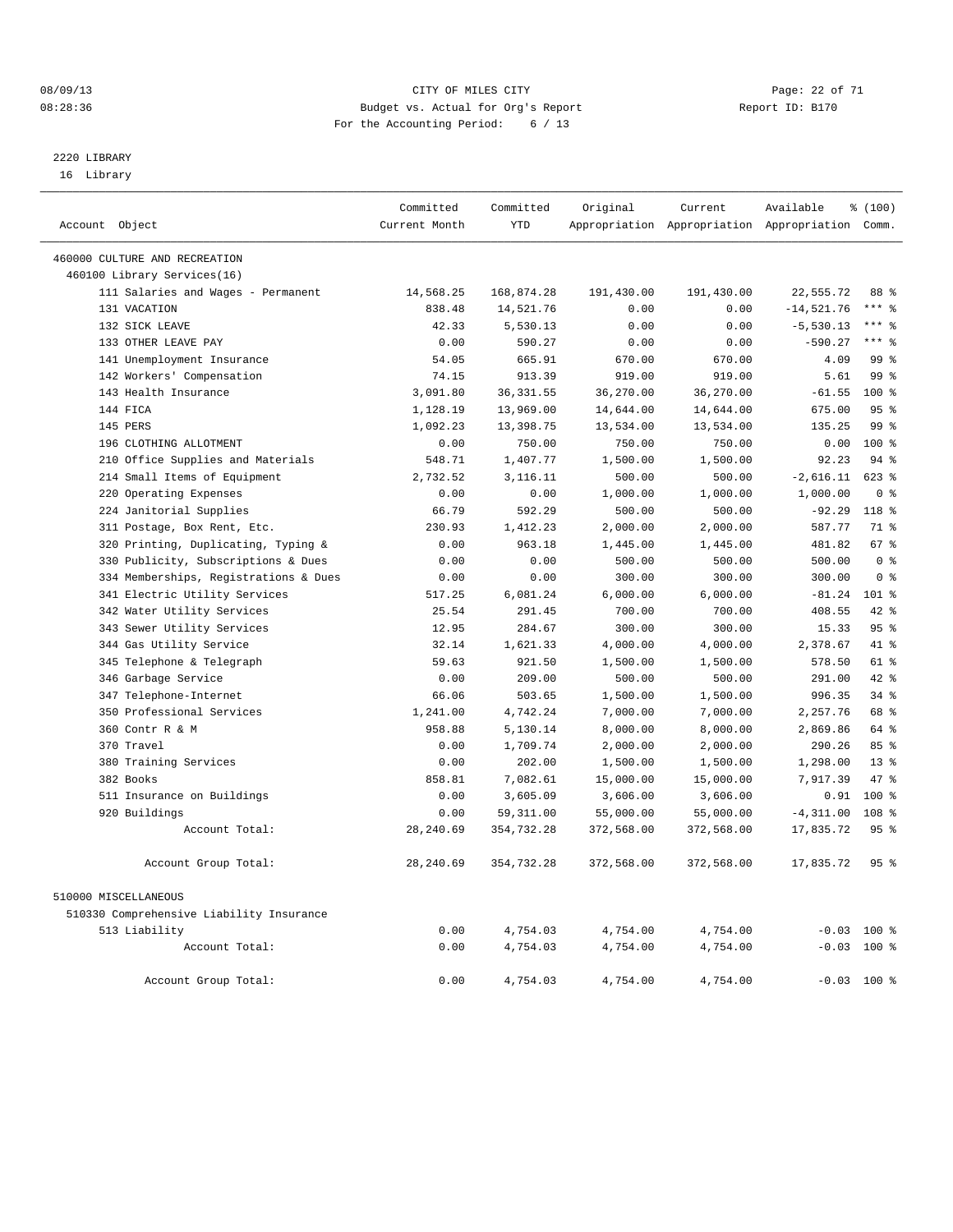#### 08/09/13 CITY OF MILES CITY Page: 23 of 71 08:28:36 Budget vs. Actual for Org's Report Changer Report ID: B170 For the Accounting Period: 6 / 13

#### 2220 LIBRARY 16 Library

| Account Object                                                          | Committed<br>Current Month | Committed<br>YTD | Original   | Current<br>Appropriation Appropriation | Available<br>Appropriation | % (100)<br>Comm. |
|-------------------------------------------------------------------------|----------------------------|------------------|------------|----------------------------------------|----------------------------|------------------|
| 520000 OTHER FINANCING USES<br>521000 Interfund Operating Transfers Out |                            |                  |            |                                        |                            |                  |
| 820 Transfers to Other Funds                                            | 1,512.66                   | 18,151.92        | 18,152.00  | 18,152.00                              |                            | $0.08$ 100 %     |
| Account Total:                                                          | 1,512.66                   | 18, 151.92       | 18,152.00  | 18,152.00                              | 0.08                       | $100*$           |
| Account Group Total:                                                    | 1,512.66                   | 18,151.92        | 18,152.00  | 18,152.00                              |                            | $0.08$ 100 %     |
| Organization Total:                                                     | 29,753.35                  | 377,638.23       | 395,474.00 | 395, 474.00                            | 17,835.77                  | 95 <sup>8</sup>  |
|                                                                         |                            |                  |            |                                        |                            |                  |
| Fund Total:                                                             | 29,753.35                  | 377,638.23       | 395,474.00 | 395,474.00                             | $17,835.77$ 95 %           |                  |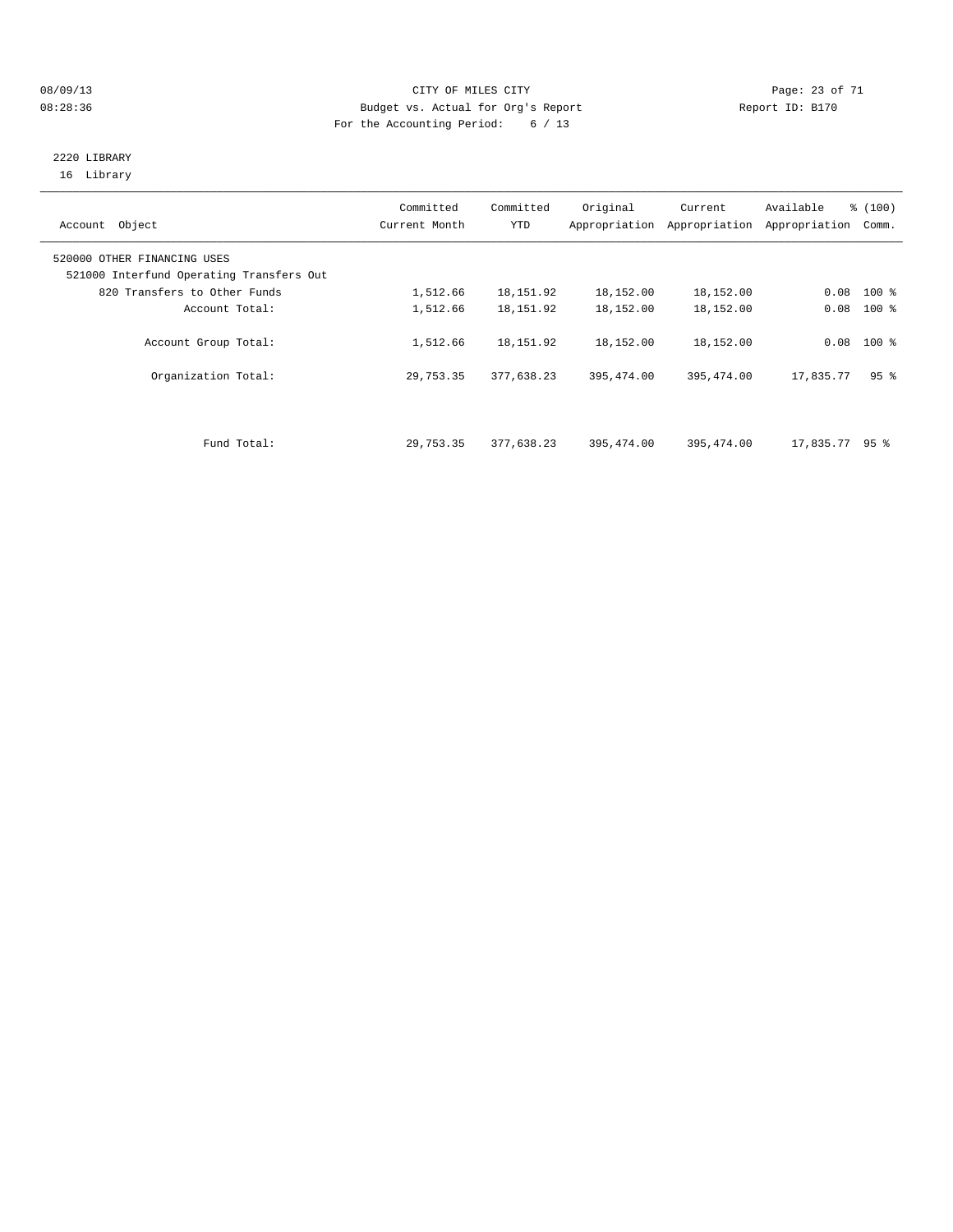#### 08/09/13 CITY OF MILES CITY Page: 24 of 71 08:28:36 Budget vs. Actual for Org's Report Changer Report ID: B170 For the Accounting Period: 6 / 13

# 2260 EMERGENCY DISASTER

202 Flood Disaster

| Account Object            | Committed<br>Current Month | Committed<br><b>YTD</b> | Original  | Current<br>Appropriation Appropriation | Available<br>Appropriation | % (100)<br>Comm. |
|---------------------------|----------------------------|-------------------------|-----------|----------------------------------------|----------------------------|------------------|
| 430000 Public Works       |                            |                         |           |                                        |                            |                  |
| 431200 Flood Control      |                            |                         |           |                                        |                            |                  |
| 350 Professional Services | 0.00                       | 44,646.00               | 44,000.00 | 44,000.00                              | $-646.00$ 101 %            |                  |
| 940 Machinery & Equipment | 0.00                       | 24,499.48               | 0.00      | 0.00                                   | $-24, 499.48$              | $***$ $-$        |
| Account Total:            | 0.00                       | 69,145.48               | 44,000.00 | 44,000.00                              | $-25, 145.48$ 157 %        |                  |
| Account Group Total:      | 0.00                       | 69,145.48               | 44,000.00 | 44,000.00                              | $-25, 145.48$ 157 %        |                  |
| Organization Total:       | 0.00                       | 69,145.48               | 44,000.00 | 44,000.00                              | $-25, 145.48$ 157 %        |                  |
|                           |                            |                         |           |                                        |                            |                  |
| Fund Total:               | 0.00                       | 69,145.48               | 44,000.00 | 44,000.00                              | $-25, 145.48$ 157 %        |                  |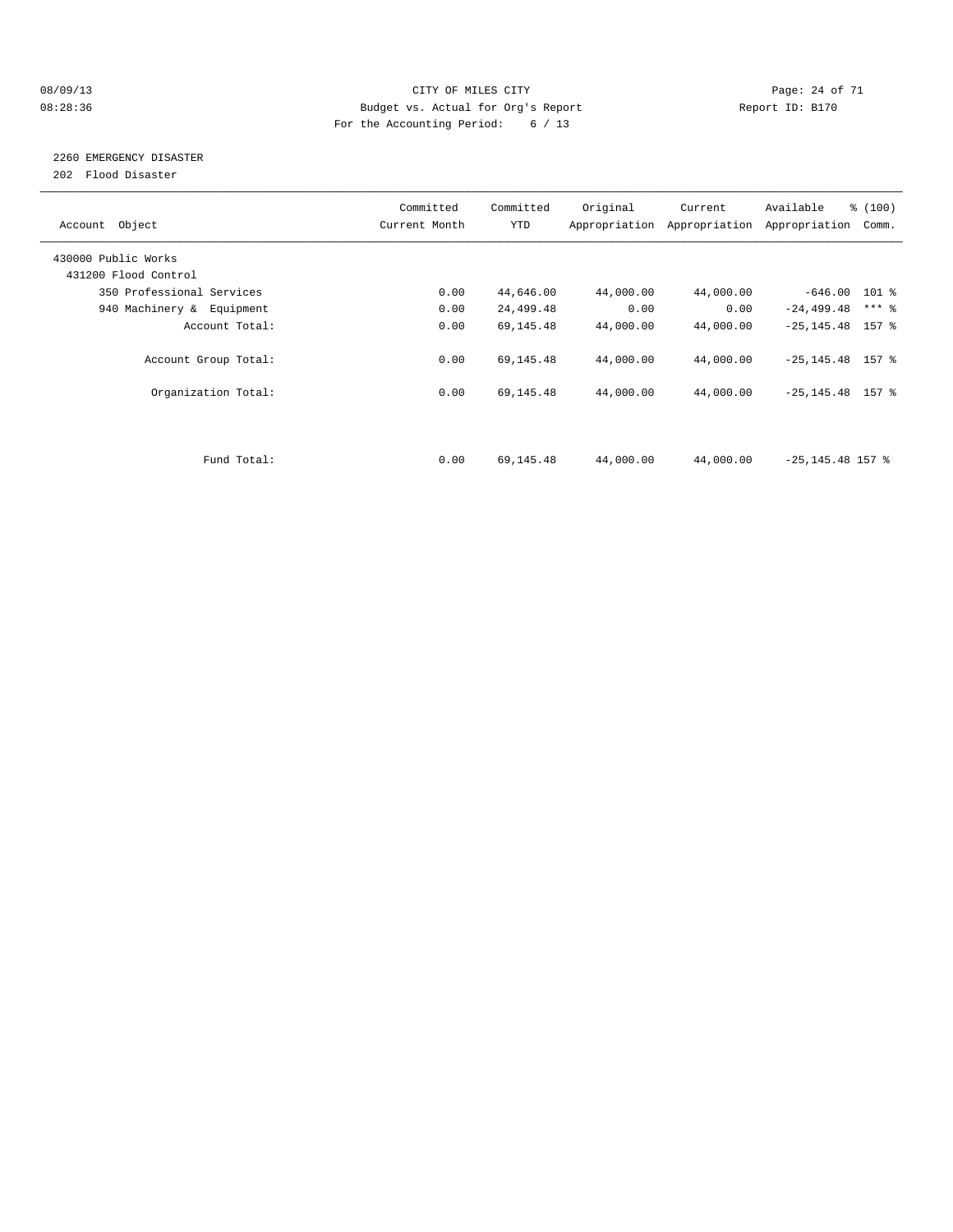#### 08/09/13 Page: 25 of 71 08:28:36 Budget vs. Actual for Org's Report Changer Report ID: B170 For the Accounting Period: 6 / 13

# 2270 Health

37 CITY HEALTH

| Account Object                                             | Committed<br>Current Month | Committed<br>YTD | Original  | Current<br>Appropriation Appropriation | Available<br>Appropriation | % (100)<br>Comm. |  |
|------------------------------------------------------------|----------------------------|------------------|-----------|----------------------------------------|----------------------------|------------------|--|
| 440000 PUBLIC HEALTH<br>440140 Registration and Inspection |                            |                  |           |                                        |                            |                  |  |
| 210 Office Supplies and Materials                          | 0.00                       | 0.00             | 1,000.00  | 1,000.00                               | 1,000.00                   | 0 <sup>8</sup>   |  |
| 311 Postage, Box Rent, Etc.                                | 0.00                       | 99.34            | 1,000.00  | 1,000.00                               | 900.66                     | 10 <sub>8</sub>  |  |
| 350 Professional Services                                  | 2,750.00                   | 32,499.96        | 35,000.00 | 35,000.00                              | 2,500.04                   | $93$ $%$         |  |
| Account Total:                                             | 2,750.00                   | 32,599.30        | 37,000.00 | 37,000.00                              | 4,400.70                   | 88 %             |  |
| Account Group Total:                                       | 2,750.00                   | 32,599.30        | 37,000.00 | 37,000.00                              | 4,400.70                   | 88 %             |  |
| Organization Total:                                        | 2,750.00                   | 32,599.30        | 37,000.00 | 37,000.00                              | 4,400.70                   | 88 %             |  |
|                                                            |                            |                  |           |                                        |                            |                  |  |
| Fund Total:                                                | 2,750.00                   | 32,599.30        | 37,000.00 | 37,000.00                              | 4,400.70 88 %              |                  |  |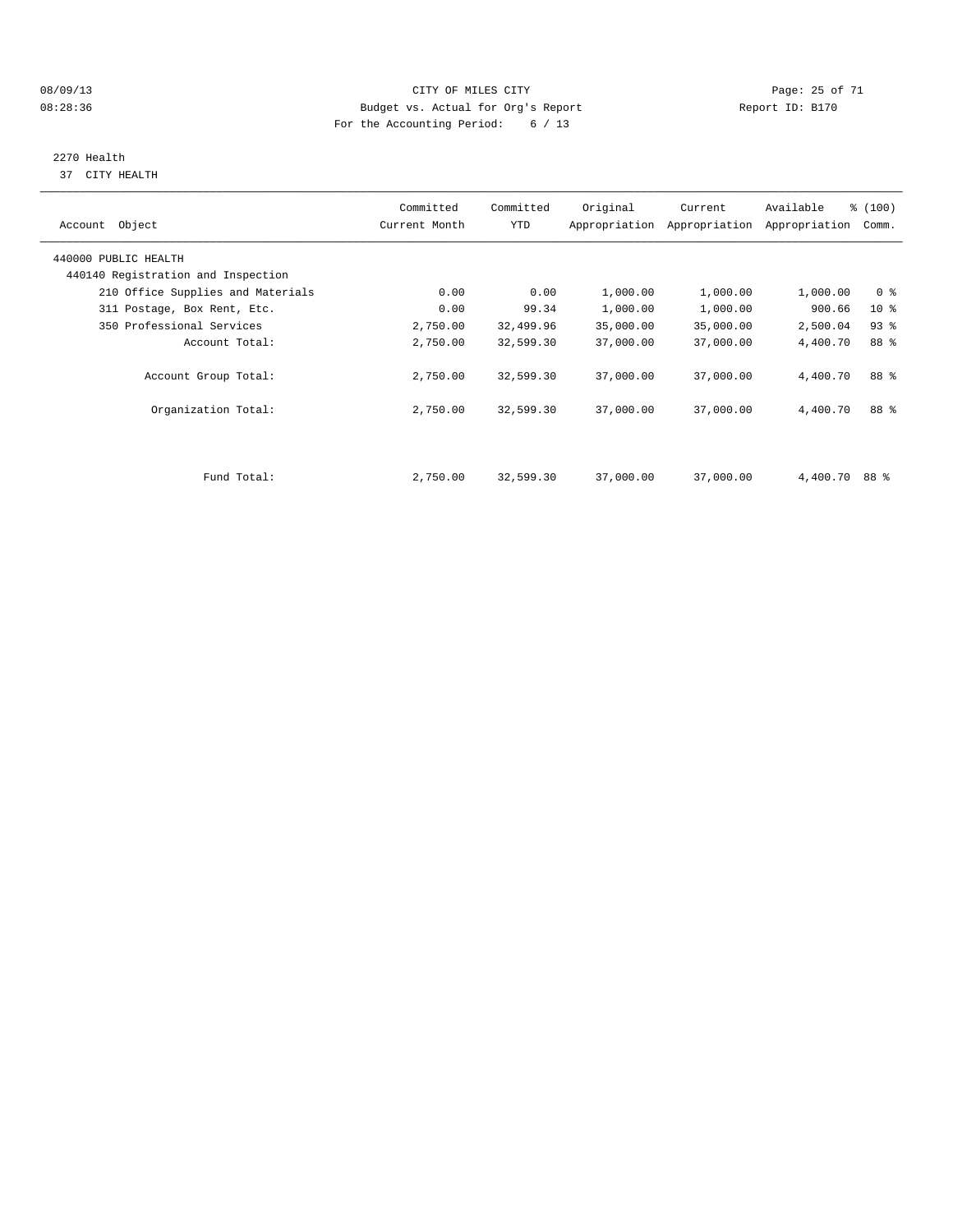#### 08/09/13 Page: 26 of 71 08:28:36 Budget vs. Actual for Org's Report Report ID: B170 For the Accounting Period: 6 / 13

 2372 Permissive Medical Levy 20 Permissive Medical Levy

———————————————————————————————————————————————————————————————————————————————————————————————————————————————————————————————————— Committed Committed Original Current Available % (100) Account Object Current Month YTD Appropriation Appropriation Appropriation Comm. ———————————————————————————————————————————————————————————————————————————————————————————————————————————————————————————————————— 520000 OTHER FINANCING USES 521000 Interfund Operating Transfers Out 820 Transfers to Other Funds 70,734.00 141,468.00 141,468.00 141,468.00 0.00 100 % Account Total:  $70,734.00 \t 141,468.00 \t 141,468.00 \t 141,468.00 \t 0.00 \t 100 \t$  Account Group Total: 70,734.00 141,468.00 141,468.00 141,468.00 0.00 100 % Organization Total: 70,734.00 141,468.00 141,468.00 141,468.00 0.00 100 % Fund Total: 70,734.00 141,468.00 141,468.00 141,468.00 0.00 100 %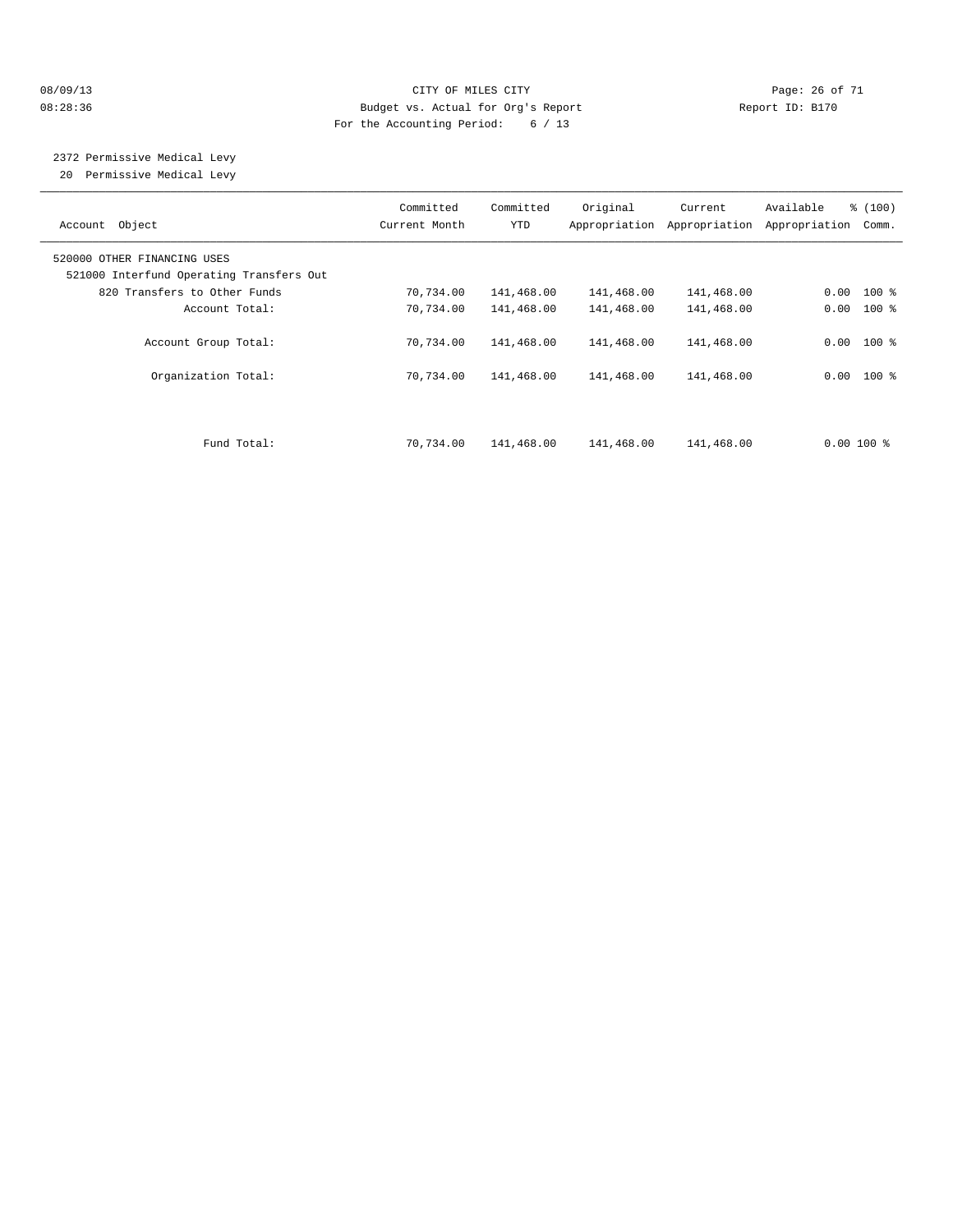#### 08/09/13 Page: 27 of 71 CHTY OF MILES CITY 08:28:36 Budget vs. Actual for Org's Report Report ID: B170 For the Accounting Period: 6 / 13

————————————————————————————————————————————————————————————————————————————————————————————————————————————————————————————————————

## 2394 BUILDING CODE ENFORCEMENT

18 BUILDING INSPECTION

| <b>YTD</b><br>Account Object<br>Current Month<br>Appropriation Appropriation Appropriation Comm.<br>420000 PUBLIC SAFETY<br>420531 Building Inspection<br>111 Salaries and Wages - Permanent<br>7,243.00<br>1,198.00<br>450.00<br>6,045.00<br>7,243.00<br>121 OVERTIME-PERMANENT<br>59.68<br>100.00<br>100.00<br>5.45<br>40.32<br>47.18<br>547.21<br>0.00<br>$-547.21$<br>131 VACATION<br>0.00<br>132 SICK LEAVE<br>0.00<br>230.66<br>0.00<br>0.00<br>$-230.66$<br>133 OTHER LEAVE PAY<br>0.00<br>0.00<br>150.00<br>150.00<br>150.00<br>141 Unemployment Insurance<br>1.80<br>24.20<br>26.00<br>26.00<br>1.80<br>142 Workers' Compensation<br>5.74<br>78.92<br>231.00<br>231.00<br>152.08<br>92.78<br>143 Health Insurance<br>1,302.22<br>1,450.00<br>1,450.00<br>147.78<br>144 FICA<br>34.11<br>476.69<br>573.00<br>573.00<br>96.31<br>44.00<br>145 PERS<br>495.03<br>530.00<br>530.00<br>34.97<br>196 CLOTHING ALLOTMENT<br>0.00<br>0.00<br>30.00<br>30.00<br>30.00<br>210 Office Supplies and Materials<br>1,437.09<br>100.00<br>100.00<br>$-1, 337.09$<br>0.00<br>$-787.75$<br>214 Small Items of Equipment<br>787.75<br>0.00<br>0.00<br>0.00<br>311 Postage, Box Rent, Etc.<br>76.11<br>166.11<br>100.00<br>100.00<br>$-66.11$ 166 %<br>320 Printing, Duplicating, Typing &<br>220.74<br>29.26<br>0.00<br>250.00<br>250.00<br>330 Publicity, Subscriptions & Dues<br>418.80<br>468.30<br>25.00<br>25.00<br>$-443.30$<br>334 Memberships, Registrations & Dues<br>0.00<br>175.00<br>150.00<br>$-25.00$<br>150.00<br>345 Telephone & Telegraph<br>26.36<br>291.11<br>350.00<br>350.00<br>58.89<br>347 Telephone-Internet<br>0.00<br>65.00<br>65.00<br>65.00<br>0.00 |                |
|------------------------------------------------------------------------------------------------------------------------------------------------------------------------------------------------------------------------------------------------------------------------------------------------------------------------------------------------------------------------------------------------------------------------------------------------------------------------------------------------------------------------------------------------------------------------------------------------------------------------------------------------------------------------------------------------------------------------------------------------------------------------------------------------------------------------------------------------------------------------------------------------------------------------------------------------------------------------------------------------------------------------------------------------------------------------------------------------------------------------------------------------------------------------------------------------------------------------------------------------------------------------------------------------------------------------------------------------------------------------------------------------------------------------------------------------------------------------------------------------------------------------------------------------------------------------------------------------------------------------------------------------------------------------|----------------|
|                                                                                                                                                                                                                                                                                                                                                                                                                                                                                                                                                                                                                                                                                                                                                                                                                                                                                                                                                                                                                                                                                                                                                                                                                                                                                                                                                                                                                                                                                                                                                                                                                                                                        |                |
|                                                                                                                                                                                                                                                                                                                                                                                                                                                                                                                                                                                                                                                                                                                                                                                                                                                                                                                                                                                                                                                                                                                                                                                                                                                                                                                                                                                                                                                                                                                                                                                                                                                                        |                |
|                                                                                                                                                                                                                                                                                                                                                                                                                                                                                                                                                                                                                                                                                                                                                                                                                                                                                                                                                                                                                                                                                                                                                                                                                                                                                                                                                                                                                                                                                                                                                                                                                                                                        |                |
|                                                                                                                                                                                                                                                                                                                                                                                                                                                                                                                                                                                                                                                                                                                                                                                                                                                                                                                                                                                                                                                                                                                                                                                                                                                                                                                                                                                                                                                                                                                                                                                                                                                                        | 83%            |
|                                                                                                                                                                                                                                                                                                                                                                                                                                                                                                                                                                                                                                                                                                                                                                                                                                                                                                                                                                                                                                                                                                                                                                                                                                                                                                                                                                                                                                                                                                                                                                                                                                                                        | 60 %           |
|                                                                                                                                                                                                                                                                                                                                                                                                                                                                                                                                                                                                                                                                                                                                                                                                                                                                                                                                                                                                                                                                                                                                                                                                                                                                                                                                                                                                                                                                                                                                                                                                                                                                        | $***$ $-$      |
|                                                                                                                                                                                                                                                                                                                                                                                                                                                                                                                                                                                                                                                                                                                                                                                                                                                                                                                                                                                                                                                                                                                                                                                                                                                                                                                                                                                                                                                                                                                                                                                                                                                                        | $***$ $-$      |
|                                                                                                                                                                                                                                                                                                                                                                                                                                                                                                                                                                                                                                                                                                                                                                                                                                                                                                                                                                                                                                                                                                                                                                                                                                                                                                                                                                                                                                                                                                                                                                                                                                                                        | 0 <sup>8</sup> |
|                                                                                                                                                                                                                                                                                                                                                                                                                                                                                                                                                                                                                                                                                                                                                                                                                                                                                                                                                                                                                                                                                                                                                                                                                                                                                                                                                                                                                                                                                                                                                                                                                                                                        | 93%            |
|                                                                                                                                                                                                                                                                                                                                                                                                                                                                                                                                                                                                                                                                                                                                                                                                                                                                                                                                                                                                                                                                                                                                                                                                                                                                                                                                                                                                                                                                                                                                                                                                                                                                        | 34 %           |
|                                                                                                                                                                                                                                                                                                                                                                                                                                                                                                                                                                                                                                                                                                                                                                                                                                                                                                                                                                                                                                                                                                                                                                                                                                                                                                                                                                                                                                                                                                                                                                                                                                                                        | 90%            |
|                                                                                                                                                                                                                                                                                                                                                                                                                                                                                                                                                                                                                                                                                                                                                                                                                                                                                                                                                                                                                                                                                                                                                                                                                                                                                                                                                                                                                                                                                                                                                                                                                                                                        | 83%            |
|                                                                                                                                                                                                                                                                                                                                                                                                                                                                                                                                                                                                                                                                                                                                                                                                                                                                                                                                                                                                                                                                                                                                                                                                                                                                                                                                                                                                                                                                                                                                                                                                                                                                        | $93$ $%$       |
|                                                                                                                                                                                                                                                                                                                                                                                                                                                                                                                                                                                                                                                                                                                                                                                                                                                                                                                                                                                                                                                                                                                                                                                                                                                                                                                                                                                                                                                                                                                                                                                                                                                                        | $100*$         |
|                                                                                                                                                                                                                                                                                                                                                                                                                                                                                                                                                                                                                                                                                                                                                                                                                                                                                                                                                                                                                                                                                                                                                                                                                                                                                                                                                                                                                                                                                                                                                                                                                                                                        | $***$ $-$      |
|                                                                                                                                                                                                                                                                                                                                                                                                                                                                                                                                                                                                                                                                                                                                                                                                                                                                                                                                                                                                                                                                                                                                                                                                                                                                                                                                                                                                                                                                                                                                                                                                                                                                        | $***$ $%$      |
|                                                                                                                                                                                                                                                                                                                                                                                                                                                                                                                                                                                                                                                                                                                                                                                                                                                                                                                                                                                                                                                                                                                                                                                                                                                                                                                                                                                                                                                                                                                                                                                                                                                                        |                |
|                                                                                                                                                                                                                                                                                                                                                                                                                                                                                                                                                                                                                                                                                                                                                                                                                                                                                                                                                                                                                                                                                                                                                                                                                                                                                                                                                                                                                                                                                                                                                                                                                                                                        | 88 %           |
|                                                                                                                                                                                                                                                                                                                                                                                                                                                                                                                                                                                                                                                                                                                                                                                                                                                                                                                                                                                                                                                                                                                                                                                                                                                                                                                                                                                                                                                                                                                                                                                                                                                                        | $***$ $_{8}$   |
|                                                                                                                                                                                                                                                                                                                                                                                                                                                                                                                                                                                                                                                                                                                                                                                                                                                                                                                                                                                                                                                                                                                                                                                                                                                                                                                                                                                                                                                                                                                                                                                                                                                                        | $117*$         |
|                                                                                                                                                                                                                                                                                                                                                                                                                                                                                                                                                                                                                                                                                                                                                                                                                                                                                                                                                                                                                                                                                                                                                                                                                                                                                                                                                                                                                                                                                                                                                                                                                                                                        | 83 %           |
|                                                                                                                                                                                                                                                                                                                                                                                                                                                                                                                                                                                                                                                                                                                                                                                                                                                                                                                                                                                                                                                                                                                                                                                                                                                                                                                                                                                                                                                                                                                                                                                                                                                                        | 0 <sup>8</sup> |
| 350 Professional Services<br>3,140.80<br>68,505.13<br>55,000.00<br>70,000.00<br>1,494.87                                                                                                                                                                                                                                                                                                                                                                                                                                                                                                                                                                                                                                                                                                                                                                                                                                                                                                                                                                                                                                                                                                                                                                                                                                                                                                                                                                                                                                                                                                                                                                               | 98 %           |
| 360 Contr R & M<br>0.00<br>412.50<br>0.00<br>$-412.50$<br>0.00                                                                                                                                                                                                                                                                                                                                                                                                                                                                                                                                                                                                                                                                                                                                                                                                                                                                                                                                                                                                                                                                                                                                                                                                                                                                                                                                                                                                                                                                                                                                                                                                         | $***$ $%$      |
| 380 Training Services<br>0.00<br>150.00<br>150.00<br>150.00<br>0.00                                                                                                                                                                                                                                                                                                                                                                                                                                                                                                                                                                                                                                                                                                                                                                                                                                                                                                                                                                                                                                                                                                                                                                                                                                                                                                                                                                                                                                                                                                                                                                                                    | 0 <sup>8</sup> |
| 382 Books<br>0.00<br>1,358.25<br>1,500.00<br>1,500.00<br>141.75                                                                                                                                                                                                                                                                                                                                                                                                                                                                                                                                                                                                                                                                                                                                                                                                                                                                                                                                                                                                                                                                                                                                                                                                                                                                                                                                                                                                                                                                                                                                                                                                        | $91$ %         |
| 558.32<br>450.00<br>$-108.32$<br>540 Special Assessments<br>0.00<br>450.00                                                                                                                                                                                                                                                                                                                                                                                                                                                                                                                                                                                                                                                                                                                                                                                                                                                                                                                                                                                                                                                                                                                                                                                                                                                                                                                                                                                                                                                                                                                                                                                             | $124$ %        |
| $-196.91$ 100 %<br>Account Total:<br>4,343.13<br>83,669.91<br>68,473.00<br>83,473.00                                                                                                                                                                                                                                                                                                                                                                                                                                                                                                                                                                                                                                                                                                                                                                                                                                                                                                                                                                                                                                                                                                                                                                                                                                                                                                                                                                                                                                                                                                                                                                                   |                |
| Account Group Total:<br>4,343.13<br>83,669.91<br>68,473.00<br>83, 473.00<br>$-196.91$ 100 %                                                                                                                                                                                                                                                                                                                                                                                                                                                                                                                                                                                                                                                                                                                                                                                                                                                                                                                                                                                                                                                                                                                                                                                                                                                                                                                                                                                                                                                                                                                                                                            |                |
|                                                                                                                                                                                                                                                                                                                                                                                                                                                                                                                                                                                                                                                                                                                                                                                                                                                                                                                                                                                                                                                                                                                                                                                                                                                                                                                                                                                                                                                                                                                                                                                                                                                                        |                |
| 510000 MISCELLANEOUS                                                                                                                                                                                                                                                                                                                                                                                                                                                                                                                                                                                                                                                                                                                                                                                                                                                                                                                                                                                                                                                                                                                                                                                                                                                                                                                                                                                                                                                                                                                                                                                                                                                   |                |
| 510330 Comprehensive Liability Insurance                                                                                                                                                                                                                                                                                                                                                                                                                                                                                                                                                                                                                                                                                                                                                                                                                                                                                                                                                                                                                                                                                                                                                                                                                                                                                                                                                                                                                                                                                                                                                                                                                               |                |
| 513 Liability<br>0.00<br>96.27<br>96.00<br>96.00                                                                                                                                                                                                                                                                                                                                                                                                                                                                                                                                                                                                                                                                                                                                                                                                                                                                                                                                                                                                                                                                                                                                                                                                                                                                                                                                                                                                                                                                                                                                                                                                                       | $-0.27$ 100 %  |
| Account Total:<br>0.00<br>96.27<br>96.00<br>96.00                                                                                                                                                                                                                                                                                                                                                                                                                                                                                                                                                                                                                                                                                                                                                                                                                                                                                                                                                                                                                                                                                                                                                                                                                                                                                                                                                                                                                                                                                                                                                                                                                      | $-0.27$ 100 %  |
| 0.00<br>96.27<br>96.00<br>Account Group Total:<br>96.00                                                                                                                                                                                                                                                                                                                                                                                                                                                                                                                                                                                                                                                                                                                                                                                                                                                                                                                                                                                                                                                                                                                                                                                                                                                                                                                                                                                                                                                                                                                                                                                                                | $-0.27$ 100 %  |
| 520000 OTHER FINANCING USES                                                                                                                                                                                                                                                                                                                                                                                                                                                                                                                                                                                                                                                                                                                                                                                                                                                                                                                                                                                                                                                                                                                                                                                                                                                                                                                                                                                                                                                                                                                                                                                                                                            |                |
| 521000 Interfund Operating Transfers Out                                                                                                                                                                                                                                                                                                                                                                                                                                                                                                                                                                                                                                                                                                                                                                                                                                                                                                                                                                                                                                                                                                                                                                                                                                                                                                                                                                                                                                                                                                                                                                                                                               |                |
| 820 Transfers to Other Funds<br>464.25<br>5,571.00<br>5,571.00<br>5,571.00                                                                                                                                                                                                                                                                                                                                                                                                                                                                                                                                                                                                                                                                                                                                                                                                                                                                                                                                                                                                                                                                                                                                                                                                                                                                                                                                                                                                                                                                                                                                                                                             | $0.00 100$ %   |
| 5,571.00<br>5,571.00<br>Account Total:<br>464.25<br>5,571.00                                                                                                                                                                                                                                                                                                                                                                                                                                                                                                                                                                                                                                                                                                                                                                                                                                                                                                                                                                                                                                                                                                                                                                                                                                                                                                                                                                                                                                                                                                                                                                                                           | $0.00 100$ %   |
| Account Group Total:<br>464.25<br>5,571.00<br>5,571.00<br>5,571.00                                                                                                                                                                                                                                                                                                                                                                                                                                                                                                                                                                                                                                                                                                                                                                                                                                                                                                                                                                                                                                                                                                                                                                                                                                                                                                                                                                                                                                                                                                                                                                                                     | $0.00$ 100 %   |
| Organization Total:<br>74,140.00<br>4,807.38<br>89,337.18<br>89,140.00<br>$-197.18$ 100 %                                                                                                                                                                                                                                                                                                                                                                                                                                                                                                                                                                                                                                                                                                                                                                                                                                                                                                                                                                                                                                                                                                                                                                                                                                                                                                                                                                                                                                                                                                                                                                              |                |
| Fund Total:<br>4,807.38<br>89,140.00<br>89, 337. 18<br>74,140.00<br>$-197.18 100$ %                                                                                                                                                                                                                                                                                                                                                                                                                                                                                                                                                                                                                                                                                                                                                                                                                                                                                                                                                                                                                                                                                                                                                                                                                                                                                                                                                                                                                                                                                                                                                                                    |                |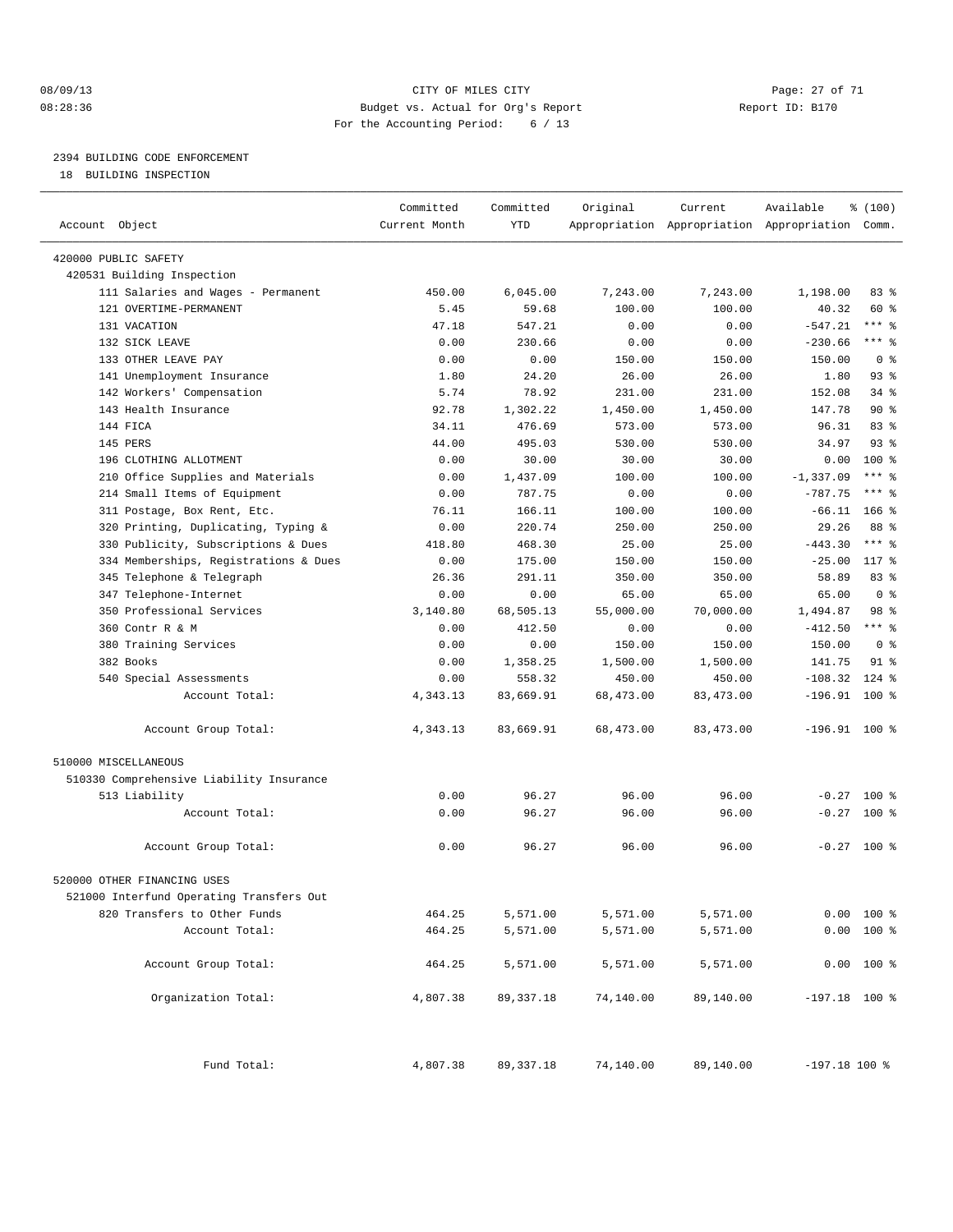#### 08/09/13 CITY OF MILES CITY Page: 28 of 71 08:28:36 Budget vs. Actual for Org's Report Changer Report ID: B170 For the Accounting Period: 6 / 13

#### 2400 LTG M D#165-(Gen City) 46 SID #165

| Account Object                           | Committed<br>Current Month | Committed<br><b>YTD</b> | Original   | Current<br>Appropriation Appropriation Appropriation | Available         | % (100)<br>Comm. |  |
|------------------------------------------|----------------------------|-------------------------|------------|------------------------------------------------------|-------------------|------------------|--|
| 430000 Public Works                      |                            |                         |            |                                                      |                   |                  |  |
| 430263 STREET LIGHTING                   |                            |                         |            |                                                      |                   |                  |  |
| 341 Electric Utility Services            | 9,002.10                   | 121, 343.83             | 109,000.00 | 109,000.00                                           | $-12, 343.83$     | 111 %            |  |
| 533 Machinery and Equipment Rental       | 4,168.15                   | 40,675.38               | 47,000.00  | 47,000.00                                            | 6,324.62          | 87%              |  |
| Account Total:                           | 13, 170. 25                | 162,019.21              | 156,000.00 | 156,000.00                                           | $-6,019.21$ 104 % |                  |  |
| Account Group Total:                     | 13,170.25                  | 162,019.21              | 156,000.00 | 156,000.00                                           | $-6,019.21$ 104 % |                  |  |
| 520000 OTHER FINANCING USES              |                            |                         |            |                                                      |                   |                  |  |
| 521000 Interfund Operating Transfers Out |                            |                         |            |                                                      |                   |                  |  |
| 820 Transfers to Other Funds             | 0.00                       | 1,000.00                | 1,000.00   | 1,000.00                                             | 0.00              | $100*$           |  |
| Account Total:                           | 0.00                       | 1,000.00                | 1,000.00   | 1,000.00                                             | 0.00              | 100 %            |  |
| Account Group Total:                     | 0.00                       | 1,000.00                | 1,000.00   | 1,000.00                                             |                   | $0.00$ 100 %     |  |
| Organization Total:                      | 13,170.25                  | 163,019.21              | 157,000.00 | 157,000.00                                           | $-6,019.21$ 104 % |                  |  |
|                                          |                            |                         |            |                                                      |                   |                  |  |
| Fund Total:                              | 13, 170. 25                | 163,019.21              | 157,000.00 | 157,000.00                                           | $-6,019.21$ 104 % |                  |  |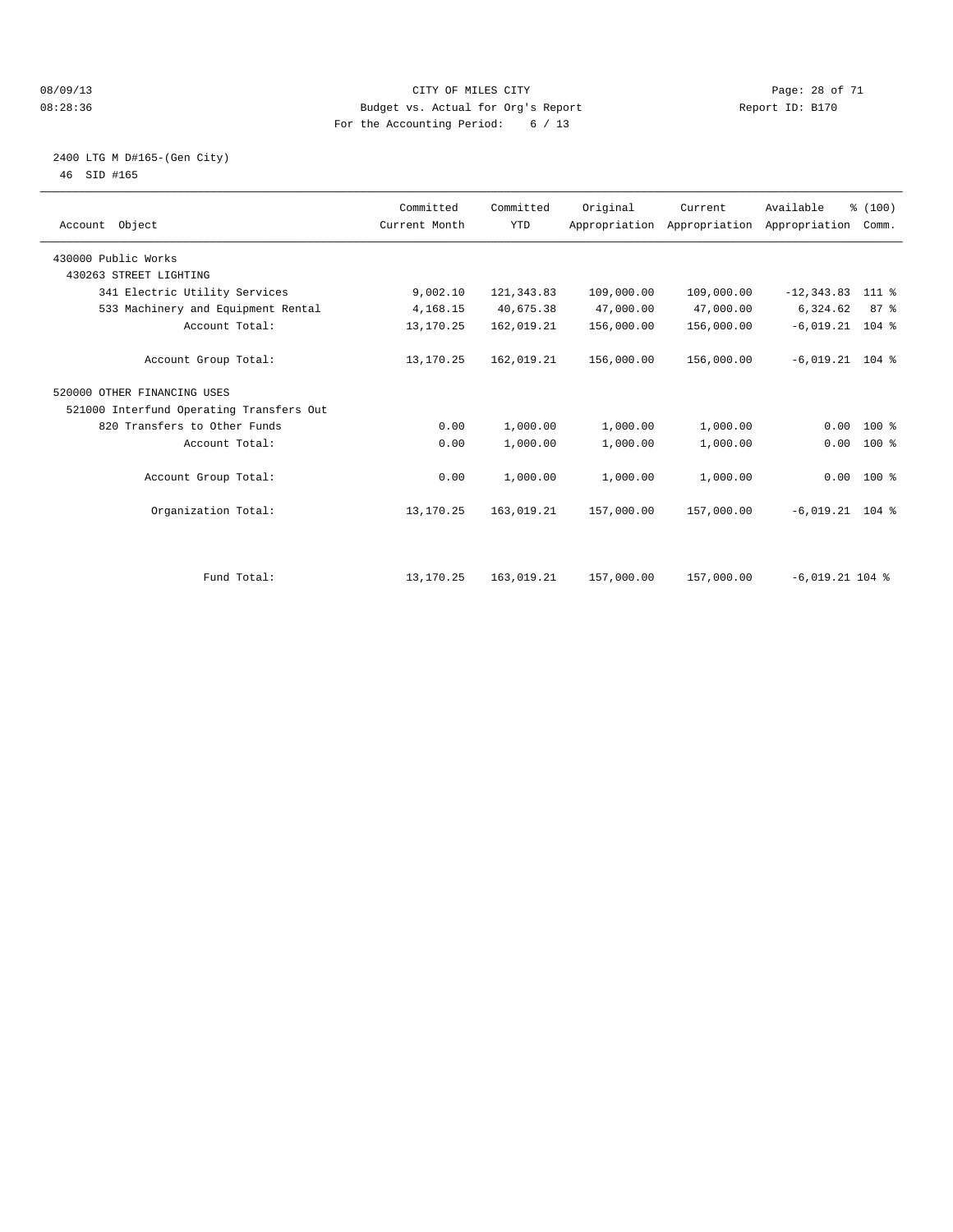#### 08/09/13 Page: 29 of 71 08:28:36 Budget vs. Actual for Org's Report Report ID: B170 For the Accounting Period: 6 / 13

## 2420 LTG M D#167-(MilesAddn Etc)

48 SID #167

| Account Object                           | Committed<br>Current Month | Committed<br><b>YTD</b> | Original  | Current   | Available<br>Appropriation Appropriation Appropriation | % (100)<br>Comm. |  |
|------------------------------------------|----------------------------|-------------------------|-----------|-----------|--------------------------------------------------------|------------------|--|
| 430000 Public Works                      |                            |                         |           |           |                                                        |                  |  |
| 430263 STREET LIGHTING                   |                            |                         |           |           |                                                        |                  |  |
| 341 Electric Utility Services            | 1,648.89                   | 19,092.59               | 19,900.00 | 19,900.00 | 807.41                                                 | 96 <sup>8</sup>  |  |
| 533 Machinery and Equipment Rental       | 667.90                     | 7,319.90                | 9,000.00  | 9,000.00  | 1,680.10                                               | 81 %             |  |
| Account Total:                           | 2,316.79                   | 26, 412.49              | 28,900.00 | 28,900.00 | 2,487.51                                               | 91 <sup>°</sup>  |  |
| Account Group Total:                     | 2,316.79                   | 26, 412.49              | 28,900.00 | 28,900.00 | 2,487.51                                               | 91 <sup>°</sup>  |  |
| 520000 OTHER FINANCING USES              |                            |                         |           |           |                                                        |                  |  |
| 521000 Interfund Operating Transfers Out |                            |                         |           |           |                                                        |                  |  |
| 820 Transfers to Other Funds             | 0.00                       | 1,000.00                | 1,000.00  | 1,000.00  | 0.00                                                   | $100*$           |  |
| Account Total:                           | 0.00                       | 1,000.00                | 1,000.00  | 1,000.00  | 0.00                                                   | 100 %            |  |
| Account Group Total:                     | 0.00                       | 1,000.00                | 1,000.00  | 1,000.00  |                                                        | $0.00$ 100 %     |  |
| Organization Total:                      | 2,316.79                   | 27, 412.49              | 29,900.00 | 29,900.00 | 2,487.51                                               | $92$ $%$         |  |
|                                          |                            |                         |           |           |                                                        |                  |  |
| Fund Total:                              | 2,316.79                   | 27, 412.49              | 29,900.00 | 29,900.00 | 2,487.51 92 %                                          |                  |  |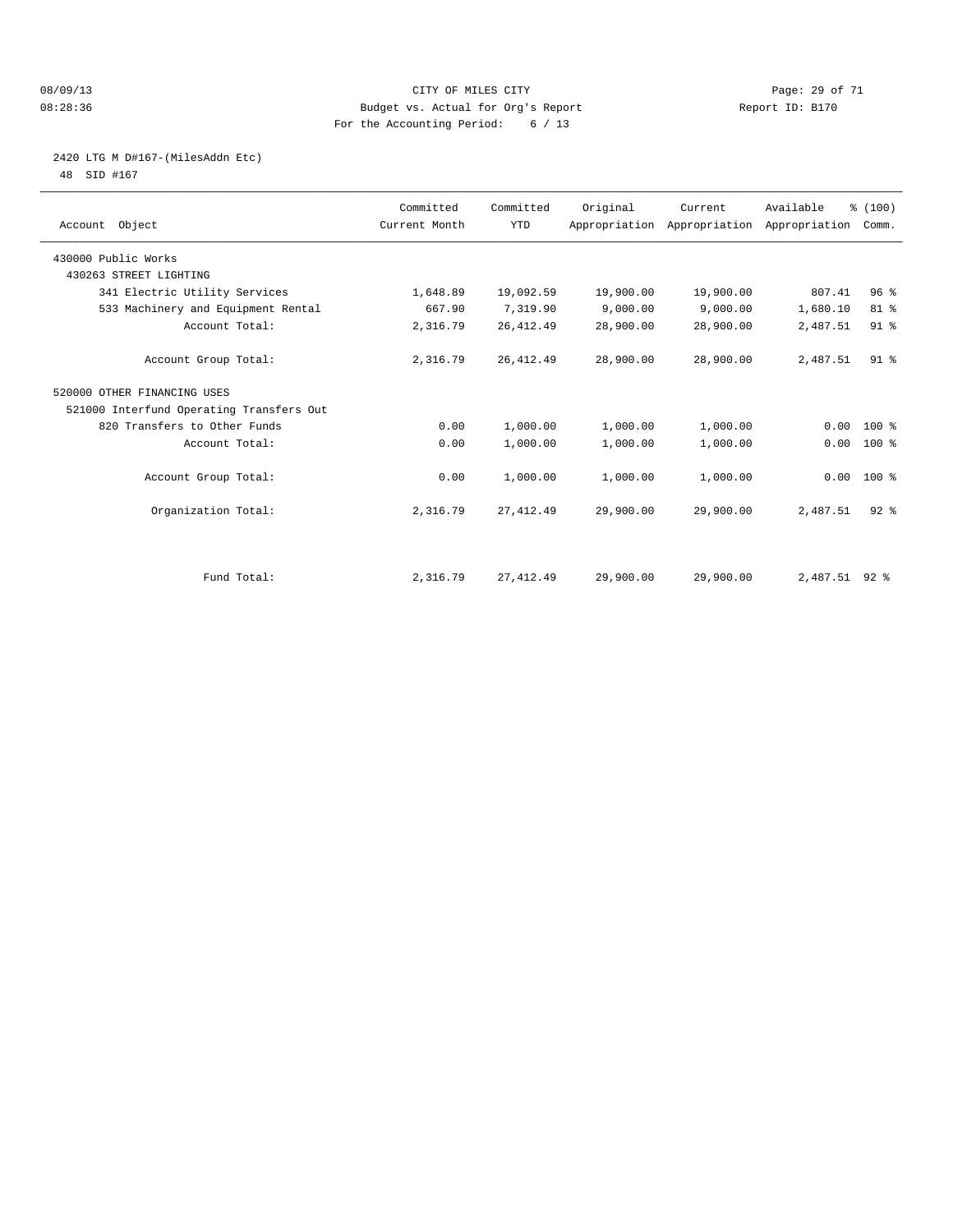#### 08/09/13 CITY OF MILES CITY Page: 30 of 71 08:28:36 Budget vs. Actual for Org's Report Changer Report ID: B170 For the Accounting Period: 6 / 13

#### 2430 LTG M D#171-(Balsam Est) 49 SID #171

| Account Object                           | Committed<br>Current Month | Committed<br><b>YTD</b> | Original | Current  | Available<br>Appropriation Appropriation Appropriation | % (100)<br>Comm. |
|------------------------------------------|----------------------------|-------------------------|----------|----------|--------------------------------------------------------|------------------|
| 430000 Public Works                      |                            |                         |          |          |                                                        |                  |
| 430263 STREET LIGHTING                   |                            |                         |          |          |                                                        |                  |
| 230 Repair and Maintenance Supplies      | 0.00                       | 0.00                    | 500.00   | 500.00   | 500.00                                                 | 0 <sup>8</sup>   |
| 341 Electric Utility Services            | 116.50                     | 1,446.04                | 1,400.00 | 1,400.00 | $-46.04$                                               | 103%             |
| 360 Contr R & M                          | 0.00                       | 119.00                  | 300.00   | 300.00   | 181.00                                                 | $40*$            |
| Account Total:                           | 116.50                     | 1,565.04                | 2,200.00 | 2,200.00 | 634.96                                                 | 71 %             |
| Account Group Total:                     | 116.50                     | 1,565.04                | 2,200.00 | 2,200.00 | 634.96                                                 | $71*$            |
| 520000 OTHER FINANCING USES              |                            |                         |          |          |                                                        |                  |
| 521000 Interfund Operating Transfers Out |                            |                         |          |          |                                                        |                  |
| 820 Transfers to Other Funds             | 0.00                       | 1,000.00                | 1,000.00 | 1,000.00 | 0.00                                                   | $100*$           |
| Account Total:                           | 0.00                       | 1,000.00                | 1,000.00 | 1,000.00 | 0.00                                                   | $100*$           |
| Account Group Total:                     | 0.00                       | 1,000.00                | 1,000.00 | 1,000.00 | 0.00                                                   | $100*$           |
| Organization Total:                      | 116.50                     | 2,565.04                | 3,200.00 | 3,200.00 | 634.96                                                 | $80*$            |
|                                          |                            |                         |          |          |                                                        |                  |
| Fund Total:                              | 116.50                     | 2,565.04                | 3,200.00 | 3,200.00 | $634.96$ 80 %                                          |                  |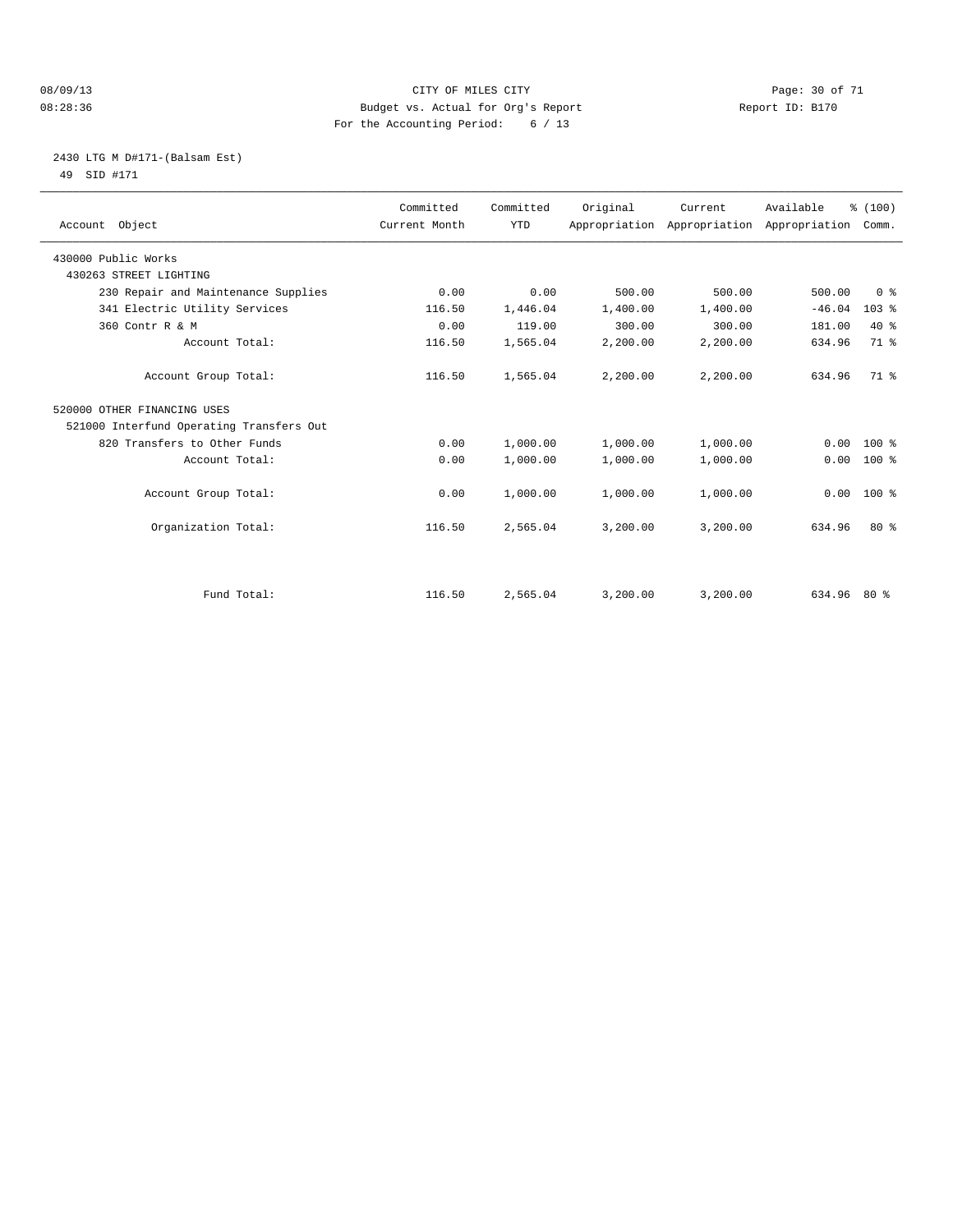#### 08/09/13 Page: 31 of 71 CITY OF MILES CITY CONTROL PAGE: 31 of 71 08:28:36 Budget vs. Actual for Org's Report Changer Report ID: B170 For the Accounting Period: 6 / 13

#### 2440 LTG M D#172-(Main Str) 50 SID #172

| Account Object                           | Committed<br>Current Month | Committed<br><b>YTD</b> | Original  | Current<br>Appropriation Appropriation | Available<br>Appropriation | % (100)<br>Comm. |
|------------------------------------------|----------------------------|-------------------------|-----------|----------------------------------------|----------------------------|------------------|
| 430000 Public Works                      |                            |                         |           |                                        |                            |                  |
| 430263 STREET LIGHTING                   |                            |                         |           |                                        |                            |                  |
| 230 Repair and Maintenance Supplies      | 0.00                       | 111.62                  | 5,700.00  | 5,700.00                               | 5,588.38                   | 2 <sup>8</sup>   |
| 341 Electric Utility Services            | 1,003.36                   | 12,950.18               | 13,360.00 | 13,360.00                              | 409.82                     | 97%              |
| 360 Contr R & M                          | 0.00                       | 58.10                   | 1,700.00  | 1,700.00                               | 1,641.90                   | 3 <sup>8</sup>   |
| Account Total:                           | 1,003.36                   | 13,119.90               | 20,760.00 | 20,760.00                              | 7,640.10                   | 63 %             |
| Account Group Total:                     | 1,003.36                   | 13,119.90               | 20,760.00 | 20,760.00                              | 7,640.10                   | 63 %             |
| 520000 OTHER FINANCING USES              |                            |                         |           |                                        |                            |                  |
| 521000 Interfund Operating Transfers Out |                            |                         |           |                                        |                            |                  |
| 820 Transfers to Other Funds             | 0.00                       | 1,000.00                | 1,000.00  | 1,000.00                               | 0.00                       | $100*$           |
| Account Total:                           | 0.00                       | 1,000.00                | 1,000.00  | 1,000.00                               | 0.00                       | $100*$           |
| Account Group Total:                     | 0.00                       | 1,000.00                | 1,000.00  | 1,000.00                               | 0.00                       | $100*$           |
| Organization Total:                      | 1,003.36                   | 14, 119.90              | 21,760.00 | 21,760.00                              | 7,640.10                   | 65 %             |
|                                          |                            |                         |           |                                        |                            |                  |
| Fund Total:                              | 1,003.36                   | 14, 119.90              | 21,760.00 | 21,760.00                              | 7,640.10                   | 65 %             |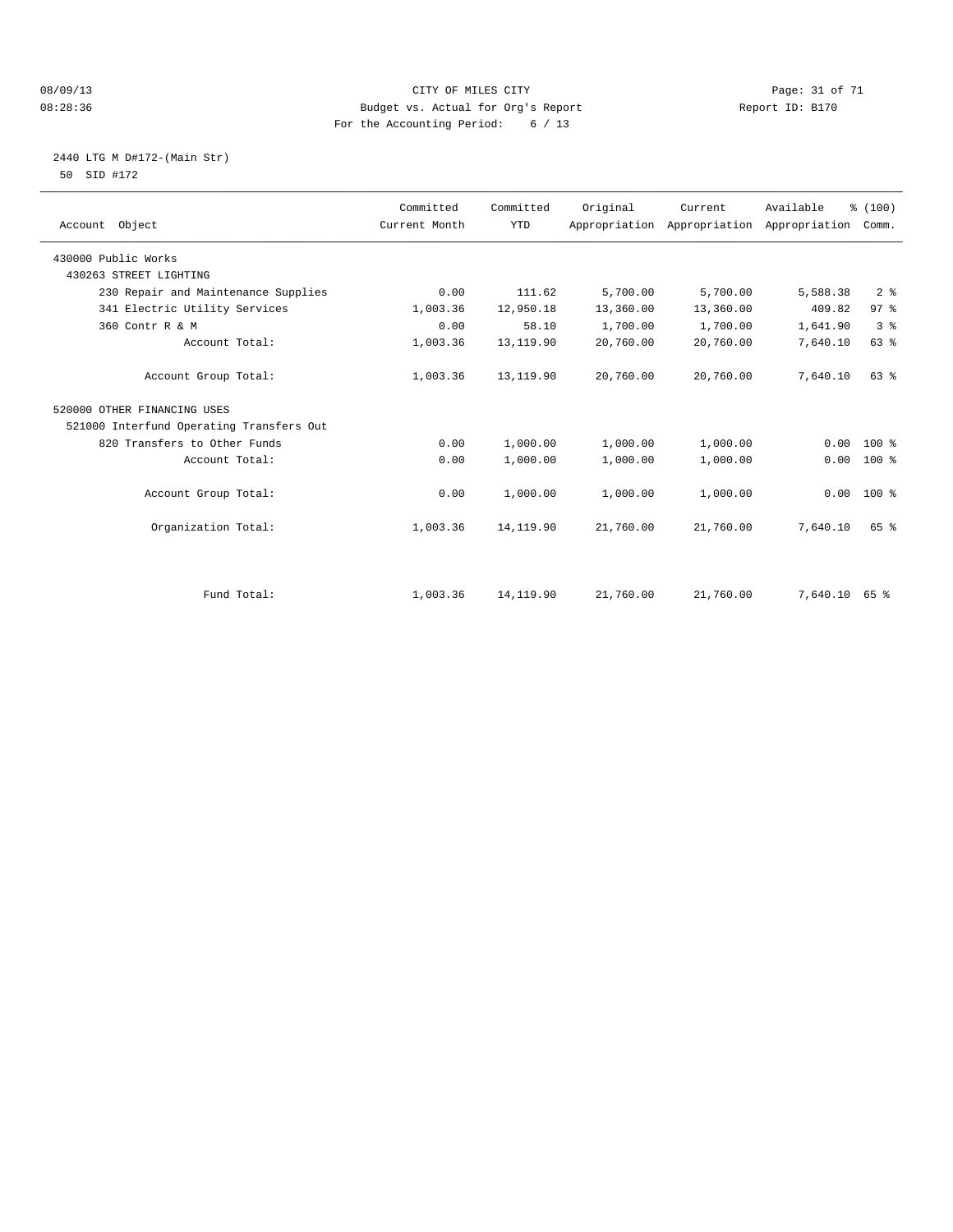#### 08/09/13 CITY OF MILES CITY Page: 32 of 71 08:28:36 Budget vs. Actual for Org's Report Changer Report ID: B170 For the Accounting Period: 6 / 13

#### 2450 LTG M D#195-(SG-Trico) 51 SID #195

|                                          | Committed     | Committed  | Original | Current  | Available                                 | % (100)         |  |
|------------------------------------------|---------------|------------|----------|----------|-------------------------------------------|-----------------|--|
| Account Object                           | Current Month | <b>YTD</b> |          |          | Appropriation Appropriation Appropriation | Comm.           |  |
|                                          |               |            |          |          |                                           |                 |  |
| 430000 Public Works                      |               |            |          |          |                                           |                 |  |
| 430263 STREET LIGHTING                   |               |            |          |          |                                           |                 |  |
| 341 Electric Utility Services            | 401.84        | 4,822.08   | 5,000.00 | 5,000.00 | 177.92                                    | 96 <sup>8</sup> |  |
| Account Total:                           | 401.84        | 4,822.08   | 5,000.00 | 5,000.00 | 177.92                                    | 96%             |  |
| Account Group Total:                     | 401.84        | 4,822.08   | 5,000.00 | 5,000.00 | 177.92                                    | 96 <sup>8</sup> |  |
| 520000 OTHER FINANCING USES              |               |            |          |          |                                           |                 |  |
| 521000 Interfund Operating Transfers Out |               |            |          |          |                                           |                 |  |
| 820 Transfers to Other Funds             | 0.00          | 1,000.00   | 1,000.00 | 1,000.00 |                                           | $0.00$ 100 %    |  |
| Account Total:                           | 0.00          | 1,000.00   | 1,000.00 | 1,000.00 | 0.00                                      | 100 %           |  |
| Account Group Total:                     | 0.00          | 1,000.00   | 1,000.00 | 1,000.00 | 0.00                                      | $100*$          |  |
| Organization Total:                      | 401.84        | 5,822.08   | 6,000.00 | 6,000.00 | 177.92                                    | 97 <sup>°</sup> |  |
|                                          |               |            |          |          |                                           |                 |  |
| Fund Total:                              | 401.84        | 5,822.08   | 6.000.00 | 6,000.00 | $177.92$ 97 %                             |                 |  |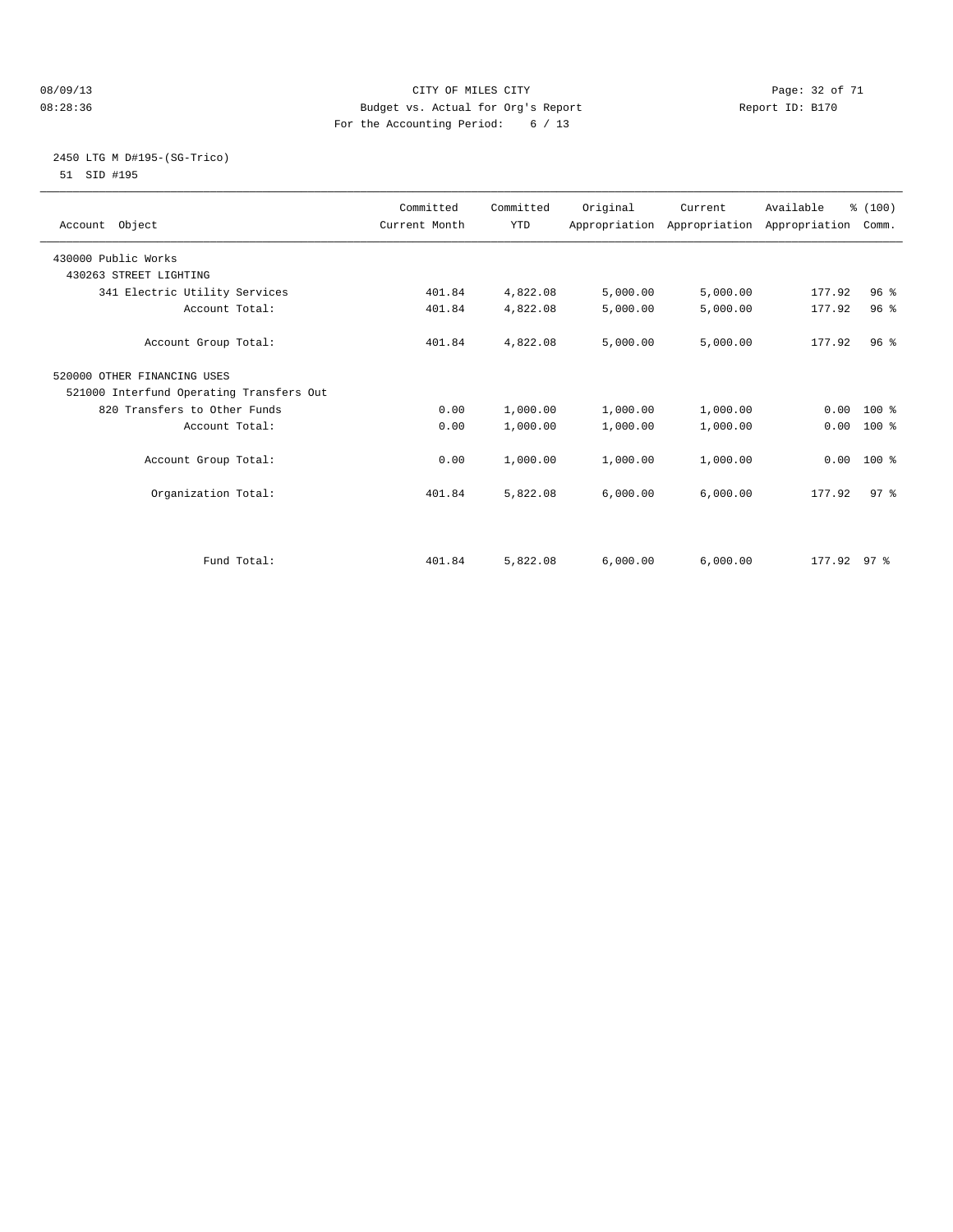#### 08/09/13 Page: 33 of 71 08:28:36 Budget vs. Actual for Org's Report Changer Report ID: B170 For the Accounting Period: 6 / 13

#### 2470 LTG M D#202-(SG-MDU&NV) 72 SID #202

| Account Object                           | Committed<br>Current Month | Committed<br><b>YTD</b> | Original | Current<br>Appropriation Appropriation Appropriation | Available   | % (100)<br>Comm. |  |
|------------------------------------------|----------------------------|-------------------------|----------|------------------------------------------------------|-------------|------------------|--|
| 430000 Public Works                      |                            |                         |          |                                                      |             |                  |  |
| 430263 STREET LIGHTING                   |                            |                         |          |                                                      |             |                  |  |
| 341 Electric Utility Services            | 249.76                     | 3,402.50                | 3,200.00 | 3,200.00                                             | $-202.50$   | $106$ %          |  |
| 533 Machinery and Equipment Rental       | 304.12                     | 3,284.50                | 3,650.00 | 3,650.00                                             | 365.50      | 90%              |  |
| Account Total:                           | 553.88                     | 6,687.00                | 6,850.00 | 6,850.00                                             | 163.00      | 98 <sup>8</sup>  |  |
| Account Group Total:                     | 553.88                     | 6,687.00                | 6.850.00 | 6,850.00                                             | 163.00      | 98 <sup>8</sup>  |  |
| 520000 OTHER FINANCING USES              |                            |                         |          |                                                      |             |                  |  |
| 521000 Interfund Operating Transfers Out |                            |                         |          |                                                      |             |                  |  |
| 820 Transfers to Other Funds             | 0.00                       | 1,000.00                | 1,000.00 | 1,000.00                                             | 0.00        | 100 %            |  |
| Account Total:                           | 0.00                       | 1,000.00                | 1,000.00 | 1,000.00                                             | 0.00        | 100 %            |  |
| Account Group Total:                     | 0.00                       | 1,000.00                | 1,000.00 | 1,000.00                                             |             | $0.00$ 100 %     |  |
| Organization Total:                      | 553.88                     | 7,687.00                | 7,850.00 | 7,850.00                                             | 163.00      | 98 <sup>8</sup>  |  |
|                                          |                            |                         |          |                                                      |             |                  |  |
| Fund Total:                              | 553.88                     | 7,687.00                | 7,850.00 | 7,850.00                                             | 163.00 98 % |                  |  |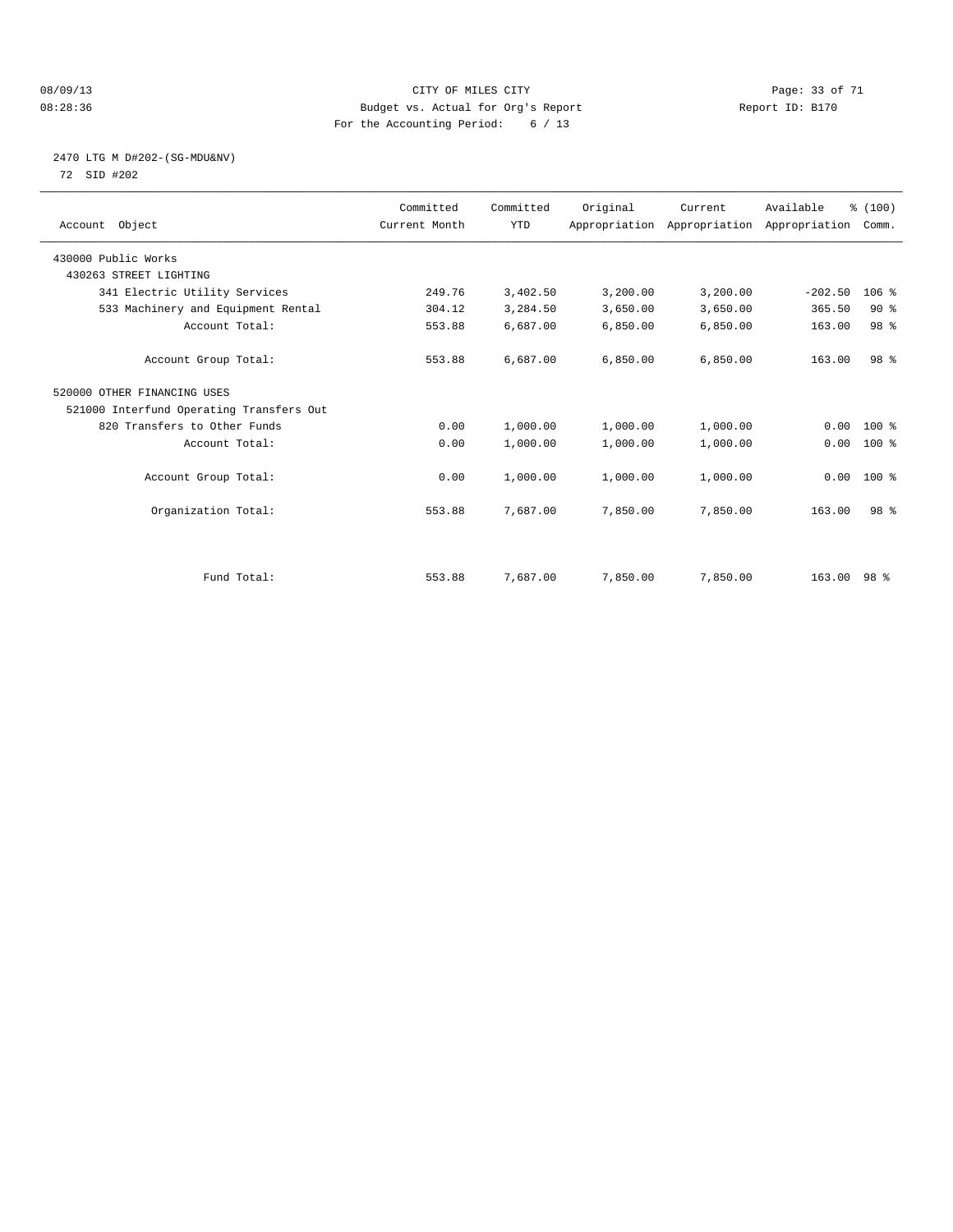#### 08/09/13 Page: 34 of 71 08:28:36 Budget vs. Actual for Org's Report Report ID: B170 For the Accounting Period: 6 / 13

#### 2480 LTG M M#173-(Milestown Estates)

47 SID #173(Ltg-Milestown)

| Account Object                           | Committed<br>Current Month | Committed<br><b>YTD</b> | Original | Current<br>Appropriation Appropriation Appropriation | Available | % (100)<br>Comm. |  |
|------------------------------------------|----------------------------|-------------------------|----------|------------------------------------------------------|-----------|------------------|--|
| 430000 Public Works                      |                            |                         |          |                                                      |           |                  |  |
| 430263 STREET LIGHTING                   |                            |                         |          |                                                      |           |                  |  |
| 230 Repair and Maintenance Supplies      | 0.00                       | 0.00                    | 460.00   | 460.00                                               | 460.00    | 0 <sup>8</sup>   |  |
| 341 Electric Utility Services            | 54.55                      | 676.17                  | 700.00   | 700.00                                               | 23.83     | 97 <sub>8</sub>  |  |
| 360 Contr R & M                          | 0.00                       | 0.00                    | 200.00   | 200.00                                               | 200.00    | 0 <sup>8</sup>   |  |
| Account Total:                           | 54.55                      | 676.17                  | 1,360.00 | 1,360.00                                             | 683.83    | $50*$            |  |
| Account Group Total:                     | 54.55                      | 676.17                  | 1,360.00 | 1,360.00                                             | 683.83    | $50*$            |  |
| 520000 OTHER FINANCING USES              |                            |                         |          |                                                      |           |                  |  |
| 521000 Interfund Operating Transfers Out |                            |                         |          |                                                      |           |                  |  |
| 820 Transfers to Other Funds             | 0.00                       | 250.00                  | 250.00   | 250.00                                               | 0.00      | $100*$           |  |
| Account Total:                           | 0.00                       | 250.00                  | 250.00   | 250.00                                               | 0.00      | $100*$           |  |
| Account Group Total:                     | 0.00                       | 250.00                  | 250.00   | 250.00                                               | 0.00      | $100*$           |  |
| Organization Total:                      | 54.55                      | 926.17                  | 1,610.00 | 1,610.00                                             | 683.83    | 58 %             |  |
|                                          |                            |                         |          |                                                      |           |                  |  |
| Fund Total:                              | 54.55                      | 926.17                  | 1,610.00 | 1,610.00                                             | 683.83    | 58 %             |  |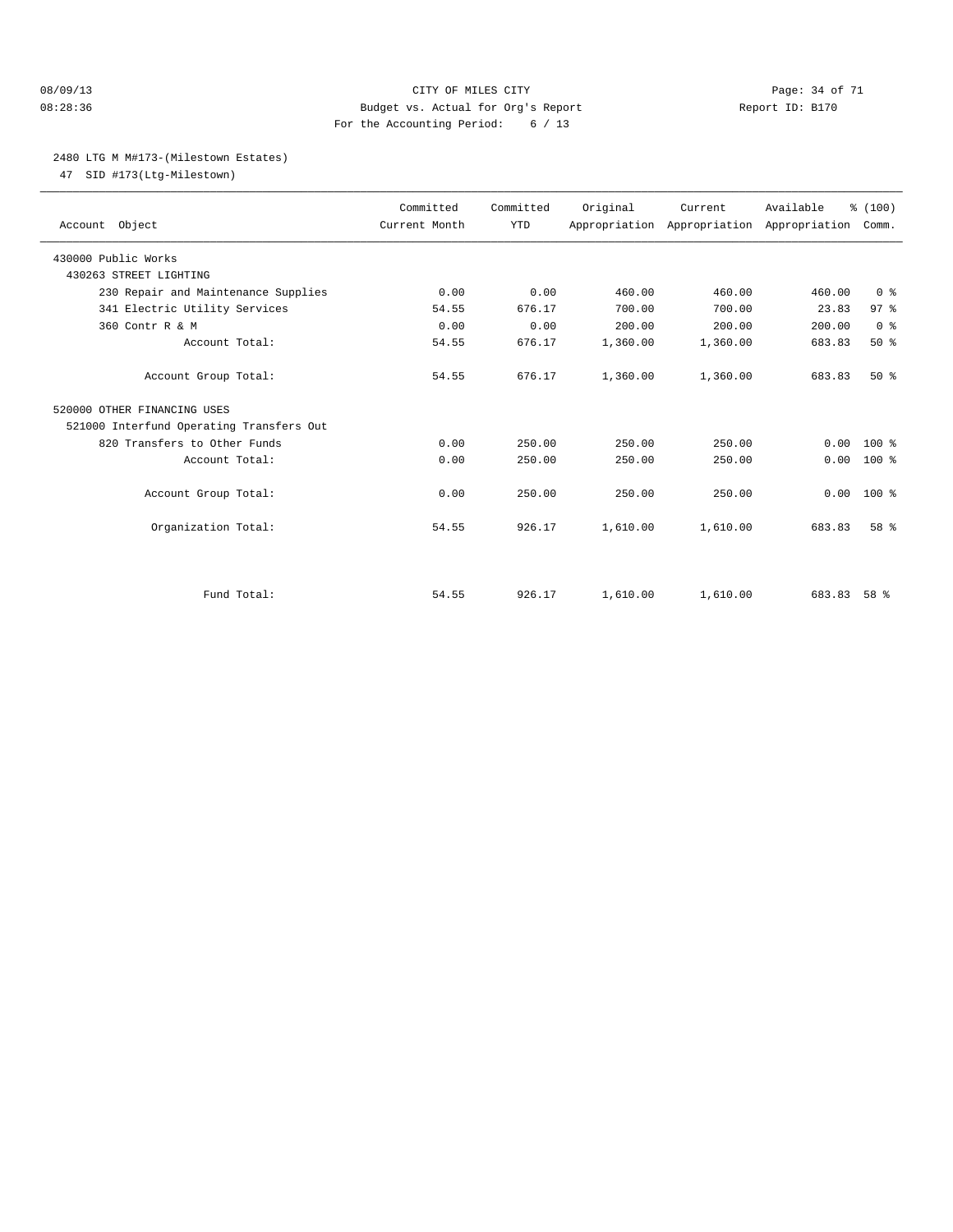#### 08/09/13 Page: 35 of 71 08:28:36 Budget vs. Actual for Org's Report Changer Report ID: B170 For the Accounting Period: 6 / 13

————————————————————————————————————————————————————————————————————————————————————————————————————————————————————————————————————

2510 STR MAINT DIST #204

107 Paved St. Maint. Dist.#204

| Account Object                          | Committed<br>Current Month | Committed<br>YTD | Original    | Current     | Available<br>Appropriation Appropriation Appropriation Comm. | % (100)        |  |
|-----------------------------------------|----------------------------|------------------|-------------|-------------|--------------------------------------------------------------|----------------|--|
| 430000 Public Works                     |                            |                  |             |             |                                                              |                |  |
| 430220 Operations                       |                            |                  |             |             |                                                              |                |  |
| 111 Salaries and Wages - Permanent      | 13,392.32                  | 137,808.67       | 170,500.00  | 170,500.00  | 32,691.33                                                    | 81 %           |  |
| 121 OVERTIME-PERMANENT                  | 609.19                     | 5,136.81         | 5,119.00    | 5,119.00    | $-17.81$                                                     | $100$ %        |  |
| 131 VACATION                            | 1,419.52                   | 9,401.57         | 14,000.00   | 14,000.00   | 4,598.43                                                     | 67%            |  |
| 132 SICK LEAVE                          | 432.39                     | 5,831.72         | 11,000.00   | 11,000.00   | 5,168.28                                                     | 53%            |  |
| 133 OTHER LEAVE PAY                     | 0.00                       | 0.00             | 9,480.00    | 9,480.00    | 9,480.00                                                     | 0 <sup>8</sup> |  |
| 134 HOLIDAY PAY                         | 0.00                       | 785.86           | 6,446.00    | 6,446.00    | 5,660.14                                                     | $12*$          |  |
| 141 Unemployment Insurance              | 55.57                      | 558.17           | 758.00      | 758.00      | 199.83                                                       | 74 %           |  |
| 142 Workers' Compensation               | 818.54                     | 8,203.43         | 11,474.00   | 11, 474.00  | 3,270.57                                                     | 71 %           |  |
| 143 Health Insurance                    | 2,461.71                   | 28, 167.56       | 32,851.00   | 32,851.00   | 4,683.44                                                     | 86 %           |  |
| 144 FICA                                | 1,155.74                   | 11,521.44        | 16,566.00   | 16,566.00   | 5,044.56                                                     | 70 %           |  |
| 145 PERS                                | 967.77                     | 10,769.93        | 14,777.00   | 14,777.00   | 4,007.07                                                     | 73 %           |  |
| 196 CLOTHING ALLOTMENT                  | 0.00                       | 540.00           | 602.00      | 602.00      | 62.00                                                        | 90%            |  |
| 210 Office Supplies and Materials       | 23.84                      | 617.47           | 500.00      | 500.00      | $-117.47$                                                    | $123$ %        |  |
| 214 Small Items of Equipment            | 0.00                       | 5,798.65         | 9,000.00    | 9,000.00    | 3,201.35                                                     | 64 %           |  |
| 220 Operating Expenses                  | 222.36                     | 4,963.42         | 12,000.00   | 12,000.00   | 7,036.58                                                     | 41 %           |  |
| 222 Chemicals, Lab & Med Supplies       | 17.60                      | 17.60            | 400.00      | 400.00      | 382.40                                                       | 4%             |  |
| 226 Clothing and Uniforms               | 0.00                       | 516.19           | 500.00      | 500.00      | $-16.19$                                                     | $103$ %        |  |
| 230 Repair and Maintenance Supplies     | 1,052.28                   | 8,306.97         | 23,000.00   | 23,000.00   | 14,693.03                                                    | 36%            |  |
| 231 Gas, Oil, Diesel Fuel, Grease, etc. | 2,661.09                   | 29,696.95        | 35,000.00   | 35,000.00   | 5,303.05                                                     | 85%            |  |
| 241 Consumable Tools                    | 0.00                       | 0.00             | 50.00       | 50.00       | 50.00                                                        | 0 <sup>8</sup> |  |
| 242 Sign Parts and Supplies             | 0.00                       | 8,161.52         | 6,000.00    | 6,000.00    | $-2,161.52$                                                  | $136$ %        |  |
| 311 Postage, Box Rent, Etc.             | 13.44                      | 29.43            | 75.00       | 75.00       | 45.57                                                        | 39 %           |  |
| 320 Printing, Duplicating, Typing &     | 0.00                       | 0.00             | 200.00      | 200.00      | 200.00                                                       | 0 <sup>8</sup> |  |
| 330 Publicity, Subscriptions & Dues     | 0.00                       | 714.45           | 400.00      | 400.00      | $-314.45$ 179 %                                              |                |  |
| 334 Memberships, Registrations & Dues   | 0.00                       | 0.00             | 150.00      | 150.00      | 150.00                                                       | 0 <sup>8</sup> |  |
| 341 Electric Utility Services           | 101.60                     | 865.39           | 1,200.00    | 1,200.00    | 334.61                                                       | 72 %           |  |
| 344 Gas Utility Service                 | 7.47                       | 366.90           | 1,200.00    | 1,200.00    | 833.10                                                       | $31$ %         |  |
| 345 Telephone & Telegraph               | 166.07                     | 1,689.96         | 1,500.00    | 1,500.00    | $-189.96$                                                    | $113*$         |  |
| 346 Garbage Service                     | 0.00                       | 0.00             | 175.00      | 175.00      | 175.00                                                       | 0 <sup>8</sup> |  |
| 347 Telephone-Internet                  | 0.00                       | 4.70             | 250.00      | 250.00      | 245.30                                                       | 2 <sup>°</sup> |  |
| 350 Professional Services               | 23.20                      | 956.44           | 4,000.00    | 4,000.00    | 3,043.56                                                     | $24$ %         |  |
| 360 Contr R & M                         | 86.08                      | 881.28           | 7,500.00    | 7,500.00    | 6,618.72                                                     | $12$ %         |  |
| 363 R&M Vehicles/Equip/Labor-PW         | 21,075.86                  | 90,860.29        | 80,000.00   | 80,000.00   | $-10,860.29$                                                 | 114 %          |  |
| 370 Travel                              | 284.70                     | 831.68           | 800.00      | 800.00      | $-31.68$                                                     | $104$ %        |  |
| 380 Training Services                   | 0.00                       | 312.00           | 700.00      | 700.00      | 388.00                                                       | 45 %           |  |
| 382 Books                               | 81.00                      | 81.00            | 200.00      | 200.00      | 119.00                                                       | 41 %           |  |
| 511 Insurance on Buildings              | 0.00                       | 640.22           | 641.00      | 641.00      | 0.78                                                         | 100 %          |  |
| 512 Insurance on Vehicles & Equipment   | 0.00                       | 2,731.60         | 2,732.00    | 2,732.00    |                                                              | $0.40$ 100 %   |  |
| 531 Building & Office Rental            | 350.00                     | 4,200.00         | 4,200.00    | 4,200.00    |                                                              | $0.00 100$ %   |  |
| 532 Land Rental                         | 0.00                       | 8,273.52         | 8,000.00    | 8,000.00    | $-273.52$ 103 %                                              |                |  |
| Account Total:                          | 47, 479.34                 | 390,242.79       | 493,946.00  | 493,946.00  | 103,703.21                                                   | 79 %           |  |
| 430233 Roadway/Re-surfacing             |                            |                  |             |             |                                                              |                |  |
| 350 Professional Services               | 275,850.07                 | 631,797.75       | 681, 423.00 | 681, 423.00 | 49,625.25                                                    | 93 %           |  |
| Account Total:                          | 275,850.07                 | 631,797.75       | 681, 423.00 | 681,423.00  | 49,625.25                                                    | 93%            |  |
| 430234 CURB AND GUTTER                  |                            |                  |             |             |                                                              |                |  |
| 350 Professional Services               | 0.00                       | 2,112.00         | 72,000.00   | 72,000.00   | 69,888.00                                                    | 3%             |  |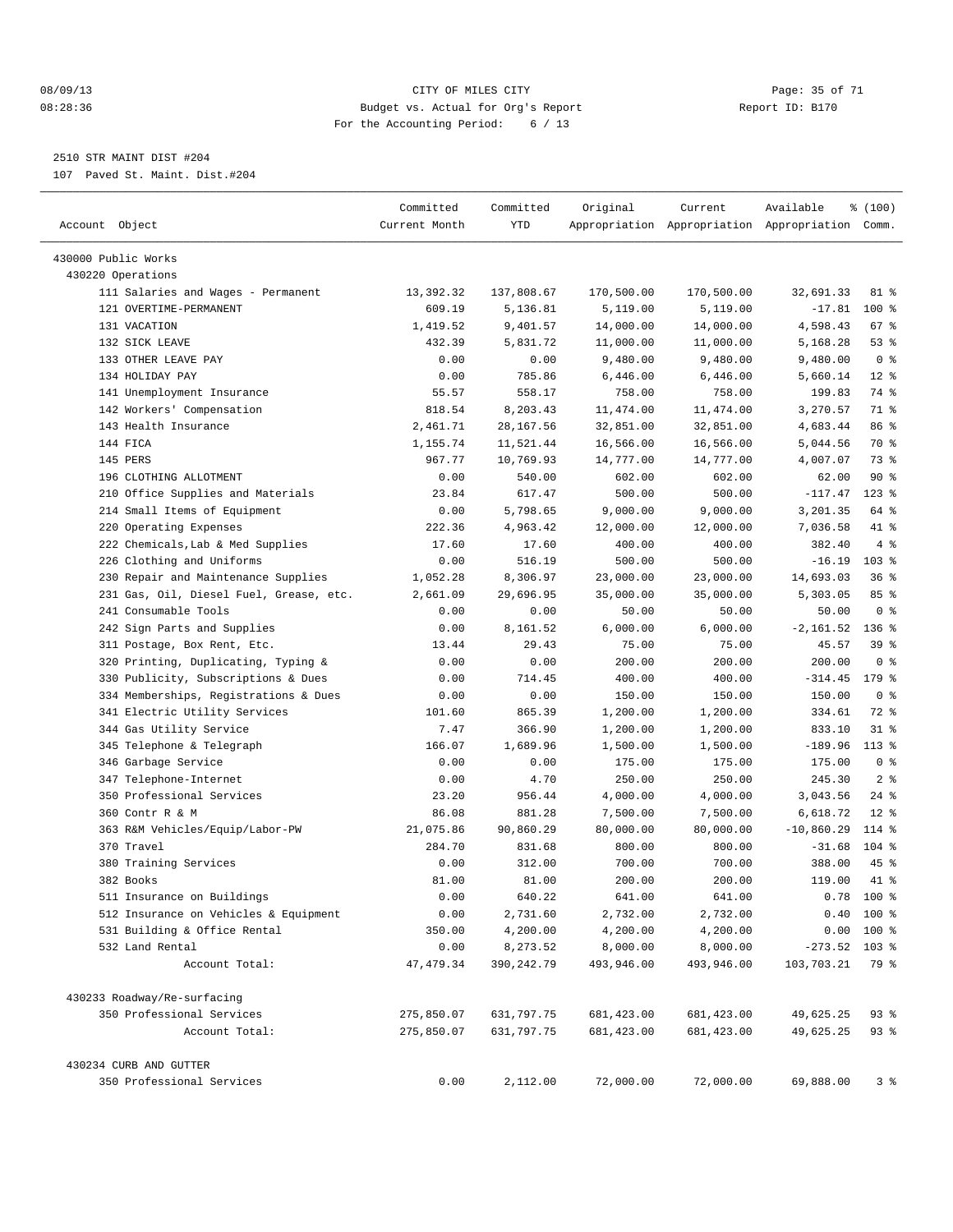#### 08/09/13 Page: 36 of 71 08:28:36 Budget vs. Actual for Org's Report Report ID: B170 For the Accounting Period: 6 / 13

## 2510 STR MAINT DIST #204

107 Paved St. Maint. Dist.#204

| Account Object                           | Committed<br>Current Month | Committed<br><b>YTD</b>    | Original     | Current      | Available<br>Appropriation Appropriation Appropriation Comm. | % (100)      |  |
|------------------------------------------|----------------------------|----------------------------|--------------|--------------|--------------------------------------------------------------|--------------|--|
| Account Total:                           | 0.00                       | 2,112.00                   | 72,000.00    | 72,000.00    | 69,888.00                                                    | 3%           |  |
| 430235 Storm Drain & Culvert Maintenance |                            |                            |              |              |                                                              |              |  |
| 230 Repair and Maintenance Supplies      | 66,155.74                  | 154,985.11                 | 236,465.00   | 236,465.00   | 81,479.89                                                    | 66 %         |  |
| 350 Professional Services                | 0.00                       | 11, 454.72                 | 10,000.00    | 10,000.00    | $-1,454.72$                                                  | $115$ %      |  |
| Account Total:                           | 66,155.74                  | 166, 439.83                | 246,465.00   | 246,465.00   | 80,025.17                                                    | 68 %         |  |
| Account Group Total:                     |                            | 389, 485.15 1, 190, 592.37 | 1,493,834.00 | 1,493,834.00 | 303, 241.63                                                  | 80%          |  |
| 510000 MISCELLANEOUS                     |                            |                            |              |              |                                                              |              |  |
| 510330 Comprehensive Liability Insurance |                            |                            |              |              |                                                              |              |  |
| 513 Liability                            | 0.00                       | 5,380.69                   | 5,381.00     | 5,381.00     |                                                              | $0.31$ 100 % |  |
| Account Total:                           | 0.00                       | 5,380.69                   | 5,381.00     | 5,381.00     |                                                              | $0.31$ 100 % |  |
| Account Group Total:                     | 0.00                       | 5,380.69                   | 5,381.00     | 5,381.00     |                                                              | $0.31$ 100 % |  |
| 520000 OTHER FINANCING USES              |                            |                            |              |              |                                                              |              |  |
| 521000 Interfund Operating Transfers Out |                            |                            |              |              |                                                              |              |  |
| 820 Transfers to Other Funds             | 1,742.92                   | 41,500.54                  | 46,086.00    | 46,086.00    | 4,585.46                                                     | 90%          |  |
| Account Total:                           | 1,742.92                   | 41,500.54                  | 46,086.00    | 46,086.00    | 4,585.46                                                     | $90*$        |  |
| Account Group Total:                     | 1,742.92                   | 41,500.54                  | 46,086.00    | 46,086.00    | 4,585.46                                                     | $90*$        |  |
| Organization Total:                      |                            | 391, 228.07 1, 237, 473.60 | 1,545,301.00 | 1,545,301.00 | 307,827.40                                                   | $80*$        |  |
| Fund Total:                              |                            | 391, 228.07 1, 237, 473.60 | 1,545,301.00 | 1,545,301.00 | 307,827.40                                                   | $80*$        |  |
|                                          |                            |                            |              |              |                                                              |              |  |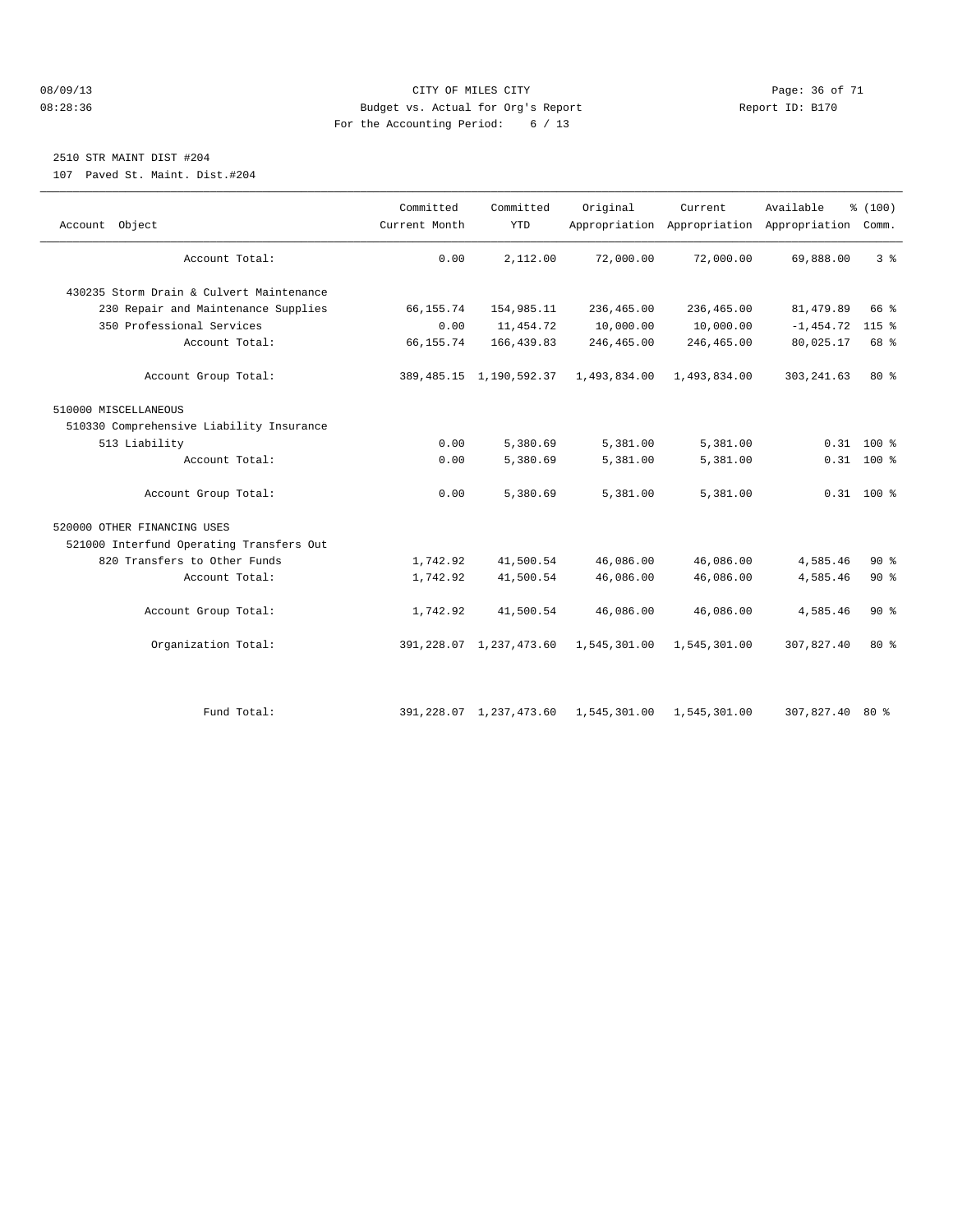#### 08/09/13 Page: 37 of 71 CHTY OF MILES CITY CONTROLLERY PAGE: 37 of 71 08:28:36 Budget vs. Actual for Org's Report Report ID: B170 For the Accounting Period: 6 / 13

————————————————————————————————————————————————————————————————————————————————————————————————————————————————————————————————————

2520 STR MAINT DIST #205

108 Unpaved St.Maint.Dist#205

|                                          | Committed     | Committed  | Original                 | Current    | Available                                       | % (100)         |
|------------------------------------------|---------------|------------|--------------------------|------------|-------------------------------------------------|-----------------|
| Account Object                           | Current Month | YTD        |                          |            | Appropriation Appropriation Appropriation Comm. |                 |
| 430000 Public Works                      |               |            |                          |            |                                                 |                 |
| 430220 Operations                        |               |            |                          |            |                                                 |                 |
| 111 Salaries and Wages - Permanent       | 3,999.95      | 40,756.71  | 51,740.00                | 51,740.00  | 10,983.29                                       | 79 %            |
| 121 OVERTIME-PERMANENT                   | 163.48        | 1,394.55   | 1,296.00                 | 1,296.00   | $-98.55$                                        | 108 %           |
| 131 VACATION                             | 403.22        | 2,865.20   | 4,000.00                 | 4,000.00   | 1,134.80                                        | 72 %            |
| 132 SICK LEAVE                           | 109.57        | 1,703.71   | 4,000.00                 | 4,000.00   | 2,296.29                                        | $43$ %          |
| 133 OTHER LEAVE PAY                      | 0.00          | 0.00       | 2,400.00                 | 2,400.00   | 2,400.00                                        | 0 <sup>8</sup>  |
| 134 HOLIDAY PAY                          | 0.00          | 199.29     | 1,632.00                 | 1,632.00   | 1,432.71                                        | $12*$           |
| 141 Unemployment Insurance               | 16.36         | 164.88     | 228.00                   | 228.00     | 63.12                                           | 72 %            |
| 142 Workers' Compensation                | 214.88        | 2,148.03   | 3,114.00                 | 3,114.00   | 965.97                                          | 69 %            |
| 143 Health Insurance                     | 754.67        | 8,182.16   | 9,935.00                 | 9,935.00   | 1,752.84                                        | 82%             |
| 144 FICA                                 | 336.77        | 3,352.44   | 4,978.00                 | 4,978.00   | 1,625.56                                        | 67 %            |
| 145 PERS                                 | 291.78        | 3,198.53   | 4,466.00                 | 4,466.00   | 1,267.47                                        | 72 %            |
| 196 CLOTHING ALLOTMENT                   | 0.00          | 159.00     | 180.00                   | 180.00     | 21.00                                           | 88 %            |
| 210 Office Supplies and Materials        | 5.96          | 156.17     | 200.00                   | 200.00     | 43.83                                           | 78 %            |
| 214 Small Items of Equipment             | 0.00          | 1,449.67   | 4,000.00                 | 4,000.00   | 2,550.33                                        | 36%             |
| 220 Operating Expenses                   | 55.58         | 2,345.63   | 4,000.00                 | 4,000.00   | 1,654.37                                        | 59 %            |
| 222 Chemicals, Lab & Med Supplies        | 4.39          | 139.19     | 500.00                   | 500.00     | 360.81                                          | $28$ %          |
| 226 Clothing and Uniforms                | 0.00          | 129.04     | 125.00                   | 125.00     | $-4.04$                                         | 103 %           |
| 230 Repair and Maintenance Supplies      | 163.07        | 1,976.75   | 8,500.00                 | 8,500.00   | 6,523.25                                        | $23$ $%$        |
| 231 Gas, Oil, Diesel Fuel, Grease, etc.  | 665.28        | 7,423.17   | 10,000.00                | 10,000.00  | 2,576.83                                        | 74 %            |
| 242 Sign Parts and Supplies              | 0.00          | 2,141.55   | 2,600.00                 | 2,600.00   | 458.45                                          | $82$ $%$        |
| 311 Postage, Box Rent, Etc.              | 3.36          | 16.74      | 40.00                    | 40.00      | 23.26                                           | 42 %            |
| 330 Publicity, Subscriptions & Dues      | 210.00        | 375.20     | 100.00                   | 100.00     | $-275.20$                                       | $375$ $%$       |
| 334 Memberships, Registrations & Dues    | 0.00          | 0.00       | 50.00                    | 50.00      | 50.00                                           | 0 <sup>8</sup>  |
| 341 Electric Utility Services            | 4.40          | 66.34      | 150.00                   | 150.00     | 83.66                                           | 44 %            |
| 344 Gas Utility Service                  | 1.87          | 106.19     | 250.00                   | 250.00     | 143.81                                          | $42$ %          |
| 345 Telephone & Telegraph                | 82.44         | 705.05     | 450.00                   | 450.00     | $-255.05$ 157 %                                 |                 |
| 347 Telephone-Internet                   | 0.00          | 4.70       | 150.00                   | 150.00     | 145.30                                          | 3 <sup>8</sup>  |
| 350 Professional Services                | 5.80          | 221.86     | 750.00                   | 750.00     | 528.14                                          | $30*$           |
| 360 Contr R & M                          | 34.07         | 332.72     | 2,000.00                 | 2,000.00   | 1,667.28                                        | $17*$           |
| 363 R&M Vehicles/Equip/Labor-PW          | 10,458.91     | 53,044.25  | 30,000.00                | 30,000.00  | $-23,044.25$                                    | 177 %           |
| 370 Travel                               | 284.70        | 421.46     | 250.00                   | 250.00     | $-171.46$                                       | $169$ %         |
| 380 Training Services                    | 0.00          | 78.00      | 150.00                   | 150.00     | 72.00                                           | $52$ $%$        |
| 382 Books                                | 20.26         | 20.26      | 100.00                   | 100.00     | 79.74                                           | $20*$           |
| 511 Insurance on Buildings               | 0.00          | 160.06     | 161.00                   | 161.00     | 0.94                                            | 99 <sub>8</sub> |
| 512 Insurance on Vehicles & Equipment    | 0.00          | 682.90     | 683.00                   | 683.00     |                                                 | $0.10$ 100 %    |
| 531 Building & Office Rental             | 166.66        | 1,999.92   | 2,000.00                 | 2,000.00   |                                                 | $0.08$ 100 %    |
| 532 Land Rental                          | 0.00          | 961.50     | 1,500.00                 | 1,500.00   | 538.50 64 %                                     |                 |
| Account Total:                           | 18,457.43     | 139,082.82 | 156,678.00               | 156,678.00 | 17,595.18                                       | 89 %            |
|                                          |               |            |                          |            |                                                 |                 |
| 430233 Roadway/Re-surfacing              |               |            |                          |            |                                                 |                 |
| 230 Repair and Maintenance Supplies      | 0.00          | 0.00       | 9,600.00                 | 9,600.00   | 9,600.00                                        | 0 <sup>8</sup>  |
| 350 Professional Services                | 126,405.95    | 126,405.95 | 144,000.00<br>153,600.00 | 144,000.00 | 17,594.05                                       | 88 %            |
| Account Total:                           | 126,405.95    | 126,405.95 |                          | 153,600.00 | 27,194.05                                       | 82 %            |
| 430235 Storm Drain & Culvert Maintenance |               |            |                          |            |                                                 |                 |
| 230 Repair and Maintenance Supplies      | 0.00          | 498.00     | 0.00                     | 0.00       | $-498.00$                                       | *** 응           |
| 350 Professional Services                | 0.00          | 210.70     | 53,000.00                | 53,000.00  | 52,789.30                                       | 0 %             |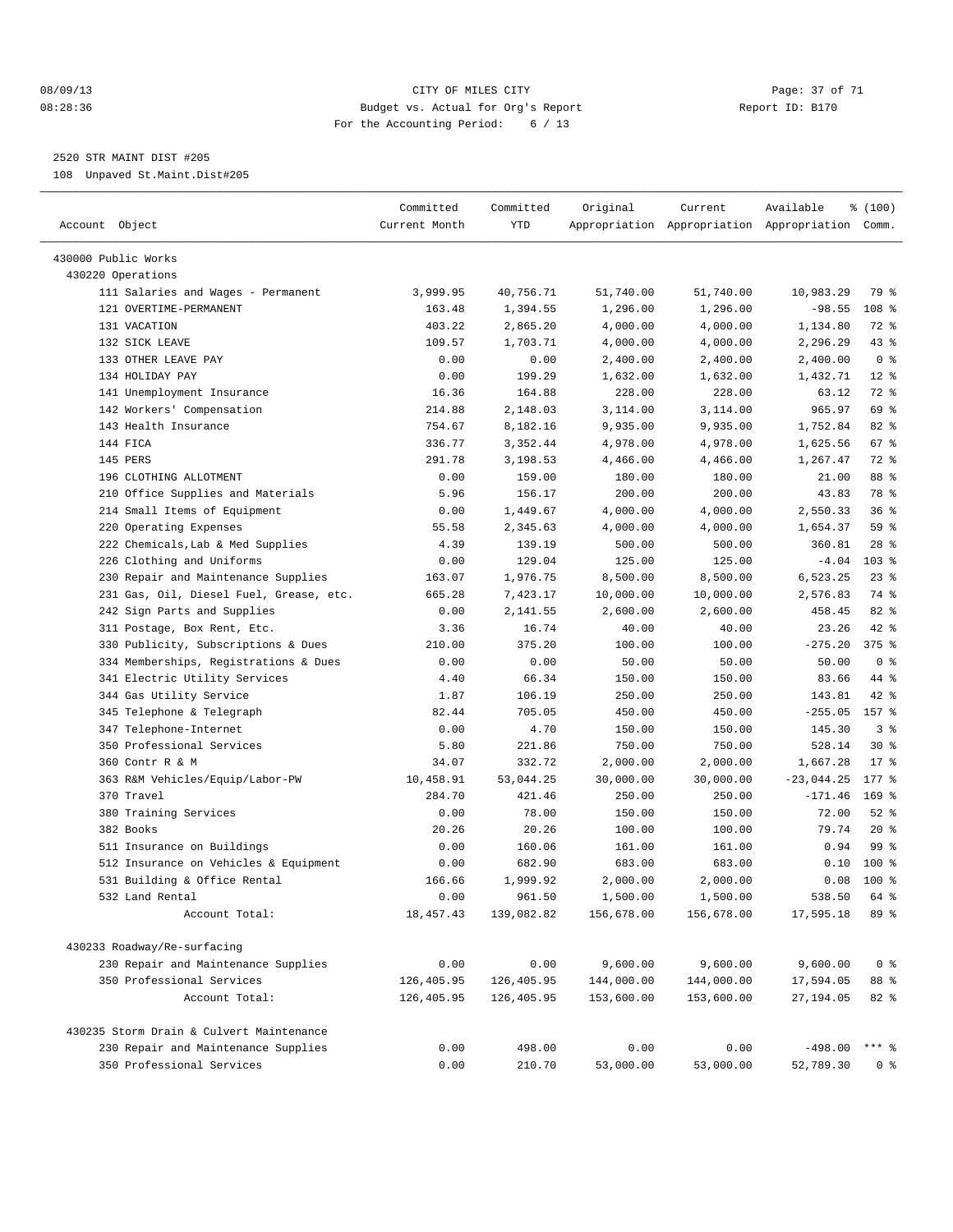#### 08/09/13 Page: 38 of 71 08:28:36 Budget vs. Actual for Org's Report Report ID: B170 For the Accounting Period: 6 / 13

## 2520 STR MAINT DIST #205

108 Unpaved St.Maint.Dist#205

| Account Object                           | Committed<br>Current Month | Committed<br><b>YTD</b> | Original   | Current<br>Appropriation Appropriation | Available<br>Appropriation | % (100)<br>Comm. |
|------------------------------------------|----------------------------|-------------------------|------------|----------------------------------------|----------------------------|------------------|
| Account Total:                           | 0.00                       | 708.70                  | 53,000.00  | 53,000.00                              | 52, 291.30                 | 1 <sup>8</sup>   |
| Account Group Total:                     | 144,863.38                 | 266, 197.47             | 363,278.00 | 363, 278.00                            | 97,080.53                  | 73 %             |
| 510000 MISCELLANEOUS                     |                            |                         |            |                                        |                            |                  |
| 510330 Comprehensive Liability Insurance |                            |                         |            |                                        |                            |                  |
| 513 Liability                            | 0.00                       | 1,586.00                | 1,586.00   | 1,586.00                               | 0.00                       | 100 %            |
| Account Total:                           | 0.00                       | 1,586.00                | 1,586.00   | 1,586.00                               | 0.00                       | $100*$           |
| Account Group Total:                     | 0.00                       | 1,586.00                | 1,586.00   | 1,586.00                               |                            | $0.00$ 100 %     |
| 520000 OTHER FINANCING USES              |                            |                         |            |                                        |                            |                  |
| 521000 Interfund Operating Transfers Out |                            |                         |            |                                        |                            |                  |
| 820 Transfers to Other Funds             | 908.75                     | 19,032.00               | 23,159.00  | 23,159.00                              | 4,127.00                   | 82 %             |
| Account Total:                           | 908.75                     | 19,032.00               | 23,159.00  | 23,159.00                              | 4,127.00                   | 82%              |
| Account Group Total:                     | 908.75                     | 19,032.00               | 23,159.00  | 23,159.00                              | 4,127.00                   | 82 %             |
| Organization Total:                      | 145,772.13                 | 286, 815.47             | 388,023.00 | 388,023.00                             | 101,207.53                 | 74 %             |
|                                          |                            |                         |            |                                        |                            |                  |
| Fund Total:                              | 145,772.13                 | 286,815.47              | 388,023.00 | 388,023.00                             | 101,207.53 74 %            |                  |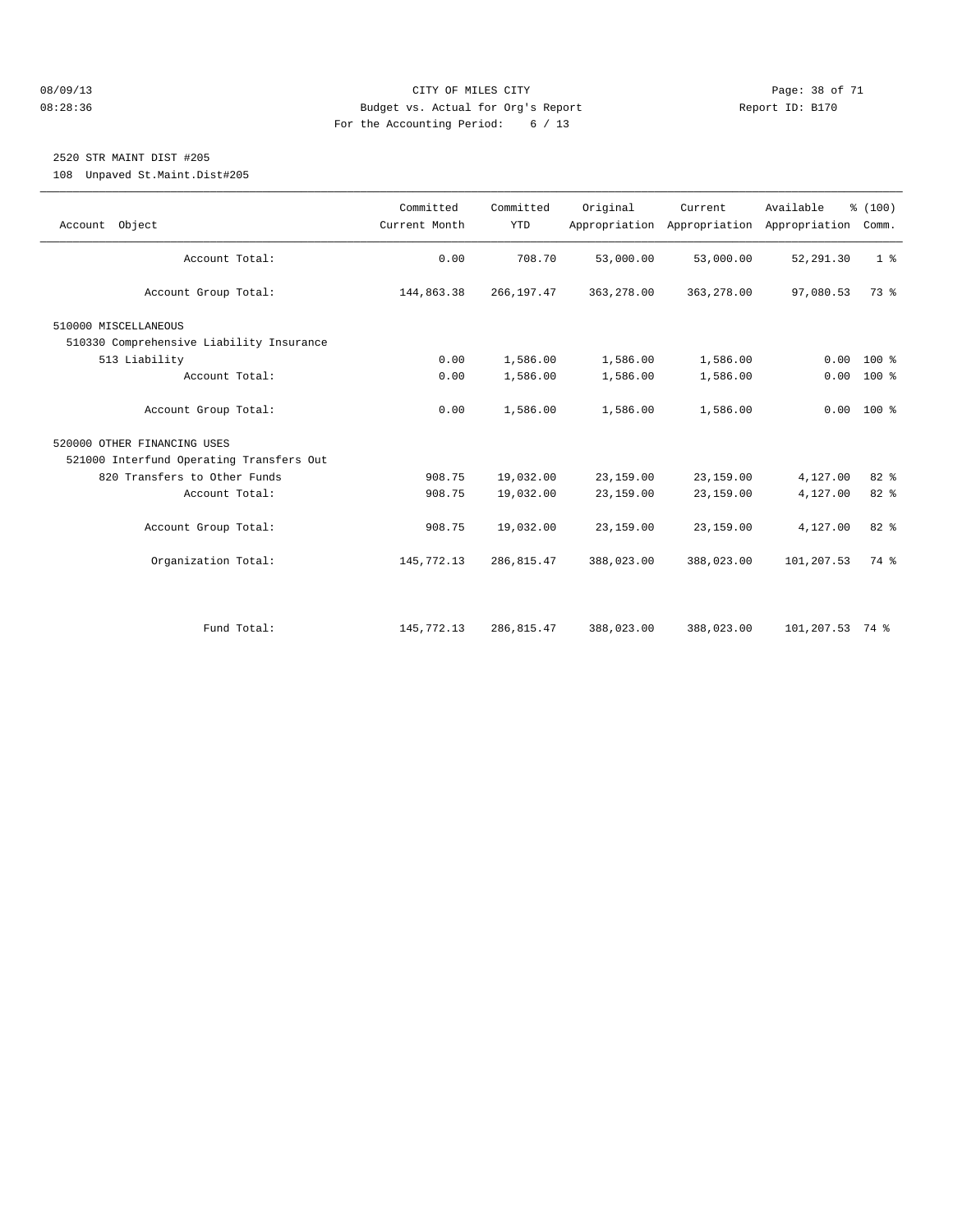#### 08/09/13 Page: 39 of 71 08:28:36 Budget vs. Actual for Org's Report Report ID: B170 For the Accounting Period: 6 / 13

#### 2540 STR MAINT DIST#207-(MILESTOWN ESTATES)

109 Milestown Estates Maintenance Dist.

| Account Object                           | Committed<br>Current Month | Committed<br><b>YTD</b> | Original | Current  | Available<br>Appropriation Appropriation Appropriation | % (100)<br>Comm. |  |
|------------------------------------------|----------------------------|-------------------------|----------|----------|--------------------------------------------------------|------------------|--|
| 430000 Public Works                      |                            |                         |          |          |                                                        |                  |  |
| 430220 Operations                        |                            |                         |          |          |                                                        |                  |  |
| 111 Salaries and Wages - Permanent       | 195.55                     | 2,073.24                | 2,600.00 | 2,600.00 | 526.76                                                 | $80*$            |  |
| 121 OVERTIME-PERMANENT                   | 12.62                      | 89.12                   | 65.00    | 65.00    | $-24.12$                                               | $137$ $%$        |  |
| 131 VACATION                             | 21.77                      | 152.27                  | 310.00   | 310.00   | 157.73                                                 | 49 %             |  |
| 132 SICK LEAVE                           | 5.62                       | 95.16                   | 100.00   | 100.00   | 4.84                                                   | 95%              |  |
| 133 OTHER LEAVE PAY                      | 0.00                       | 0.00                    | 120.00   | 120.00   | 120.00                                                 | 0 <sup>8</sup>   |  |
| 134 HOLIDAY PAY                          | 0.00                       | 11.27                   | 12.00    | 12.00    | 0.73                                                   | $94$ $%$         |  |
| 141 Unemployment Insurance               | 0.87                       | 8.52                    | 11.00    | 11.00    | 2.48                                                   | 77.8             |  |
| 142 Workers' Compensation                | 11.68                      | 158.31                  | 138.00   | 138.00   | $-20.31$                                               | $115$ $%$        |  |
| 143 Health Insurance                     | 37.15                      | 415.39                  | 435.00   | 435.00   | 19.61                                                  | 95%              |  |
| 144 FICA                                 | 16.76                      | 170.93                  | 245.00   | 245.00   | 74.07                                                  | 70 %             |  |
| 145 PERS                                 | 14.45                      | 164.99                  | 220.00   | 220.00   | 55.01                                                  | 75 %             |  |
| 196 CLOTHING ALLOTMENT                   | 0.00                       | 7.50                    | 8.00     | 8.00     | 0.50                                                   | $94$ %           |  |
| Account Total:                           | 316.47                     | 3,346.70                | 4,264.00 | 4,264.00 | 917.30                                                 | 78 %             |  |
| Account Group Total:                     | 316.47                     | 3,346.70                | 4,264.00 | 4,264.00 | 917.30                                                 | 78 %             |  |
| 510000 MISCELLANEOUS                     |                            |                         |          |          |                                                        |                  |  |
| 510330 Comprehensive Liability Insurance |                            |                         |          |          |                                                        |                  |  |
| 513 Liability                            | 0.00                       | 62.30                   | 62.00    | 62.00    | $-0.30$                                                | $100*$           |  |
| Account Total:                           | 0.00                       | 62.30                   | 62.00    | 62.00    | $-0.30$                                                | $100*$           |  |
| Account Group Total:                     | 0.00                       | 62.30                   | 62.00    | 62.00    | $-0.30$ 100 %                                          |                  |  |
| Organization Total:                      | 316.47                     | 3,409.00                | 4,326.00 | 4,326.00 | 917.00                                                 | 79 %             |  |
| Fund Total:                              | 316.47                     | 3,409.00                | 4,326.00 | 4,326.00 | 917.00 79 %                                            |                  |  |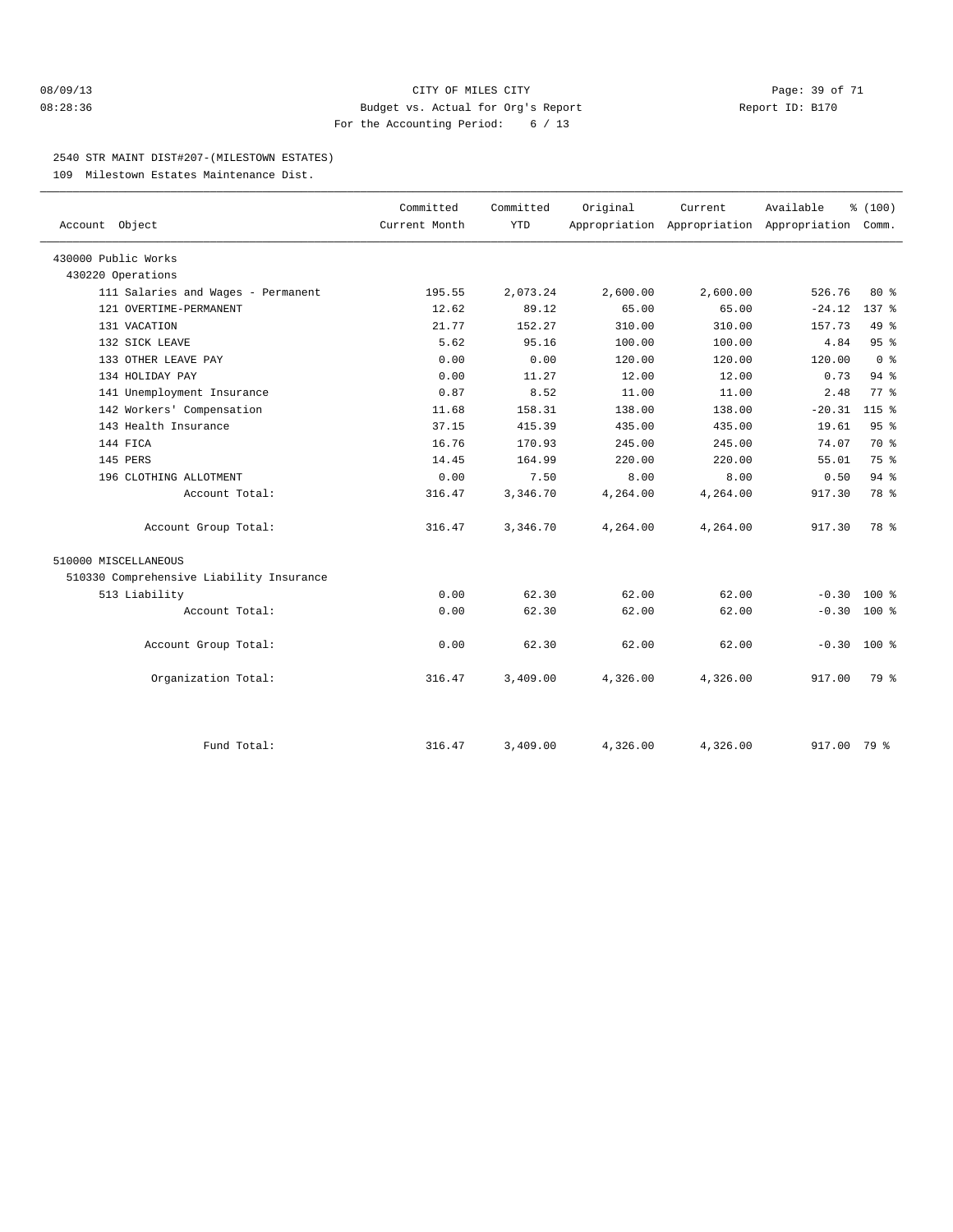#### 08/09/13 CITY OF MILES CITY Page: 40 of 71 08:28:36 Budget vs. Actual for Org's Report Changer Report ID: B170 For the Accounting Period: 6 / 13

#### 2701 Fire Grants

7 Fire

| Account Object                              | Committed<br>Current Month | Committed<br><b>YTD</b> | Original  | Current   | Available<br>Appropriation Appropriation Appropriation Comm. | % (100)        |  |
|---------------------------------------------|----------------------------|-------------------------|-----------|-----------|--------------------------------------------------------------|----------------|--|
| 420000 PUBLIC SAFETY                        |                            |                         |           |           |                                                              |                |  |
| 420465 Fire-Mitigation Grant-Cnty           |                            |                         |           |           |                                                              |                |  |
| 210 Office Supplies and Materials           | 1,932.00                   | 2,976.77                | 0.00      | 0.00      | $-2,976.77$                                                  | $***$ $%$      |  |
| Account Total:                              | 1,932.00                   | 2,976.77                | 0.00      | 0.00      | $-2.976.77$                                                  | $***$ $%$      |  |
| 420466 Fire-Wtr Rescue Apparatus Grant      |                            |                         |           |           |                                                              |                |  |
| 214 Small Items of Equipment                | 1,545.10                   | 5,002.15                | 8,000.00  | 8,000.00  | 2,997.85                                                     | 63 %           |  |
| 940 Machinery & Equipment                   | 5,250.00                   | 5,250.00                | 0.00      | 0.00      | $-5, 250.00$                                                 | $***$ $%$      |  |
| Account Total:                              | 6,795.10                   | 10,252.15               | 8,000.00  | 8,000.00  | $-2, 252.15$ 128 %                                           |                |  |
| 420473 Rescue Vehicle Replacement Grant #16 |                            |                         |           |           |                                                              |                |  |
| 940 Machinery & Equipment                   | 0.00                       | 0.00                    | 5,250.00  | 5,250.00  | 5,250.00                                                     | 0 <sup>8</sup> |  |
| Account Total:                              | 0.00                       | 0.00                    | 5,250.00  | 5,250.00  | 5,250.00                                                     | 0 <sup>8</sup> |  |
| Account Group Total:                        | 8,727.10                   | 13,228.92               | 13,250.00 | 13,250.00 |                                                              | $21.08$ 100 %  |  |
| Organization Total:                         | 8,727.10                   | 13,228.92               | 13,250.00 | 13,250.00 |                                                              | 21.08 100 %    |  |
|                                             |                            |                         |           |           |                                                              |                |  |
| Fund Total:                                 | 8,727.10                   | 13,228.92               | 13,250.00 | 13,250.00 | 21.08 100 %                                                  |                |  |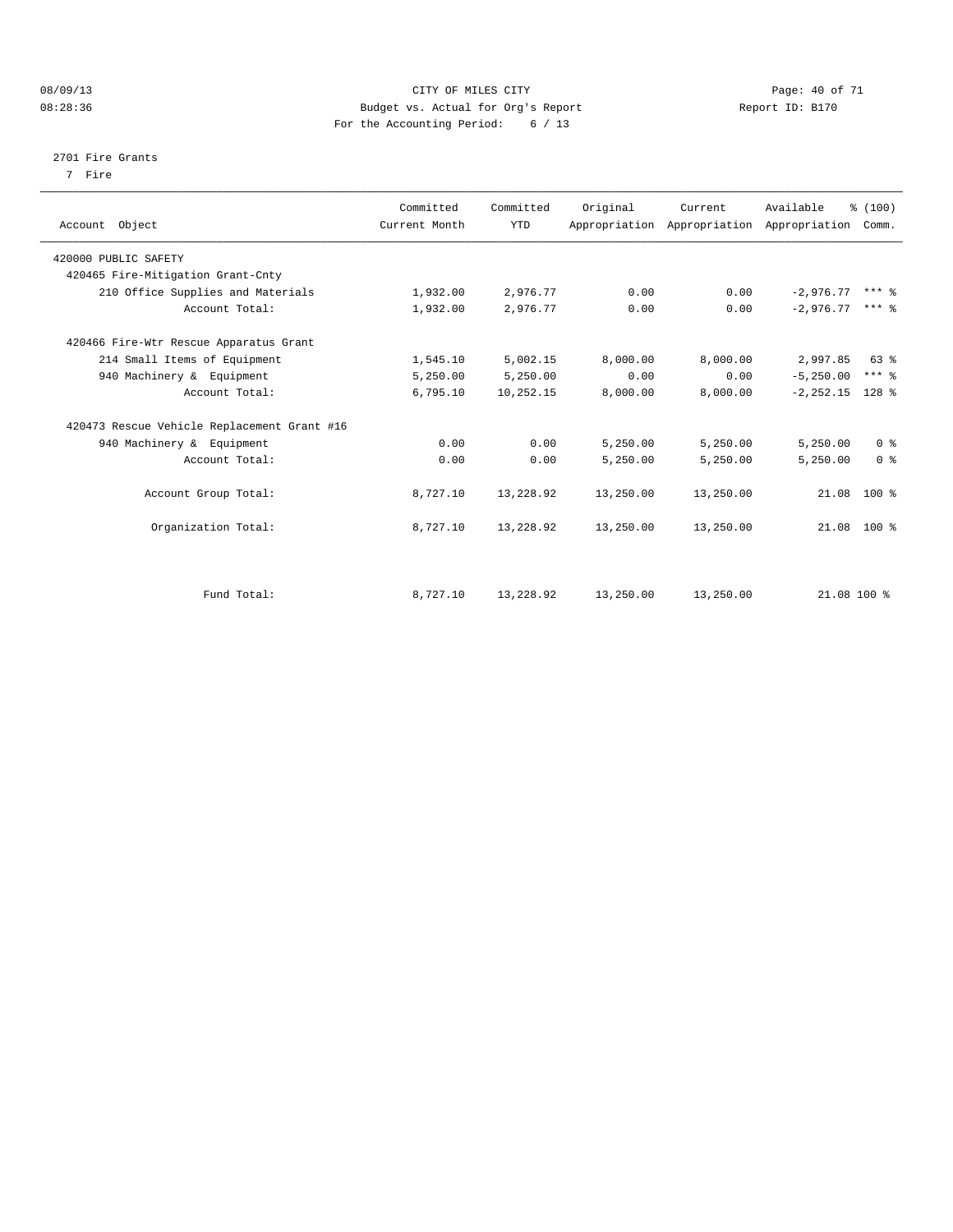#### 08/09/13 CITY OF MILES CITY Page: 41 of 71 08:28:36 Budget vs. Actual for Org's Report Changer Report ID: B170 For the Accounting Period: 6 / 13

 2820 GAS TAX 34 Gas Tax

| Account Object                           | Committed<br>Current Month | Committed<br><b>YTD</b> | Original   | Current    | Available<br>Appropriation Appropriation Appropriation | % (100)<br>Comm. |  |
|------------------------------------------|----------------------------|-------------------------|------------|------------|--------------------------------------------------------|------------------|--|
| 520000 OTHER FINANCING USES              |                            |                         |            |            |                                                        |                  |  |
| 521000 Interfund Operating Transfers Out |                            |                         |            |            |                                                        |                  |  |
| 820 Transfers to Other Funds             | 472.08                     | 5,664.96                | 5,665.00   | 5,665.00   |                                                        | $0.04$ 100 %     |  |
| Account Total:                           | 472.08                     | 5,664.96                | 5,665.00   | 5,665.00   | 0.04                                                   | $100*$           |  |
| 521204 TRANSFER:<br>SID 204              |                            |                         |            |            |                                                        |                  |  |
| 820 Transfers to Other Funds             | 87,800.22                  | 87,800.22               | 89,695.00  | 89,695.00  | 1,894.78                                               | 98 %             |  |
| Account Total:                           | 87,800.22                  | 87,800.22               | 89,695.00  | 89,695.00  | 1,894.78                                               | 98 <sup>8</sup>  |  |
| 521205 TRANSFER:<br>SID 205              |                            |                         |            |            |                                                        |                  |  |
| 820 Transfers to Other Funds             | 87,800.23                  | 87,800.23               | 89,695.00  | 89,695.00  | 1,894.77                                               | 98 %             |  |
| Account Total:                           | 87,800.23                  | 87,800.23               | 89,695.00  | 89,695.00  | 1,894.77                                               | 98 <sup>8</sup>  |  |
| Account Group Total:                     | 176,072.53                 | 181,265.41              | 185,055.00 | 185,055.00 | 3,789.59                                               | 98 <sup>8</sup>  |  |
| Organization Total:                      | 176,072.53                 | 181, 265.41             | 185,055.00 | 185,055.00 | 3,789.59                                               | 98 <sup>8</sup>  |  |
|                                          |                            |                         |            |            |                                                        |                  |  |
| Fund Total:                              | 176,072.53                 | 181, 265.41             | 185,055.00 | 185,055.00 | 3,789.59                                               | 98 %             |  |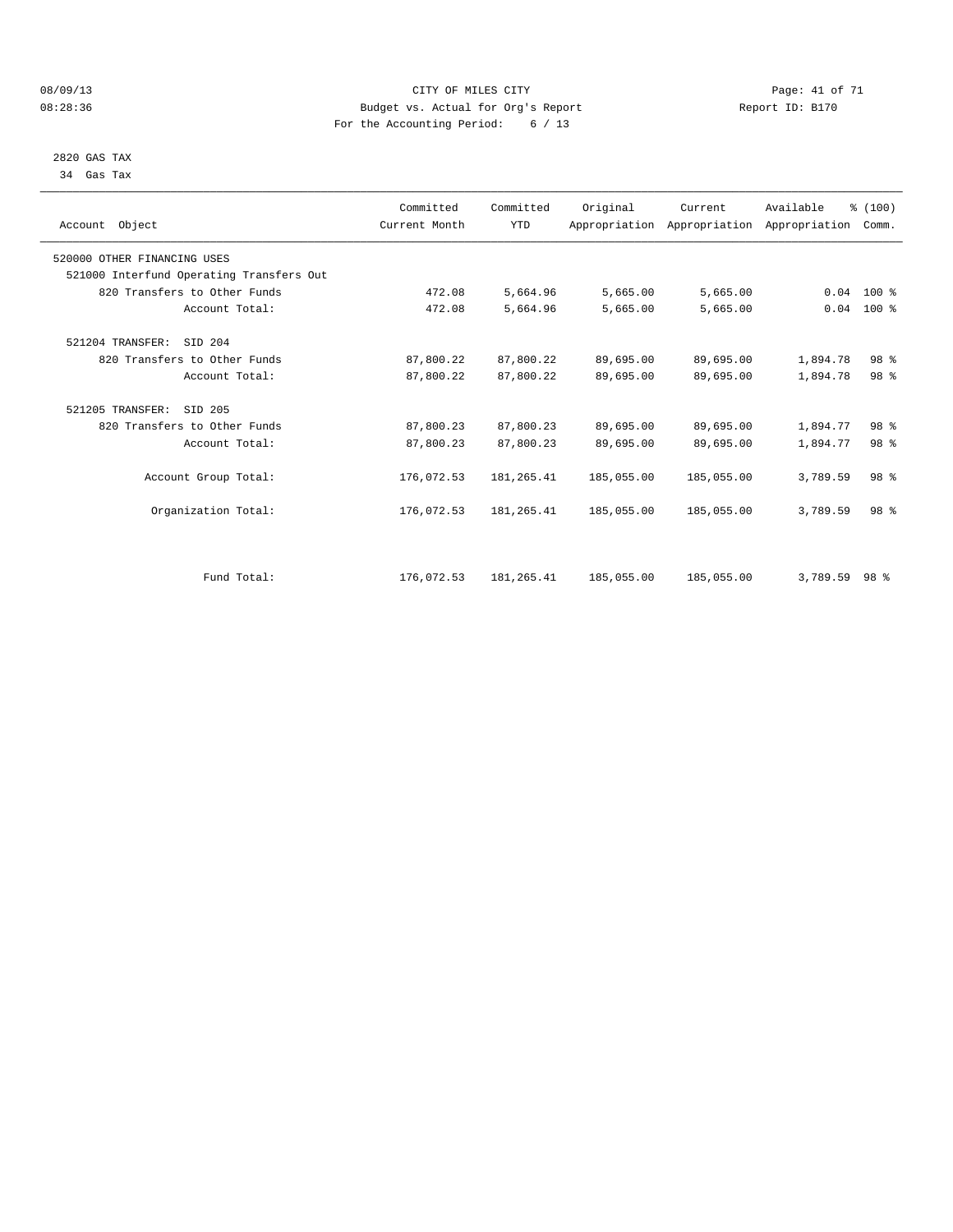#### 08/09/13 Page: 42 of 71 08:28:36 Budget vs. Actual for Org's Report Changer Report ID: B170 For the Accounting Period: 6 / 13

## 2850 911 EMERGENCY

105 Enhanced 911

| Account Object                             | Committed<br>Current Month | Committed<br><b>YTD</b> | Original   | Current    | Available<br>Appropriation Appropriation Appropriation Comm. | % (100)         |
|--------------------------------------------|----------------------------|-------------------------|------------|------------|--------------------------------------------------------------|-----------------|
|                                            |                            |                         |            |            |                                                              |                 |
| 420000 PUBLIC SAFETY                       |                            |                         |            |            |                                                              |                 |
| 420140 Crime Control and Investigation(05) |                            |                         |            |            |                                                              |                 |
| 210 Office Supplies and Materials          | 152.72                     | 708.42                  | 10,000.00  | 10,000.00  | 9,291.58                                                     | 7 %             |
| 214 Small Items of Equipment               | 0.00                       | 0.00                    | 10,000.00  | 10,000.00  | 10,000.00                                                    | 0 <sup>8</sup>  |
| Operating Expenses<br>220                  | 0.00                       | 8,093.13                | 20,000.00  | 20,000.00  | 11,906.87                                                    | 40 %            |
| 226 Clothing and Uniforms                  | 0.00                       | 47.27                   | 0.00       | 0.00       | $-47.27$                                                     | $***$ $-$       |
| 230 Repair and Maintenance Supplies        | 0.00                       | 0.00                    | 1,000.00   | 1,000.00   | 1,000.00                                                     | 0 <sup>8</sup>  |
| 231 Gas, Oil, Diesel Fuel, Grease, etc.    | 0.00                       | 0.00                    | 874.00     | 874.00     | 874.00                                                       | 0 <sup>8</sup>  |
| 311 Postage, Box Rent, Etc.                | 0.00                       | 0.00                    | 1,000.00   | 1,000.00   | 1,000.00                                                     | 0 <sup>8</sup>  |
| Printing, Duplicating, Typing &<br>320     | 0.00                       | 0.00                    | 1,000.00   | 1,000.00   | 1,000.00                                                     | 0 <sup>8</sup>  |
| 334 Memberships, Registrations & Dues      | 0.00                       | 180.00                  | 1,000.00   | 1,000.00   | 820.00                                                       | 18 <sup>8</sup> |
| 341 Electric Utility Services              | 46.45                      | 552.67                  | 4,000.00   | 4,000.00   | 3,447.33                                                     | $14*$           |
| 345 Telephone & Telegraph                  | 2,015.53                   | 26, 345.37              | 36,000.00  | 36,000.00  | 9,654.63                                                     | 73 %            |
| 347 Telephone-Internet                     | 0.00                       | 0.00                    | 1,000.00   | 1,000.00   | 1,000.00                                                     | 0 <sup>8</sup>  |
| 350 Professional Services                  | 1,495.97                   | 58,877.56               | 75,000.00  | 75,000.00  | 16, 122.44                                                   | 79 %            |
| 360 Contr R & M                            | 0.00                       | 0.00                    | 5,000.00   | 5,000.00   | 5,000.00                                                     | 0 <sup>8</sup>  |
| 366 R&M Vehicles - Police/Animal Control   | 0.00                       | 39.95                   | 0.00       | 0.00       | $-39.95$                                                     | $***$ $-$       |
| 370 Travel                                 | 0.00                       | 218.28                  | 10,000.00  | 10,000.00  | 9,781.72                                                     | 2 <sub>8</sub>  |
| 380 Training Services                      | 0.00                       | 724.00                  | 10,000.00  | 10,000.00  | 9,276.00                                                     | 7 <sup>8</sup>  |
| 512 Insurance on Vehicles & Equipment      | 0.00                       | 124.41                  | 125.00     | 125.00     | 0.59                                                         | $100$ %         |
| 940 Machinery & Equipment                  | 0.00                       | 0.00                    | 35,000.00  | 35,000.00  | 35,000.00                                                    | 0 <sup>8</sup>  |
| 941 911 Eq & Software (2/01)               | 0.00                       | 0.00                    | 35,000.00  | 35,000.00  | 35,000.00                                                    | 0 <sup>8</sup>  |
| Account Total:                             | 3,710.67                   | 95,911.06               | 255,999.00 | 255,999.00 | 160,087.94                                                   | 37%             |
| Account Group Total:                       | 3,710.67                   | 95,911.06               | 255,999.00 | 255,999.00 | 160,087.94                                                   | 37%             |
| 520000 OTHER FINANCING USES                |                            |                         |            |            |                                                              |                 |
| 521000 Interfund Operating Transfers Out   |                            |                         |            |            |                                                              |                 |
| 820 Transfers to Other Funds               | 28,706.09                  | 108,545.62              | 112,000.00 | 112,000.00 | 3,454.38                                                     | 97%             |
| Account Total:                             | 28,706.09                  | 108,545.62              | 112,000.00 | 112,000.00 | 3,454.38                                                     | 97%             |
| Account Group Total:                       | 28,706.09                  | 108,545.62              | 112,000.00 | 112,000.00 | 3,454.38                                                     | 97%             |
| Organization Total:                        | 32, 416.76                 | 204,456.68              | 367,999.00 | 367,999.00 | 163,542.32                                                   | 56 %            |
| Fund Total:                                | 32, 416.76                 | 204, 456.68             | 367,999.00 | 367,999.00 | 163,542.32                                                   | 56%             |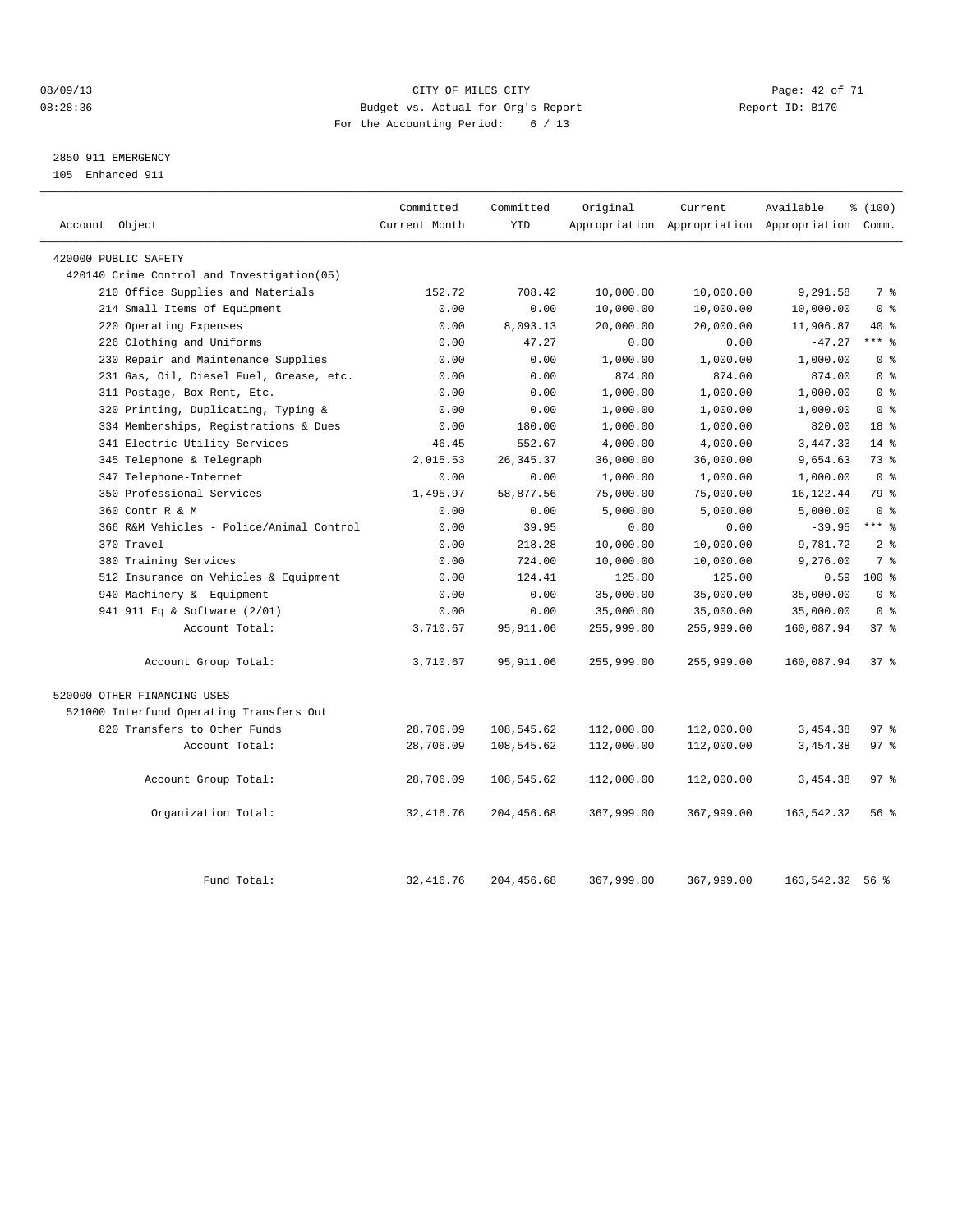#### 08/09/13 Page: 43 of 71 08:28:36 Budget vs. Actual for Org's Report Changer Report ID: B170 For the Accounting Period: 6 / 13

#### 2880 LIBRARY GRANTS

39 HB#193-Interlibrary Loan Reimb

| Account Object                                               | Committed<br>Current Month | Committed<br>YTD | Original<br>Appropriation | Current<br>Appropriation | Available<br>Appropriation | % (100)<br>Comm. |
|--------------------------------------------------------------|----------------------------|------------------|---------------------------|--------------------------|----------------------------|------------------|
| 460000 CULTURE AND RECREATION<br>460100 Library Services(16) |                            |                  |                           |                          |                            |                  |
| 311 Postage, Box Rent, Etc.                                  | 181.00                     | 2,302.00         | 2,900.00                  | 2,900.00                 | 598.00                     | 79 %             |
| 382 Books                                                    | 0.00                       | 0.00             | 100.00                    | 100.00                   | 100.00                     | 0 <sup>8</sup>   |
| Account Total:                                               | 181.00                     | 2,302.00         | 3.000.00                  | 3.000.00                 | 698.00                     | 77 %             |
| Account Group Total:                                         | 181.00                     | 2,302.00         | 3.000.00                  | 3.000.00                 | 698.00                     | 77 %             |
| Organization Total:                                          | 181.00                     | 2,302.00         | 3,000.00                  | 3,000.00                 | 698.00                     | 77.8             |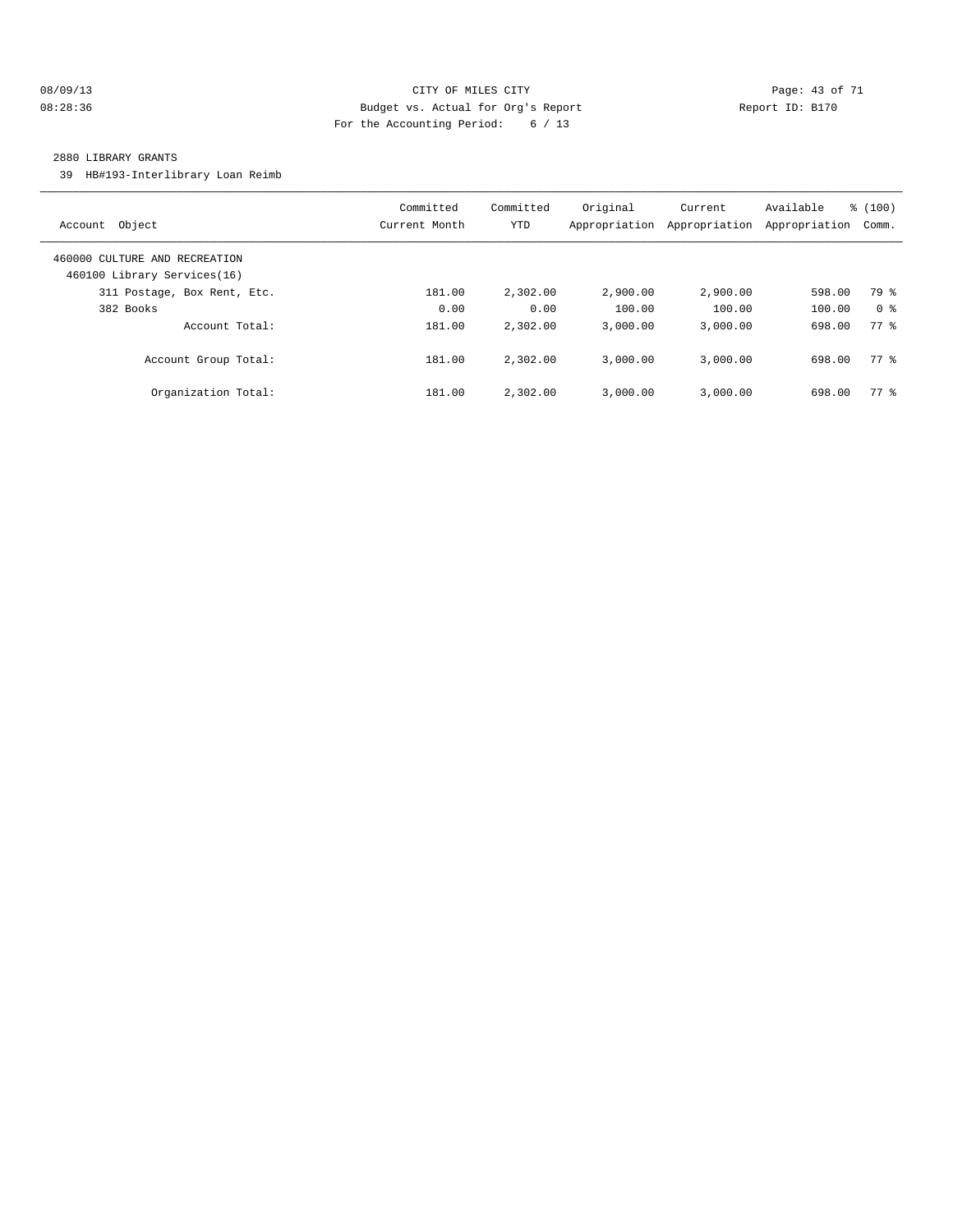#### 08/09/13 Page: 44 of 71 08:28:36 Budget vs. Actual for Org's Report Changer Report ID: B170 For the Accounting Period: 6 / 13

#### 2880 LIBRARY GRANTS

41 Sagebrush Fed/Coal Sev Tax

| Account Object                                               | Committed<br>Current Month | Committed<br><b>YTD</b> | Original<br>Appropriation | Current<br>Appropriation | Available<br>Appropriation | % (100)<br>Comm. |
|--------------------------------------------------------------|----------------------------|-------------------------|---------------------------|--------------------------|----------------------------|------------------|
| 460000 CULTURE AND RECREATION<br>460100 Library Services(16) |                            |                         |                           |                          |                            |                  |
| 210 Office Supplies and Materials                            | 113.06                     | 167.03                  | 1,000.00                  | 1,000.00                 | 832.97                     | $17*$            |
| 350 Professional Services                                    | 0.00                       | 3,116.20                | 2,400.00                  | 2,400.00                 | $-716.20$                  | $130*$           |
| 370 Travel                                                   | 616.60                     | 616.60                  | 2,104.00                  | 2,104.00                 | 1,487.40                   | $29*$            |
| 380 Training Services                                        | 0.00                       | 400.00                  | 500.00                    | 500.00                   | 100.00                     | $80*$            |
| Account Total:                                               | 729.66                     | 4,299.83                | 6.004.00                  | 6,004.00                 | 1,704.17                   | 72 %             |
| Account Group Total:                                         | 729.66                     | 4,299.83                | 6,004.00                  | 6,004.00                 | 1,704.17                   | 72 %             |
| Organization Total:                                          | 729.66                     | 4,299.83                | 6,004.00                  | 6,004.00                 | 1,704.17                   | $72$ $%$         |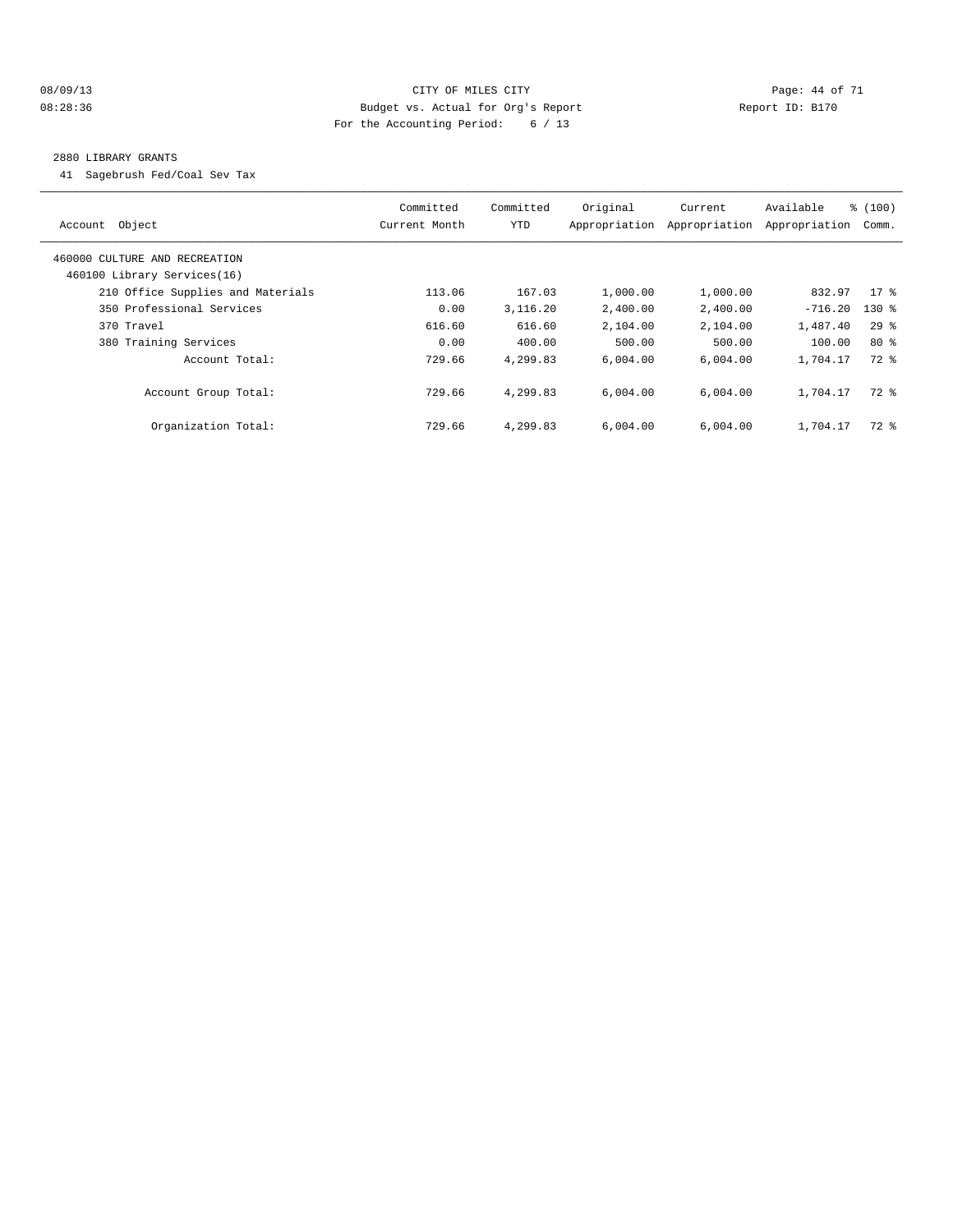#### 08/09/13 Page: 45 of 71 08:28:36 Budget vs. Actual for Org's Report Changer Report ID: B170 For the Accounting Period: 6 / 13

#### 2880 LIBRARY GRANTS

43 State Aid Per Capita-Tech Serv

| Object<br>Account                                            | Committed<br>Current Month | Committed<br>YTD | Original<br>Appropriation | Current<br>Appropriation | Available<br>Appropriation | % (100)<br>Comm. |
|--------------------------------------------------------------|----------------------------|------------------|---------------------------|--------------------------|----------------------------|------------------|
| 460000 CULTURE AND RECREATION<br>460100 Library Services(16) |                            |                  |                           |                          |                            |                  |
| 350 Professional Services                                    | 175.00                     | 675.00           | 1,519.00                  | 1,519.00                 | 844.00                     | $44*$            |
| Account Total:                                               | 175.00                     | 675.00           | 1,519.00                  | 1,519.00                 | 844.00                     | $44*$            |
| Account Group Total:                                         | 175.00                     | 675.00           | 1,519.00                  | 1,519.00                 | 844.00                     | $44*$            |
| Organization Total:                                          | 175.00                     | 675.00           | 1,519.00                  | 1,519.00                 | 844.00                     | $44*$            |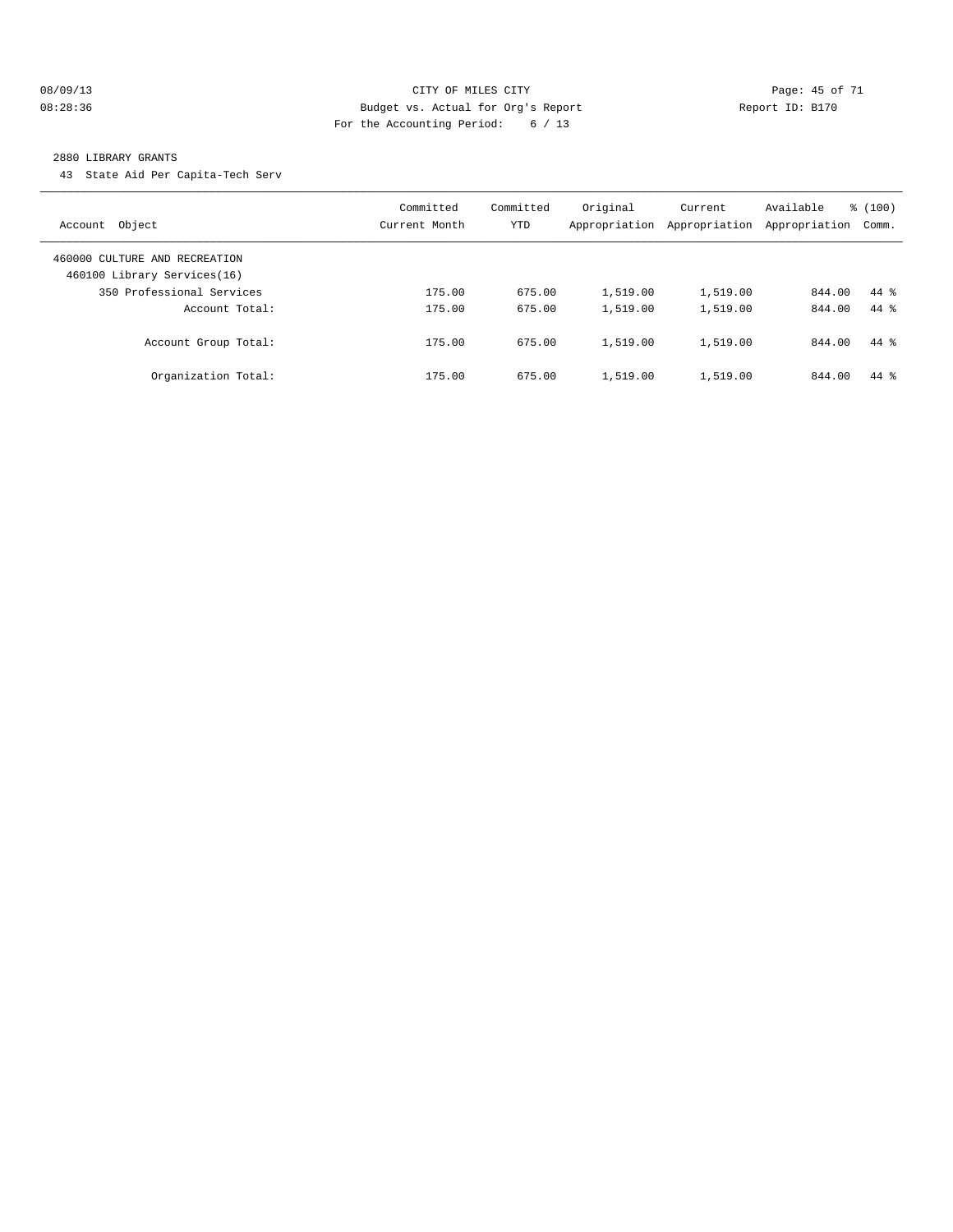#### 08/09/13 Page: 46 of 71 08:28:36 Budget vs. Actual for Org's Report Changer Report ID: B170 For the Accounting Period: 6 / 13

## 2880 LIBRARY GRANTS

44 Humanities Grant

| Account Object                      | Committed<br>Current Month | Committed<br>YTD | Original  | Current<br>Appropriation Appropriation Appropriation | Available     | % (100)<br>Comm. |  |
|-------------------------------------|----------------------------|------------------|-----------|------------------------------------------------------|---------------|------------------|--|
| 460000 CULTURE AND RECREATION       |                            |                  |           |                                                      |               |                  |  |
| 460100 Library Services(16)         |                            |                  |           |                                                      |               |                  |  |
| 210 Office Supplies and Materials   | 0.00                       | 257.24           | 0.00      | 570.87                                               | 313.63        | $45$ $%$         |  |
| 311 Postage, Box Rent, Etc.         | 0.00                       | 45.30            | 0.00      | 87.00                                                | 41.70         | $52$ $%$         |  |
| 320 Printing, Duplicating, Typing & | 0.00                       | 0.00             | 0.00      | 158.88                                               | 158.88        | 0 <sup>8</sup>   |  |
| 330 Publicity, Subscriptions & Dues | 0.00                       | 0.00             | 0.00      | 250.00                                               | 250.00        | 0 <sup>8</sup>   |  |
| 350 Professional Services           | 0.00                       | 800.00           | 0.00      | 1,066.12                                             | 266.12        | 75 %             |  |
| 370 Travel                          | 0.00                       | 0.00             | 0.00      | 88.14                                                | 88.14         | 0 <sup>8</sup>   |  |
| 382 Books                           | 0.00                       | 0.00             | 0.00      | 153.00                                               | 153.00        | 0 <sup>8</sup>   |  |
| Account Total:                      | 0.00                       | 1,102.54         | 0.00      | 2,374.01                                             | 1,271.47      | 46.8             |  |
| Account Group Total:                | 0.00                       | 1,102.54         | 0.00      | 2,374.01                                             | 1,271.47      | 46%              |  |
| Organization Total:                 | 0.00                       | 1,102.54         | 0.00      | 2,374.01                                             | 1,271.47      | $46*$            |  |
| Fund Total:                         | 1,085.66                   | 8,379.37         | 10,523.00 | 12,897.01                                            | 4,517.64 65 % |                  |  |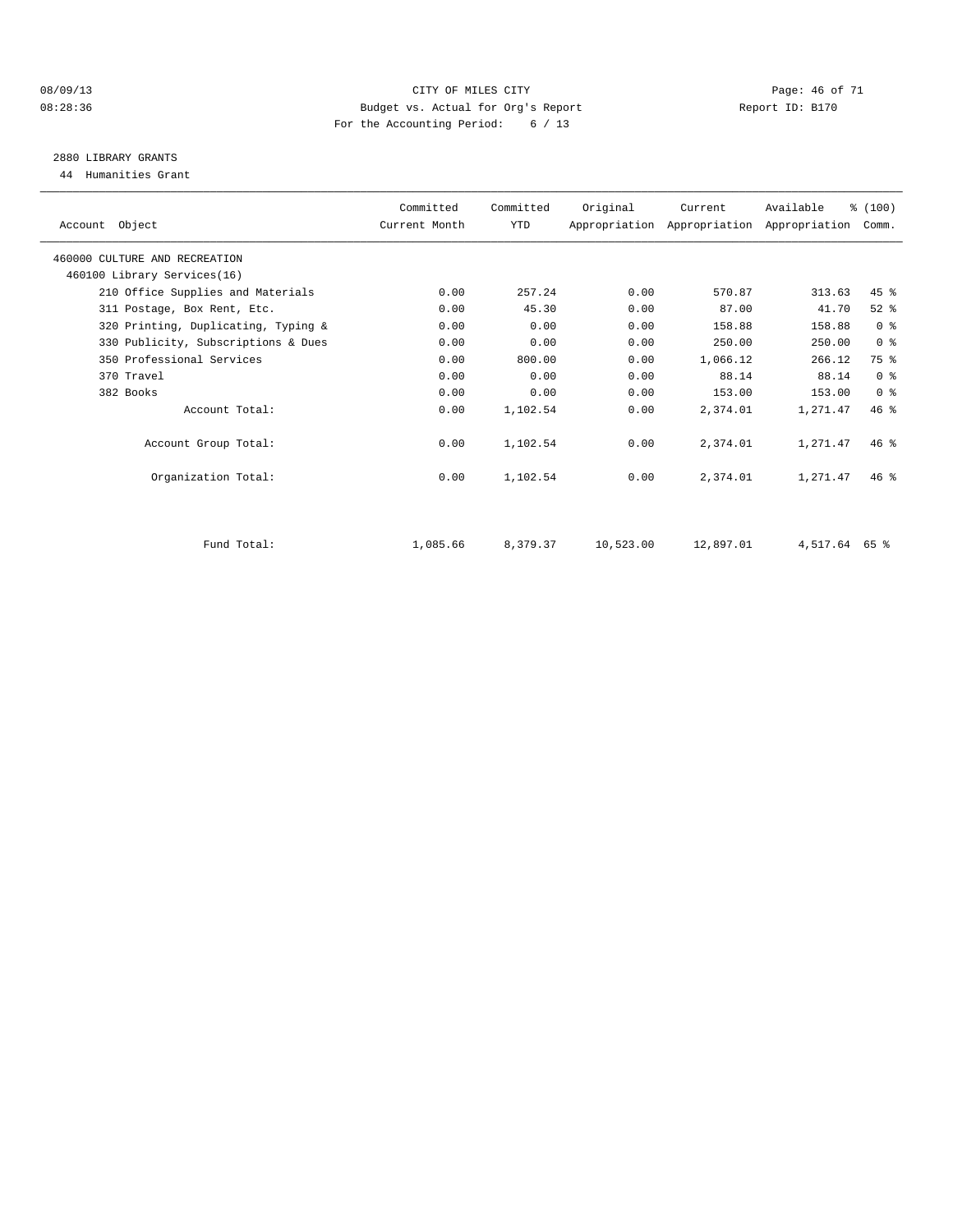#### 08/09/13 CITY OF MILES CITY Page: 47 of 71 08:28:36 Budget vs. Actual for Org's Report Changer Report ID: B170 For the Accounting Period: 6 / 13

2935 Historic Preservation

11 Historic Preservation

| Account Object                              | Committed<br>Current Month | Committed<br><b>YTD</b> | Original  | Current<br>Appropriation Appropriation Appropriation Comm. | Available | % (100)         |  |
|---------------------------------------------|----------------------------|-------------------------|-----------|------------------------------------------------------------|-----------|-----------------|--|
| 460000 CULTURE AND RECREATION               |                            |                         |           |                                                            |           |                 |  |
| 460461 Historic Preservation-Administration |                            |                         |           |                                                            |           |                 |  |
| 111 Salaries and Wages - Permanent          | 768.60                     | 8,639.90                | 9,516.00  | 9,516.00                                                   | 876.10    | 91.8            |  |
| 132 SICK LEAVE                              | 0.00                       | 73.20                   | 0.00      | 0.00                                                       | $-73.20$  | $***$ $%$       |  |
| 141 Unemployment Insurance                  | 2.69                       | 30.49                   | 34.00     | 34.00                                                      | 3.51      | $90*$           |  |
| 142 Workers' Compensation                   | 8.61                       | 97.61                   | 107.00    | 107.00                                                     | 9.39      | 91.8            |  |
| 144 FICA                                    | 58.80                      | 666.56                  | 728.00    | 728.00                                                     | 61.44     | $92$ $%$        |  |
| 145 PERS                                    | 54.34                      | 616.03                  | 673.00    | 673.00                                                     | 56.97     | $92$ $%$        |  |
| 210 Office Supplies and Materials           | 62.53                      | 62.53                   | 0.00      | 0.00                                                       | $-62.53$  | $***$ $%$       |  |
| 220 Operating Expenses                      | 0.00                       | 200.00                  | 0.00      | 0.00                                                       | $-200.00$ | $***$ $%$       |  |
| 334 Memberships, Registrations & Dues       | 0.00                       | 125.40                  | 0.00      | 0.00                                                       | $-125.40$ | $***$ $%$       |  |
| 341 Electric Utility Services               | 0.00                       | 46.01                   | 300.00    | 300.00                                                     | 253.99    | 15 <sup>°</sup> |  |
| 344 Gas Utility Service                     | 0.00                       | 0.00                    | 450.00    | 450.00                                                     | 450.00    | 0 <sup>8</sup>  |  |
| 345 Telephone & Telegraph                   | 112.93                     | 430.59                  | 500.00    | 500.00                                                     | 69.41     | 86 %            |  |
| 360 Contr R & M                             | 0.00                       | 60.00                   | 100.00    | 100.00                                                     | 40.00     | 60 %            |  |
| 531 Building & Office Rental                | 300.00                     | 2,100.00                | 3,660.00  | 3,660.00                                                   | 1,560.00  | 57 <sup>8</sup> |  |
| Account Total:                              | 1,368.50                   | 13, 148. 32             | 16,068.00 | 16,068.00                                                  | 2,919.68  | 82 %            |  |
| Account Group Total:                        | 1,368.50                   | 13, 148. 32             | 16,068.00 | 16,068.00                                                  | 2,919.68  | 82 %            |  |
| Organization Total:                         | 1,368.50                   | 13, 148. 32             | 16,068.00 | 16,068.00                                                  | 2,919.68  | 82%             |  |
| Fund Total:                                 | 1,368.50                   | 13, 148. 32             | 16,068.00 | 16,068.00                                                  | 2,919.68  | $82*$           |  |
|                                             |                            |                         |           |                                                            |           |                 |  |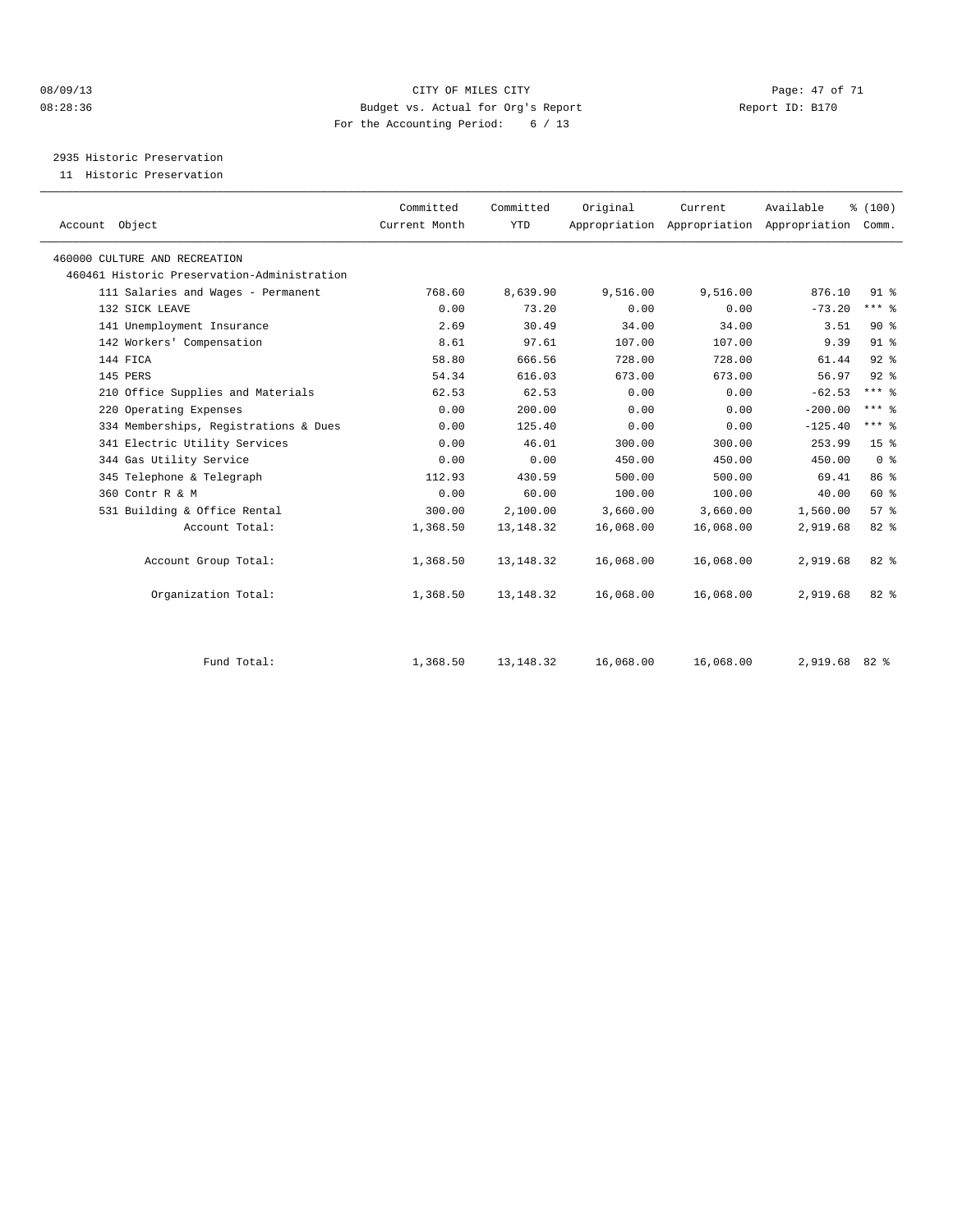#### 08/09/13 Page: 48 of 71 08:28:36 Budget vs. Actual for Org's Report Report ID: B170 For the Accounting Period: 6 / 13

————————————————————————————————————————————————————————————————————————————————————————————————————————————————————————————————————

#### 2985 RETIRED SENIOR VOLUNTEER PROG (RSVP)

15 Retired Senior Volunteer Program

|                                            | Committed     | Committed  | Original  | Current   | Available                                       | % (100)         |  |
|--------------------------------------------|---------------|------------|-----------|-----------|-------------------------------------------------|-----------------|--|
| Account Object                             | Current Month | <b>YTD</b> |           |           | Appropriation Appropriation Appropriation Comm. |                 |  |
| 450000 Social and Economic Services        |               |            |           |           |                                                 |                 |  |
| 450300 RETIRED SENIOR VOLUNTEER PROG(RSVP) |               |            |           |           |                                                 |                 |  |
| 111 Salaries and Wages - Permanent         | 2,899.32      | 34,849.04  | 40,356.00 | 40,356.00 | 5,506.96                                        | 86 %            |  |
| 131 VACATION                               | 386.57        | 3,517.82   | 0.00      | 0.00      | $-3, 517.82$                                    | $***$ $-$       |  |
| 132 SICK LEAVE                             | 77.31         | 947.09     | 0.00      | 0.00      | $-947.09$                                       | $***$ $-$       |  |
| 133 OTHER LEAVE PAY                        | 0.00          | 792.48     | 0.00      | 0.00      | $-792.48$                                       | $***$ 8         |  |
| 141 Unemployment Insurance                 | 16.99         | 146.57     | 193.00    | 193.00    | 46.43                                           | 76 %            |  |
| 142 Workers' Compensation                  | 54.34         | 468.60     | 347.00    | 347.00    | $-121.60$                                       | $135$ $%$       |  |
| 143 Health Insurance                       | 618.15        | 7,263.84   | 6,960.00  | 6,960.00  | $-303.84$                                       | $104$ %         |  |
| 144 FICA                                   | 371.18        | 3,201.26   | 3,120.00  | 3,120.00  | $-81.26$                                        | 103 %           |  |
| 145 PERS                                   | 237.78        | 2,853.36   | 2,856.00  | 2,856.00  | 2.64                                            | $100*$          |  |
| 210 Office Supplies and Materials          | 0.00          | 76.60      | 400.00    | 400.00    | 323.40                                          | 19 <sup>°</sup> |  |
| 311 Postage, Box Rent, Etc.                | 0.00          | 93.60      | 0.00      | 0.00      | $-93.60$                                        | $***$ $-$       |  |
| 345 Telephone & Telegraph                  | 0.00          | 840.83     | 620.00    | 620.00    | $-220.83$                                       | $136$ %         |  |
| 347 Telephone-Internet                     | 0.00          | 37.60      | 0.00      | 0.00      | $-37.60$                                        | $***$ $%$       |  |
| 360 Contr R & M                            | 0.00          | 860.00     | 0.00      | 0.00      | $-860.00$                                       | $***$ $_{8}$    |  |
| 370 Travel                                 | 1,570.26      | 2,860.34   | 1,336.00  | 1,336.00  | $-1,524.34$                                     | $214$ %         |  |
| 530 Rent                                   | 0.00          | 1,515.06   | 2,040.00  | 2,040.00  | 524.94                                          | 74 %            |  |
| Account Total:                             | 6,231.90      | 60,324.09  | 58,228.00 | 58,228.00 | $-2,096.09$                                     | $104$ %         |  |
| 450330 RSVP Non-Federal                    |               |            |           |           |                                                 |                 |  |
| 111 Salaries and Wages - Permanent         | 1,488.95      | 1,740.92   | 3,825.00  | 3,825.00  | 2,084.08                                        | 46 %            |  |
| 141 Unemployment Insurance                 | 0.00          | 0.00       | 9.00      | 9.00      | 9.00                                            | 0 <sup>8</sup>  |  |
| 142 Workers' Compensation                  | 0.00          | 0.00       | 27.00     | 27.00     | 27.00                                           | 0 <sup>8</sup>  |  |
| 144 FICA                                   | 0.00          | 0.00       | 240.00    | 240.00    | 240.00                                          | 0 <sup>8</sup>  |  |
| 145 PERS                                   | 0.00          | 0.00       | 204.00    | 204.00    | 204.00                                          | 0 <sup>8</sup>  |  |
| 210 Office Supplies and Materials          | 0.00          | 2,134.51   | 3,000.00  | 3,000.00  | 865.49                                          | 71 %            |  |
| 213 Microfilm and Duplicating Supplies     | 0.00          | 67.20      | 0.00      | 0.00      | $-67.20$                                        | *** %           |  |
| 214 Small Items of Equipment               | 0.00          | 1,330.00   | 0.00      | 0.00      | $-1, 330.00$                                    | $***$ $=$       |  |
| 220 Operating Expenses                     | 311.45        | 5,997.39   | 1,700.00  | 1,700.00  | $-4, 297.39$                                    | $353*$          |  |
| 311 Postage, Box Rent, Etc.                | 58.16         | 1,024.80   | 700.00    | 700.00    | $-324.80$                                       | $146$ %         |  |
| 334 Memberships, Registrations & Dues      | 0.00          | 100.00     | 0.00      | 0.00      | $-100.00$                                       | $***$ $-$       |  |
| 345 Telephone & Telegraph                  | 126.79        | 510.96     | 1,060.00  | 1,060.00  | 549.04                                          | 48 %            |  |
| 370 Travel                                 | 0.00          | 1,908.06   | 4,207.00  | 4,207.00  | 2,298.94                                        | 45 %            |  |
| 512 Insurance on Vehicles & Equipment      | 0.00          | 565.12     | 546.00    | 546.00    | $-19.12$                                        | $104$ %         |  |
| 513 Liability                              | 0.00          | 572.47     | 0.00      | 0.00      | $-572.47$                                       | $***$ 8         |  |
| 530 Rent                                   | 0.00          | 1,010.04   | 0.00      | 0.00      | $-1,010.04$                                     | $***$ $%$       |  |
| Account Total:                             | 1,985.35      | 16,961.47  | 15,518.00 | 15,518.00 | $-1,443.47$ 109 %                               |                 |  |
| Account Group Total:                       | 8,217.25      | 77,285.56  | 73,746.00 | 73,746.00 | $-3,539.56$ 105 %                               |                 |  |
| 510000 MISCELLANEOUS                       |               |            |           |           |                                                 |                 |  |
| 510330 Comprehensive Liability Insurance   |               |            |           |           |                                                 |                 |  |
| 513 Liability                              | 0.00          | 0.00       | 554.00    | 554.00    | 554.00                                          | 0 <sup>8</sup>  |  |
| Account Total:                             | 0.00          | 0.00       | 554.00    | 554.00    | 554.00                                          | 0 <sup>8</sup>  |  |
| Account Group Total:                       | 0.00          | 0.00       | 554.00    | 554.00    | 554.00                                          | 0 %             |  |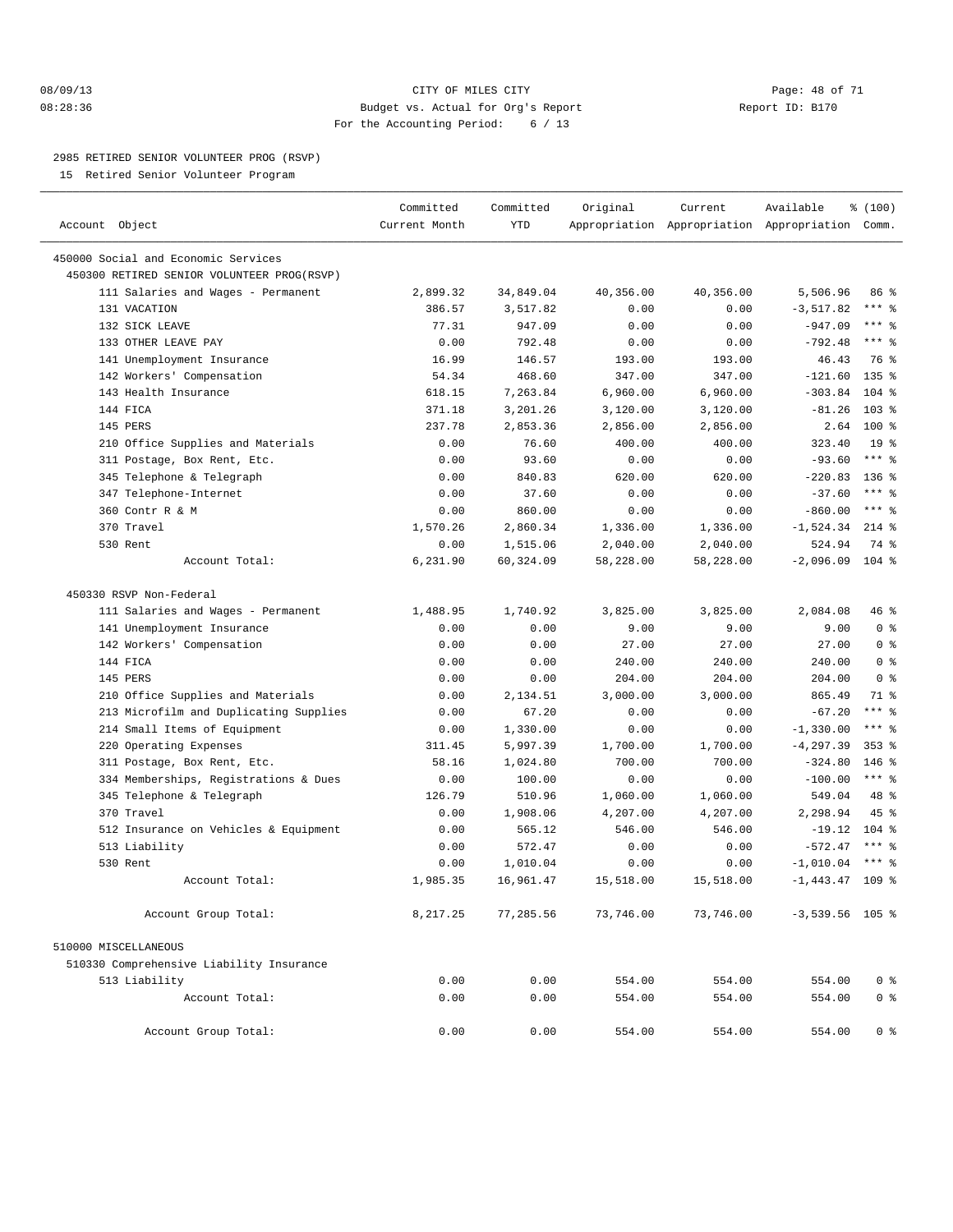#### 08/09/13 Page: 49 of 71 08:28:36 Budget vs. Actual for Org's Report Report ID: B170 For the Accounting Period: 6 / 13

#### 2985 RETIRED SENIOR VOLUNTEER PROG (RSVP) 15 Retired Senior Volunteer Program

| Account Object      | Committed<br>Current Month | Committed<br>YTD | Original  | Current   | Available<br>$\frac{100}{3}$<br>Appropriation Appropriation Appropriation Comm. |
|---------------------|----------------------------|------------------|-----------|-----------|---------------------------------------------------------------------------------|
| Organization Total: | 8,217.25                   | 77,285.56        | 74,300.00 | 74,300.00 | $-2,985.56$ 104 %                                                               |
| Fund Total:         | 8,217.25                   | 77,285.56        | 74,300.00 | 74,300.00 | $-2,985.56$ 104 %                                                               |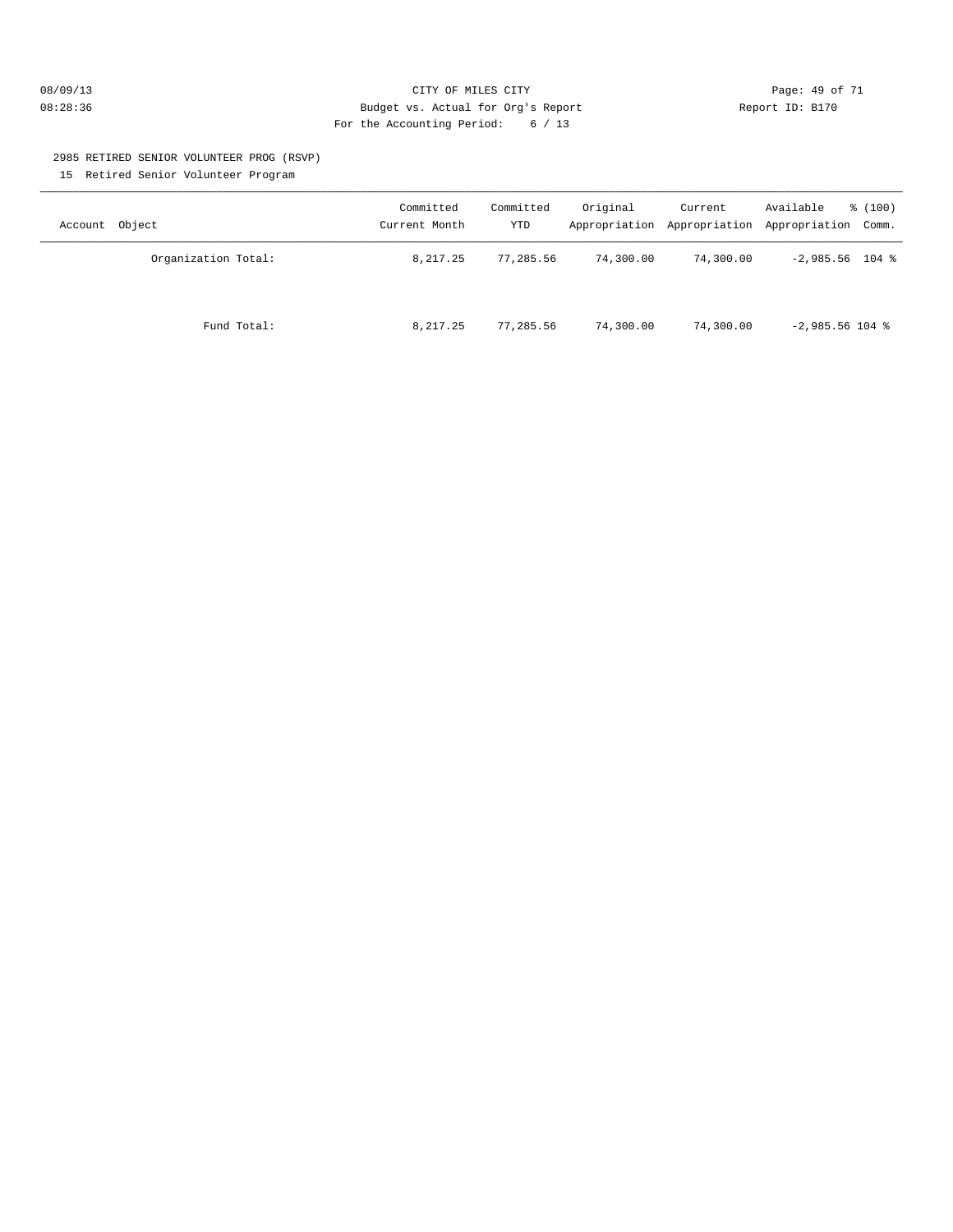#### 08/09/13 CITY OF MILES CITY Page: 50 of 71 08:28:36 Budget vs. Actual for Org's Report Changer Report ID: B170 For the Accounting Period: 6 / 13

#### 4000 General Fund Capitol Improvement Fund

501 Capital Purchases

| Object<br>Account                                            | Committed<br>Current Month | Committed<br>YTD       | Original<br>Appropriation | Current<br>Appropriation | Available<br>Appropriation | % (100)<br>Comm.                   |
|--------------------------------------------------------------|----------------------------|------------------------|---------------------------|--------------------------|----------------------------|------------------------------------|
| 410000 GENERAL GOVERNMENT<br>410100 Legislative Services(02) |                            |                        |                           |                          |                            |                                    |
| 940 Machinery & Equipment                                    | 0.00                       | 57,607.00              | 133,000.00                | 148,000.00               | 90,393.00                  | 39 <sub>8</sub>                    |
| Account Total:                                               | 0.00                       | 57,607.00              | 133,000.00                | 148,000.00               | 90,393.00                  | 39 %                               |
| Account Group Total:<br>Organization Total:                  | 0.00<br>0.00               | 57,607.00<br>57,607.00 | 133,000.00<br>133,000.00  | 148,000.00<br>148,000.00 | 90,393.00<br>90,393.00     | 39 <sup>8</sup><br>39 <sup>8</sup> |
| Fund Total:                                                  | 0.00                       | 57,607.00              | 133,000.00                | 148,000.00               | $90,393.00$ 39 %           |                                    |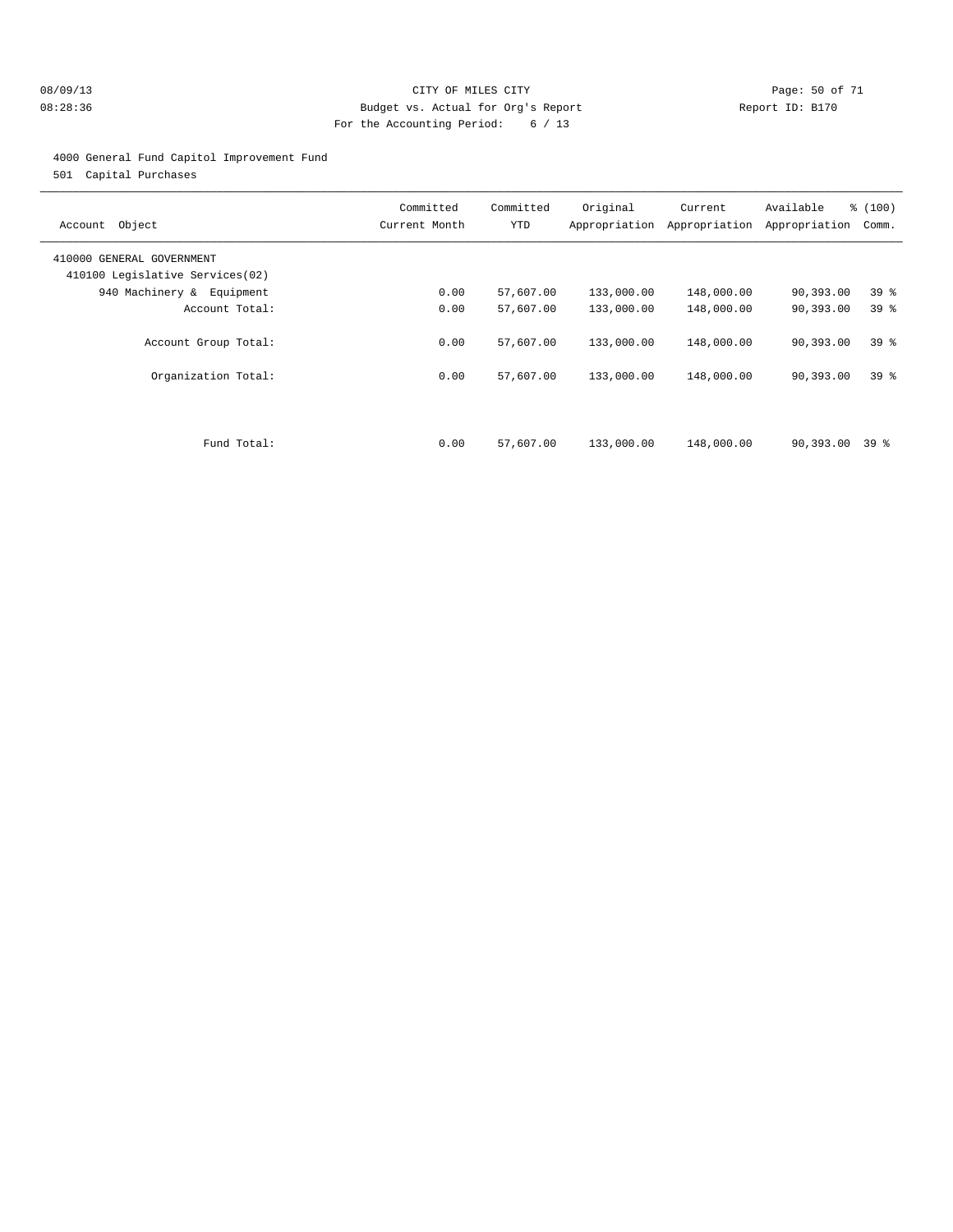#### 08/09/13 Page: 51 of 71 CITY OF MILES CITY CONTROL PAGE: 51 of 71 08:28:36 Budget vs. Actual for Org's Report Changer Report ID: B170 For the Accounting Period: 6 / 13

### 4060 CAPITAL IMPROV-PUBLIC WORKS

911 Public Works Operations

| Object<br>Account                                  | Committed<br>Current Month | Committed<br>YTD | Original<br>Appropriation | Current<br>Appropriation | Available<br>Appropriation | % (100)<br>Comm. |
|----------------------------------------------------|----------------------------|------------------|---------------------------|--------------------------|----------------------------|------------------|
| 430000 Public Works<br>430233 Roadway/Re-surfacing |                            |                  |                           |                          |                            |                  |
| 940 Machinery & Equipment                          | 0.00                       | 0.00             | 74,400.00                 | 74,400.00                | 74,400.00                  | 0 <sup>8</sup>   |
| Account Total:                                     | 0.00                       | 0.00             | 74,400.00                 | 74,400.00                | 74,400.00                  | 0 <sup>8</sup>   |
| Account Group Total:                               | 0.00                       | 0.00             | 74,400.00                 | 74,400.00                | 74,400.00                  | 0 <sup>8</sup>   |
| Organization Total:                                | 0.00                       | 0.00             | 74,400.00                 | 74,400.00                | 74,400.00                  | 0 <sup>8</sup>   |
| Fund Total:                                        | 0.00                       | 0.00             | 74,400.00                 | 74,400.00                | 74,400.00                  | 0 <sup>8</sup>   |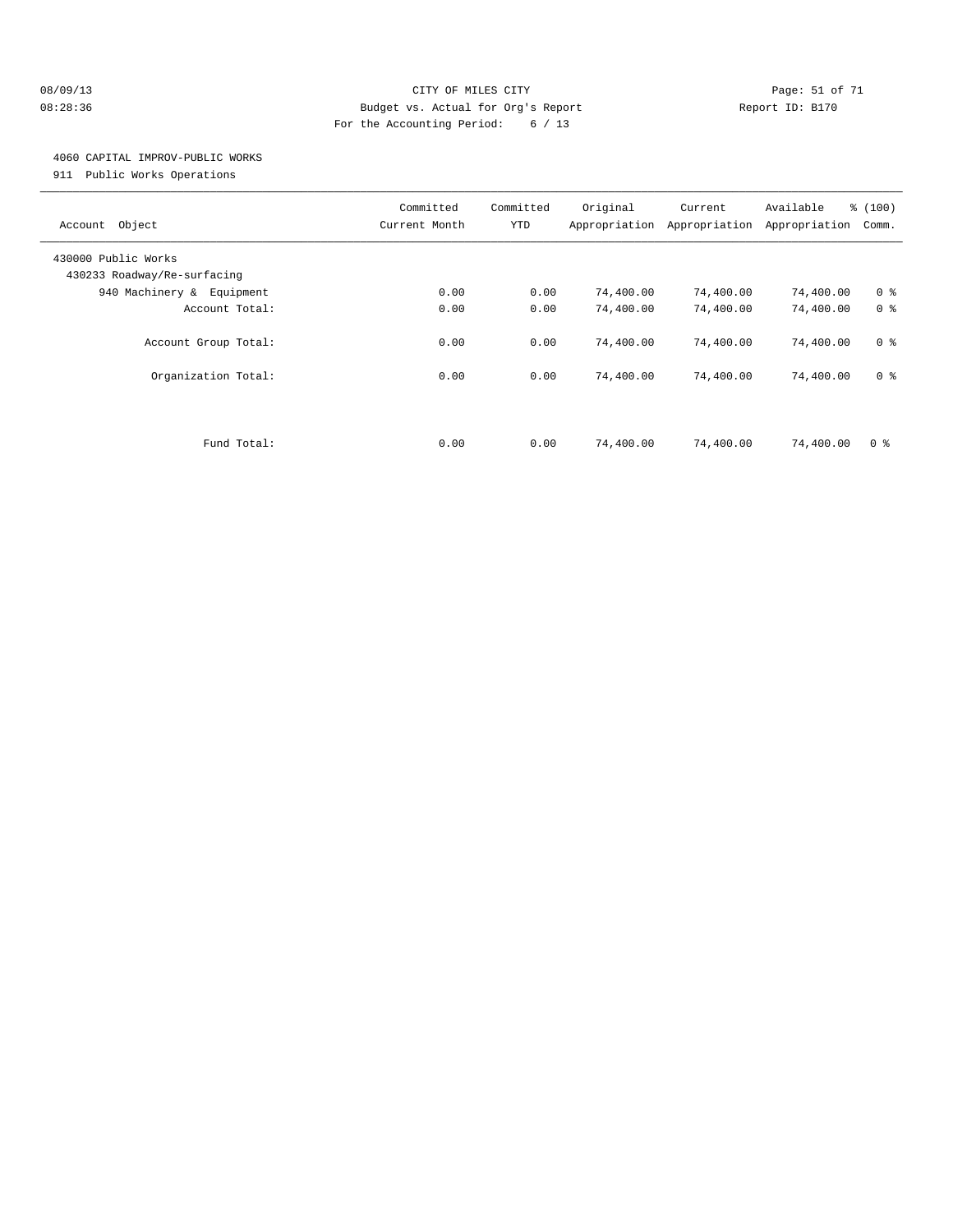#### 08/09/13 CITY OF MILES CITY Page: 52 of 71 08:28:36 Budget vs. Actual for Org's Report Changer Report ID: B170 For the Accounting Period: 6 / 13

————————————————————————————————————————————————————————————————————————————————————————————————————————————————————————————————————

#### 5210 WATER UTILITY

22 Water Plant

|                                                                      | Committed     | Committed  | Original   | Current                                         | Available   | % (100)        |
|----------------------------------------------------------------------|---------------|------------|------------|-------------------------------------------------|-------------|----------------|
| Account Object                                                       | Current Month | YTD        |            | Appropriation Appropriation Appropriation Comm. |             |                |
|                                                                      |               |            |            |                                                 |             |                |
| 430000 Public Works<br>430530 Water Source of Supply and Pumping(22) |               |            |            |                                                 |             |                |
| 111 Salaries and Wages - Permanent                                   | 17,898.38     |            |            |                                                 |             | 91 %           |
| 121 OVERTIME-PERMANENT                                               |               | 185,475.40 | 204,679.00 | 204,679.00<br>16,709.00                         | 19,203.60   | 61 %           |
|                                                                      | 448.13        | 10,274.50  | 16,709.00  |                                                 | 6,434.50    |                |
| 131 VACATION                                                         | 444.35        | 11,872.03  | 15,773.00  | 15,773.00                                       | 3,900.97    | 75 %           |
| 132 SICK LEAVE                                                       | 690.15        | 3,254.26   | 7,093.00   | 7,093.00                                        | 3,838.74    | 46 %           |
| 133 OTHER LEAVE PAY                                                  | 170.21        | 829.26     | 2,516.00   | 2,516.00                                        | 1,686.74    | 33%            |
| 134 HOLIDAY PAY                                                      | 489.64        | 4,749.04   | 5,002.00   | 5,002.00                                        | 252.96      | 95%            |
| 141 Unemployment Insurance                                           | 70.59         | 760.92     | 402.00     | 402.00                                          | $-358.92$   | 189 %          |
| 142 Workers' Compensation                                            | 1,215.03      | 13, 227.81 | 12,215.00  | 12,215.00                                       | $-1,012.81$ | 108 %          |
| 143 Health Insurance                                                 | 3,092.42      | 36, 339.51 | 40,610.00  | 40,610.00                                       | 4,270.49    | 89 %           |
| 144 FICA                                                             | 1,433.11      | 15,346.06  | 19,197.00  | 19,197.00                                       | 3,850.94    | $80*$          |
| 145 PERS                                                             | 1,206.78      | 15,085.82  | 17,742.00  | 17,742.00                                       | 2,656.18    | 85%            |
| 196 CLOTHING ALLOTMENT                                               | 0.00          | 750.00     | 800.00     | 800.00                                          | 50.00       | 94 %           |
| 210 Office Supplies and Materials                                    | 49.41         | 118.34     | 200.00     | 200.00                                          | 81.66       | 59 %           |
| 214 Small Items of Equipment                                         | 3,495.00      | 3,495.00   | 3,600.00   | 3,600.00                                        | 105.00      | 97%            |
| 220 Operating Expenses                                               | 229.62        | 1,996.30   | 2,000.00   | 2,000.00                                        | 3.70        | 100 %          |
| 222 Chemicals, Lab & Med Supplies                                    | 190.39        | 584.61     | 150.00     | 150.00                                          | $-434.61$   | $390*$         |
| 226 Clothing and Uniforms                                            | 78.74         | 393.08     | 400.00     | 400.00                                          | 6.92        | 98 %           |
| 230 Repair and Maintenance Supplies                                  | 1,908.00      | 3,764.17   | 8,000.00   | 8,000.00                                        | 4,235.83    | 47 %           |
| 231 Gas, Oil, Diesel Fuel, Grease, etc.                              | 0.00          | 1,130.64   | 1,100.00   | 1,100.00                                        | $-30.64$    | $103$ %        |
| 241 Consumable Tools                                                 | 0.00          | 114.49     | 100.00     | 100.00                                          | $-14.49$    | 114 %          |
| 300 PURCHASED SERVICES                                               | 0.00          | 0.00       | 500.00     | 500.00                                          | 500.00      | 0 <sup>8</sup> |
| 311 Postage, Box Rent, Etc.                                          | 0.00          | 3.80       | 50.00      | 50.00                                           | 46.20       | 8 %            |
| 320 Printing, Duplicating, Typing &                                  | 0.00          | 0.00       | 50.00      | 50.00                                           | 50.00       | 0 <sup>8</sup> |
| 330 Publicity, Subscriptions & Dues                                  | 201.15        | 201.15     | 500.00     | 500.00                                          | 298.85      | 40 %           |
| 334 Memberships, Registrations & Dues                                | 0.00          | 455.00     | 400.00     | 400.00                                          | $-55.00$    | 114 %          |
| 341 Electric Utility Services                                        | 3,238.89      | 50,421.78  | 55,000.00  | 55,000.00                                       | 4,578.22    | $92$ $%$       |
| 344 Gas Utility Service                                              | 60.13         | 9,280.40   | 20,000.00  | 20,000.00                                       | 10,719.60   | 46 %           |
| 345 Telephone & Telegraph                                            | 50.24         | 872.85     | 1,200.00   | 1,200.00                                        | 327.15      | 73 %           |
| 346 Garbage Service                                                  | 71.12         | 284.48     | 300.00     | 300.00                                          | 15.52       | 95%            |
| 347 Telephone-Internet                                               | 45.60         | 594.60     | 150.00     | 150.00                                          | $-444.60$   | 396 %          |
| 350 Professional Services                                            | 0.00          | 486.75     | 400.00     | 400.00                                          | $-86.75$    | $122$ %        |
| 352 Wtr/Swr Lab Testing                                              | 0.00          | 200.00     | 1,000.00   | 1,000.00                                        | 800.00      | $20*$          |
| 357 Architectual, Engineering Serv Etc.                              | 0.00          | 0.00       | 10,000.00  | 10,000.00                                       | 10,000.00   | 0 <sup>8</sup> |
| 360 Contr R & M                                                      | 69.00         | 9,296.99   | 35,300.00  | 35,300.00                                       | 26,003.01   | $26$ %         |
| 363 R&M Vehicles/Equip/Labor-PW                                      | 1,558.58      | 6,470.00   | 7,000.00   | 7,000.00                                        | 530.00      | $92$ $%$       |
| 369 Other Repair and Maintenance                                     | 0.00          | 0.00       | 3,000.00   | 3,000.00                                        | 3,000.00    | 0 <sup>8</sup> |
| 370 Travel                                                           | 0.00          | 818.87     | 1,500.00   | 1,500.00                                        | 681.13      | 55 %           |
| 380 Training Services                                                | 0.00          | 806.87     | 1,675.00   | 1,675.00                                        | 868.13      | 48 %           |
| 382 Books                                                            | 0.00          | 62.55      | 200.00     | 200.00                                          | 137.45      | $31$ %         |
| 400 BUILDING MATERIALS                                               | 0.00          | 0.00       | 500.00     | 500.00                                          | 500.00      | 0 <sup>8</sup> |
| 511 Insurance on Buildings                                           | 0.00          | 9,343.20   | 9,722.00   | 9,722.00                                        | 378.80      | 96%            |
| 512 Insurance on Vehicles & Equipment                                | 0.00          | 201.17     | 202.00     | 202.00                                          | 0.83        | 100 %          |
| 940 Machinery & Equipment                                            | 0.00          | 0.00       | 138,000.00 | 138,000.00                                      | 138,000.00  | 0 <sup>8</sup> |
| Account Total:                                                       | 38,404.66     | 399,361.70 | 644,937.00 | 644,937.00                                      | 245,575.30  | 62 %           |
|                                                                      |               |            |            |                                                 |             |                |
| Account Group Total:                                                 | 38,404.66     | 399,361.70 | 644,937.00 | 644,937.00                                      | 245,575.30  | 62 %           |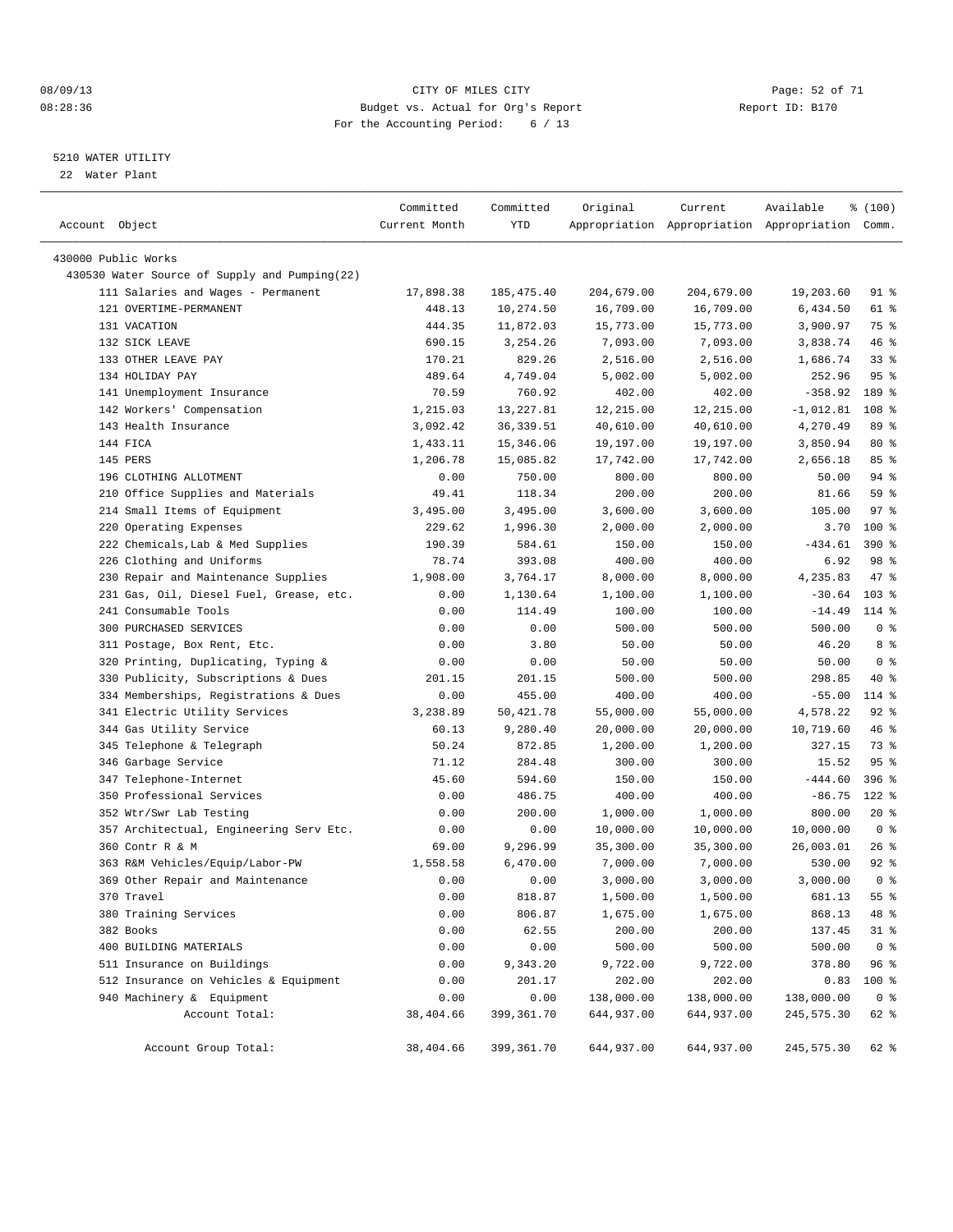#### 08/09/13 Page: 53 of 71 08:28:36 Budget vs. Actual for Org's Report Changer Report ID: B170 For the Accounting Period: 6 / 13

# 5210 WATER UTILITY

22 Water Plant

| Object<br>Account                                                                                       | Committed<br>Current Month | Committed<br><b>YTD</b> | Original<br>Appropriation | Current<br>Appropriation | Available<br>Appropriation | % (100)<br>Comm. |
|---------------------------------------------------------------------------------------------------------|----------------------------|-------------------------|---------------------------|--------------------------|----------------------------|------------------|
| 520000 OTHER FINANCING USES<br>521000 Interfund Operating Transfers Out<br>820 Transfers to Other Funds | 0.00                       | 0.00                    | 6.419.00                  | 6,419.00                 | 6.419.00                   | 0 <sup>8</sup>   |
| Account Total:                                                                                          | 0.00                       | 0.00                    | 6.419.00                  | 6.419.00                 | 6.419.00                   | 0 <sup>8</sup>   |
| Account Group Total:                                                                                    | 0.00                       | 0.00                    | 6.419.00                  | 6.419.00                 | 6.419.00                   | 0 <sup>8</sup>   |
| Organization Total:                                                                                     | 38,404.66                  | 399,361.70              | 651,356.00                | 651,356.00               | 251,994.30                 | 61 %             |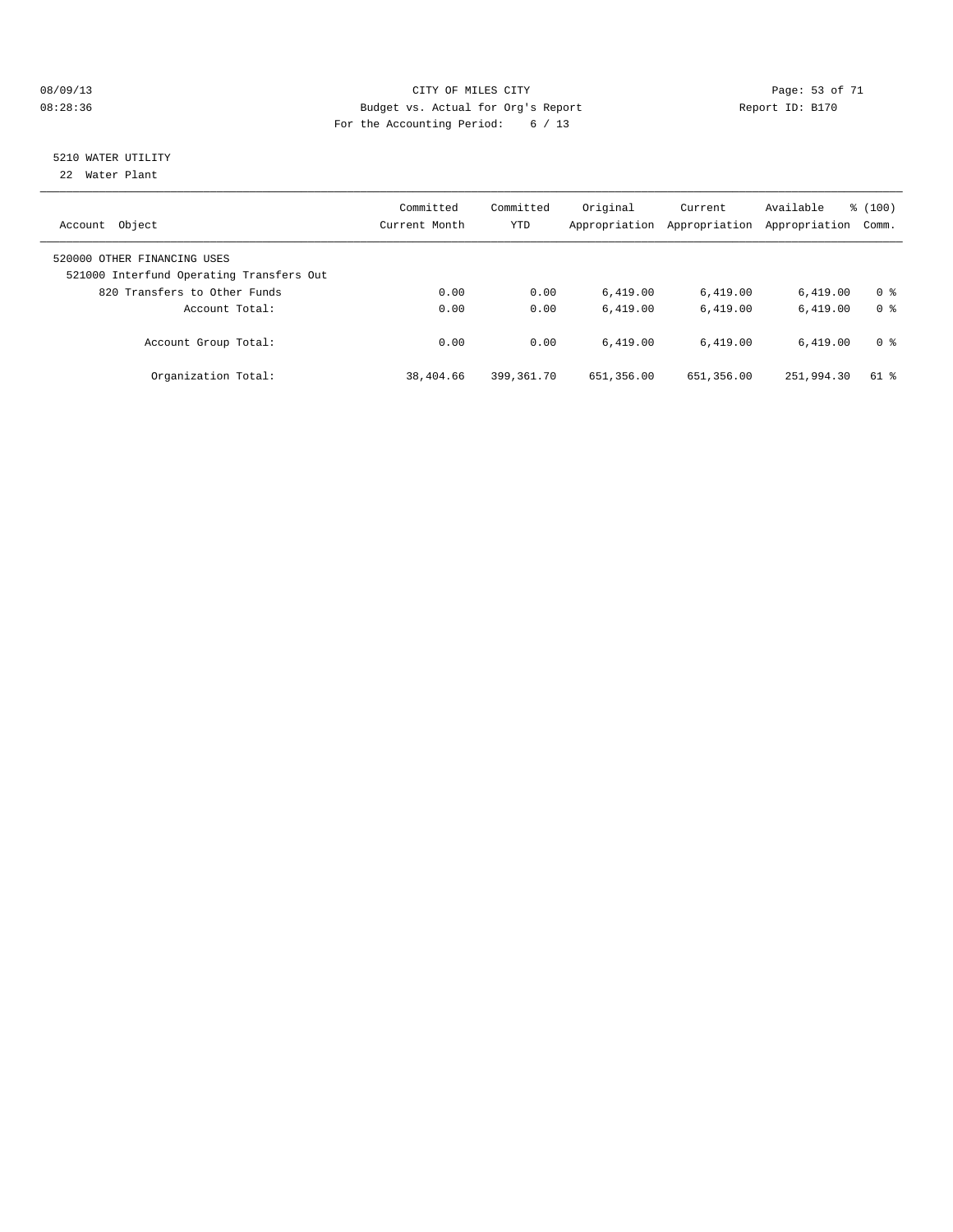#### 08/09/13 CITY OF MILES CITY Page: 54 of 71 08:28:36 Budget vs. Actual for Org's Report Changer Report ID: B170 For the Accounting Period: 6 / 13

————————————————————————————————————————————————————————————————————————————————————————————————————————————————————————————————————

#### 5210 WATER UTILITY

23 Water Lines

| Account Object                           | Committed<br>Current Month | Committed<br>YTD       | Original   | Current    | Available<br>Appropriation Appropriation Appropriation Comm. | ៖ (100)          |
|------------------------------------------|----------------------------|------------------------|------------|------------|--------------------------------------------------------------|------------------|
| 430000 Public Works                      |                            |                        |            |            |                                                              |                  |
|                                          |                            |                        |            |            |                                                              |                  |
| 430550 Transmission and Distribution(23) |                            |                        |            |            |                                                              |                  |
| 111 Salaries and Wages - Permanent       | 14,351.44                  | 146,174.87<br>7,668.59 | 150,601.00 | 150,601.00 | 4,426.13                                                     | 97 %             |
| 121 OVERTIME-PERMANENT                   | 1,134.75                   |                        | 10,598.00  | 10,598.00  | 2,929.41                                                     | 72 %             |
| 131 VACATION                             | 933.66                     | 12,340.11              | 15,773.00  | 15,773.00  | 3,432.89                                                     | 78 %             |
| 132 SICK LEAVE                           | 303.82                     | 5,074.16               | 7,093.00   | 7,093.00   | 2,018.84                                                     | 72 %             |
| 133 OTHER LEAVE PAY                      | 0.00                       | 0.00                   | 2,738.00   | 2,738.00   | 2,738.00                                                     | 0 <sup>8</sup>   |
| 134 HOLIDAY PAY                          | 138.54                     | 2,638.35               | 4,558.00   | 4,558.00   | 1,919.65                                                     | 58 %             |
| 141 Unemployment Insurance               | 59.04                      | 610.47                 | 317.00     | 317.00     | $-293.47$                                                    | 193 %            |
| 142 Workers' Compensation                | 846.11                     | 8,859.88               | 10,556.00  | 10,556.00  | 1,696.12                                                     | 84 %             |
| 143 Health Insurance                     | 2,721.07                   | 29, 271.69             | 31,546.00  | 31,546.00  | 2,274.31                                                     | $93$ $%$         |
| 144 FICA                                 | 1,266.02                   | 13,070.99              | 15,174.00  | 15,174.00  | 2,103.01                                                     | 86 %             |
| 145 PERS                                 | 1,136.04                   | 12,238.46              | 14,023.00  | 14,023.00  | 1,784.54                                                     | 87%              |
| 196 CLOTHING ALLOTMENT                   | 0.00                       | 615.00                 | 670.00     | 670.00     | 55.00                                                        | $92$ $%$         |
| 210 Office Supplies and Materials        | 59.60                      | 590.11                 | 500.00     | 500.00     | $-90.11$                                                     | 118 %            |
| 214 Small Items of Equipment             | 0.00                       | 6,005.61               | 8,000.00   | 8,000.00   | 1,994.39                                                     | 75 %             |
| 220 Operating Expenses                   | 1,945.82                   | 13, 458. 44            | 13,000.00  | 13,000.00  | $-458.44$                                                    | $104$ %          |
| 222 Chemicals, Lab & Med Supplies        | 0.00                       | 0.00                   | 300.00     | 300.00     | 300.00                                                       | 0 <sup>8</sup>   |
| 226 Clothing and Uniforms                | 252.97                     | 694.04                 | 1,000.00   | 1,000.00   | 305.96                                                       | 69 %             |
| 230 Repair and Maintenance Supplies      | 2,314.97                   | 21,160.86              | 45,000.00  | 45,000.00  | 23,839.14                                                    | 47 %             |
| 231 Gas, Oil, Diesel Fuel, Grease, etc.  | 1,650.75                   | 13,879.07              | 12,000.00  | 12,000.00  | $-1,879.07$                                                  | 116 <sup>8</sup> |
| 233 Water Main Replacement and Street    | 9,366.50                   | 10,685.42              | 46,640.00  | 46,640.00  | 35,954.58                                                    | $23$ $%$         |
| 234 Hydrant Replacement, Valves          | 0.00                       | 23,782.24              | 56,180.00  | 56,180.00  | 32,397.76                                                    | 42 %             |
| 235 Curb Stop Replacement                | 3,810.49                   | 9,281.21               | 10,000.00  | 10,000.00  | 718.79                                                       | $93$ $%$         |
| 241 Consumable Tools                     | 0.00                       | 210.36                 | 200.00     | 200.00     | $-10.36$                                                     | $105$ %          |
| 311 Postage, Box Rent, Etc.              | 0.00                       | 33.13                  | 100.00     | 100.00     | 66.87                                                        | $33$ $%$         |
| 320 Printing, Duplicating, Typing &      | 0.00                       | 112.29                 | 200.00     | 200.00     | 87.71                                                        | 56%              |
| 330 Publicity, Subscriptions & Dues      | 0.00                       | 134.35                 | 300.00     | 300.00     | 165.65                                                       | 45 %             |
| 334 Memberships, Registrations & Dues    | 0.00                       | 250.00                 | 300.00     | 300.00     | 50.00                                                        | 83%              |
| 341 Electric Utility Services            | 11.00                      | 160.62                 | 350.00     | 350.00     | 189.38                                                       | 46 %             |
| 344 Gas Utility Service                  | 4.67                       | 241.36                 | 1,000.00   | 1,000.00   | 758.64                                                       | $24$ %           |
| 345 Telephone & Telegraph                | 53.41                      | 484.05                 | 1,000.00   | 1,000.00   | 515.95                                                       | 48 %             |
| 346 Garbage Service                      | 0.00                       | 0.00                   | 250.00     | 250.00     | 250.00                                                       | 0 <sup>8</sup>   |
| 347 Telephone-Internet                   | 9.40                       | 119.40                 | 300.00     | 300.00     | 180.60                                                       | 40 %             |
| 350 Professional Services                | 230.40                     | 3,031.28               | 10,000.00  | 10,000.00  | 6,968.72                                                     | $30*$            |
| 357 Architectual, Engineering Serv Etc.  | 0.00                       | 9,736.80               | 10,000.00  | 10,000.00  | 263.20                                                       | 97%              |
| 360 Contr R & M                          | 129.89                     | 6,656.32               | 13,000.00  | 13,000.00  | 6,343.68                                                     | $51$ %           |
| 363 R&M Vehicles/Equip/Labor-PW          | 8,915.35                   | 34, 302. 26            | 25,000.00  | 25,000.00  | $-9,302.26$                                                  | 137 %            |
| 369 Other Repair and Maintenance         | 0.00                       | 118.47                 | 3,000.00   | 3,000.00   | 2,881.53                                                     | 4%               |
| 370 Travel                               | 61.55                      | 468.37                 | 1,500.00   | 1,500.00   | 1,031.63                                                     | $31$ %           |
| 380 Training Services                    | 0.00                       | 180.00                 | 1,200.00   | 1,200.00   | 1,020.00                                                     | 15 <sup>°</sup>  |
| 382 Books                                | 303.74                     | 303.74                 | 200.00     | 200.00     | $-103.74$                                                    | 152 %            |
| 396 Demolitions                          | 0.00                       | 0.00                   | 500.00     | 500.00     | 500.00                                                       | 0 <sup>8</sup>   |
| 400 BUILDING MATERIALS                   | 0.00                       | 0.00                   | 1,000.00   | 1,000.00   | 1,000.00                                                     | 0 <sup>8</sup>   |
| 511 Insurance on Buildings               | 0.00                       | 2,792.88               | 2,793.00   | 2,793.00   | 0.12                                                         | 100 %            |
| 512 Insurance on Vehicles & Equipment    | 0.00                       | 641.21                 | 642.00     | 642.00     | 0.79                                                         | 100 %            |
| 532 Land Rental                          | 0.00                       | 784.11                 | 1,500.00   | 1,500.00   | 715.89                                                       | 52 %             |
| 533 Machinery and Equipment Rental       | 0.00                       | 0.00                   | 1,000.00   | 1,000.00   | 1,000.00                                                     | 0 <sup>8</sup>   |
| 940 Machinery & Equipment                | 0.00                       | 55,537.00              | 89,280.00  | 89,280.00  | 33,743.00                                                    | 62 %             |
| 957 Cenex /Dickinson Water Line          | 0.00                       | 166, 162.31            | 260,000.00 | 260,000.00 | 93,837.69                                                    | 64 %             |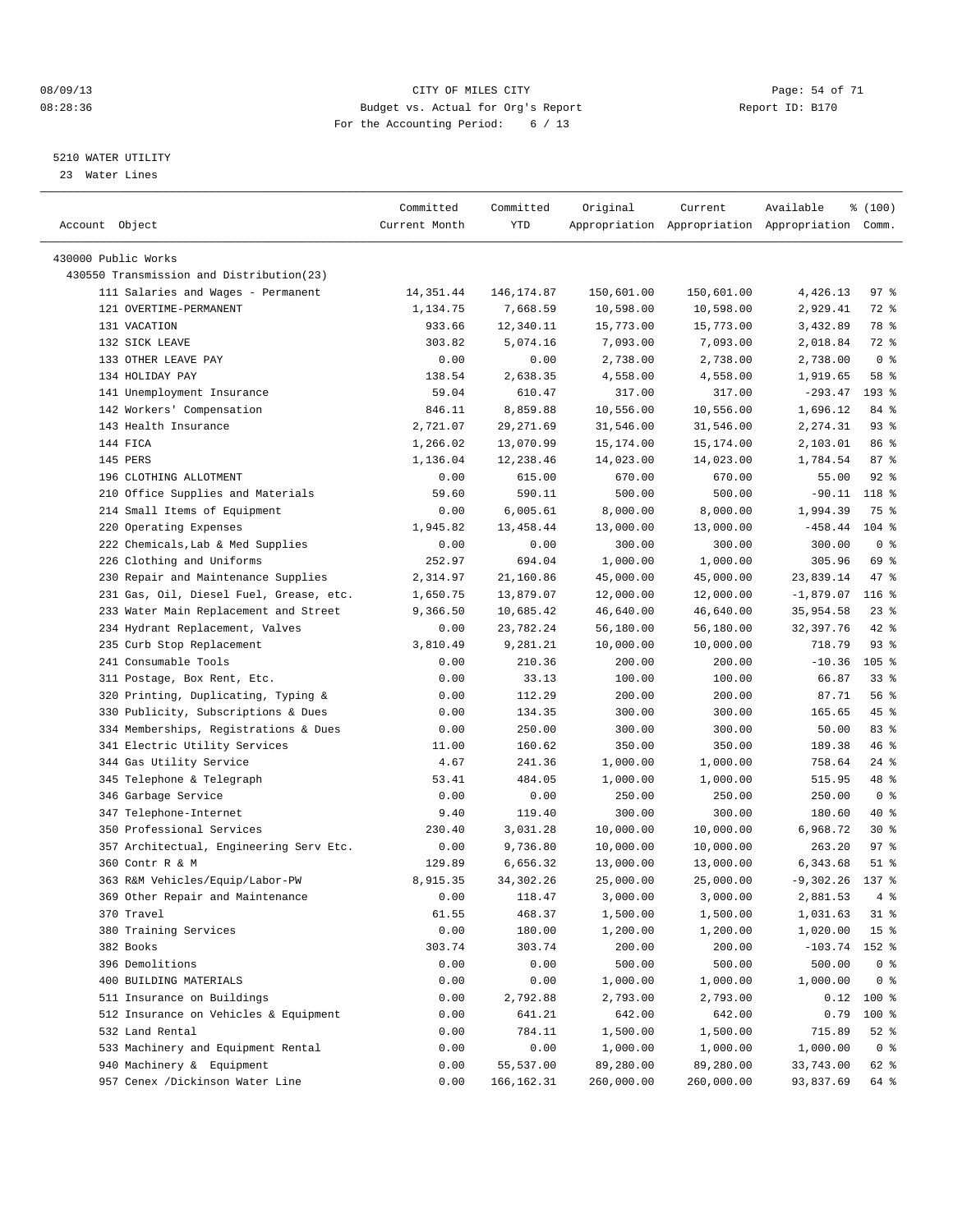#### 08/09/13 Page: 55 of 71 08:28:36 Budget vs. Actual for Org's Report Changer Report ID: B170 For the Accounting Period: 6 / 13

#### 5210 WATER UTILITY

23 Water Lines

|                                            | Committed     | Committed                    | Original     | Current      | Available                                       | % (100)        |  |
|--------------------------------------------|---------------|------------------------------|--------------|--------------|-------------------------------------------------|----------------|--|
| Account Object                             | Current Month | <b>YTD</b>                   |              |              | Appropriation Appropriation Appropriation Comm. |                |  |
| 958 Strevell/Merriam Wtr Line Proj         | 426, 210.27   | 980, 814.17                  | 695,000.00   | 695,000.00   | $-285,814.17$ 141 %                             |                |  |
| 959 Riverside Tank Demo                    | 0.00          | 47, 141.99                   | 60,000.00    | 60,000.00    | 12,858.01                                       | 79 %           |  |
| Account Total:                             |               | 478, 221. 27 1, 648, 516. 04 | 1,635,882.00 | 1,635,882.00 | $-12,634.04$ 101 %                              |                |  |
| Account Group Total:                       |               | 478, 221. 27 1, 648, 516. 04 | 1,635,882.00 | 1,635,882.00 | $-12,634.04$ 101 %                              |                |  |
| 490000 DEBT SERVICE                        |               |                              |              |              |                                                 |                |  |
| 490200 Revenue Bonds                       |               |                              |              |              |                                                 |                |  |
| 611 Principal-NE Wtr Line Phase II         | 8,000.00      | 16,000.00                    | 16,000.00    | 16,000.00    |                                                 | $0.00$ 100 %   |  |
| 615 Principal-Northeast Water Ln \$2.2     | 25,000.00     | 50,000.00                    | 48,000.00    | 48,000.00    | $-2,000.00$                                     | $104$ %        |  |
| 616 Principal-Carbon Hill Water Tank \$2.2 | 25,000.00     | 50,000.00                    | 48,000.00    | 48,000.00    | $-2,000.00$                                     | $104$ %        |  |
| 617 Principal - NE Wtr Line \$500k         | 7,000.00      | 13,000.00                    | 13,000.00    | 13,000.00    | 0.00                                            | 100 %          |  |
| 618 Principal-Carbon Hill \$500k           | 7,000.00      | 13,000.00                    | 13,000.00    | 13,000.00    | 0.00                                            | 100 %          |  |
| 622 Interest-NE Wtr Line Phase II          | 1,068.75      | 2,167.50                     | 2,288.00     | 2,288.00     | 120.50                                          | 95%            |  |
| 631 Interest - NE Wtr Line \$500k          | 6,297.50      | 12,677.50                    | 12,678.00    | 12,678.00    | 0.50                                            | $100$ %        |  |
| 632 Interest - Carbon Hill Wtr Tank \$500k | 6,297.50      | 12,677.50                    | 12,678.00    | 12,678.00    | 0.50                                            | 100 %          |  |
| 634 Interest-Northeast Wtr Ln \$2.2        | 38,400.00     | 77,268.75                    | 79,088.00    | 79,088.00    | 1,819.25                                        | 98 %           |  |
| 638 Interest-Carbon Hill Tank \$2.2        | 34,865.33     | 68,777.11                    | 79,088.00    | 79,088.00    | 10,310.89                                       | 87%            |  |
| Account Total:                             | 158,929.08    | 315,568.36                   | 323,820.00   | 323,820.00   | 8,251.64                                        | 97%            |  |
| Account Group Total:                       | 158,929.08    | 315,568.36                   | 323,820.00   | 323,820.00   | 8,251.64                                        | 97%            |  |
| 520000 OTHER FINANCING USES                |               |                              |              |              |                                                 |                |  |
| 521000 Interfund Operating Transfers Out   |               |                              |              |              |                                                 |                |  |
| 820 Transfers to Other Funds               | 0.00          | 0.00                         | 6,420.00     | 6,420.00     | 6,420.00                                        | 0 <sup>8</sup> |  |
| Account Total:                             | 0.00          | 0.00                         | 6,420.00     | 6,420.00     | 6,420.00                                        | 0 <sup>8</sup> |  |
| Account Group Total:                       | 0.00          | 0.00                         | 6,420.00     | 6,420.00     | 6,420.00                                        | 0 <sup>8</sup> |  |
| Organization Total:                        |               | 637, 150.35 1, 964, 084.40   | 1,966,122.00 | 1,966,122.00 | 2,037.60                                        | $100*$         |  |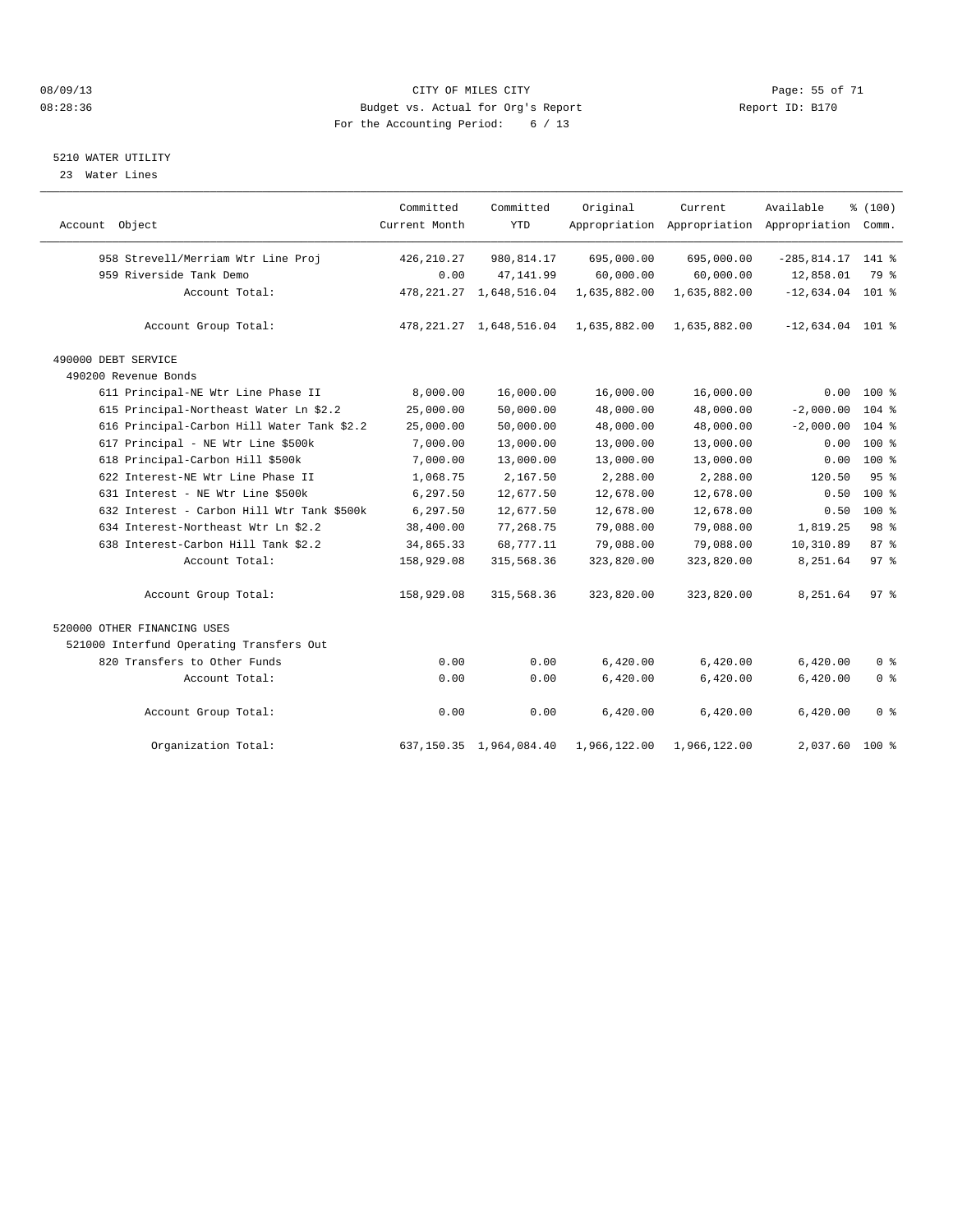#### 08/09/13 Page: 56 of 71 08:28:36 Budget vs. Actual for Org's Report Changer Report ID: B170 For the Accounting Period: 6 / 13

#### 5210 WATER UTILITY

25 Water Administration

| Account Object                             | Committed<br>Current Month | Committed<br><b>YTD</b> | Original  | Current   | Available<br>Appropriation Appropriation Appropriation Comm. | % (100)        |  |
|--------------------------------------------|----------------------------|-------------------------|-----------|-----------|--------------------------------------------------------------|----------------|--|
| 430000 Public Works                        |                            |                         |           |           |                                                              |                |  |
| 430510 Water Administration(25)            |                            |                         |           |           |                                                              |                |  |
| 111 Salaries and Wages - Permanent         | 2,007.67                   | 33,820.08               | 35,884.00 | 35,884.00 | 2,063.92                                                     | 94 %           |  |
| 121 OVERTIME-PERMANENT                     | 5.03                       | 110.56                  | 339.00    | 339.00    | 228.44                                                       | $33$ $%$       |  |
| 131 VACATION                               | 1,034.41                   | 4,901.10                | 1,600.00  | 1,600.00  | $-3, 301.10$                                                 | $306$ %        |  |
| 132 STCK LEAVE                             | 223.74                     | 1,370.54                | 1,200.00  | 1,200.00  | $-170.54$                                                    | $114$ %        |  |
| 141 Unemployment Insurance                 | 11.44                      | 141.15                  | 137.00    | 137.00    | $-4.15$                                                      | $103$ %        |  |
| 142 Workers' Compensation                  | 36.59                      | 435.37                  | 437.00    | 437.00    | 1.63                                                         | $100*$         |  |
| 143 Health Insurance                       | 309.06                     | 5,566.69                | 7,977.00  | 7,977.00  | 2,410.31                                                     | 70 %           |  |
| 144 FICA                                   | 250.21                     | 3,084.57                | 2,985.00  | 2,985.00  | $-99.57$                                                     | 103 %          |  |
| 145 PERS                                   | 80.11                      | 1,984.20                | 2,759.00  | 2,759.00  | 774.80                                                       | 72 %           |  |
| 196 CLOTHING ALLOTMENT                     | 0.00                       | 127.50                  | 315.00    | 315.00    | 187.50                                                       | $40*$          |  |
| 210 Office Supplies and Materials          | 335.99                     | 2,700.95                | 1,800.00  | 1,800.00  | $-900.95$                                                    | $150*$         |  |
| 214 Small Items of Equipment               | 2,305.67                   | 2,472.00                | 3,067.00  | 3,067.00  | 595.00                                                       | 81 %           |  |
| Operating Expenses<br>220                  | 802.00                     | 1,229.39                | 1,700.00  | 1,700.00  | 470.61                                                       | 72 %           |  |
| 230 Repair and Maintenance Supplies        | 0.00                       | 106.63                  | 200.00    | 200.00    | 93.37                                                        | 53%            |  |
| 311 Postage, Box Rent, Etc.                | 454.85                     | 9,982.25                | 7,000.00  | 7,000.00  | $-2,982.25$                                                  | $143*$         |  |
| 320 Printing, Duplicating, Typing &        | 0.00                       | 485.40                  | 2,100.00  | 2,100.00  | 1,614.60                                                     | $23$ $%$       |  |
| 330 Publicity, Subscriptions & Dues        | 145.50                     | 683.44                  | 1,500.00  | 1,500.00  | 816.56                                                       | 46 %           |  |
| Telephone & Telegraph<br>345               | 58.59                      | 596.03                  | 600.00    | 600.00    | 3.97                                                         | 99 %           |  |
| 347 Telephone-Internet                     | 21.87                      | 221.77                  | 100.00    | 100.00    | $-121.77$                                                    | $2.2.2$ $%$    |  |
| 350 Professional Services                  | 48.11                      | 2,580.60                | 8,500.00  | 8,500.00  | 5,919.40                                                     | $30*$          |  |
| 360 Contr R & M                            | 151.31                     | 6,031.41                | 2,000.00  | 2,000.00  | $-4,031.41$                                                  | $302*$         |  |
| 370 Travel                                 | 0.00                       | 114.11                  | 200.00    | 200.00    | 85.89                                                        | 57%            |  |
| 380 Training Services                      | 0.00                       | 196.67                  | 300.00    | 300.00    | 103.33                                                       | 66 %           |  |
| 382 Books                                  | 0.00                       | 305.99                  | 0.00      | 0.00      | $-305.99$                                                    | $***$ $-$      |  |
| 513 Liability                              | 0.00                       | 410.17                  | 0.00      | 0.00      | $-410.17$                                                    | $***$ $%$      |  |
| 521 Surety Bonds for Officials & Employees | 0.00                       | 0.00                    | 400.00    | 400.00    | 400.00                                                       | 0 <sup>8</sup> |  |
| 531 Building & Office Rental               | 500.00                     | 6,000.00                | 6,000.00  | 6,000.00  | 0.00                                                         | 100 %          |  |
| 810 Losses (Bad debt expense - Enterprise  | 19.85                      | $-47.68$                | 500.00    | 500.00    | 547.68                                                       | $-10$ %        |  |
| Account Total:                             |                            | 85,610.89               | 89,600.00 | 89,600.00 |                                                              | 96%            |  |
|                                            | 8,802.00                   |                         |           |           | 3,989.11                                                     |                |  |
| Account Group Total:                       | 8,802.00                   | 85,610.89               | 89,600.00 | 89,600.00 | 3,989.11                                                     | 96 %           |  |
| 510000 MISCELLANEOUS                       |                            |                         |           |           |                                                              |                |  |
| 510330 Comprehensive Liability Insurance   |                            |                         |           |           |                                                              |                |  |
| 513 Liability                              | 0.00                       | 12,016.79               | 12,017.00 | 12,017.00 |                                                              | $0.21$ 100 %   |  |
| Account Total:                             | 0.00                       | 12,016.79               | 12,017.00 | 12,017.00 | 0.21                                                         | $100$ %        |  |
|                                            |                            |                         |           |           |                                                              |                |  |
| Account Group Total:                       | 0.00                       | 12,016.79               | 12,017.00 | 12,017.00 |                                                              | $0.21$ 100 %   |  |
| 520000 OTHER FINANCING USES                |                            |                         |           |           |                                                              |                |  |
| 521000 Interfund Operating Transfers Out   |                            |                         |           |           |                                                              |                |  |
| 820 Transfers to Other Funds               | 4,519.00                   | 60,647.50               | 54,228.00 | 54,228.00 | $-6,419.50$ 112 %                                            |                |  |
| Account Total:                             | 4,519.00                   | 60,647.50               | 54,228.00 | 54,228.00 | $-6,419.50$ 112 %                                            |                |  |
| Account Group Total:                       | 4,519.00                   | 60,647.50               | 54,228.00 | 54,228.00 | $-6,419.50$ 112 %                                            |                |  |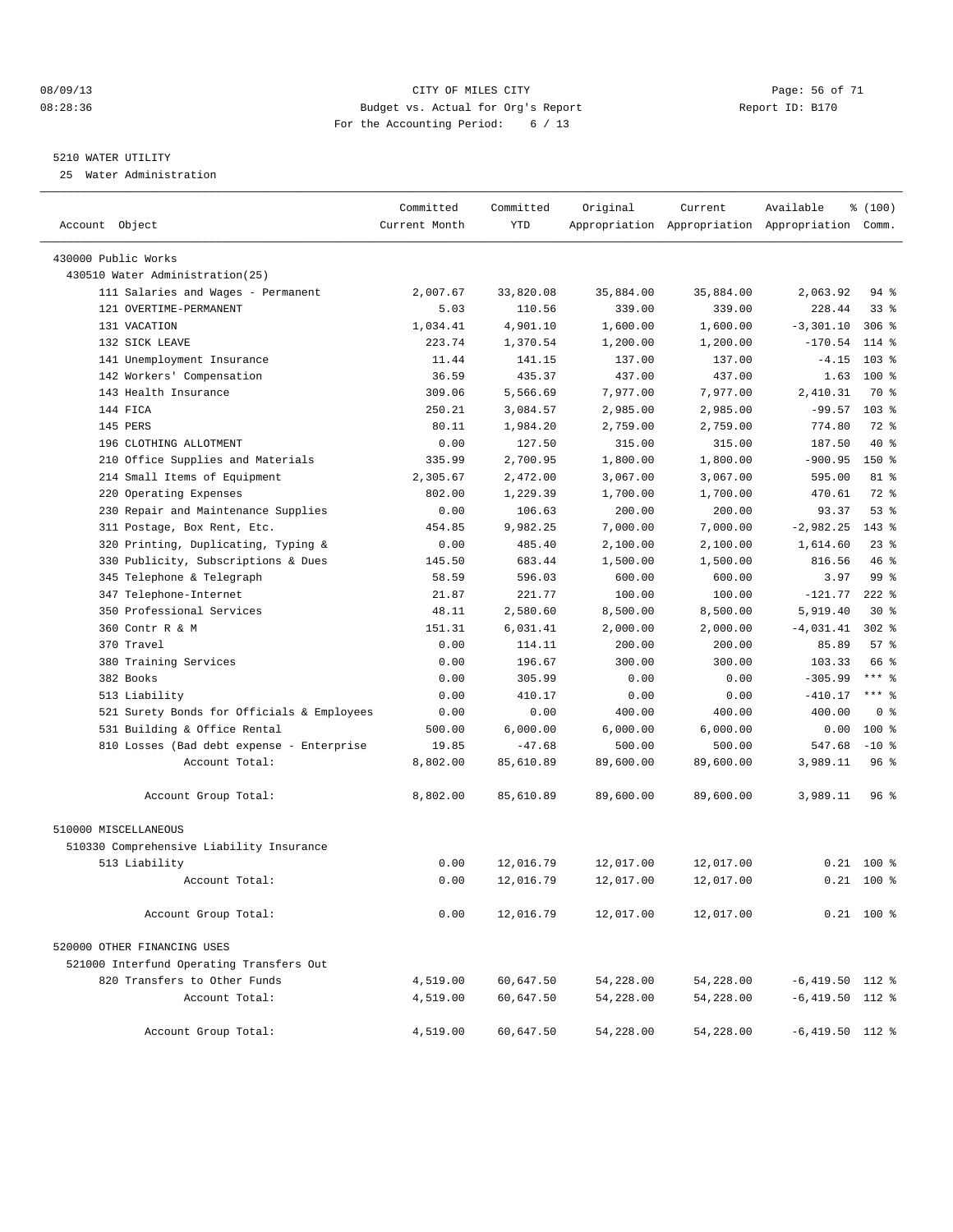#### 08/09/13 Page: 57 of 71 CHTY OF MILES CITY CONTROL PAGE: 57 of 71 08:28:36 Budget vs. Actual for Org's Report Changer Report ID: B170 For the Accounting Period: 6 / 13

# 5210 WATER UTILITY

25 Water Administration

| Account Object |                     | Committed<br>Current Month | Committed<br>YTD | Original   | Current<br>Appropriation Appropriation Appropriation Comm. | Available         | $\frac{100}{2}$ |
|----------------|---------------------|----------------------------|------------------|------------|------------------------------------------------------------|-------------------|-----------------|
|                | Organization Total: | 13,321.00                  | 158,275.18       | 155,845.00 | 155,845.00                                                 | $-2,430.18$ 102 % |                 |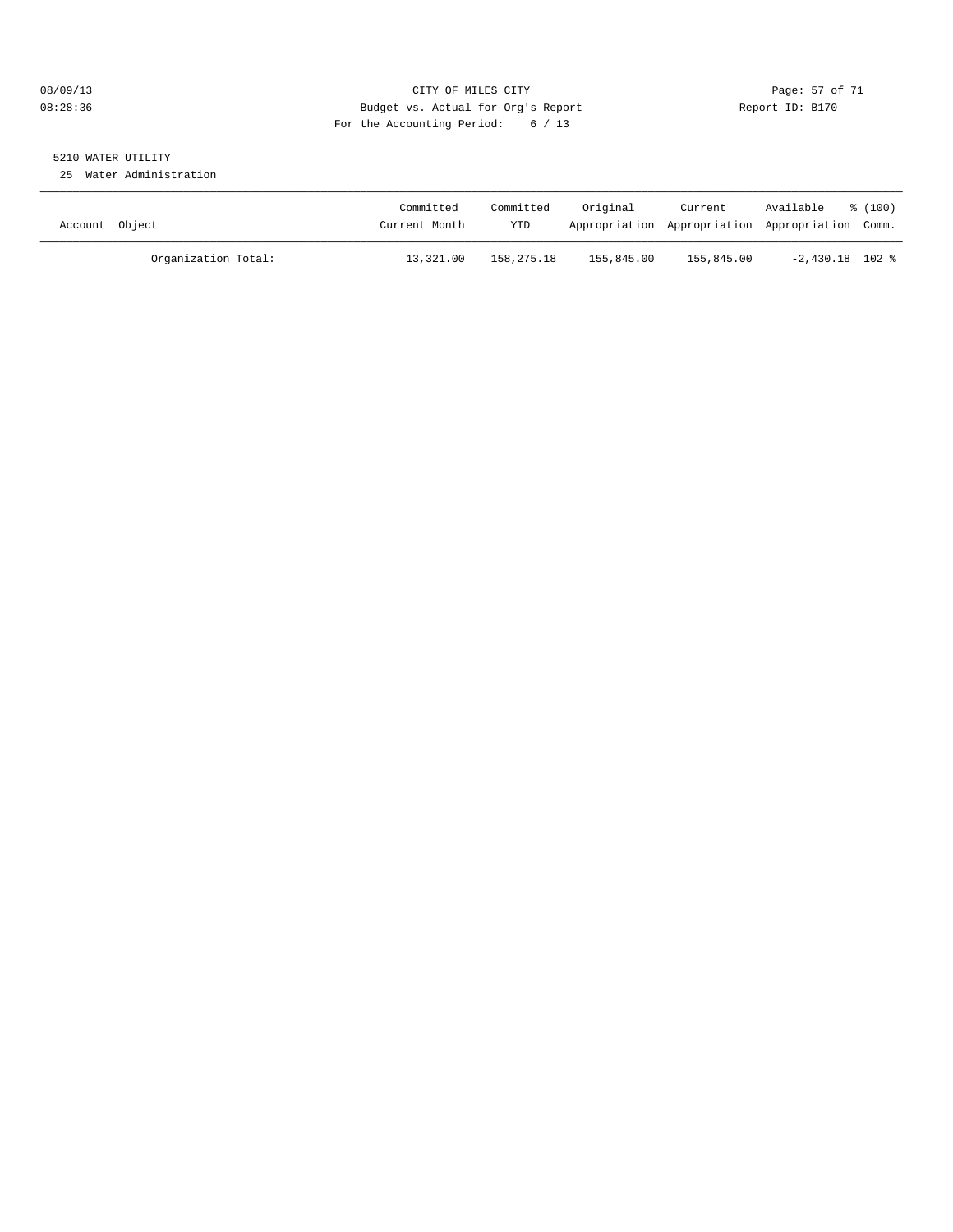#### 08/09/13 CITY OF MILES CITY CHEREN CITY OF MILES COMPOSED Page: 58 of 71<br>
Budget vs. Actual for Org's Report Alleger State Page: 58 of 71 08:28:36 Budget vs. Actual for Org's Report Report ID: B170 For the Accounting Period: 6 / 13

## 5210 WATER UTILITY

80 Water Purification

| Account Object                          | Committed<br>Current Month | Committed<br><b>YTD</b> | Original   | Current    | Available<br>Appropriation Appropriation Appropriation Comm. | % (100)         |  |
|-----------------------------------------|----------------------------|-------------------------|------------|------------|--------------------------------------------------------------|-----------------|--|
|                                         |                            |                         |            |            |                                                              |                 |  |
| 430000 Public Works                     |                            |                         |            |            |                                                              |                 |  |
| 430540 Water Purification and Treatment |                            |                         |            |            |                                                              |                 |  |
| 210 Office Supplies and Materials       | 49.41                      | 107.29                  | 200.00     | 200.00     | 92.71                                                        | $54$ $%$        |  |
| 214 Small Items of Equipment            | 2,500.00                   | 2,539.99                | 21,000.00  | 21,000.00  | 18,460.01                                                    | $12*$           |  |
| 220 Operating Expenses                  | 229.62                     | 3,183.25                | 3,000.00   | 3,000.00   | $-183.25$                                                    | $106$ %         |  |
| 222 Chemicals, Lab & Med Supplies       | 5,579.34                   | 49,206.17               | 58,350.00  | 58,350.00  | 9,143.83                                                     | 84 %            |  |
| 226 Clothing and Uniforms               | 78.74                      | 344.34                  | 400.00     | 400.00     | 55.66                                                        | 86 %            |  |
| 230 Repair and Maintenance Supplies     | 900.05                     | 5,759.22                | 9,500.00   | 9,500.00   | 3,740.78                                                     | 61 %            |  |
| 231 Gas, Oil, Diesel Fuel, Grease, etc. | 154.18                     | 1,406.30                | 1,290.00   | 1,290.00   | $-116.30$                                                    | $109$ %         |  |
| 241 Consumable Tools                    | 3.95                       | 38.96                   | 50.00      | 50.00      | 11.04                                                        | 78 %            |  |
| 311 Postage, Box Rent, Etc.             | 0.66                       | 115.36                  | 150.00     | 150.00     | 34.64                                                        | 77.8            |  |
| 320 Printing, Duplicating, Typing &     | 0.00                       | 0.00                    | 100.00     | 100.00     | 100.00                                                       | 0 <sup>8</sup>  |  |
| 330 Publicity, Subscriptions & Dues     | 201.15                     | 201.15                  | 400.00     | 400.00     | 198.85                                                       | $50*$           |  |
| 334 Memberships, Registrations & Dues   | 0.00                       | 455.00                  | 430.00     | 430.00     | $-25.00$                                                     | $106$ %         |  |
| 345 Telephone & Telegraph               | 0.00                       | 0.00                    | 200.00     | 200.00     | 200.00                                                       | 0 <sup>8</sup>  |  |
| 352 Wtr/Swr Lab Testing                 | 385.00                     | 3,679.96                | 12,000.00  | 12,000.00  | 8,320.04                                                     | $31*$           |  |
| 357 Architectual, Engineering Serv Etc. | 0.00                       | 0.00                    | 14,000.00  | 14,000.00  | 14,000.00                                                    | 0 <sup>8</sup>  |  |
| 360 Contr R & M                         | 20.32                      | 206.32                  | 6,000.00   | 6,000.00   | 5,793.68                                                     | 3%              |  |
| 369 Other Repair and Maintenance        | 0.00                       | 0.00                    | 1,500.00   | 1,500.00   | 1,500.00                                                     | 0 <sup>8</sup>  |  |
| 370 Travel                              | 0.00                       | 818.87                  | 1,200.00   | 1,200.00   | 381.13                                                       | 68 %            |  |
| 380 Training Services                   | 0.00                       | 774.75                  | 1,000.00   | 1,000.00   | 225.25                                                       | 77.8            |  |
| 382 Books                               | 0.00                       | 129.80                  | 200.00     | 200.00     | 70.20                                                        | 65 %            |  |
| 400 BUILDING MATERIALS                  | 0.00                       | 0.00                    | 250.00     | 250.00     | 250.00                                                       | 0 <sup>8</sup>  |  |
| 533 Machinery and Equipment Rental      | 180.00                     | 180.00                  | 1,000.00   | 1,000.00   | 820.00                                                       | 18 <sup>8</sup> |  |
| Account Total:                          | 10,282.42                  | 69,146.73               | 132,220.00 | 132,220.00 | 63,073.27                                                    | $52$ $%$        |  |
| Account Group Total:                    | 10,282.42                  | 69,146.73               | 132,220.00 | 132,220.00 | 63,073.27                                                    | $52$ $%$        |  |
| Organization Total:                     | 10,282.42                  | 69,146.73               | 132,220.00 | 132,220.00 | 63,073.27                                                    | $52$ $%$        |  |
|                                         |                            |                         |            |            |                                                              |                 |  |

Fund Total: 699,158.43 2,590,868.01 2,905,543.00 2,905,543.00 314,674.99 89 %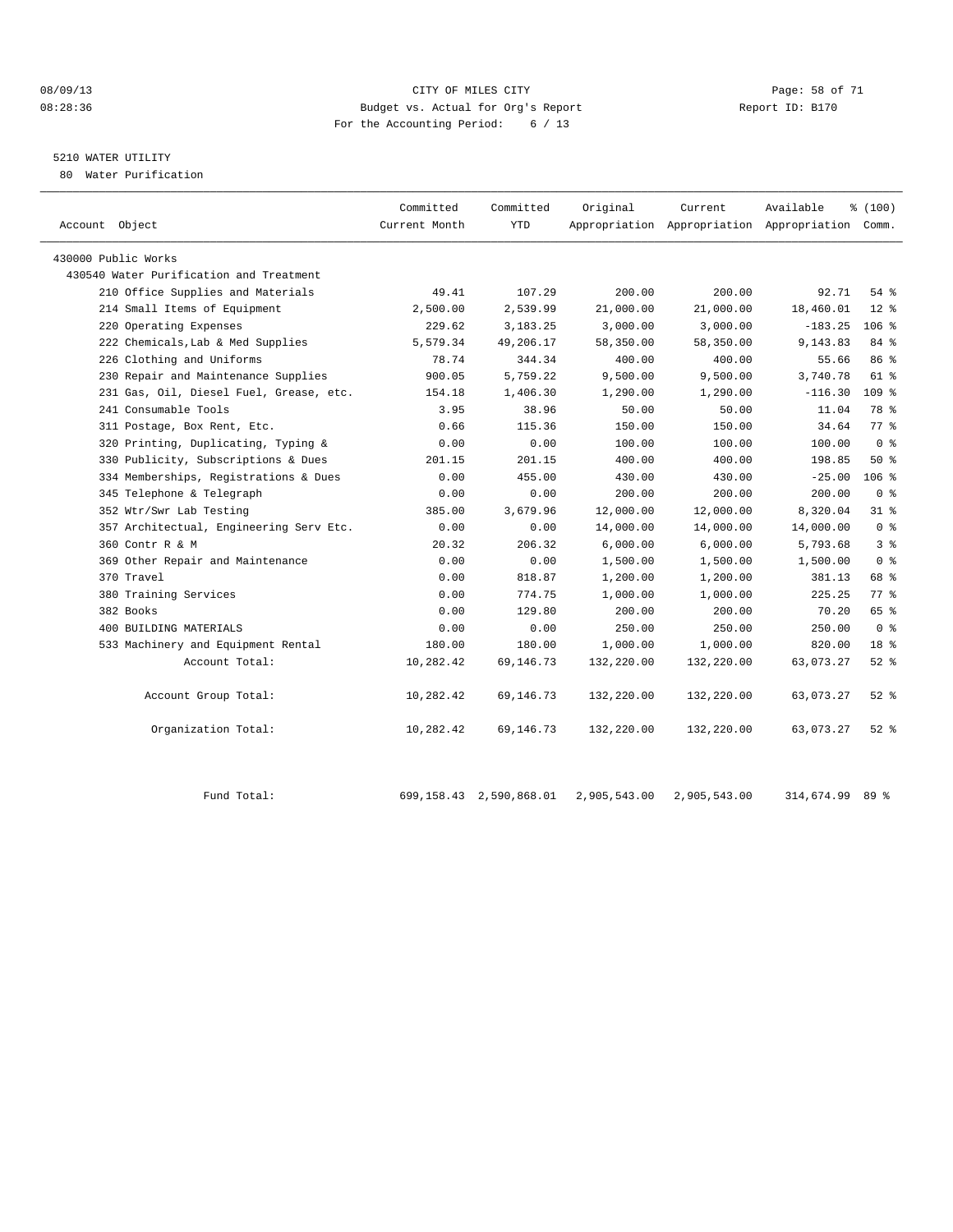#### 08/09/13 Page: 59 of 71 08:28:36 Budget vs. Actual for Org's Report Changer Report ID: B170 For the Accounting Period: 6 / 13

#### 5310 SEWER UTILITY

29 Sewer Administration

| Account Object                             | Committed<br>Current Month | Committed<br>YTD | Original   | Current    | Available<br>Appropriation Appropriation Appropriation Comm. | % (100)         |  |
|--------------------------------------------|----------------------------|------------------|------------|------------|--------------------------------------------------------------|-----------------|--|
| 430000 Public Works                        |                            |                  |            |            |                                                              |                 |  |
| 430610 Sewer Administration(29)            |                            |                  |            |            |                                                              |                 |  |
| 111 Salaries and Wages - Permanent         | 2,007.49                   | 33,819.67        | 35,884.00  | 35,884.00  | 2,064.33                                                     | 94 %            |  |
| 121 OVERTIME-PERMANENT                     | 5.04                       | 110.57           | 339.00     | 339.00     | 228.43                                                       | $33$ $%$        |  |
| 131 VACATION                               | 1,034.41                   | 4,901.12         | 1,600.00   | 1,600.00   | $-3, 301.12$                                                 | $306$ %         |  |
| 132 SICK LEAVE                             | 223.74                     | 1,370.58         | 1,200.00   | 1,200.00   | $-170.58$                                                    | 114 %           |  |
| 141 Unemployment Insurance                 | 11.45                      | 141.18           | 137.00     | 137.00     | $-4.18$                                                      | $103$ %         |  |
| 142 Workers' Compensation                  | 36.62                      | 435.65           | 437.00     | 437.00     | 1.35                                                         | $100*$          |  |
| 143 Health Insurance                       | 309.09                     | 5,567.30         | 7,977.00   | 7,977.00   | 2,409.70                                                     | 70 %            |  |
| 144 FICA                                   | 250.22                     | 3,084.97         | 2,985.00   | 2,985.00   | $-99.97$                                                     | $103$ %         |  |
| 145 PERS                                   | 80.12                      | 1,984.21         | 2,759.00   | 2,759.00   | 774.79                                                       | 72 %            |  |
| 196 CLOTHING ALLOTMENT                     | 0.00                       | 127.50           | 315.00     | 315.00     | 187.50                                                       | $40*$           |  |
| 210 Office Supplies and Materials          | 336.01                     | 2,646.52         | 1,800.00   | 1,800.00   | $-846.52$                                                    | 147 %           |  |
| 214 Small Items of Equipment               | 2,305.67                   | 2,472.00         | 3,067.00   | 3,067.00   | 595.00                                                       | 81 %            |  |
| Operating Expenses<br>220                  | 802.01                     | 1,185.63         | 1,700.00   | 1,700.00   | 514.37                                                       | 70 %            |  |
| 230 Repair and Maintenance Supplies        | 0.00                       | 0.00             | 200.00     | 200.00     | 200.00                                                       | 0 <sup>8</sup>  |  |
| 311 Postage, Box Rent, Etc.                | 454.84                     | 5,122.07         | 7,000.00   | 7,000.00   | 1,877.93                                                     | 73 %            |  |
| 320 Printing, Duplicating, Typing &        | 0.00                       | 700.15           | 2,100.00   | 2,100.00   | 1,399.85                                                     | 33 <sup>8</sup> |  |
| Publicity, Subscriptions & Dues<br>330     | 145.50                     | 683.41           | 1,500.00   | 1,500.00   | 816.59                                                       | 46%             |  |
| Telephone & Telegraph<br>345               | 58.57                      | 595.81           | 600.00     | 600.00     | 4.19                                                         | 99 %            |  |
| 347 Telephone-Internet                     | 21.86                      | 221.66           | 100.00     | 100.00     | $-121.66$                                                    | $222$ $%$       |  |
| 350 Professional Services                  | 48.10                      | 2,580.59         | 8,500.00   | 8,500.00   | 5,919.41                                                     | $30*$           |  |
| 360 Contr R & M                            | 151.31                     | 6,031.42         | 2,000.00   | 2,000.00   | $-4,031.42$                                                  | $302$ $%$       |  |
| 370 Travel                                 | 0.00                       | 114.10           | 200.00     | 200.00     | 85.90                                                        | 57%             |  |
| 380 Training Services                      | 0.00                       | 196.66           | 300.00     | 300.00     | 103.34                                                       | 66 %            |  |
| 382 Books                                  | 0.00                       | 305.98           | 0.00       | 0.00       | $-305.98$                                                    | $***$ $-$       |  |
| 513 Liability                              | 0.00                       | 649.01           | 0.00       | 0.00       | $-649.01$                                                    | $***$ $-$       |  |
| 521 Surety Bonds for Officials & Employees | 0.00                       | 0.00             | 400.00     | 400.00     | 400.00                                                       | 0 <sup>8</sup>  |  |
| 531 Building & Office Rental               | 333.33                     | 3,999.96         | 6,000.00   | 6,000.00   | 2,000.04                                                     | 67 %            |  |
| 540 Special Assessments                    | 0.00                       | 3,000.00         | 5,500.00   | 5,500.00   | 2,500.00                                                     | 55 <sup>8</sup> |  |
| 810 Losses (Bad debt expense - Enterprise  | 19.84                      | $-749.55$        | 500.00     | 500.00     | 1,249.55                                                     | $***$ $%$       |  |
| Account Total:                             | 8,635.22                   | 81,298.17        | 95,100.00  | 95,100.00  | 13,801.83                                                    | 85%             |  |
| Account Group Total:                       | 8,635.22                   | 81,298.17        | 95,100.00  | 95,100.00  | 13,801.83                                                    | 85 <sup>8</sup> |  |
| 490000 DEBT SERVICE                        |                            |                  |            |            |                                                              |                 |  |
| 490200 Revenue Bonds                       |                            |                  |            |            |                                                              |                 |  |
| 608 Prpl-Wastewater Project Phase I        | 28,000.00                  | 56,000.00        | 56,000.00  | 56,000.00  | 0.00                                                         | $100*$          |  |
| 626 Interest-Wastewater Project Phase I    | 2,511.21                   | 2,913.13         | 38,211.00  | 38,211.00  | 35, 297.87                                                   | 8 %             |  |
| Account Total:                             | 30,511.21                  | 58,913.13        | 94, 211.00 | 94, 211.00 | 35, 297.87                                                   | 63 %            |  |
| Account Group Total:                       | 30,511.21                  | 58,913.13        | 94,211.00  | 94,211.00  | 35,297.87                                                    | 63 %            |  |
| 510000 MISCELLANEOUS                       |                            |                  |            |            |                                                              |                 |  |
| 510330 Comprehensive Liability Insurance   |                            |                  |            |            |                                                              |                 |  |
| 513 Liability                              | 0.00                       | 71,720.19        | 71,720.00  | 71,720.00  | $-0.19$ 100 %                                                |                 |  |
| Account Total:                             | 0.00                       | 71,720.19        | 71,720.00  | 71,720.00  | $-0.19$ 100 %                                                |                 |  |
| Account Group Total:                       | 0.00                       | 71,720.19        | 71,720.00  | 71,720.00  | $-0.19$ 100 %                                                |                 |  |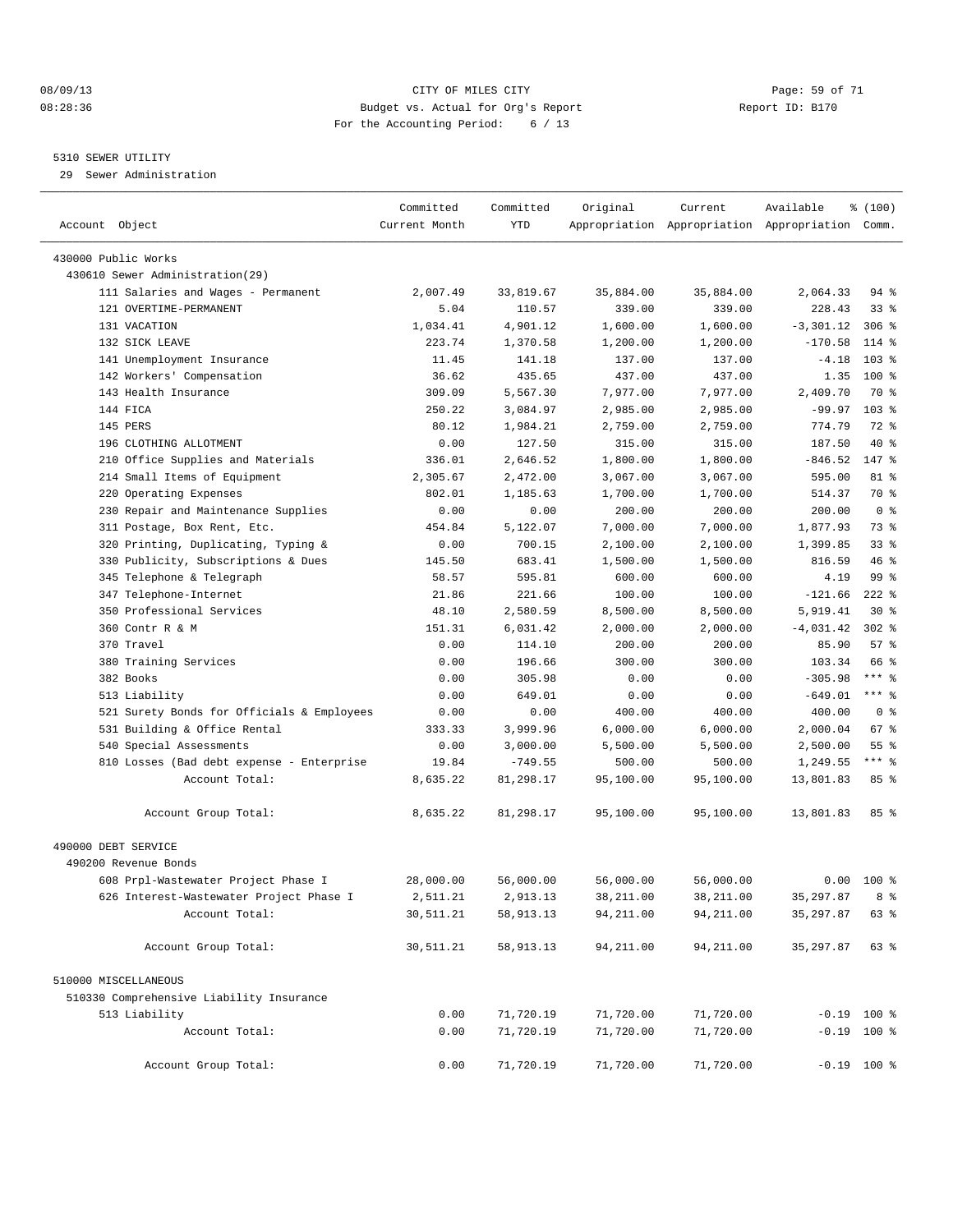#### 08/09/13 Page: 60 of 71 08:28:36 Budget vs. Actual for Org's Report Changer Report ID: B170 For the Accounting Period: 6 / 13

#### 5310 SEWER UTILITY

29 Sewer Administration

| Object<br>Account                                                                                       | Committed<br>Current Month | Committed<br><b>YTD</b> | Original<br>Appropriation | Current<br>Appropriation | Available<br>Appropriation | % (100)<br>Comm. |
|---------------------------------------------------------------------------------------------------------|----------------------------|-------------------------|---------------------------|--------------------------|----------------------------|------------------|
| 520000 OTHER FINANCING USES<br>521000 Interfund Operating Transfers Out<br>820 Transfers to Other Funds | 3,344.16                   | 46,549.42               | 40,130.00                 | 40,130.00                | $-6,419.42$ 116 %          |                  |
| Account Total:                                                                                          | 3, 344, 16                 | 46,549.42               | 40,130.00                 | 40,130.00                | $-6.419.42$ 116 %          |                  |
| Account Group Total:                                                                                    | 3, 344, 16                 | 46,549.42               | 40,130.00                 | 40,130.00                | $-6.419.42$ 116 %          |                  |
| Organization Total:                                                                                     | 42,490.59                  | 258,480.91              | 301,161.00                | 301,161.00               | 42,680.09                  | 86 <sup>8</sup>  |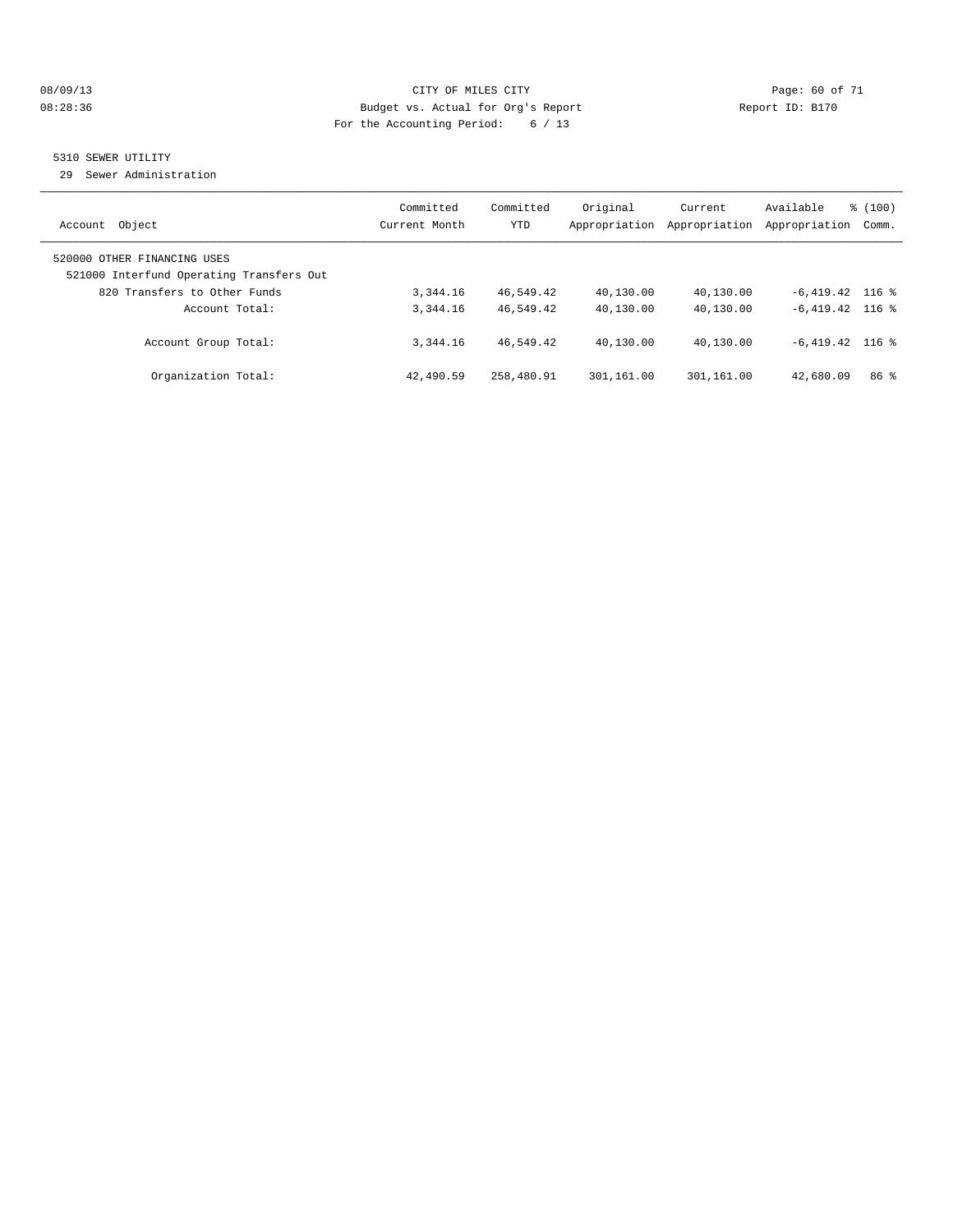#### 08/09/13 CITY OF MILES CITY Page: 61 of 71 08:28:36 Budget vs. Actual for Org's Report Changer Report ID: B170 For the Accounting Period: 6 / 13

————————————————————————————————————————————————————————————————————————————————————————————————————————————————————————————————————

#### 5310 SEWER UTILITY

31 Sewer Lines

|                                                                     | Committed      | Committed        | Original           | Current    | Available                                       | ៖ (100)          |
|---------------------------------------------------------------------|----------------|------------------|--------------------|------------|-------------------------------------------------|------------------|
| Account Object                                                      | Current Month  | YTD              |                    |            | Appropriation Appropriation Appropriation Comm. |                  |
|                                                                     |                |                  |                    |            |                                                 |                  |
| 430000 Public Works<br>430630 Sewer Collection and Transmission(31) |                |                  |                    |            |                                                 |                  |
| 111 Salaries and Wages - Permanent                                  | 10,437.65      | 103,736.15       | 105,798.00         | 105,798.00 | 2,061.85                                        | 98 %             |
| 121 OVERTIME-PERMANENT                                              | 1,134.76       | 7,479.17         | 10,598.00          |            |                                                 | 71 %             |
| 131 VACATION                                                        |                |                  |                    | 10,598.00  | 3,118.83                                        |                  |
|                                                                     | 929.35         | 8,137.54         | 15,773.00          | 15,773.00  | 7,635.46                                        | $52$ $%$<br>70 % |
| 132 SICK LEAVE<br>133 OTHER LEAVE PAY                               | 290.72<br>0.00 | 4,951.95<br>0.00 | 7,093.00           | 7,093.00   | 2,141.05                                        | 0 <sup>8</sup>   |
| 134 HOLIDAY PAY                                                     | 138.54         |                  | 2,738.00           | 2,738.00   | 2,738.00                                        | 58 %             |
| 141 Unemployment Insurance                                          |                | 2,638.34         | 4,558.00           | 4,558.00   | 1,919.66                                        |                  |
|                                                                     | 45.30          | 446.05           | 235.00<br>8,114.00 | 235.00     | $-211.05$                                       | 190 %<br>75 %    |
| 142 Workers' Compensation                                           | 631.84         | 6,114.33         |                    | 8,114.00   | 1,999.67                                        |                  |
| 143 Health Insurance                                                | 2,071.29       | 21,639.25        | 23,931.00          | 23,931.00  | 2,291.75                                        | 90%<br>84 %      |
| 144 FICA                                                            | 965.61         | 9,470.89         | 11,215.00          | 11,215.00  | 1,744.11                                        |                  |
| 145 PERS                                                            | 868.87         | 8,929.52         | 10,362.00          | 10,362.00  | 1,432.48                                        | 86 %             |
| 196 CLOTHING ALLOTMENT                                              | 0.00           | 457.50           | 475.00             | 475.00     | 17.50                                           | 96%              |
| 210 Office Supplies and Materials                                   | 0.00           | 494.58           | 300.00             | 300.00     | $-194.58$                                       | $165$ %          |
| 214 Small Items of Equipment                                        | 0.00           | 8,274.24         | 5,600.00           | 5,600.00   | $-2,674.24$                                     | 148 %            |
| 220 Operating Expenses                                              | 928.52         | 2,585.46         | 5,000.00           | 5,000.00   | 2,414.54                                        | $52$ $%$         |
| 222 Chemicals, Lab & Med Supplies                                   | 0.00           | 1,422.50         | 3,000.00           | 3,000.00   | 1,577.50                                        | 47 %             |
| 226 Clothing and Uniforms                                           | 252.95         | 697.41           | 700.00             | 700.00     | 2.59                                            | $100$ %          |
| 230 Repair and Maintenance Supplies                                 | 4.99           | 3,464.35         | 7,500.00           | 7,500.00   | 4,035.65                                        | 46 %             |
| 231 Gas, Oil, Diesel Fuel, Grease, etc.                             | 1,650.74       | 13,856.69        | 11,000.00          | 11,000.00  | $-2,856.69$                                     | $126$ %          |
| 233 Water Main Replacement and Street                               | 6,244.20       | 9,085.78         | 12,000.00          | 12,000.00  | 2,914.22                                        | 76 %             |
| 234 Hydrant Replacement, Valves                                     | 354.56         | 10,637.53        | 10,000.00          | 10,000.00  | $-637.53$                                       | $106$ %          |
| 241 Consumable Tools                                                | 0.00           | 87.18            | 300.00             | 300.00     | 212.82                                          | 29%              |
| 311 Postage, Box Rent, Etc.                                         | 0.00           | 25.27            | 100.00             | 100.00     | 74.73                                           | $25$ %           |
| 320 Printing, Duplicating, Typing &                                 | 0.00           | 92.77            | 75.00              | 75.00      | $-17.77$                                        | $124$ %          |
| 330 Publicity, Subscriptions & Dues                                 | 0.00           | 58.00            | 125.00             | 125.00     | 67.00                                           | 46 %             |
| 334 Memberships, Registrations & Dues                               | 0.00           | 57.00            | 200.00             | 200.00     | 143.00                                          | 29%              |
| 341 Electric Utility Services                                       | 11.00          | 179.46           | 350.00             | 350.00     | 170.54                                          | $51$ %           |
| 344 Gas Utility Service                                             | 4.67           | 265.50           | 600.00             | 600.00     | 334.50                                          | 44 %             |
| 345 Telephone & Telegraph                                           | 53.40          | 486.02           | 550.00             | 550.00     | 63.98                                           | 88 %             |
| 346 Garbage Service                                                 | 0.00           | 0.00             | 300.00             | 300.00     | 300.00                                          | 0 <sup>8</sup>   |
| 347 Telephone-Internet                                              | 9.40           | 119.40           | 100.00             | 100.00     | $-19.40$                                        | 119 %            |
| 350 Professional Services                                           | 145.64         | 9,573.21         | 13,000.00          | 13,000.00  | 3,426.79                                        | 74 %             |
| 356 Purchsed Services (MMIA Div '01)                                | 0.00           | 0.00             | 2,000.00           | 2,000.00   | 2,000.00                                        | 0 <sup>8</sup>   |
| 357 Architectual, Engineering Serv Etc.                             | 0.00           | 0.00             | 10,000.00          | 10,000.00  | 10,000.00                                       | 0 %              |
| 360 Contr R & M                                                     | 128.99         | 4,451.36         | 3,000.00           | 3,000.00   | $-1,451.36$                                     | 148 %            |
| 363 R&M Vehicles/Equip/Labor-PW                                     | 9,764.66       | 34, 297.94       | 27,000.00          | 27,000.00  | $-7, 297.94$ 127 %                              |                  |
| 369 Other Repair and Maintenance                                    | 0.00           | 75.06            | 5,000.00           | 5,000.00   | 4,924.94                                        | 2 <sup>8</sup>   |
| 370 Travel                                                          | 61.54          | 123.08           | 500.00             | 500.00     | 376.92                                          | 25 %             |
| 380 Training Services                                               | 0.00           | 145.00           | 600.00             | 600.00     | 455.00                                          | 24 %             |
| 382 Books                                                           | 0.00           | 0.00             | 100.00             | 100.00     | 100.00                                          | 0 <sup>8</sup>   |
| 396 Demolitions                                                     | 0.00           | 0.00             | 500.00             | 500.00     | 500.00                                          | 0 <sup>8</sup>   |
| 400 BUILDING MATERIALS                                              | 0.00           | 0.00             | 1,000.00           | 1,000.00   | 1,000.00                                        | 0 <sup>8</sup>   |
| 512 Insurance on Vehicles & Equipment                               | 0.00           | 1,497.33         | 1,498.00           | 1,498.00   | 0.67                                            | 100 %            |
| 513 Liability                                                       | 0.00           | 3,750.00         | 5,000.00           | 5,000.00   | 1,250.00                                        | 75 %             |
| 532 Land Rental                                                     | 0.00           | 120.79           | 500.00             | 500.00     | 379.21                                          | 24 %             |
| 533 Machinery and Equipment Rental                                  | 0.00           | 0.00             | 1,000.00           | 1,000.00   | 1,000.00                                        | 0 <sup>8</sup>   |
| 940 Machinery & Equipment                                           | 0.00           | 0.00             | 134,520.00         | 134,520.00 | 134,520.00                                      | 0 <sup>8</sup>   |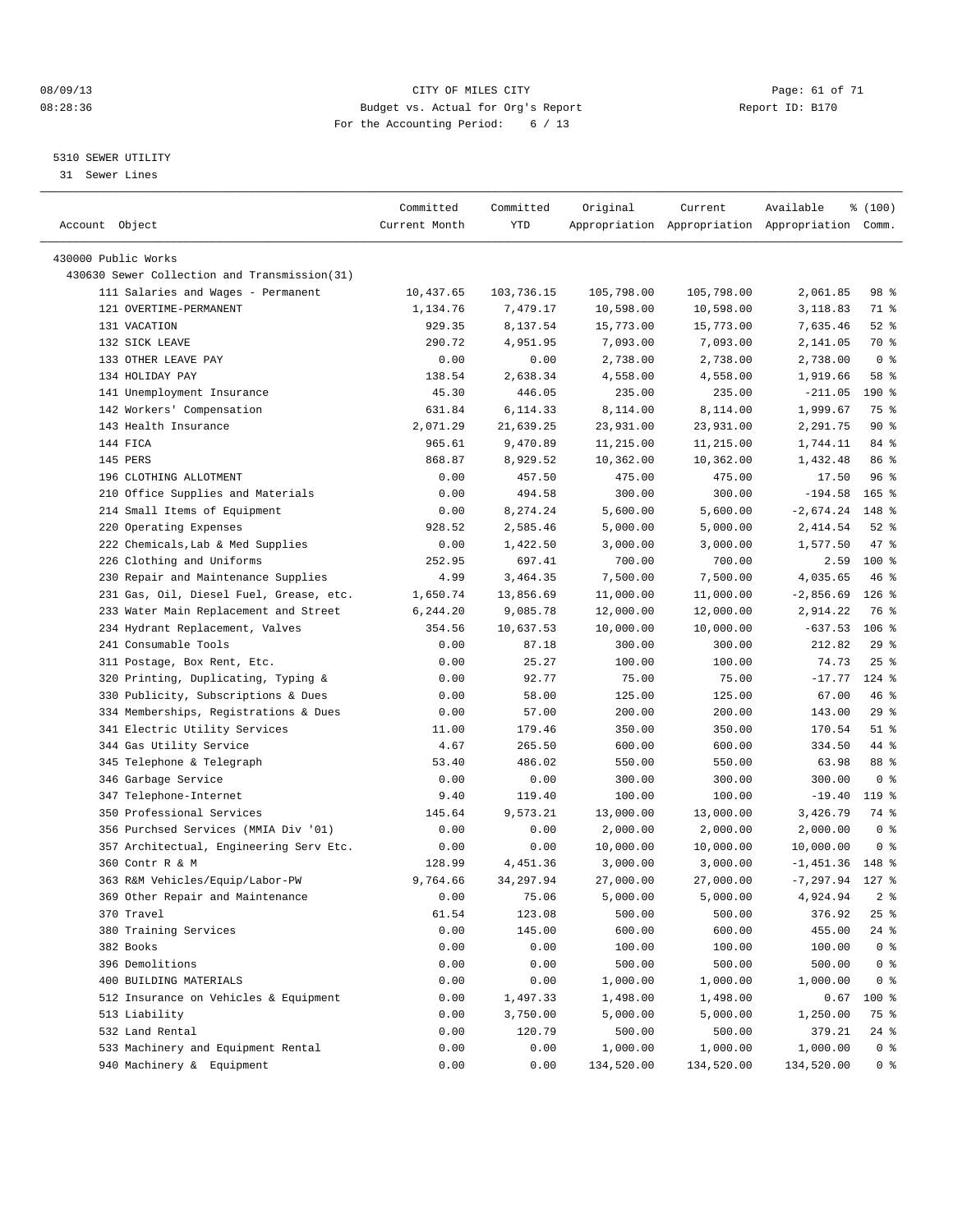#### 08/09/13 Page: 62 of 71 08:28:36 Budget vs. Actual for Org's Report Changer Report ID: B170 For the Accounting Period: 6 / 13

#### 5310 SEWER UTILITY

31 Sewer Lines

| Object<br>Account                        | Committed<br>Current Month | Committed<br><b>YTD</b> | Original   | Current<br>Appropriation Appropriation | Available<br>Appropriation | % (100)<br>Comm. |
|------------------------------------------|----------------------------|-------------------------|------------|----------------------------------------|----------------------------|------------------|
|                                          |                            |                         |            |                                        |                            |                  |
| Account Total:                           | 37,129.19                  | 279,923.60              | 463,908.00 | 463,908.00                             | 183,984.40                 | 60 %             |
| Account Group Total:                     | 37,129.19                  | 279,923.60              | 463,908.00 | 463,908.00                             | 183,984.40                 | 60 %             |
| 520000 OTHER FINANCING USES              |                            |                         |            |                                        |                            |                  |
| 521000 Interfund Operating Transfers Out |                            |                         |            |                                        |                            |                  |
| 820 Transfers to Other Funds             | 0.00                       | 0.00                    | 6,419.00   | 6,419.00                               | 6,419.00                   | 0 <sup>8</sup>   |
| Account Total:                           | 0.00                       | 0.00                    | 6.419.00   | 6,419.00                               | 6,419.00                   | 0 <sup>8</sup>   |
| Account Group Total:                     | 0.00                       | 0.00                    | 6,419.00   | 6,419.00                               | 6,419.00                   | 0 <sup>8</sup>   |
| Organization Total:                      | 37,129.19                  | 279,923.60              | 470,327.00 | 470,327.00                             | 190,403.40                 | $60*$            |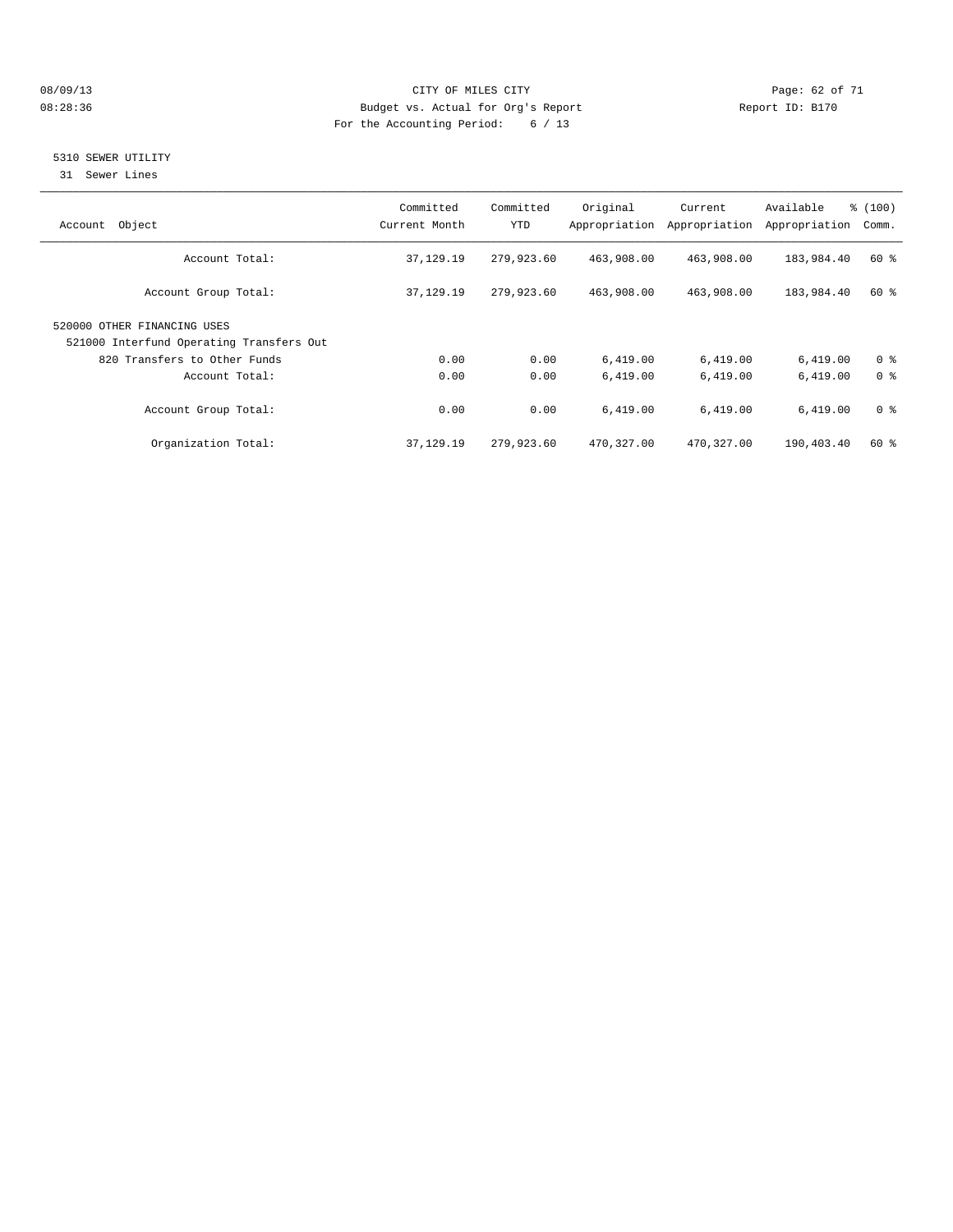#### 08/09/13 CITY OF MILES CITY Page: 63 of 71 08:28:36 Budget vs. Actual for Org's Report Changer Report ID: B170 For the Accounting Period: 6 / 13

#### 5310 SEWER UTILITY

32 Sewer Lifts

|                                         | Committed     | Committed                  | Original     | Current      | Available                                       | % (100)          |  |
|-----------------------------------------|---------------|----------------------------|--------------|--------------|-------------------------------------------------|------------------|--|
| Account Object                          | Current Month | <b>YTD</b>                 |              |              | Appropriation Appropriation Appropriation Comm. |                  |  |
| 430000 Public Works                     |               |                            |              |              |                                                 |                  |  |
| 430690 Sewer Lift Stations(32)          |               |                            |              |              |                                                 |                  |  |
| 111 Salaries and Wages - Permanent      | 4,909.14      | 50,455.85                  | 55,163.00    | 55,163.00    | 4,707.15                                        | $91*$            |  |
| 121 OVERTIME-PERMANENT                  | 119.48        | 2,739.63                   | 3,134.00     | 3,134.00     | 394.37                                          | 87 <sup>8</sup>  |  |
| 131 VACATION                            | 119.55        | 3,281.91                   | 4,206.00     | 4,206.00     | 924.09                                          | 78 %             |  |
| 132 SICK LEAVE                          | 188.21        | 893.80                     | 1,840.00     | 1,840.00     | 946.20                                          | 49 %             |  |
| 133 OTHER LEAVE PAY                     | 45.39         | 221.13                     | 705.00       | 705.00       | 483.87                                          | $31$ %           |  |
| 134 HOLIDAY PAY                         | 130.57        | 1,266.76                   | 1,133.00     | 1,133.00     | $-133.76$                                       | 112 %            |  |
| 141 Unemployment Insurance              | 19.22         | 206.24                     | 106.00       | 106.00       | $-100.24$                                       | 195 <sub>8</sub> |  |
| 142 Workers' Compensation               | 331.77        | 3,634.03                   | 3,607.00     | 3,607.00     | $-27.03$                                        | 101 %            |  |
| 143 Health Insurance                    | 834.88        | 9,811.36                   | 10,950.00    | 10,950.00    | 1,138.64                                        | $90*$            |  |
| 144 FICA                                | 392.88        | 4,178.10                   | 5,063.00     | 5,063.00     | 884.90                                          | 83%              |  |
| 145 PERS                                | 328.28        | 4,100.33                   | 4,679.00     | 4,679.00     | 578.67                                          | 88 %             |  |
| 196 CLOTHING ALLOTMENT                  | 0.00          | 202.50                     | 236.00       | 236.00       | 33.50                                           | 86 %             |  |
| 210 Office Supplies and Materials       | 31.80         | 45.78                      | 100.00       | 100.00       | 54.22                                           | 46%              |  |
| 214 Small Items of Equipment            | 0.00          | 0.00                       | 3,500.00     | 3,500.00     | 3,500.00                                        | 0 <sup>8</sup>   |  |
| 220 Operating Expenses                  | 805.48        | 1,179.63                   | 1,500.00     | 1,500.00     | 320.37                                          | 79 %             |  |
| 222 Chemicals, Lab & Med Supplies       | 0.00          | 2,576.96                   | 3,000.00     | 3,000.00     | 423.04                                          | 86 %             |  |
| 226 Clothing and Uniforms               | 42.01         | 168.27                     | 400.00       | 400.00       | 231.73                                          | 42.8             |  |
| 230 Repair and Maintenance Supplies     | 591.72        | 3,832.10                   | 6,100.00     | 6,100.00     | 2,267.90                                        | 63 %             |  |
| 231 Gas, Oil, Diesel Fuel, Grease, etc. | 110.49        | 2,343.79                   | 2,500.00     | 2,500.00     | 156.21                                          | $94$ $%$         |  |
| 241 Consumable Tools                    | 0.00          | 0.00                       | 50.00        | 50.00        | 50.00                                           | 0 <sup>8</sup>   |  |
| 311 Postage, Box Rent, Etc.             | 0.00          | 0.00                       | 50.00        | 50.00        | 50.00                                           | 0 <sup>8</sup>   |  |
| 341 Electric Utility Services           | 157.19        | 10,090.25                  | 11,170.00    | 11,170.00    | 1,079.75                                        | $90*$            |  |
| 344 Gas Utility Service                 | 0.00          | 1,244.08                   | 1,000.00     | 1,000.00     | $-244.08$                                       | 124 %            |  |
| 345 Telephone & Telegraph               | 0.00          | 0.00                       | 750.00       | 750.00       | 750.00                                          | 0 <sup>8</sup>   |  |
| 347 Telephone-Internet                  | 0.00          | 0.00                       | 230.00       | 230.00       | 230.00                                          | 0 <sup>8</sup>   |  |
| 352 Wtr/Swr Lab Testing                 | 0.00          | 0.00                       | 250.00       | 250.00       | 250.00                                          | 0 <sup>8</sup>   |  |
| 360 Contr R & M                         | 0.00          | 2,074.73                   | 3,000.00     | 3,000.00     | 925.27                                          | 69 %             |  |
| 369 Other Repair and Maintenance        | 0.00          | 0.00                       | 1,000.00     | 1,000.00     | 1,000.00                                        | 0 <sup>8</sup>   |  |
| 370 Travel                              | 0.00          | 283.21                     | 500.00       | 500.00       | 216.79                                          | 57 <sub>8</sub>  |  |
| 380 Training Services                   | 0.00          | 281.76                     | 500.00       | 500.00       | 218.24                                          | 56 %             |  |
| 382 Books                               | 0.00          | 7.60                       | 50.00        | 50.00        | 42.40                                           | 15 <sup>8</sup>  |  |
| 400 BUILDING MATERIALS                  | 0.00          | 7.99                       | 100.00       | 100.00       | 92.01                                           | $8 \div$         |  |
| 511 Insurance on Buildings              | 0.00          | 550.04                     | 551.00       | 551.00       | 0.96                                            | $100*$           |  |
| 513 Liability                           | 0.00          | 0.00                       | 3,750.00     | 3,750.00     | 3,750.00                                        | 0 <sup>8</sup>   |  |
| 532 Land Rental                         | 0.00          | 500.00                     | 150.00       | 150.00       | $-350.00$                                       | $333$ $%$        |  |
| 533 Machinery and Equipment Rental      | 0.00          | 0.00                       | 150.00       | 150.00       | 150.00                                          | 0 <sup>8</sup>   |  |
| 940 Machinery & Equipment               | 164, 134.09   | 1,444,229.05               | 1,003,099.00 | 1,003,099.00 | $-441, 130.05$                                  | 144 %            |  |
| Account Total:                          |               | 173, 292.15 1, 550, 406.88 | 1,134,272.00 | 1,134,272.00 | $-416, 134.88$                                  | 137 %            |  |
| Account Group Total:                    |               | 173, 292.15 1, 550, 406.88 | 1,134,272.00 | 1,134,272.00 | $-416, 134.88$                                  | 137 %            |  |
| Organization Total:                     |               | 173, 292.15 1, 550, 406.88 | 1,134,272.00 | 1,134,272.00 | $-416, 134.88$                                  | 137 %            |  |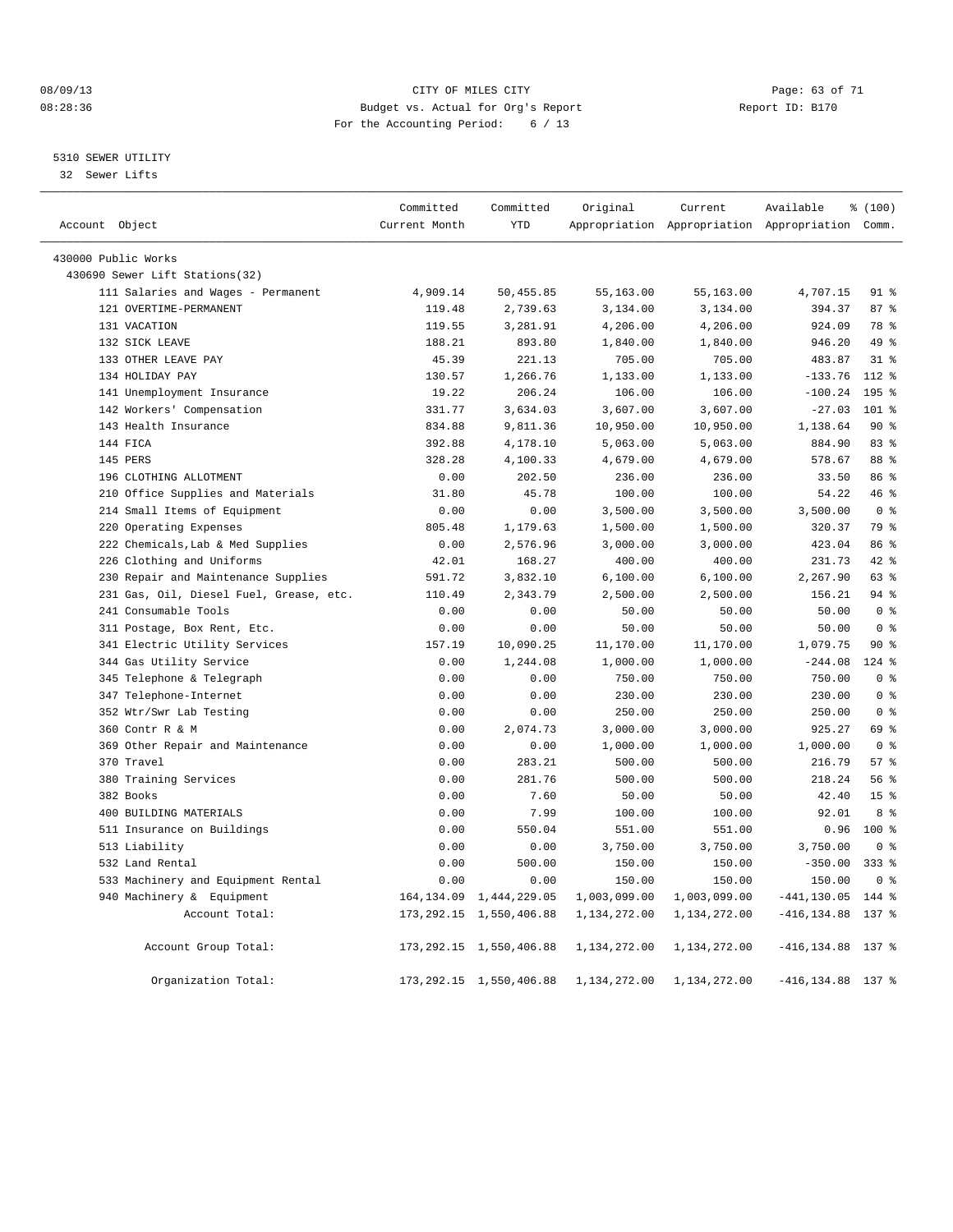#### 08/09/13 CITY OF MILES CITY Page: 64 of 71 08:28:36 Budget vs. Actual for Org's Report Changer Report ID: B170 For the Accounting Period: 6 / 13

————————————————————————————————————————————————————————————————————————————————————————————————————————————————————————————————————

#### 5310 SEWER UTILITY

33 Sewer Plant

|                                                                               | Committed       | Committed               | Original             | Current      | Available                                       | % (100)           |
|-------------------------------------------------------------------------------|-----------------|-------------------------|----------------------|--------------|-------------------------------------------------|-------------------|
| Account Object                                                                | Current Month   | YTD                     |                      |              | Appropriation Appropriation Appropriation Comm. |                   |
|                                                                               |                 |                         |                      |              |                                                 |                   |
| 430000 Public Works                                                           |                 |                         |                      |              |                                                 |                   |
| 430640 Sewer Treatment and Disposal(33)<br>111 Salaries and Wages - Permanent |                 |                         |                      |              |                                                 |                   |
|                                                                               | 7,976.71        | 80,169.21               | 87, 472.00           | 87,472.00    | 7,302.79                                        | $92$ $%$          |
| 121 OVERTIME-PERMANENT                                                        | 179.22          | 4,109.98                | 6,848.00             | 6,848.00     | 2,738.02                                        | 60 %              |
| 131 VACATION                                                                  | 184.00          | 5,447.80                | 6,309.00             | 6,309.00     | 861.20                                          | 86 %<br>$52$ $%$  |
| 132 SICK LEAVE<br>133 OTHER LEAVE PAY                                         | 301.09          | 1,458.18                | 2,810.00<br>1,170.00 | 2,810.00     | 1,351.82<br>838.31                              | $28$ %            |
| 134 HOLIDAY PAY                                                               | 68.08<br>195.86 | 331.69                  |                      | 1,170.00     | 267.75                                          | 88 %              |
| 141 Unemployment Insurance                                                    |                 | 1,899.25<br>327.80      | 2,167.00             | 2,167.00     | $-156.80$                                       |                   |
|                                                                               | 31.13           |                         | 171.00               | 171.00       |                                                 | 192 %             |
| 142 Workers' Compensation<br>143 Health Insurance                             | 532.36          | 5,651.23                | 5,892.00             | 5,892.00     | 240.77                                          | 96%               |
|                                                                               | 1,298.69        | 15,261.60               | 16,534.00            | 16,534.00    | 1,272.40                                        | $92$ $%$          |
| 144 FICA                                                                      | 637.46          | 6,654.74                | 8,169.00             | 8,169.00     | 1,514.26                                        | 81 %              |
| 145 PERS                                                                      | 521.19          | 6,496.06                | 7,549.00             | 7,549.00     | 1,052.94                                        | 86 %              |
| 196 CLOTHING ALLOTMENT                                                        | 0.00            | 315.00                  | 351.00               | 351.00       | 36.00                                           | $90*$             |
| 210 Office Supplies and Materials                                             | 34.14           | 214.46                  | 150.00               | 150.00       | $-64.46$                                        | $143*$            |
| 214 Small Items of Equipment                                                  | 0.00            | 296.96                  | 15,000.00            | 15,000.00    | 14,703.04                                       | 2 <sub>8</sub>    |
| 220 Operating Expenses                                                        | 604.71          | 2,059.41                | 3,000.00             | 3,000.00     | 940.59                                          | 69 %              |
| 222 Chemicals, Lab & Med Supplies                                             | 1,635.63        | 7,877.88                | 7,000.00             | 7,000.00     | $-877.88$                                       | $113$ %           |
| 226 Clothing and Uniforms                                                     | 63.00           | 314.28                  | 500.00               | 500.00       | 185.72                                          | 63 %              |
| 230 Repair and Maintenance Supplies                                           | 977.41          | 4,312.25                | 11,000.00            | 11,000.00    | 6,687.75                                        | 39 %              |
| 231 Gas, Oil, Diesel Fuel, Grease, etc.                                       | 294.72          | 1,328.11                | 2,000.00             | 2,000.00     | 671.89                                          | 66 %              |
| 241 Consumable Tools                                                          | 0.00            | 0.00                    | 50.00                | 50.00        | 50.00                                           | 0 <sup>8</sup>    |
| 300 PURCHASED SERVICES                                                        | 0.00            | 0.00                    | 750.00               | 750.00       | 750.00                                          | 0 <sup>8</sup>    |
| 311 Postage, Box Rent, Etc.                                                   | 61.26           | 121.95                  | 100.00               | 100.00       | $-21.95$                                        | $122$ %           |
| 320 Printing, Duplicating, Typing &                                           | 0.00            | 0.00                    | 100.00               | 100.00       | 100.00                                          | 0 <sup>8</sup>    |
| 330 Publicity, Subscriptions & Dues                                           | 0.00            | 0.00                    | 100.00               | 100.00       | 100.00                                          | 0 <sup>8</sup>    |
| 334 Memberships, Registrations & Dues                                         | 0.00            | 394.00                  | 700.00               | 700.00       | 306.00                                          | 56%               |
| 341 Electric Utility Services                                                 | 0.00            | 48,060.41               | 49,000.00            | 49,000.00    | 939.59                                          | 98 %              |
| 342 Water Utility Services                                                    | 82.83           | 984.14                  | 800.00               | 800.00       | $-184.14$                                       | $123$ %           |
| 343 Sewer Utility Services                                                    | 43.67           | 269.30                  | 225.00               | 225.00       | $-44.30$                                        | $120*$            |
| 345 Telephone & Telegraph                                                     | 38.91           | 526.18                  | 800.00               | 800.00       | 273.82                                          | 66 %              |
| 346 Garbage Service                                                           | 47.41           | 189.64                  | 250.00               | 250.00       | 60.36                                           | 76 %              |
| 347 Telephone-Internet                                                        | 45.60           | 501.60                  | 250.00               | 250.00       | $-251.60$                                       | $201$ %           |
| 350 Professional Services                                                     | 0.00            | 875.75                  | 500.00               | 500.00       | $-375.75$                                       | $175$ %           |
| 352 Wtr/Swr Lab Testing                                                       | 897.00          | 4,800.85                | 14,470.00            | 14,470.00    | 9,669.15                                        | 338               |
| 357 Architectual, Engineering Serv Etc.                                       | 0.00            | 1,997.70                | 15,000.00            | 15,000.00    | 13,002.30                                       | $13*$             |
| 360 Contr R & M                                                               | 443.52          | 1,970.17                | 10,000.00            | 10,000.00    | 8,029.83                                        | $20*$             |
| 363 R&M Vehicles/Equip/Labor-PW                                               | 623.16          | 5,800.20                | 8,000.00             | 8,000.00     | 2,199.80                                        | 73 %              |
| 369 Other Repair and Maintenance                                              | 0.00            | 0.00                    | 1,000.00             | 1,000.00     | 1,000.00                                        | 0 <sup>8</sup>    |
| 370 Travel                                                                    | 0.00            | 424.83                  | 1,000.00             | 1,000.00     | 575.17                                          | 42 %              |
| 380 Training Services                                                         | 0.00            | 387.66                  | 1,000.00             | 1,000.00     | 612.34                                          | 39 %              |
| 382 Books                                                                     | 0.00            | 94.80                   | 200.00               | 200.00       | 105.20                                          | 47 %              |
| 400 BUILDING MATERIALS                                                        | 0.00            | 0.00                    | 100.00               | 100.00       | 100.00                                          | 0 <sup>8</sup>    |
| 511 Insurance on Buildings                                                    | 0.00            | 6,486.38                | 6,487.00             | 6,487.00     | 0.62                                            | 100 %             |
| 512 Insurance on Vehicles & Equipment                                         | 0.00            | 254.40                  | 255.00               | 255.00       | 0.60                                            | $100$ %           |
| 513 Liability                                                                 | 0.00            | 0.00                    | 2,000.00             | 2,000.00     | 2,000.00                                        | 0 <sup>8</sup>    |
| 533 Machinery and Equipment Rental                                            | 40.00           | 40.00                   | 2,000.00             | 2,000.00     | 1,960.00                                        | $2$ $\frac{6}{9}$ |
| 810 Losses (Bad debt expense - Enterprise                                     | 0.00            | 0.00                    | 3,750.00             | 3,750.00     | 3,750.00                                        | 0 <sup>8</sup>    |
| 940 Machinery & Equipment                                                     |                 | 346,846.57 1,094,575.39 | 2,198,488.00         | 2,198,488.00 | 1,103,912.61                                    | 50%               |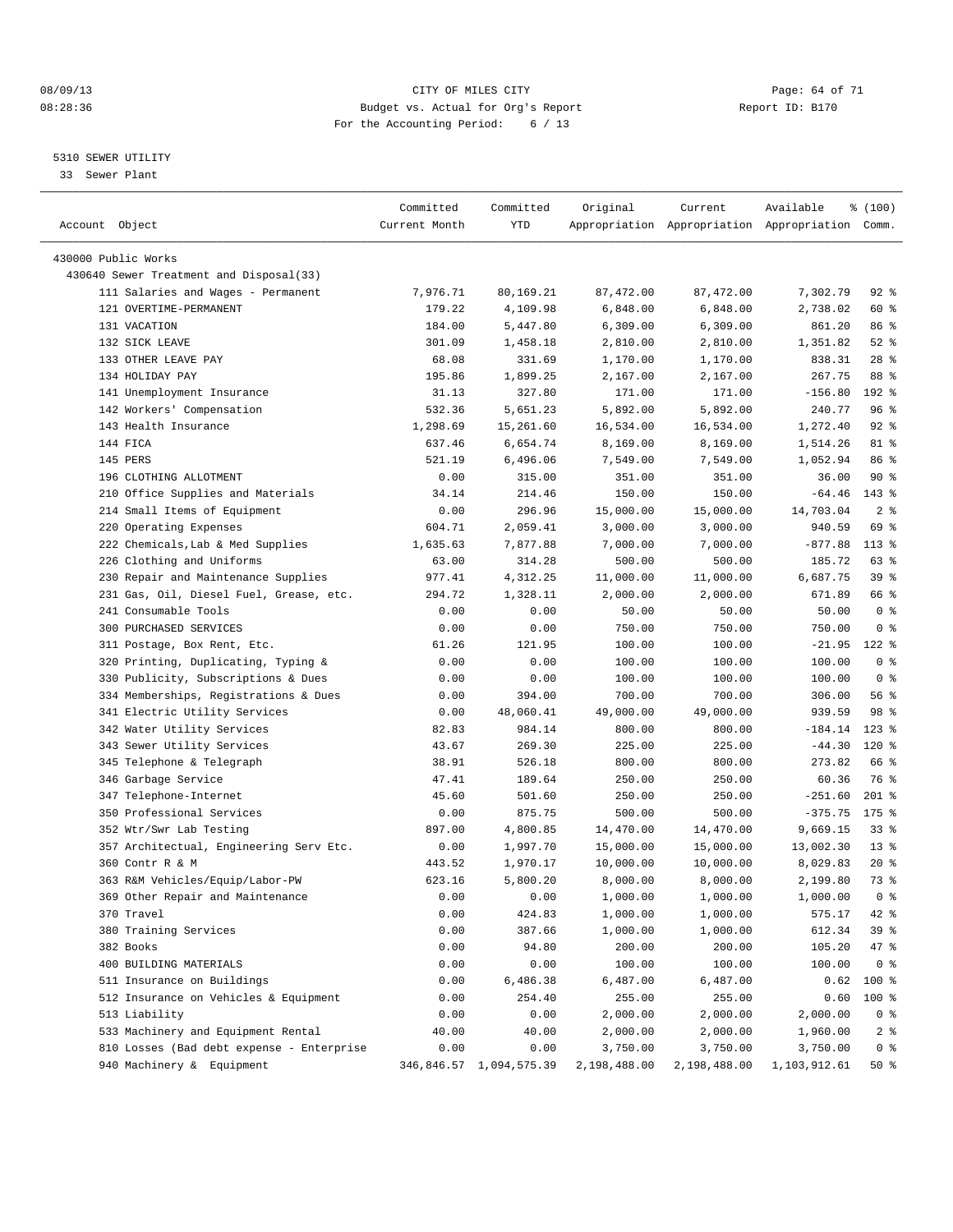#### 08/09/13 CITY OF MILES CITY Page: 65 of 71 08:28:36 Budget vs. Actual for Org's Report Report ID: B170 For the Accounting Period: 6 / 13

#### 5310 SEWER UTILITY

33 Sewer Plant

| Account Object                           | Committed<br>Current Month | Committed<br><b>YTD</b> | Original                                                       | Current      | Available<br>Appropriation Appropriation Appropriation | % (100)<br>Comm.    |
|------------------------------------------|----------------------------|-------------------------|----------------------------------------------------------------|--------------|--------------------------------------------------------|---------------------|
| Account Total:                           |                            |                         | 364,705.33 1,313,281.24 2,501,467.00 2,501,467.00 1,188,185.76 |              |                                                        | $53$ $%$            |
| 430690 Sewer Lift Stations(32)           |                            |                         |                                                                |              |                                                        |                     |
| 346 Garbage Service                      | 0.00                       | 43.07                   | 0.00                                                           | 0.00         | $-43.07$                                               | $***$ $\frac{6}{5}$ |
| Account Total:                           | 0.00                       | 43.07                   | 0.00                                                           | 0.00         | $-43.07$                                               | $***$ 8             |
| Account Group Total:                     |                            |                         | 364,705.33 1,313,324.31 2,501,467.00 2,501,467.00 1,188,142.69 |              |                                                        | $53$ $%$            |
| 520000 OTHER FINANCING USES              |                            |                         |                                                                |              |                                                        |                     |
| 521000 Interfund Operating Transfers Out |                            |                         |                                                                |              |                                                        |                     |
| 820 Transfers to Other Funds             | 0.00                       | 0.00                    | 6,420.00                                                       | 6,420.00     | 6,420.00                                               | 0 <sup>8</sup>      |
| Account Total:                           | 0.00                       | 0.00                    | 6,420.00                                                       | 6,420.00     | 6,420.00                                               | 0 <sup>8</sup>      |
| Account Group Total:                     | 0.00                       | 0.00                    | 6,420.00                                                       | 6,420.00     | 6,420.00                                               | 0 <sup>8</sup>      |
| Organization Total:                      |                            | 364,705.33 1,313,324.31 | 2,507,887.00                                                   |              | 2,507,887.00 1,194,562.69                              | $52$ $%$            |
| Fund Total:                              |                            | 617,617.26 3,402,135.70 | 4,413,647.00                                                   | 4,413,647.00 | 1,011,511.30 77 %                                      |                     |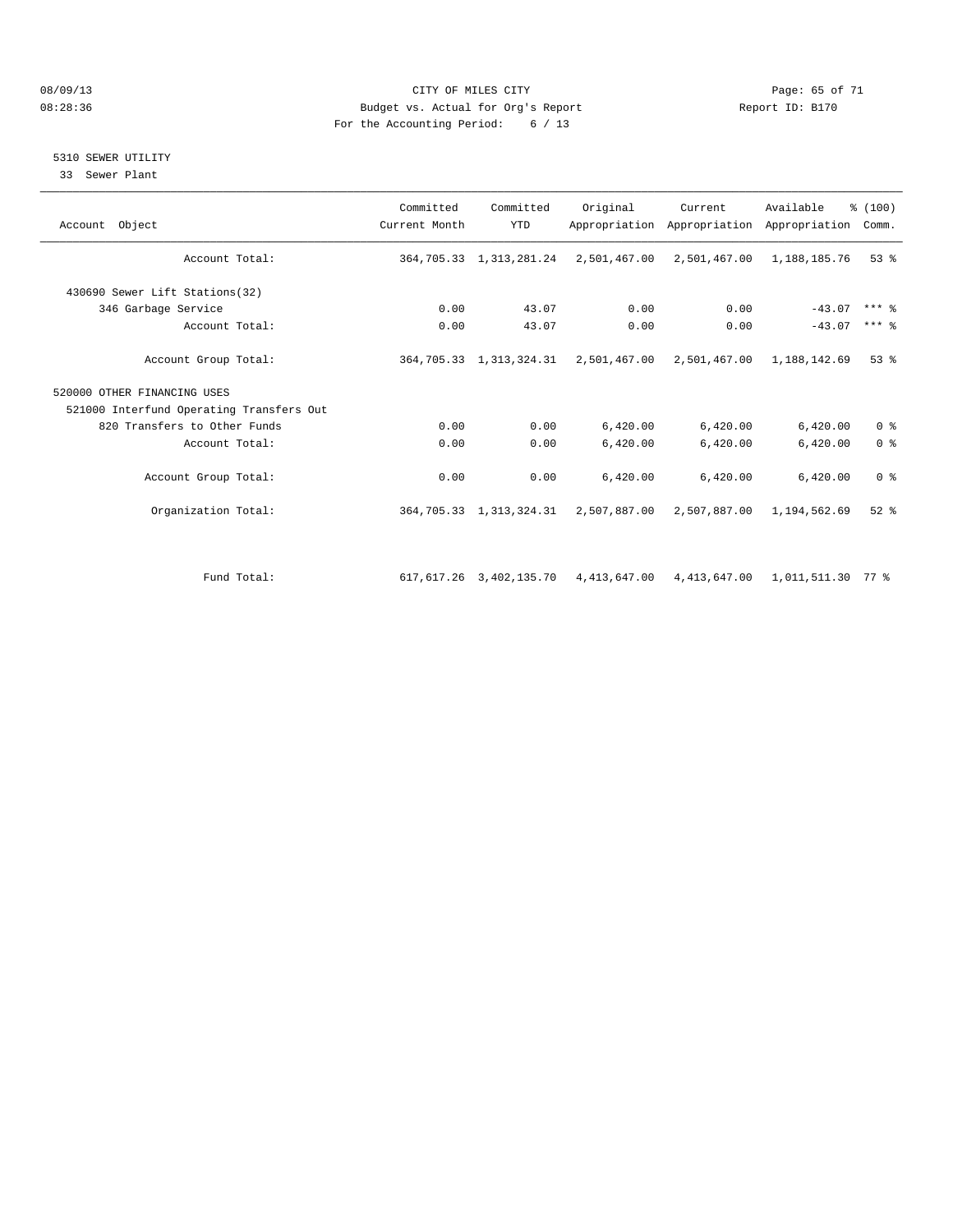#### 08/09/13 CITY OF MILES CITY Page: 66 of 71 08:28:36 Budget vs. Actual for Org's Report Changer Report ID: B170 For the Accounting Period: 6 / 13

————————————————————————————————————————————————————————————————————————————————————————————————————————————————————————————————————

#### 5510 AMBULANCE FUND

10 Ambulance

|                                             | Committed     | Committed   | Original   | Current    | Available                                       | % (100)        |
|---------------------------------------------|---------------|-------------|------------|------------|-------------------------------------------------|----------------|
| Account Object                              | Current Month | YTD         |            |            | Appropriation Appropriation Appropriation Comm. |                |
|                                             |               |             |            |            |                                                 |                |
| 420000 PUBLIC SAFETY                        |               |             |            |            |                                                 |                |
| 420730 Emergency Medical Services-Ambulance |               |             |            |            |                                                 |                |
| 111 Salaries and Wages - Permanent          | 20,218.60     | 251,072.31  | 273,451.00 | 273,451.00 | 22,378.69                                       | $92$ $%$       |
| 112 SALARIES AND WAGES - PART PAID          | 1,068.90      | 4,185.76    | 3,000.00   | 3,000.00   | $-1,185.76$                                     | 140 %          |
| 121 OVERTIME-PERMANENT                      | 5,609.60      | 75, 175. 28 | 65,000.00  | 65,000.00  | $-10, 175.28$                                   | $116$ %        |
| 131 VACATION                                | 73.20         | 9,531.15    | 8,624.00   | 8,624.00   | $-907.15$ 111 %                                 |                |
| 132 SICK LEAVE                              | 177.45        | 5,945.81    | 15,000.00  | 15,000.00  | 9,054.19                                        | 40 %           |
| 133 OTHER LEAVE PAY                         | 1,231.44      | 1,550.26    | 950.00     | 950.00     | $-600.26$ 163 %                                 |                |
| 134 HOLIDAY PAY                             | 594.91        | 6,131.92    | 7,500.00   | 7,500.00   | 1,368.08                                        | 82%            |
| 141 Unemployment Insurance                  | 101.45        | 1,230.97    | 957.00     | 957.00     | $-273.97$ 129 %                                 |                |
| 142 Workers' Compensation                   | 959.02        | 11,196.13   | 9,708.00   | 9,708.00   | $-1,488.13$                                     | 115 %          |
| 143 Health Insurance                        | 3,724.85      | 45,787.82   | 45,469.00  | 45,469.00  | $-318.82$                                       | 101 %          |
| 144 FICA                                    | 485.34        | 5,935.27    | 4,484.00   | 4,484.00   | $-1,451.27$ 132 %                               |                |
| 145 PERS                                    | 0.00          | 683.98      | 591.00     | 591.00     | $-92.98$                                        | $116$ %        |
| 147 Firemen's Pension                       | 3,080.26      | 35, 117. 42 | 38,067.00  | 38,067.00  | 2,949.58                                        | $92$ $%$       |
| 196 CLOTHING ALLOTMENT                      | 75.00         | 75.00       | 100.00     | 100.00     | 25.00                                           | 75 %           |
| 210 Office Supplies and Materials           | 0.00          | 1,472.16    | 1,300.00   | 1,300.00   | $-172.16$                                       | 113 %          |
| 214 Small Items of Equipment                | 803.77        | 4,166.23    | 3,800.00   | 3,800.00   | $-366.23$                                       | 110 %          |
| 220 Operating Expenses                      | 2,694.28      | 6,499.60    | 4,000.00   | 4,000.00   | $-2,499.60$                                     | $162$ %        |
| 222 Chemicals, Lab & Med Supplies           | 84.00         | 7,978.32    | 7,000.00   | 7,000.00   | $-978.32$ 114 %                                 |                |
| 226 Clothing and Uniforms                   | 0.00          | 9.99        | 125.00     | 125.00     | 115.01                                          | 8 %            |
| 230 Repair and Maintenance Supplies         | 109.90        | 4,243.69    | 5,000.00   | 5,000.00   | 756.31                                          | 85%            |
| 231 Gas, Oil, Diesel Fuel, Grease, etc.     | 1,432.25      | 16,649.32   | 18,000.00  | 18,000.00  | 1,350.68                                        | $92$ $%$       |
| 241 Consumable Tools                        | 0.00          | 0.00        | 50.00      | 50.00      | 50.00                                           | 0 <sup>8</sup> |
| 300 PURCHASED SERVICES                      | 189.41        | 1,390.88    | 2,500.00   | 2,500.00   | 1,109.12                                        | 56%            |
| 311 Postage, Box Rent, Etc.                 | 8.76          | 454.51      | 900.00     | 900.00     | 445.49                                          | 51 %           |
| 320 Printing, Duplicating, Typing &         | 192.36        | 528.90      | 250.00     | 250.00     | $-278.90$                                       | $212$ %        |
| 330 Publicity, Subscriptions & Dues         | 0.00          | 0.00        | 150.00     | 150.00     | 150.00                                          | 0 <sup>8</sup> |
| 334 Memberships, Registrations & Dues       | 0.00          | 0.00        | 150.00     | 150.00     | 150.00                                          | 0 <sup>8</sup> |
| 341 Electric Utility Services               | 0.00          | 2,211.51    | 2,500.00   | 2,500.00   | 288.49                                          | 88 %           |
| 342 Water Utility Services                  | 25.08         | 324.25      | 350.00     | 350.00     | 25.75                                           | $93$ $%$       |
| 343 Sewer Utility Services                  | 13.98         | 176.99      | 175.00     | 175.00     | $-1.99$                                         | 101 %          |
| 344 Gas Utility Service                     | 0.00          | 1,002.85    | 2,000.00   | 2,000.00   | 997.15                                          | 50%            |
| 345 Telephone & Telegraph                   | 115.97        | 1,886.46    | 1,500.00   | 1,500.00   | $-386.46$                                       | $126$ %        |
| 346 Garbage Service                         | 47.41         | 624.64      | 500.00     | 500.00     | $-124.64$ 125 %                                 |                |
| 347 Telephone-Internet                      | 28.24         | 310.64      | 300.00     | 300.00     | $-10.64$ 104 %                                  |                |
| 350 Professional Services                   | 2,494.53      | 22,307.45   | 28,000.00  | 28,000.00  | 5,692.55                                        | $80*$          |
| 352 Wtr/Swr Lab Testing                     | 0.00          | 949.00      | 1,000.00   | 1,000.00   | 51.00                                           | 95%            |
| 360 Contr R & M                             |               | 436.90      |            | 1,000.00   | 563.10 44 %                                     |                |
|                                             | 0.00          |             | 1,000.00   |            |                                                 |                |
| 364 R&M Vehicles - Fire/Amb                 | 2,661.08      | 3,785.91    | 6,000.00   | 6,000.00   | 2,214.09                                        | 63 %           |
| 370 Travel                                  | 160.39        | 1,112.51    | 2,500.00   | 2,500.00   | 1,387.49                                        | 45 %           |
| 380 Training Services                       | 200.97        | 1,511.71    | 2,500.00   | 2,500.00   | 988.29                                          | 60 %           |
| 382 Books                                   | 0.00          | 150.00      | 150.00     | 150.00     | 0.00                                            | 100 %          |
| 400 BUILDING MATERIALS                      | 29.99         | 930.79      | 1,000.00   | 1,000.00   | 69.21                                           | 93%            |
| 512 Insurance on Vehicles & Equipment       | 0.00          | 2,191.41    | 2,192.00   | 2,192.00   | 0.59                                            | 100 %          |
| 810 Losses (Bad debt expense - Enterprise   | 0.00          | 52,963.59   | 72,000.00  | 72,000.00  | 19,036.41                                       | 74 %           |
| 811 Contractual Allowances (Ambl)           | 13,772.77     | 254,482.00  | 170,000.00 | 170,000.00 | $-84,482.00$ 150 %                              |                |
| Account Total:                              | 62,465.16     | 844, 371.29 | 809,793.00 | 809,793.00 | $-34,578.29$ 104 %                              |                |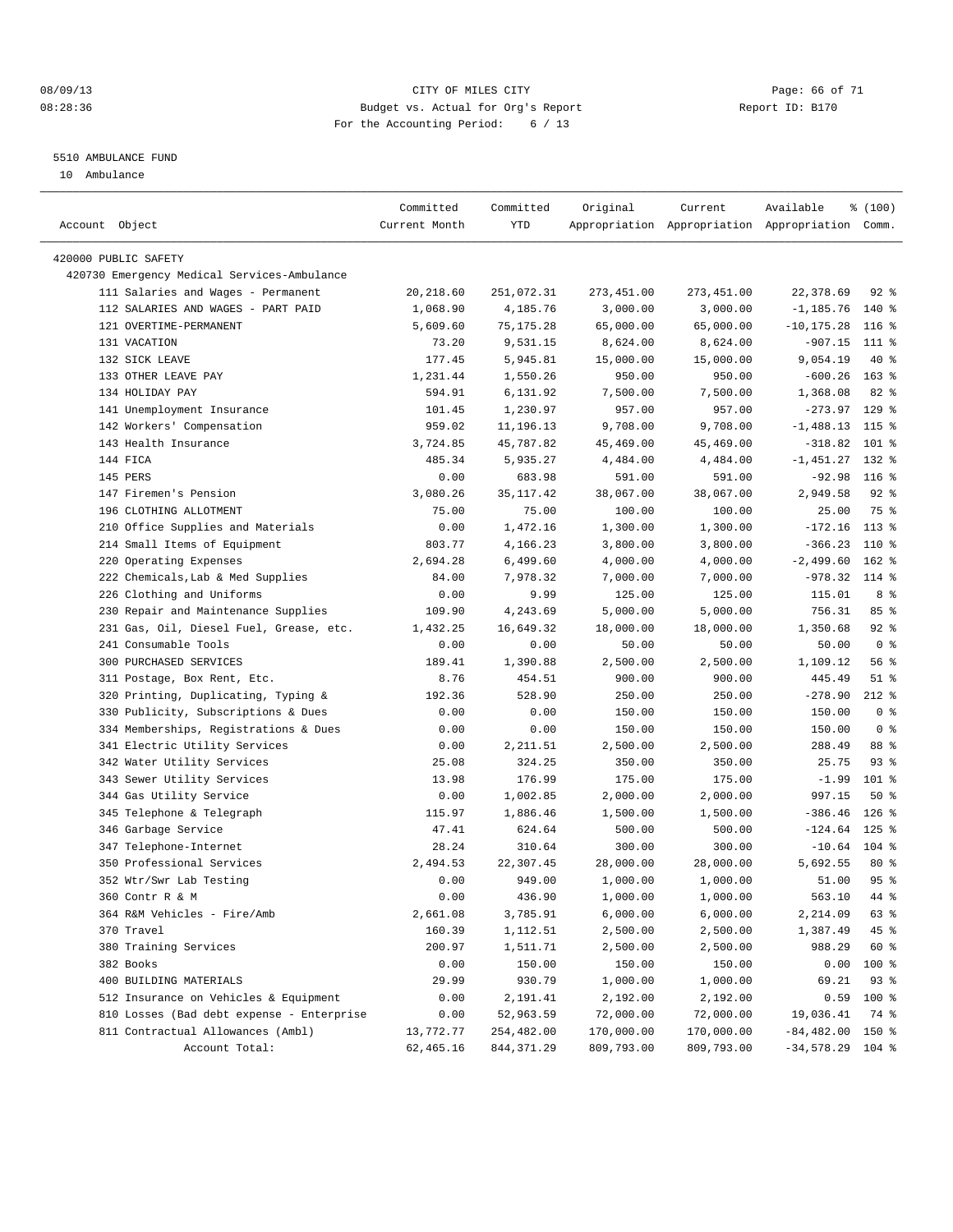#### 08/09/13 CITY OF MILES CITY Page: 67 of 71 08:28:36 Budget vs. Actual for Org's Report Changer Report ID: B170 For the Accounting Period: 6 / 13

#### 5510 AMBULANCE FUND

10 Ambulance

| Account Object                           | Committed<br>Current Month | Committed<br><b>YTD</b> | Original   | Current    | Available<br>Appropriation Appropriation Appropriation | % (100)<br>Comm. |  |
|------------------------------------------|----------------------------|-------------------------|------------|------------|--------------------------------------------------------|------------------|--|
| Account Group Total:                     | 62, 465.16                 | 844, 371.29             | 809,793.00 | 809,793.00 | $-34,578.29$ 104 %                                     |                  |  |
| 490000 DEBT SERVICE                      |                            |                         |            |            |                                                        |                  |  |
| 490500 Other Debt Service Payments       |                            |                         |            |            |                                                        |                  |  |
| 602 Prpl-Ambulance                       | 0.00                       | 24,831.00               | 24,831.00  | 24,831.00  | 0.00                                                   | $100*$           |  |
| 629 Interest-Ambulance                   | 0.00                       | 1,365.61                | 1,366.00   | 1,366.00   | 0.39                                                   | $100*$           |  |
| Account Total:                           | 0.00                       | 26,196.61               | 26,197.00  | 26,197.00  | 0.39                                                   | 100 %            |  |
| Account Group Total:                     | 0.00                       | 26,196.61               | 26,197.00  | 26,197.00  |                                                        | $0.39$ 100 %     |  |
| 510000 MISCELLANEOUS                     |                            |                         |            |            |                                                        |                  |  |
| 510330 Comprehensive Liability Insurance |                            |                         |            |            |                                                        |                  |  |
| 513 Liability                            | 0.00                       | 12,378.45               | 12,378.00  | 12,378.00  | $-0.45$                                                | $100*$           |  |
| Account Total:                           | 0.00                       | 12,378.45               | 12,378.00  | 12,378.00  | $-0.45$ 100 %                                          |                  |  |
| Account Group Total:                     | 0.00                       | 12,378.45               | 12,378.00  | 12,378.00  | $-0.45$ 100 %                                          |                  |  |
| 520000 OTHER FINANCING USES              |                            |                         |            |            |                                                        |                  |  |
| 521000 Interfund Operating Transfers Out |                            |                         |            |            |                                                        |                  |  |
| 820 Transfers to Other Funds             | 2,047.83                   | 34,573.96               | 34,574.00  | 34,574.00  |                                                        | $0.04$ 100 %     |  |
| Account Total:                           | 2,047.83                   | 34,573.96               | 34,574.00  | 34,574.00  |                                                        | $0.04$ 100 %     |  |
| Account Group Total:                     | 2,047.83                   | 34,573.96               | 34,574.00  | 34,574.00  |                                                        | $0.04$ 100 %     |  |
| Organization Total:                      | 64,512.99                  | 917,520.31              | 882,942.00 | 882,942.00 | $-34,578.31$ 104 %                                     |                  |  |
|                                          |                            |                         |            |            |                                                        |                  |  |
| Fund Total:                              | 64,512.99                  | 917,520.31              | 882,942.00 | 882,942.00 | $-34,578.31$ 104 %                                     |                  |  |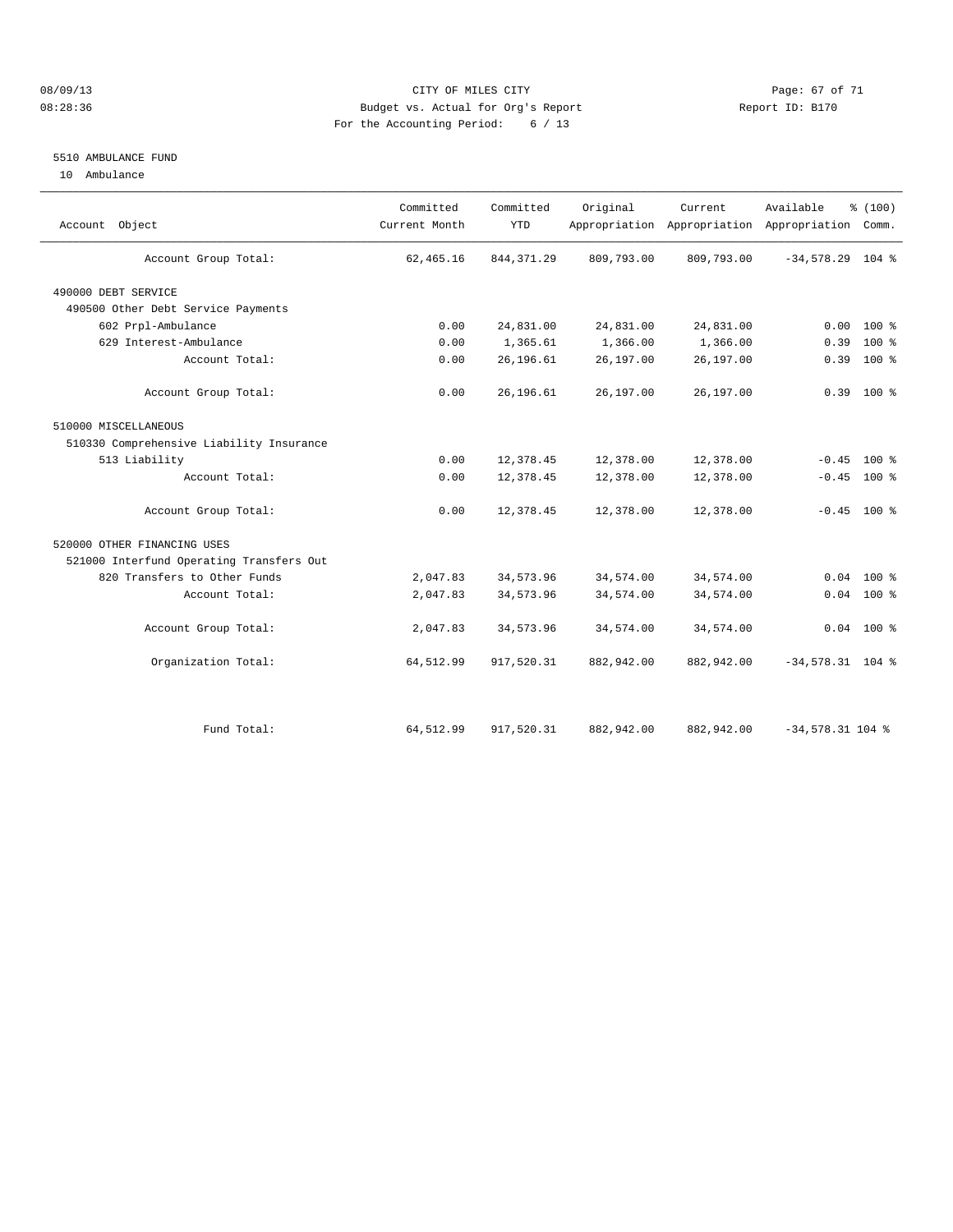#### 08/09/13 CITY OF MILES CITY Page: 68 of 71 08:28:36 Budget vs. Actual for Org's Report Report ID: B170 For the Accounting Period: 6 / 13

————————————————————————————————————————————————————————————————————————————————————————————————————————————————————————————————————

#### 5610 AIRPORT OPERATING

87 Airport

| Account Object         |                                            | Committed<br>Current Month | Committed<br>YTD | Original   | Current    | Available<br>Appropriation Appropriation Appropriation Comm. | % (100)          |  |
|------------------------|--------------------------------------------|----------------------------|------------------|------------|------------|--------------------------------------------------------------|------------------|--|
|                        |                                            |                            |                  |            |            |                                                              |                  |  |
| 430000 Public Works    |                                            |                            |                  |            |            |                                                              |                  |  |
| 430300 Airport (87)    |                                            |                            |                  |            |            |                                                              |                  |  |
|                        | 111 Salaries and Wages - Permanent         | 9,693.60                   | 70,238.91        | 81,458.00  | 81,458.00  | 11,219.09                                                    | 86 %             |  |
| 121 OVERTIME-PERMANENT |                                            | 191.64                     | 18,331.48        | 3,611.00   | 3,611.00   | $-14,720.48$                                                 | 508 <sup>8</sup> |  |
| 131 VACATION           |                                            | 0.00                       | 2,281.15         | 0.00       | 0.00       | $-2, 281.15$                                                 | *** 응            |  |
| 132 SICK LEAVE         |                                            | 0.00                       | 456.23           | 0.00       | 0.00       | $-456.23$                                                    | $***$ $%$        |  |
| 133 OTHER LEAVE PAY    |                                            | 0.00                       | 0.00             | 3,416.00   | 3,416.00   | 3,416.00                                                     | 0 <sup>8</sup>   |  |
| 134 HOLIDAY PAY        |                                            | 0.00                       | 576.60           | 0.00       | 0.00       | $-576.60$                                                    | $***$ $%$        |  |
|                        | 141 Unemployment Insurance                 | 34.61                      | 322.21           | 310.00     | 310.00     | $-12.21$                                                     | $104$ %          |  |
|                        | 142 Workers' Compensation                  | 535.27                     | 4,657.90         | 4,823.00   | 4,823.00   | 165.10                                                       | 97%              |  |
| 143 Health Insurance   |                                            | 1,236.65                   | 11,511.08        | 14,504.00  | 14,504.00  | 2,992.92                                                     | 79 %             |  |
| 144 FICA               |                                            | 756.23                     | 7,040.76         | 6,769.00   | 6,769.00   | $-271.76$                                                    | 104 %            |  |
| 145 PERS               |                                            | 436.60                     | 5,583.83         | 6,256.00   | 6,256.00   | 672.17                                                       | 89 %             |  |
| 196 CLOTHING ALLOTMENT |                                            | 0.00                       | 150.00           | 300.00     | 300.00     | 150.00                                                       | 50%              |  |
|                        | 210 Office Supplies and Materials          | 31.81                      | 595.70           | 700.00     | 700.00     | 104.30                                                       | 85%              |  |
|                        | 214 Small Items of Equipment               | 608.98                     | 923.93           | 3,500.00   | 3,500.00   | 2,576.07                                                     | $26$ %           |  |
| 220 Operating Expenses |                                            | 1,984.92                   | 19,584.29        | 3,000.00   | 3,000.00   | $-16, 584.29$                                                | 653 %            |  |
|                        | 230 Repair and Maintenance Supplies        | 1,337.91                   | 13,823.93        | 13,000.00  | 13,000.00  | $-823.93$                                                    | $106$ %          |  |
|                        | 231 Gas, Oil, Diesel Fuel, Grease, etc.    | 343.47                     | 7,989.95         | 6,000.00   | 98,000.00  | 90,010.05                                                    | 8 %              |  |
| 237 Aviation Fuel      |                                            | 44,960.00                  | 639,668.55       | 300,000.00 | 300,000.00 | $-339,668.55$                                                | $213*$           |  |
| 239 Tires, Tubes Etc.  |                                            | 0.00                       | 374.00           | 0.00       | 0.00       | $-374.00$                                                    | $***$ $-$        |  |
|                        | 250 Supplies for Resale                    | 0.00                       | 0.00             | 1,000.00   | 1,000.00   | 1,000.00                                                     | 0 <sup>8</sup>   |  |
|                        | 311 Postage, Box Rent, Etc.                | 0.00                       | 142.75           | 250.00     | 250.00     | 107.25                                                       | 57%              |  |
|                        | 319 Other Communication and Transportation | 36.74                      | 331.52           | 250.00     | 250.00     | $-81.52$                                                     | $133*$           |  |
|                        | 320 Printing, Duplicating, Typing &        | 0.00                       | 9.14             | 0.00       | 0.00       | $-9.14$                                                      | $***$ $-$        |  |
|                        | 330 Publicity, Subscriptions & Dues        | 59.90                      | 59.90            | 100.00     | 100.00     | 40.10                                                        | 60 %             |  |
|                        | 334 Memberships, Registrations & Dues      | 0.00                       | 0.00             | 1,250.00   | 1,250.00   | 1,250.00                                                     | 0 <sup>8</sup>   |  |
|                        | 341 Electric Utility Services              | 0.00                       | 8,605.23         | 9,000.00   | 9,000.00   | 394.77                                                       | 96%              |  |
|                        | 344 Gas Utility Service                    | 0.00                       | 4,099.95         | 5,000.00   | 5,000.00   | 900.05                                                       | $82$ $%$         |  |
|                        | 345 Telephone & Telegraph                  | 239.96                     | 2,791.03         | 2,500.00   | 2,500.00   | $-291.03$                                                    | 112 %            |  |
| 347 Telephone-Internet |                                            | 37.60                      | 411.88           | 450.00     | 450.00     | 38.12                                                        | $92$ $%$         |  |
|                        | 350 Professional Services                  | 0.00                       | 12,935.92        | 5,000.00   | 5,000.00   | $-7,935.92$                                                  | $259$ $%$        |  |
| 360 Contr R & M        |                                            | 62.00                      | 3,374.90         | 3,000.00   | 3,000.00   | $-374.90$                                                    | 112 %            |  |
|                        | 363 R&M Vehicles/Equip/Labor-PW            | 21.99                      | 116.72           | 1,000.00   | 1,000.00   | 883.28                                                       | $12$ %           |  |
|                        | 367 Plumbing, Heating, Electrical          | 0.00                       | 434.13           | 2,500.00   | 2,500.00   | 2,065.87                                                     | $17*$            |  |
| 370 Travel             |                                            | 0.00                       | 0.00             | 500.00     | 500.00     | 500.00                                                       | 0 <sup>8</sup>   |  |
| 380 Training Services  |                                            | 0.00                       | 0.00             | 200.00     | 200.00     | 200.00                                                       | 0 <sup>8</sup>   |  |
|                        | 511 Insurance on Buildings                 | 0.00                       | 3,319.49         | 3,320.00   | 3,320.00   |                                                              | $0.51$ 100 %     |  |
|                        | 512 Insurance on Vehicles & Equipment      | 0.00                       | 1,908.07         | 1,909.00   | 1,909.00   |                                                              | $0.93$ 100 %     |  |
| 513 Liability          |                                            | 4,500.00                   | 4,500.00         | 0.00       | 0.00       | $-4,500.00$                                                  | $***$ %          |  |
| 530 Rent               |                                            | 311.00                     | 311.00           | 0.00       | 0.00       | $-311.00$                                                    | $***$ $%$        |  |
|                        | 940 Machinery & Equipment                  | 0.00                       | 0.00             | 10,000.00  | 10,000.00  | 10,000.00                                                    | 0 <sup>8</sup>   |  |
|                        | Account Total:                             | 67,420.88                  | 847,462.13       | 494,876.00 | 586,876.00 | $-260,586.13$ 144 %                                          |                  |  |
| 430376 FAA Grant       |                                            |                            |                  |            |            |                                                              |                  |  |
|                        | 933 2010 State Aero Grant Match            | 0.00                       | 0.00             | 5,000.00   | 5,000.00   | 5,000.00                                                     | 0 <sup>8</sup>   |  |
| 937 2010 FAA Match     |                                            | 0.00                       | 0.00             | 15,000.00  | 15,000.00  | 15,000.00                                                    | $0$ %            |  |
| 938 2010 FAA Grant     |                                            | 0.00                       | 3,767.18         | 180,000.00 | 180,000.00 | 176,232.82                                                   | 2 <sub>8</sub>   |  |
|                        | Account Total:                             | 0.00                       | 3,767.18         | 200,000.00 | 200,000.00 | 196, 232.82                                                  | 2 <sub>8</sub>   |  |
|                        |                                            |                            |                  |            |            |                                                              |                  |  |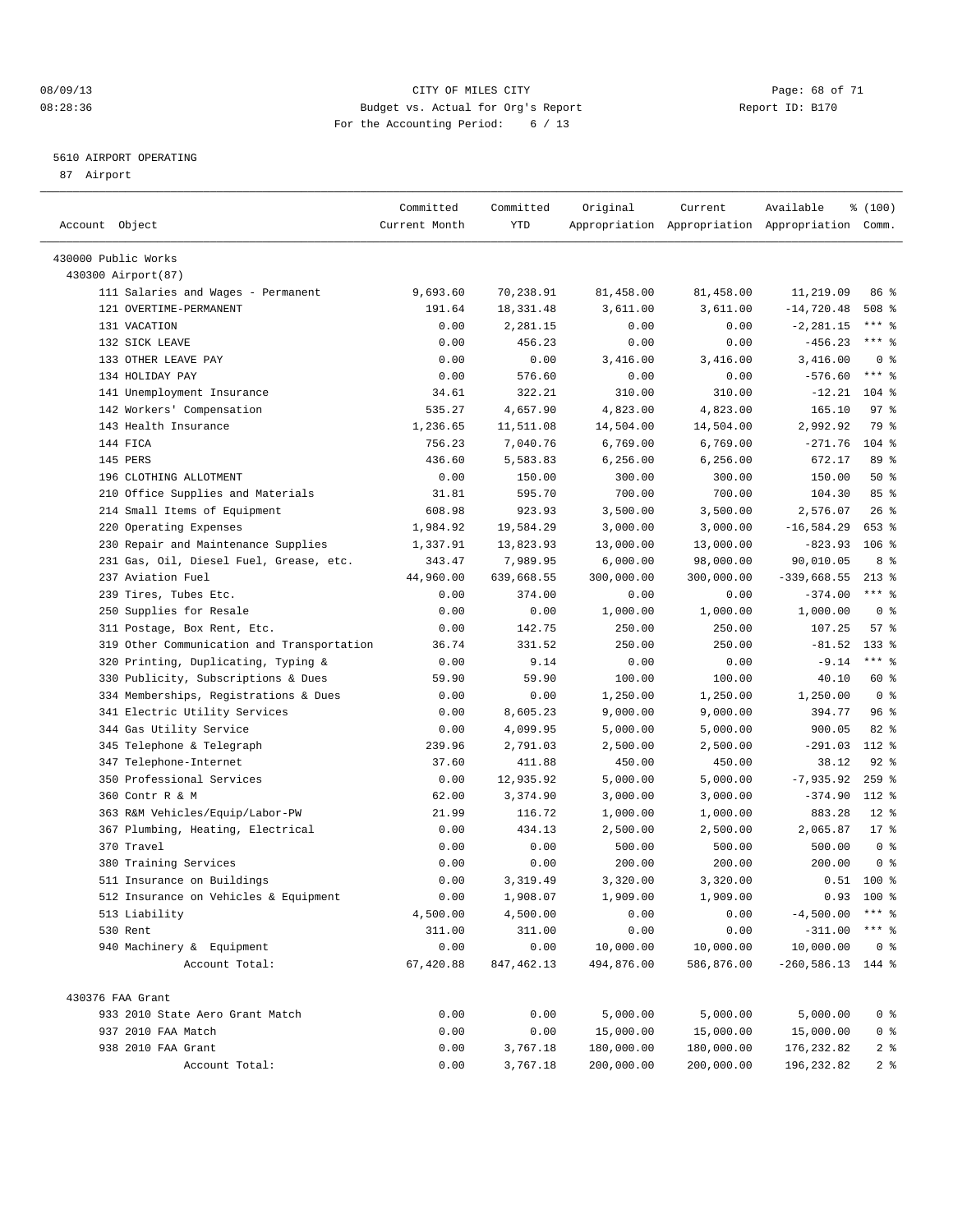#### 08/09/13 CITY OF MILES CITY Page: 69 of 71 08:28:36 Budget vs. Actual for Org's Report Changer Report ID: B170 For the Accounting Period: 6 / 13

#### 5610 AIRPORT OPERATING

87 Airport

| Account Object                           | Committed<br>Current Month | Committed<br><b>YTD</b> | Original   | Current<br>Appropriation Appropriation Appropriation | Available           | % (100)<br>Comm. |  |
|------------------------------------------|----------------------------|-------------------------|------------|------------------------------------------------------|---------------------|------------------|--|
| Account Group Total:                     | 67,420.88                  | 851, 229.31             | 694,876.00 | 786,876.00                                           | $-64, 353.31$ 108 % |                  |  |
| 490000 DEBT SERVICE                      |                            |                         |            |                                                      |                     |                  |  |
| 490500 Other Debt Service Payments       |                            |                         |            |                                                      |                     |                  |  |
| 641 Principal - Aeronautics Loan 08      | 0.00                       | 4,921.00                | 4,921.00   | 4,921.00                                             | 0.00                | $100*$           |  |
| 642 Interest - Aeronautics Loan 08       | 0.00                       | 1,070.32                | 1,249.00   | 1,249.00                                             | 178.68              | 86 %             |  |
| Account Total:                           | 0.00                       | 5,991.32                | 6,170.00   | 6, 170.00                                            | 178.68              | 97%              |  |
| Account Group Total:                     | 0.00                       | 5,991.32                | 6, 170.00  | 6,170.00                                             | 178.68              | 97%              |  |
| 510000 MISCELLANEOUS                     |                            |                         |            |                                                      |                     |                  |  |
| 510330 Comprehensive Liability Insurance |                            |                         |            |                                                      |                     |                  |  |
| 513 Liability                            | 0.00                       | 0.00                    | 5,800.00   | 5,800.00                                             | 5,800.00            | 0 <sup>8</sup>   |  |
| Account Total:                           | 0.00                       | 0.00                    | 5,800.00   | 5,800.00                                             | 5,800.00            | 0 <sup>8</sup>   |  |
| Account Group Total:                     | 0.00                       | 0.00                    | 5,800.00   | 5,800.00                                             | 5,800.00            | 0 <sup>8</sup>   |  |
| 520000 OTHER FINANCING USES              |                            |                         |            |                                                      |                     |                  |  |
| 521000 Interfund Operating Transfers Out |                            |                         |            |                                                      |                     |                  |  |
| 820 Transfers to Other Funds             | 1,246.75                   | 14,961.00               | 14,961.00  | 14,961.00                                            | 0.00                | $100*$           |  |
| Account Total:                           | 1,246.75                   | 14,961.00               | 14,961.00  | 14,961.00                                            | 0.00                | $100*$           |  |
| Account Group Total:                     | 1,246.75                   | 14,961.00               | 14,961.00  | 14,961.00                                            |                     | $0.00 100$ %     |  |
| Organization Total:                      | 68,667.63                  | 872,181.63              | 721,807.00 | 813,807.00                                           | $-58,374.63$ 107 %  |                  |  |
|                                          |                            |                         |            |                                                      |                     |                  |  |
| Fund Total:                              | 68,667.63                  | 872, 181.63             | 721,807.00 | 813,807.00                                           | $-58,374.63$ 107 %  |                  |  |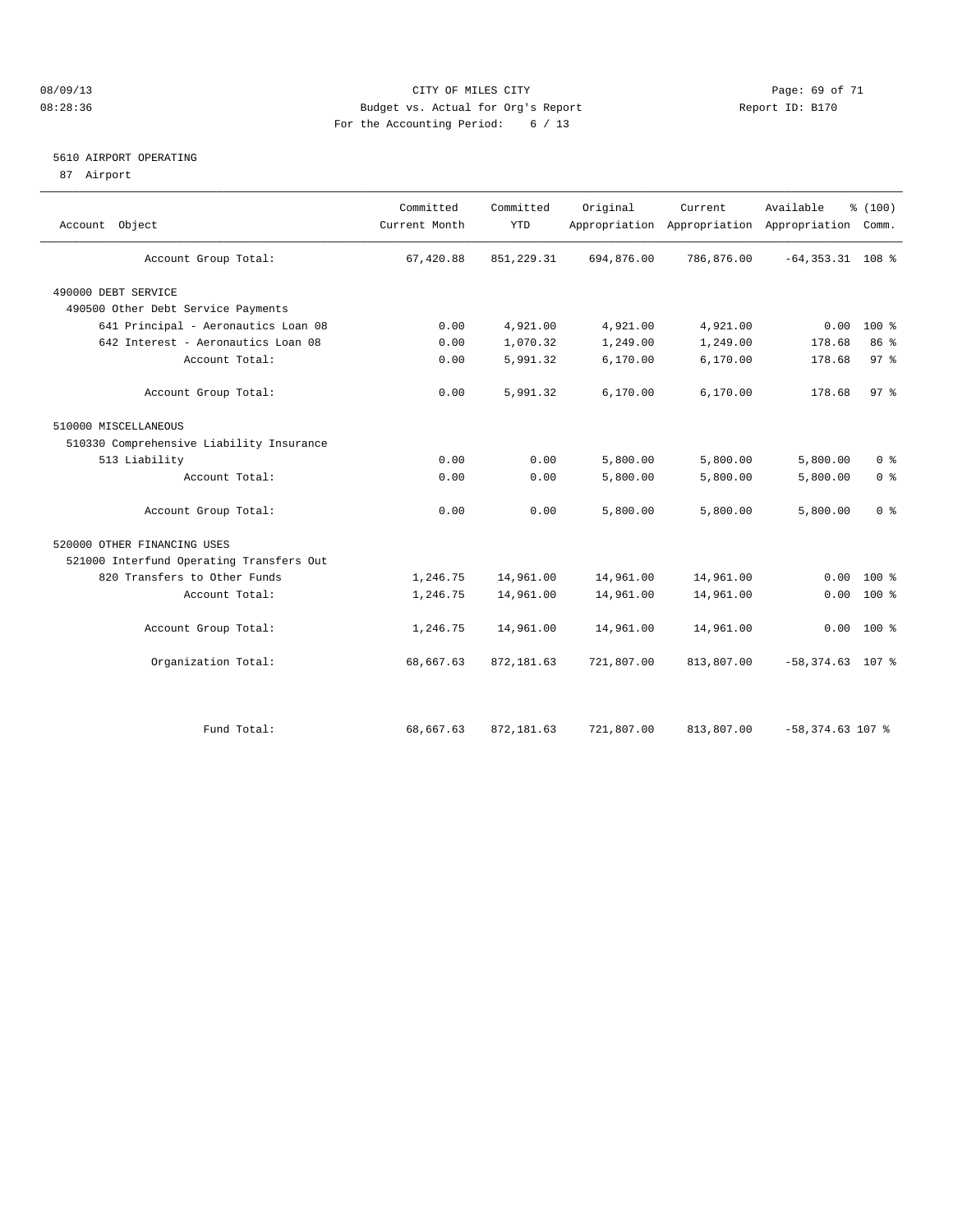#### 08/09/13 Page: 70 of 71 CITY OF MILES CITY CONTROL PAGE: 70 OF 71 08:28:36 Budget vs. Actual for Org's Report Changer Report ID: B170 For the Accounting Period: 6 / 13

#### 6040 PUBLIC WORKS

910 Public Works City Garage

| Account Object                           | Committed<br>Current Month | Committed<br><b>YTD</b> | Original   | Current    | Available<br>Appropriation Appropriation Appropriation Comm. | % (100)          |
|------------------------------------------|----------------------------|-------------------------|------------|------------|--------------------------------------------------------------|------------------|
| 430000 Public Works                      |                            |                         |            |            |                                                              |                  |
| 430220 Operations                        |                            |                         |            |            |                                                              |                  |
| 111 Salaries and Wages - Permanent       | 6.039.42                   | 69, 241.61              | 66,928.00  | 66,928.00  | $-2,313.61$ 103 %                                            |                  |
| 121 OVERTIME-PERMANENT                   | 0.00                       | 1,227.27                | 1,000.00   | 1,000.00   | $-227.27$                                                    | $123$ $%$        |
| 131 VACATION                             | 47.22                      | 2,578.68                | 7,000.00   | 7,000.00   | 4, 421.32                                                    | 37%              |
| 132 SICK LEAVE                           | 0.00                       | 1,613.79                | 4,000.00   | 4,000.00   | 2,386.21                                                     | 40 %             |
| 133 OTHER LEAVE PAY                      | 0.00                       | 0.00                    | 1,000.00   | 1,000.00   | 1,000.00                                                     | 0 <sup>8</sup>   |
| 134 HOLIDAY PAY                          | 0.00                       | 0.00                    | 3,000.00   | 3,000.00   | 3,000.00                                                     | 0 <sup>8</sup>   |
| 141 Unemployment Insurance               | 21.31                      | 262.33                  | 290.00     | 290.00     | 27.67                                                        | 90%              |
| 142 Workers' Compensation                | 331.72                     | 4,063.08                | 4,520.00   | 4,520.00   | 456.92                                                       | 90%              |
| 143 Health Insurance                     | 1,237.00                   | 15,137.07               | 14,721.00  | 14,721.00  | $-416.07$                                                    | 103 <sub>8</sub> |
| 144 FICA                                 | 458.54                     | 5,680.73                | 6,344.00   | 6,344.00   | 663.27                                                       | $90*$            |
| 145 PERS                                 | 430.33                     | 5,278.62                | 5,863.00   | 5,863.00   | 584.38                                                       | 90 <sub>8</sub>  |
| 196 CLOTHING ALLOTMENT                   | 0.00                       | 300.00                  | 300.00     | 300.00     | 0.00                                                         | 100 %            |
| Office Supplies and Materials<br>210     | 25.98                      | 187.91                  | 500.00     | 500.00     | 312.09                                                       | 38 <sup>8</sup>  |
| 214 Small Items of Equipment             | 0.00                       | 2.436.44                | 0.00       | 0.00       | $-2,436.44$                                                  | $***$ $-$        |
| 220 Operating Expenses                   | 46.94                      | 1,704.15                | 1,800.00   | 1,800.00   | 95.85                                                        | 95%              |
| 222 Chemicals, Lab & Med Supplies        | 0.00                       | 0.00                    | 150.00     | 150.00     | 150.00                                                       | 0 <sup>8</sup>   |
| 226 Clothing and Uniforms                | 146.98                     | 220.18                  | 450.00     | 450.00     | 229.82                                                       | 49 %             |
| Repair and Maintenance Supplies<br>230   | 0.00                       | 1,154.88                | 500.00     | 500.00     | $-654.88$                                                    | $231$ %          |
| 231 Gas, Oil, Diesel Fuel, Grease, etc.  | 0.00                       | 621.85                  | 1,500.00   | 1,500.00   | 878.15                                                       | 41 %             |
| 241 Consumable Tools                     | 0.00                       | 39.95                   | 100.00     | 100.00     | 60.05                                                        | 40 %             |
| 341 Electric Utility Services            | 230.10                     | 4,455.46                | 5,000.00   | 5,000.00   | 544.54                                                       | 89 %             |
| 342 Water Utility Services               | 104.29                     | 1,286.43                | 1,300.00   | 1,300.00   | 13.57                                                        | 99 <sup>°</sup>  |
| 343 Sewer Utility Services               | 60.43                      | 716.16                  | 750.00     | 750.00     | 33.84                                                        | 95 <sup>8</sup>  |
| 344 Gas Utility Service                  | 38.14                      | 1,401.33                | 1,800.00   | 1,800.00   | 398.67                                                       | 78 %             |
| 345 Telephone & Telegraph                | 44.74                      | 441.35                  | 750.00     | 750.00     | 308.65                                                       | 59 <sub>8</sub>  |
| 346 Garbage Service                      | 71.12                      | 284.48                  | 400.00     | 400.00     | 115.52                                                       | 71 %             |
| 347 Telephone-Internet                   | 18.08                      | 205.84                  | 200.00     | 200.00     | $-5.84$                                                      | 103 %            |
| 350 Professional Services                | 0.00                       | 77.65                   | 0.00       | 0.00       | $-77.65$                                                     | $***$ $-$        |
| 360 Contr R & M                          | 0.00                       | 2,772.00                | 3,600.00   | 3,600.00   | 828.00                                                       | 77.8             |
| 370 Travel                               | 0.00                       | 0.00                    | 200.00     | 200.00     | 200.00                                                       | 0 <sup>8</sup>   |
| 380 Training Services                    | 0.00                       | 75.00                   | 0.00       | 0.00       | $-75.00$                                                     | $***$ %          |
| 940 Machinery & Equipment                | 0.00                       | 10,197.00               | 15,000.00  | 15,000.00  | 4,803.00                                                     | 68 %             |
| Account Total:                           | 9,352.34                   | 133,661.24              | 148,966.00 | 148,966.00 | 15,304.76                                                    | $90*$            |
| Account Group Total:                     | 9,352.34                   | 133,661.24              | 148,966.00 | 148,966.00 | 15,304.76                                                    | $90*$            |
| 510000 MISCELLANEOUS                     |                            |                         |            |            |                                                              |                  |
| 510330 Comprehensive Liability Insurance |                            |                         |            |            |                                                              |                  |
| 513 Liability                            | 0.00                       | 1,561.13                | 1,561.00   | 1,561.00   |                                                              | $-0.13$ 100 %    |
| Account Total:                           | 0.00                       | 1,561.13                | 1,561.00   | 1,561.00   |                                                              | $-0.13$ 100 %    |
| Account Group Total:                     | 0.00                       | 1,561.13                | 1,561.00   | 1,561.00   |                                                              | $-0.13$ 100 %    |
| Organization Total:                      | 9,352.34                   | 135, 222.37             | 150,527.00 | 150,527.00 | 15,304.63                                                    | 90%              |